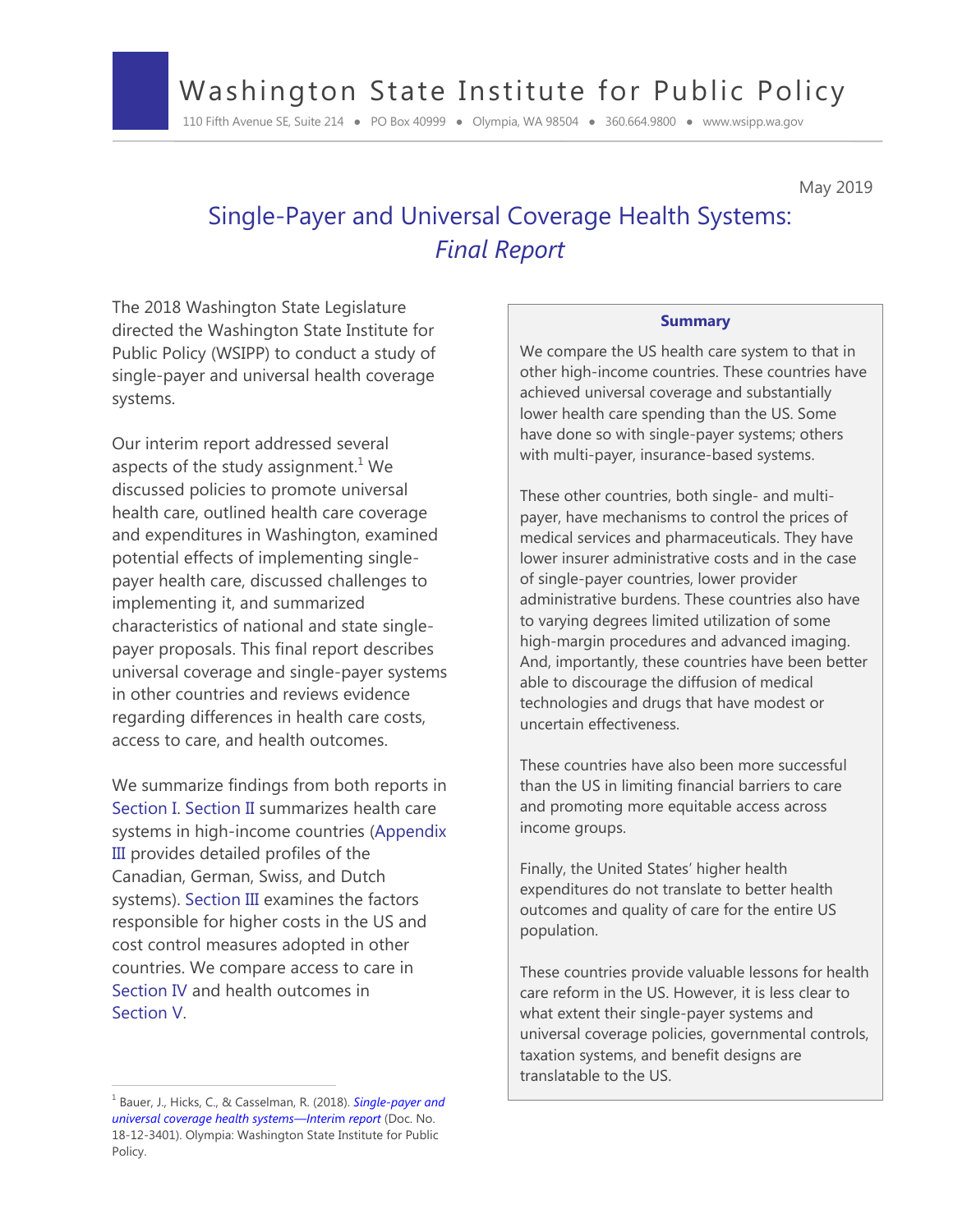# I. Summary of Report Findings

We summarize key findings from our interim report below. Please refer to the report for more detailed discussions and supporting citations.<sup>2</sup>

## Summary of Interim Report

#### Universal Coverage

Universal health coverage is a system where all people have access to the necessary services to enhance their health without putting themselves through substantial financial hardship. Among the high-income countries discussed in this report, only the United States does not have universal coverage. The other countries each have automatic or mandatory insurance enrollment.<sup>3</sup>

In Washington State, roughly 400,000 Washington residents (almost 6%) remain uninsured. If achieving universal coverage is the goal, it would require three things:

- 1) automatic or mandatory coverage,
- 2) subsidies for those who cannot afford insurance, and
- 3) guaranteed issue of insurance regardless of pre-existing conditions.<sup>4</sup>

#### **Legislative Assignment**

*\$100,000 of the general fund—state appropriation for fiscal year 2019 is provided solely for the Washington state institute for public policy to conduct a study of single payer and universal coverage health care systems. The institute may seek support from the office of the state actuary. The institute shall provide a report to the appropriate committees of the legislature by December 1, 2018.\* The study shall:* 

- *a) Summarize the parameters used to define universal coverage, single payer, and other innovative systems;*
- *b) Compare the characteristics of up to ten universal or single payer models available in the United States or elsewhere; and*
- *c) Summarize any available research literature that examines the effect of these models on outcomes such as overall cost, quality of care, health outcomes, or the uninsured.*

Engrossed Substitute Senate Bill 6032, Section 606(15), Chapter 299, Laws of 2018.

\*Due to prior research commitments, the WSIPP Board of Directors voted to move the final deadline of this study to June 30, 2019.

In order to promote universal coverage, some states have considered insurance mandates, extending Medicaid and Marketplace coverage to undocumented immigrants, state-funded subsidies to lower the cost of coverage in the individual market, and a public plan for individuals and small groups.

 $2^2$  [Bauer](http://www.wsipp.wa.gov/ReportFile/1692/Wsipp_Single-Payer-and-Universal-Coverage-Health-Systems-Interim-Report_Report.pdf) et al. (2018).

<sup>&</sup>lt;sup>3</sup>The other countries include Japan, Germany, the United Kingdom (UK), France, Canada, Australia, Netherlands, Sweden, Switzerland, and Denmark.

<sup>&</sup>lt;sup>4</sup> Fuchs, V. (2018). Is single payer the answer for the US health care system? *JAMA, 319*(1) and Rice, T., Unruh, L., van Ginneken, E., & Rosenau, P. (2018). Universal coverage reforms in the USA: From Obamacare through Trump. *Health Policy*. 122, 698-702.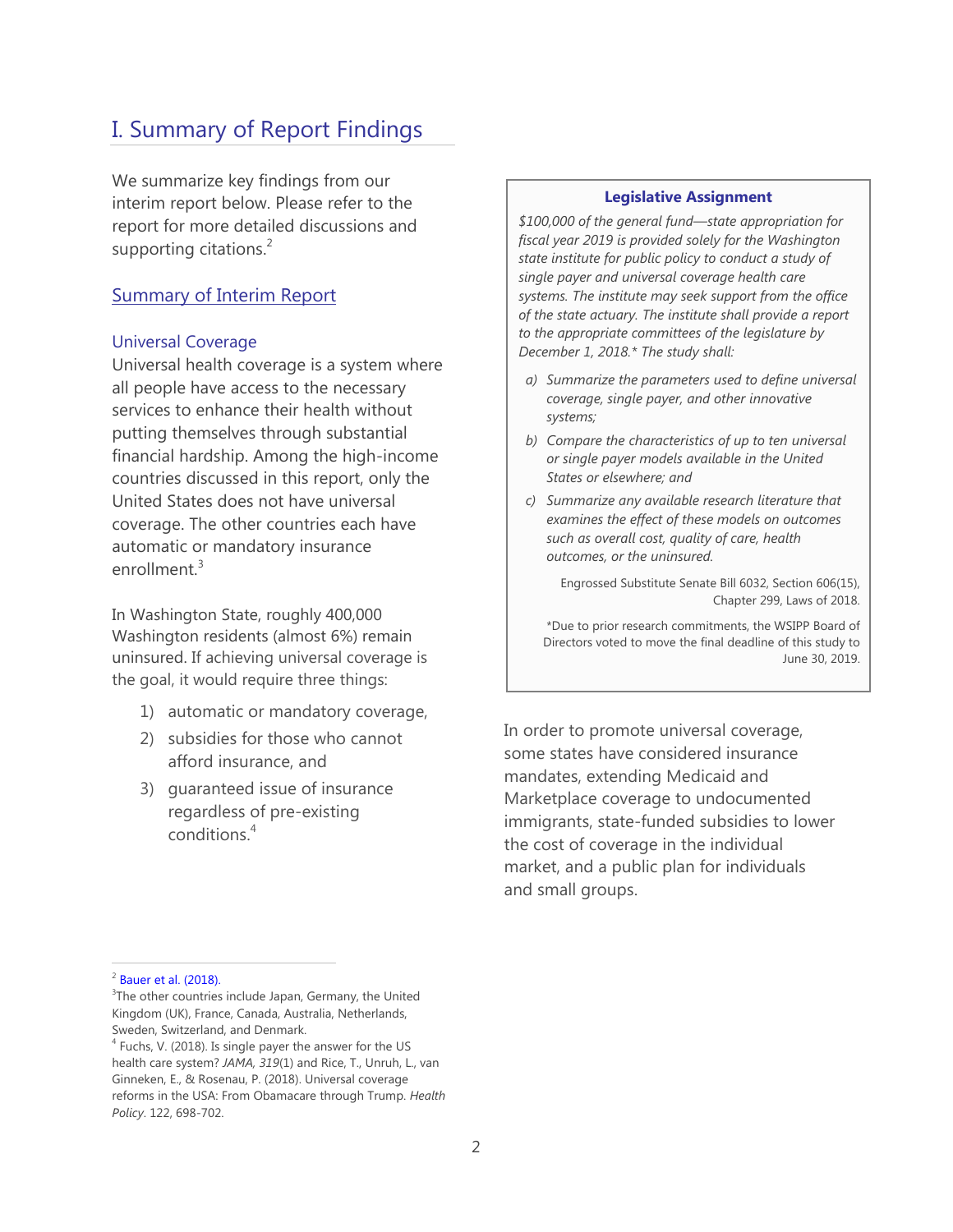#### Single-Payer Health Care

Under single-payer, all residents are automatically enrolled in a single, publicly financed insurance plan that provides comprehensive health care. If recent US single-payer proposals were adopted, individuals with Medicaid, Medicare, employer-sponsored insurance, individual coverage, and those without insurance would all be enrolled in a single public plan. These other types of public and private insurance would cease to exist. Private insurance would be limited to supplemental coverage for services not covered in the public plan.

In our current system, provider payment rates vary substantially across payers. Under a single-payer system, there would be a single set of payment rates. In our current system, premiums and cost-sharing requirements differ dramatically across plan sponsors. Under most single-payer proposals, cost sharing is reduced or eliminated across the board and enrollee premiums would be eliminated.

#### Potential Effects of Single-Payer

Advocates argue that single-payer would provide a more equal and universal provision of health care at a lower cost.<sup>5</sup>

Critics cite potential disadvantages, including public concerns over higher taxes, government control, and rationing of care; disruption to employment in the insurance market and lost jobs among administrative staff in hospitals and clinics; and adverse effects on medical and pharmaceutical innovation.<sup>6</sup>

In the national debate over single-payer health care, controlling costs has received the most attention. Adopting single-payer, as specified under current US proposals, would increase health care expenditures by extending coverage to the previously uninsured, reducing or eliminating costsharing among enrollees, and providing more comprehensive benefits (e.g., dental and vision).

On the other hand, a single-payer system would likely reduce health expenditures by reducing insurer and provider administrative costs and facilitating negotiated reductions in pharmaceutical prices and medical provider fees. Single-payer may also promote the use of cost-effective medicine through more effective payment incentives, firmer budget constraints, or system-wide quality of care guidelines.

We reviewed studies that estimate the effects of single-payer proposals on health care costs. The studies make different assumptions regarding the size of feasible reductions in administrative costs, pharmaceutical prices, and provider payments. As a result, estimates for the overall impact of single-payer on health care costs vary (Exhibit 1).<sup>7</sup> There is also uncertainty over the timing of these effects. $8$ 

<sup>5</sup> Blewett, L. (2014). *Single payer health care systems. State Health Access Data Assistance Center* (Presentation to Minnesota Medical Association, August 19, 2014). 6 Ibid.

 $7$  Note that Exhibit 1 is an updated from our interim report to include additional studies. The citations for these studies are included in Appendix I to this report.

<sup>&</sup>lt;sup>8</sup> Another source of uncertainty for implementation at the state-level is the extent of potential migration of patients and providers in response to single-payer implementation. Medical migration is discussed in Appendix II. The magnitude of any effect from provider migration on singlepayer fee setting is uncertain. For a discussion, see Liu, J.L., White, C., Nowak, S.A., Wilks, A., Ryan, J., & Eibner, C., (2018). *An assessment of the New York Health Act.* RAND and Glied, S. (2009). Single payer as a financing mechanism. *Journal of Health Politics, Policy, and Law, 34*(4), 593-615.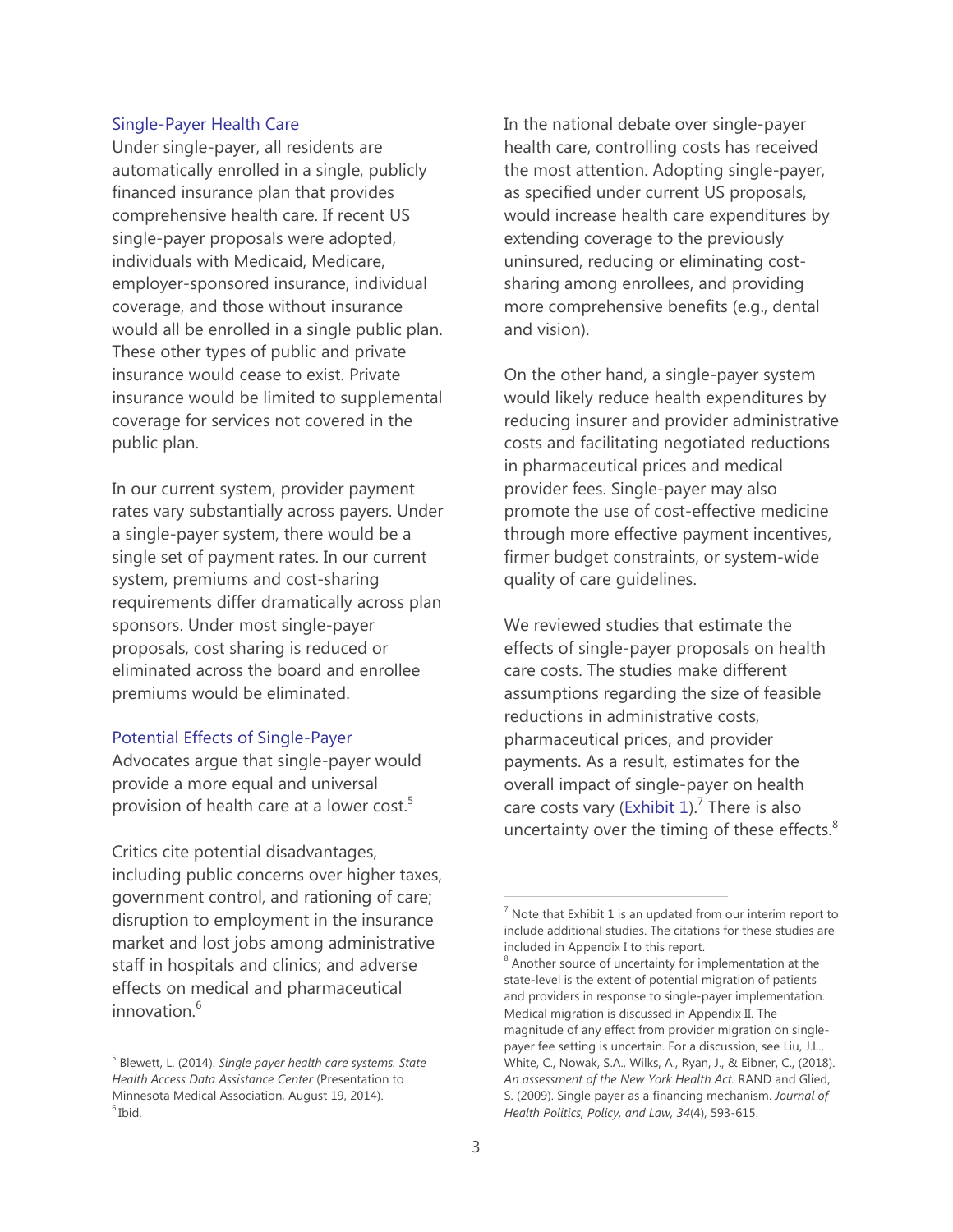#### **Exhibit 1**

Single-Payer Effects on Health Care Costs: Percentage Change in Costs Relative to Status Quo



#### Note:

A 5% reduction in expenditures, given health care costs in Washington, would save roughly \$2.75 billion per year. No change (0%) implies that costs associated with insuring additional residents and increased utilization among the insured would be offset by single-payer cost savings.

The citations for these studies are included in Appendix I to this report.

The specific characteristics of single-payer proposals would impact potential cost savings. A plan that completely eliminated cost sharing, relied on fee-for-service provider payments, covered any service deemed appropriate by a physician, and did not require primary care physician referrals for specialty care would tend to have higher costs than single-payer plans specified differently.

#### Single-Payer Financing

Single-payer would likely reduce overall spending on health care but financing it would require large new taxes as the system shifts from employer-sponsored to public coverage.

We estimate that roughly \$55.2 billion was spent on medical care in 2018 for Washington residents (Exhibit 2). About half of this spending is covered by Medicare and Medicaid. The rest comes from employersponsored insurance (almost \$25 billion) and individual coverage (\$2.7 billion).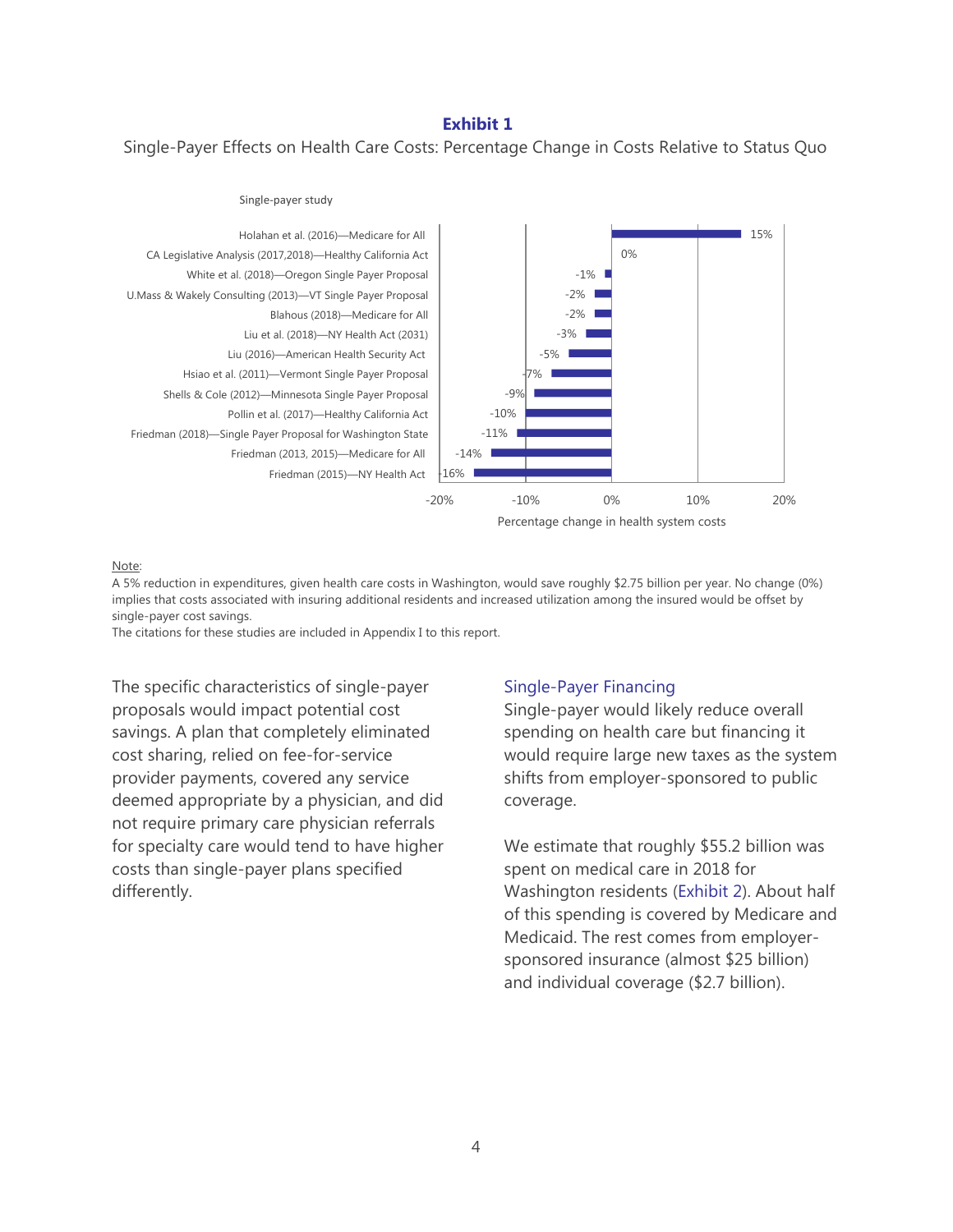**Exhibit 2**  Health Care Expenditures in Washington in 2018



#### Notes:

Source: Willis Towers Watson. The Washington State Legislature directed the Washington State Office of the State Actuary to provide actuarial support for this study. See ESSB 6032, Section 106, Chapter 299, Laws of 2018. This support was provided by actuaries at Willis Towers Watson, under contract with the Office of the State Actuary.

Totals include claims/premiums; payer administration costs and individual out-of-pocket costs (deductibles, copays, etc.); hospitalization; physician and nursing care; prescription drugs; medical equipment; and supplies.

These figures do not include the cost of care for uninsured individuals. It is likely that care cost for uninsured individuals adds another \$2-\$4 billion to the aggregate annual spending in Washington.

Data sources: The Washington State Office of the Insurance Commissioner (OIC), additional data statement forms; Centers for Medicare and Medicaid Services (CMS) state health expenditures data; Willis Towers Watson 2018 Financial Benchmarks Survey; and the Washington Health Benefit Exchange monthly enrollment reports.

Single-payer funding proposals assume that federal and state health care spending would be pooled to help finance state single-payer plans. Employer and employee premiums, individual premiums, and costsharing payments would be replaced by additional tax revenue. New revenues would also be needed to cover the additional costs of covering those who are currently uninsured, the cost of additional benefits (e.g., dental, vision), and the cost of increased utilization among the insured due to reduced cost sharing.

The required revenues, even after netting out potential single-payer cost savings, would be substantial. Friedman (2018) estimates that \$28 billion in additional revenues would be needed to implement single-payer in Washington, and this is after factoring in estimated cost savings which reduce overall system spending by  $11\%$ .

Households ultimately pay for health care through taxes, premiums, out-of-pocket expenses, and foregone earnings.<sup>10</sup> Several of the studies we reviewed estimate that household payments for health care decline on average under single payer.

This is not to say that all residents gain equally. Premiums and out-of-pocket costs are replaced by some form of taxes, and the specific nature of these taxes and prior

<sup>9</sup> Friedman, G. (2018). *Economic analysis of single payer health care in Washington State: Context, savings, costs, financing*. Report prepared for Whole Washington.

<sup>&</sup>lt;sup>10</sup> In a competitive labor market, payments by employers for health benefits will be offset by reductions in average wages or other benefits.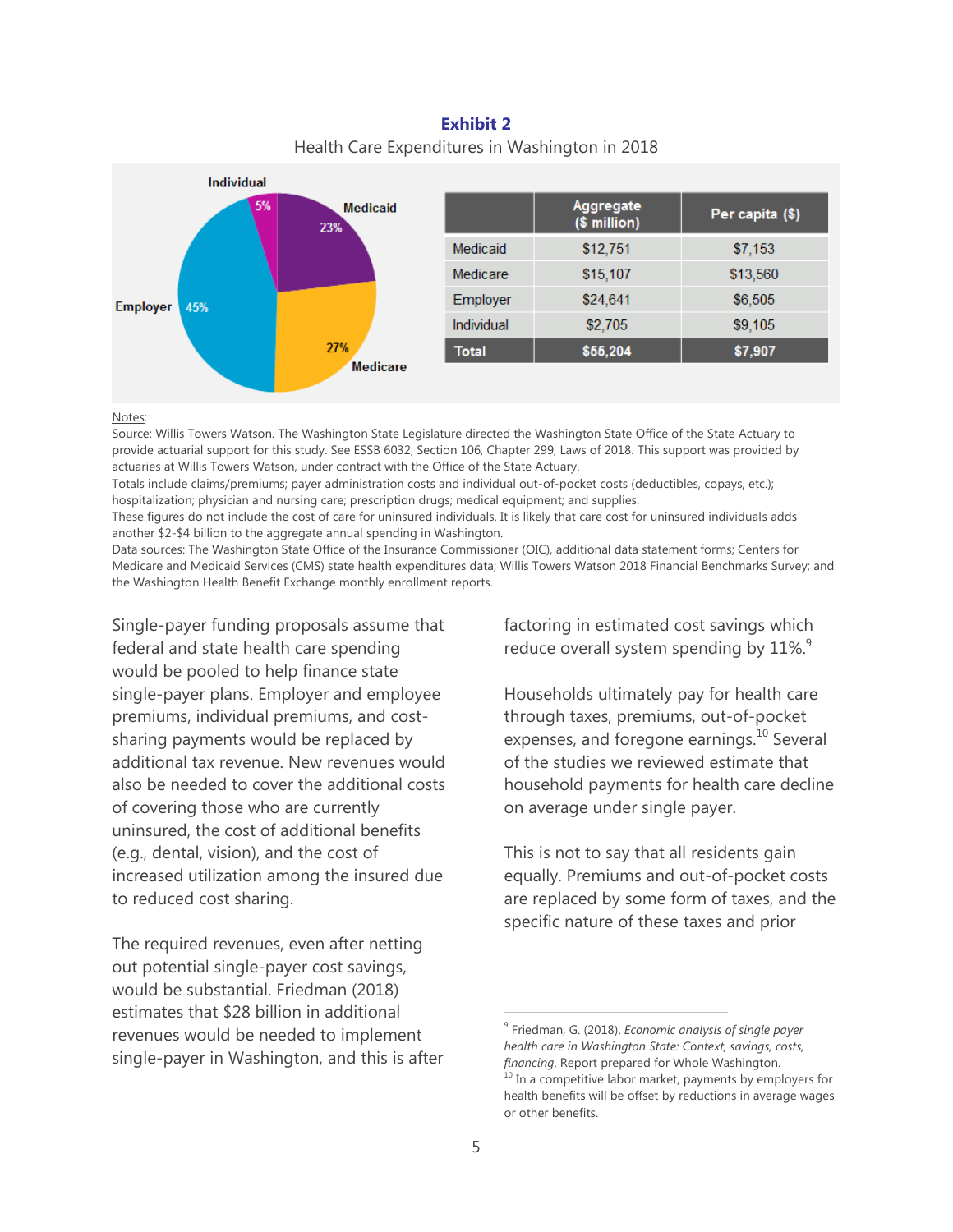benefit levels determine which households will pay more or less under single-payer. $^{11}$ Under proposals which call for financing through progressive taxes, studies predict relatively large reductions in health care costs among lower-income households and higher costs for the highest income households.

#### Single-Payer Implementation Challenges

Single-payer funding proposals rely on pooling federal health care spending to help pay for state plans. Gaining federal approval to do so would be a major challenge. It's unlikely that current Medicaid, Medicare, or Affordable Care Act waivers would allow for federal funds to be used to finance state plans.

State single-payer initiatives also have to address the federal law regulating employee benefits, the Employee Retirement Income Security Act of 1974 (ERISA). ERISA has generally proved an obstacle to health reform because it bars states from regulating self-insured, employer-sponsored health plans.

If confronted with a single-payer plan and the need to increase payroll taxes to fund coverage, some employers would likely challenge single-payer implementation under ERISA.

#### $11$  Proposals specify a variety of taxes to provide these funds—payroll taxes, gross receipts tax on businesses, sales taxes, income taxes, and taxes on non-payroll income (dividends, interest, and capital gains).

## Summary of Final Report Findings

Next, we summarize findings drawn from our international comparisons of health care costs, access, and outcomes. Please see Sections II through V in this report for more detailed discussions along with citations of the research we referenced.

#### Health Care Systems

The US is unusual among high-income countries in that the main source of coverage is voluntary, employer-based insurance.

The other countries examined in this report have each achieved universal coverage and lower health care expenditures than the US; some have done so with single-payer health care and others with regulated multi-payer systems.

Some single-payer systems (e.g., the United Kingdom and many Scandinavian countries) have national health services where many hospitals and clinics are governmentowned, and many physicians are government employees. Other single-payer countries (e.g., Canada and Australia) have national health insurance systems in which providers are typically private and are reimbursed through a tax-financed government plan. Of the single-payer countries, we profile the Canadian system in this report.

Multi-payer countries have mandatory (or statutory) health insurance systems (e.g., Germany, France, the Netherlands, and Switzerland). Coverage is administered through multiple, mostly nonprofit, insurers.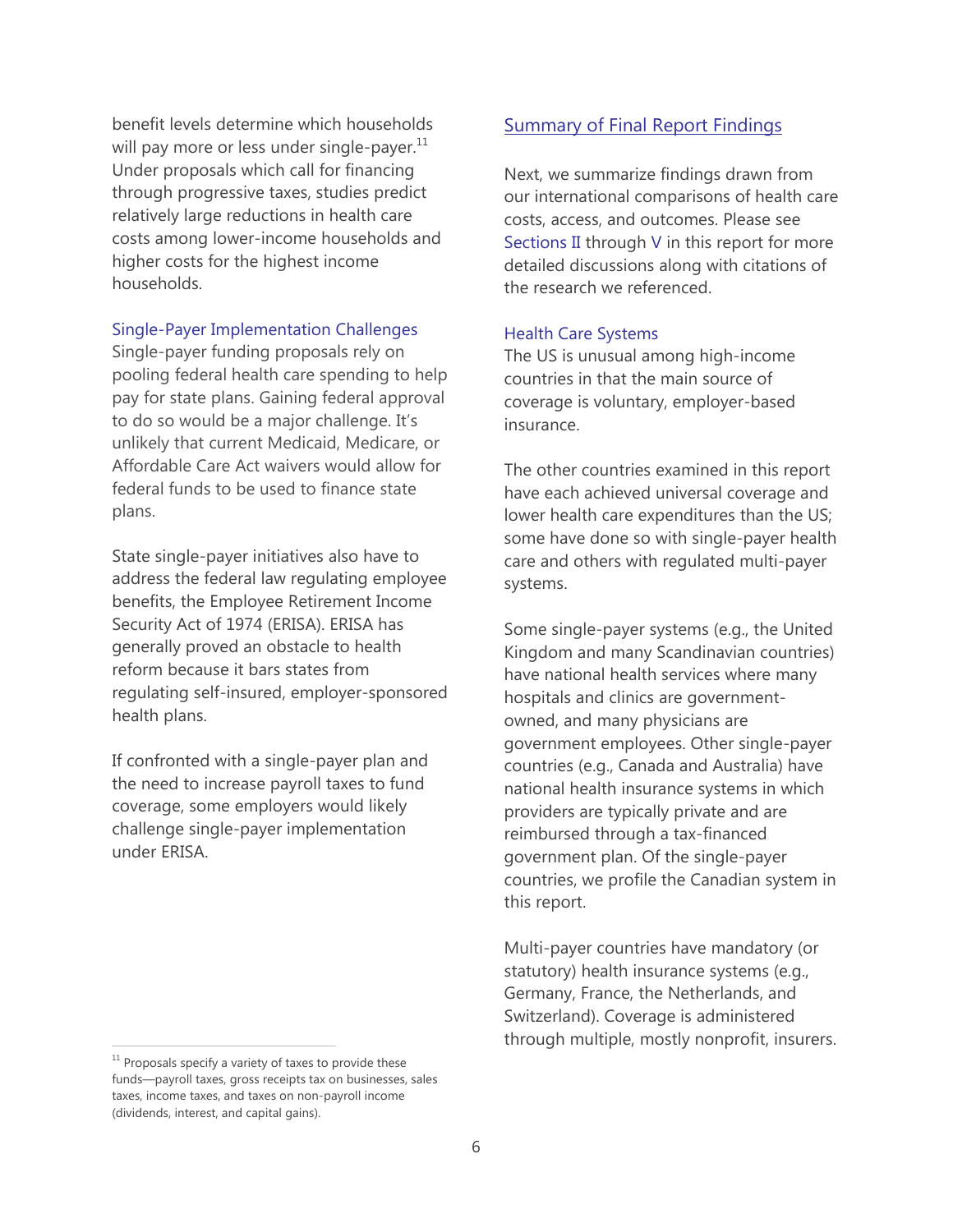Enrollment in health insurance is compulsory in these countries, but people are free to choose among insurers and can change plans. Premiums for mandatory coverage are community-rated (i.e., insurers cannot charge different premiums based on health status), and insurers are required to accept all applicants for coverage. Of the multi-payer countries, we profile the German, Swiss, and Dutch systems in the report.

Importantly, the governments in both the single-payer and multi-payer countries play very active roles in health care markets. They regulate insurers (which are typically nonprofit), subsidize coverage for residents with low incomes, determine standardized benefit packages, establish prices for procedures and drugs, and influence negotiations between insurers and providers.

Some governments set global budgets (i.e., a fixed amount of funding per year for hospitals) to control health expenditures, and some broker collective agreements with insurers and providers to limit cost growth rates.

In some of these countries, fees are determined through negotiations between insurer and provider associations at the national or regional level rather than through negotiations between individual insurers, hospitals, and physicians.

### Health Care Cost Comparisons

This report compares health care spending in the US and ten other high-income countries. $^{12}$  The US spends about 18% of Gross Domestic Product (GDP) on health care. The other countries, on average, spend 11%. In 2016, the US spent \$9,400 per person on health care; average spending in the other countries was  $$5,000.<sup>13</sup>$ 

What drives this higher spending? Studies have identified the following as important factors:

- Higher administrative costs,
- Higher prices of medical services and goods (with pharmaceutical costs playing an especially important role),
- Higher utilization of high-margin $14$ procedures and advanced imaging (CTs, MRIs), and
- More extensive diffusion of newer medical technologies and drugs with modest or uncertain effectiveness.

*Insurer Administrative Costs.* In single-payer countries (e.g., the UK, Canada, Sweden), 2% to 3% of total health expenditures go to insurance administration. In multi-payer countries such as Germany, the Netherlands, and Switzerland, 4% to 5% of total spending is for administration. In the US, public and private insurer administration account for 8% of the total health care costs.

 $12$  These include the United States, Japan, Germany, the United Kingdom, France, Canada, Australia, the Netherlands, Sweden, Switzerland, and Denmark.

<sup>&</sup>lt;sup>13</sup> Papanicolas, I., Woskie, L.R., & Jha, A.K. (2018). Health care spending in the United States and other high-income countries. *Jama, 319*(10), 1024-1039.

<sup>&</sup>lt;sup>14</sup> High-margin procedures generate large provider revenues relative to the costs of supplying them.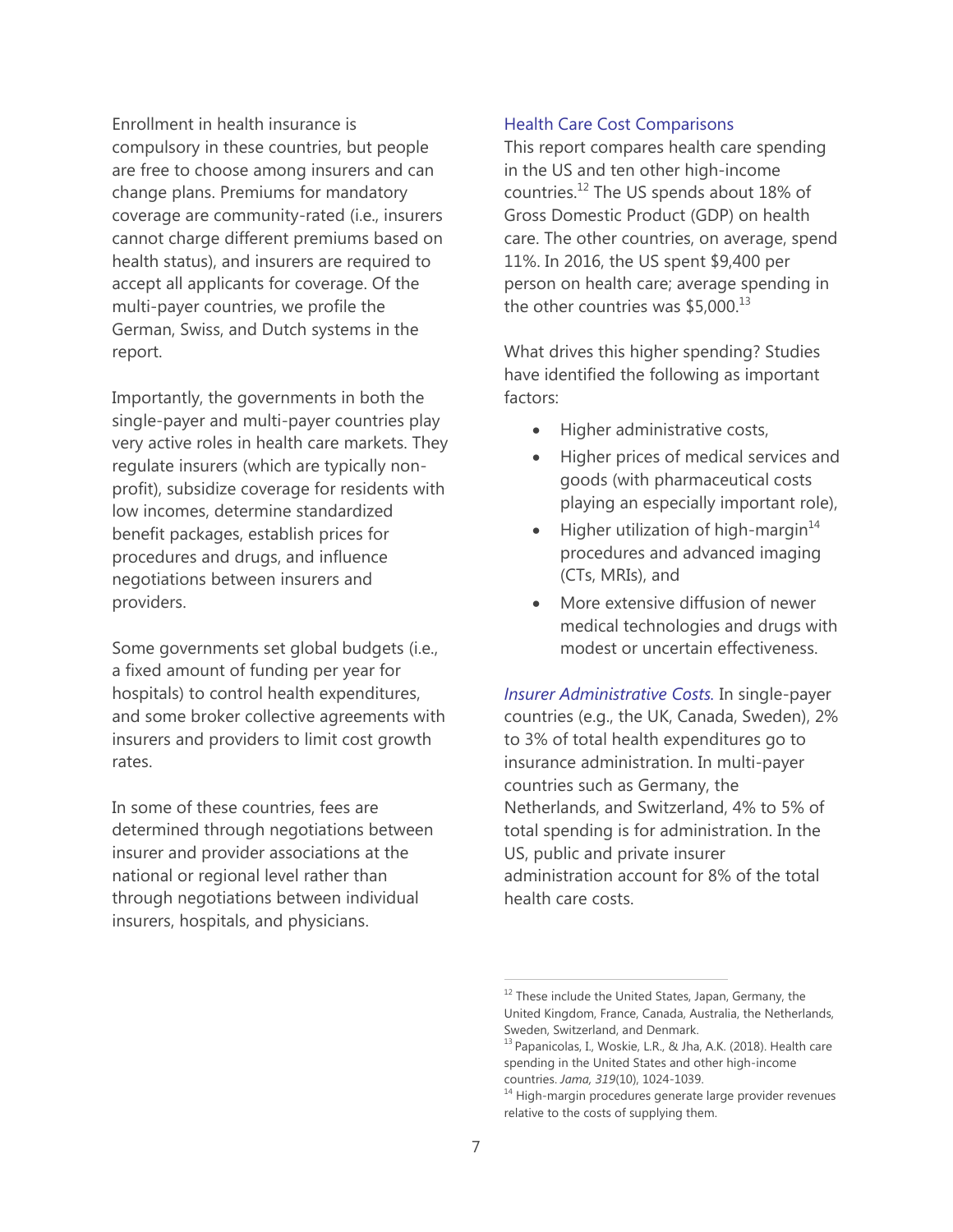We estimate that differences in insurance administration costs account for roughly 15% of the overall difference in per capita health expenditures between the US and these other countries.<sup>15</sup>

This estimate does not account for the additional administrative burden and cost placed on medical providers from interacting with multiple payers.

*Provider Administrative Costs*. American physicians report spending a lot of time on administrative issues related to insurance claims, disputes related to medical bills, and reporting clinical or quality data to the government.

Physicians in countries with mandatory health insurance systems (e.g., Germany, the Netherlands, Switzerland) also report spending a lot of time on issues related to insurance and clinical quality reporting but somewhat less time on billing disputes than in the US. Physicians in single-payer countries (e.g., UK, Canada, Sweden) report less time on these administrative issues.

Studies have concluded that provider (both physicians and hospitals) administrative costs related to billing and insurancerelated activities (e.g., filing claims and obtaining prior authorizations) contribute substantially to the higher health care costs in the US relative to Canada.

*Pharmaceuticals*. Pharmaceutical expenditures are substantially higher in the US than in other high-income countries. The

 $\overline{a}$ 

US spends \$1,440 per person per year on pharmaceuticals versus an average of \$670 for the comparison countries.<sup>16</sup> We estimate that higher pharmaceutical spending accounts for 21% of the difference in per capita total health care spending between the US and other countries.

The comparison countries have achieved lower spending through centralized price negotiations with pharmaceutical companies, establishing national drug formularies (i.e. a list of drugs covered by insurance), and using cost-effectiveness research to set price ceilings for new and existing drugs. The use of reference pricing for pharmaceuticals has also been found to be effective in lowering drug prices in some countries. Under reference pricing, drugs are grouped into classes. The insurer reimbursement rate is pegged to a single price per group (the reference price). Consumers who opt for drugs priced above the reference price must pay the difference.<sup>17</sup>

*Physician Compensation*. Physicians and nurses earn substantially more on average in the US than in other high-income countries. However, this does not appear to be a major driver of high costs in the US.

We estimate that levels of per capita spending on physicians account for roughly 4% of the difference in overall health care expenditures between the US and other countries.<sup>18</sup>

<sup>&</sup>lt;sup>15</sup> We decompose the difference in spending across countries using a methodology proposed by Emanuel (described in the text). Emanuel, E. (2018). The real cost of the US health care system. *JAMA, 319*(10), 983-985.

 $16$  Estimate based on data presented by Papanicolas et al. (2018).

<sup>&</sup>lt;sup>17</sup> Weinberg, M., & Chen, L. (2017). International health care systems and the US health reform debate. *Bay Area Council Economic Institute.*

 $18$  We applied a decomposition method suggested by Emanuel to derive this estimate. See Exhibit 13 for details.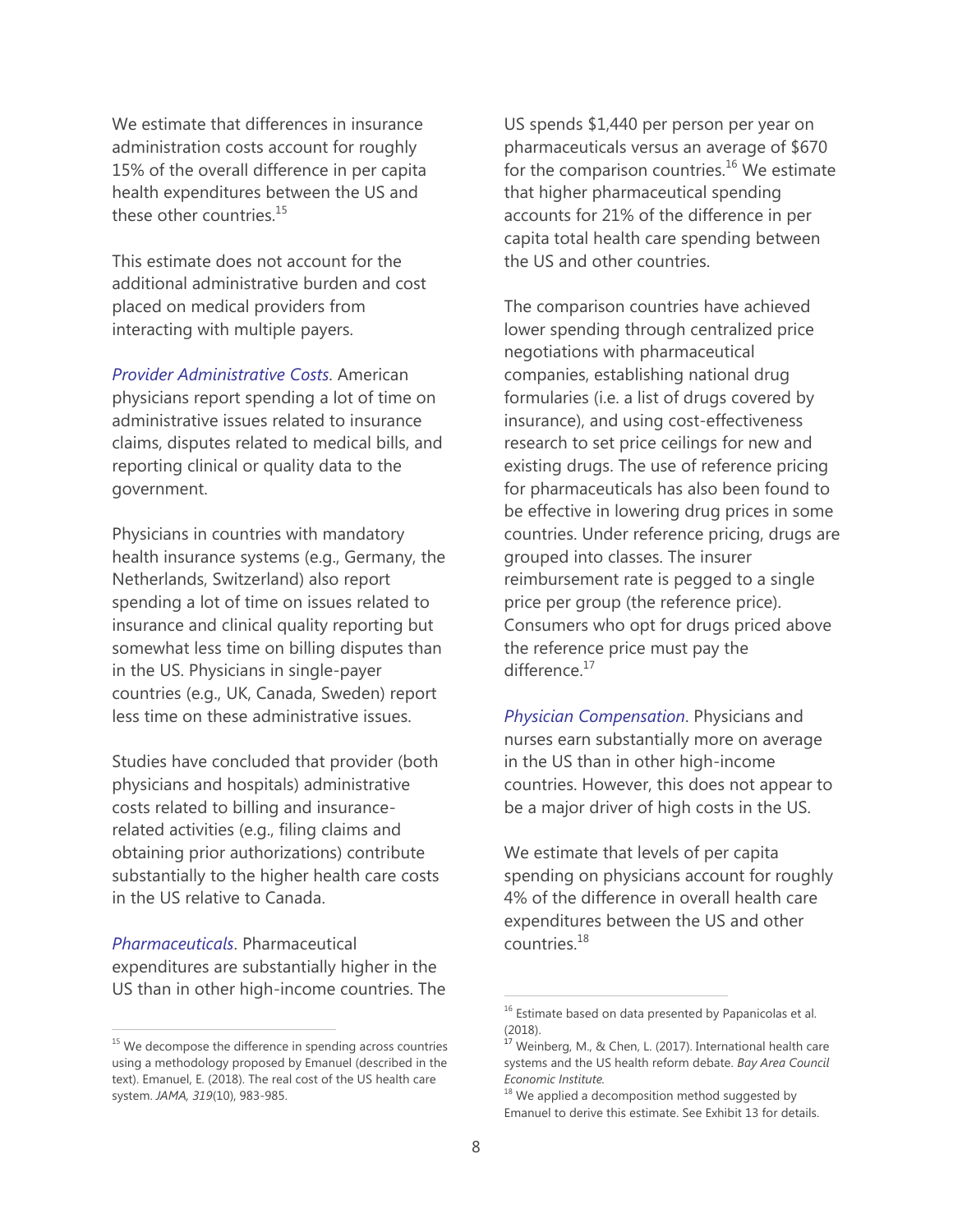#### *High-Margin, High-Volume Procedures and Imaging.* The US has relatively high

utilization of some high-margin procedures and tests—knee replacements, hysterectomies, cesarean deliveries, cataract surgery, coronary artery bypass, coronary angioplasty, and advanced imaging (MRIs and CTs). The prices of these high-margin procedures, which generate large provider revenues, are typically much higher in the  $US.<sup>19</sup>$ 

Emanuel (2018) estimates that the pricing and volume of 25 high-margin, high-volume procedures could explain approximately 20% of the per capita health care cost difference between the US and other highincome countries. Emanuel also estimates that higher spending on MRI and CT scans accounts for 7% of the difference in health expenditures between the US and the **Netherlands** 

*Technological Innovation*. In the early 1970s, US health care spending as a share of GDP was roughly comparable to that in other high-income countries. After the mid-1970s, costs grew more rapidly in the US than in other countries. Economists attribute much of the long-term growth in health care costs to technological change, and they attribute the higher cost escalation in the US to more rapid, and less discriminating, diffusion of medical technology, including pharmaceuticals and devices.<sup>20</sup>

Other countries have been able to discourage the use of technologies with modest or uncertain effectiveness. Regulatory boards use efficacy and cost standards to control the adoption of technologies. Health technology assessment informs coverage decisions and guides clinical practice. Health technology assessment refers to the systematic evaluation of the effects and costs of a given medical technology, procedure or drug.

There have been efforts in Washington State to promote cost-effective medicine. For example, the Health Technology Assessment (HTA) program at the Washington State Health Care Authority makes decisions regarding which medical devices, procedures, and tests to pay for with state health care dollars. Washington's BREE Collaborative, a partnership among public and private stakeholders, has developed guidelines for different surgical procedures, treatments, and end-of-life care. The Washington Pharmacy and Therapeutics Committee evaluates evidence regarding the relative safety, efficacy, and effectiveness of drugs and makes recommendations to state agencies regarding the state's Preferred Drug List.

#### Access to Health Care—Wait Times

The US has relatively short wait times for specialist visits and elective surgeries. The percentages reporting long wait times for these services are especially high in Canada. In general, wait times for seeing specialists and elective surgery are longer in singlepayer systems and shorter in insurancebased systems.

<sup>&</sup>lt;sup>19</sup> See Papanicolas et al. (2018).

 $20$  Cutler, D., & Ly, D. (2011). The (paper) work of medicine: understanding international medical costs. *Journal of Economic Perspectives, 25*(2), 3-25; Chrandra, A., & Skinner, J. (2012). Technology growth and expenditure growth in health care. *Journal of Economic Literature, 50*(3), 645-680; and Fuchs, V. (2012). Major trends in the U.S. health economy since 1950. *New England Journal of Medicine, 366*(11), 973- 977.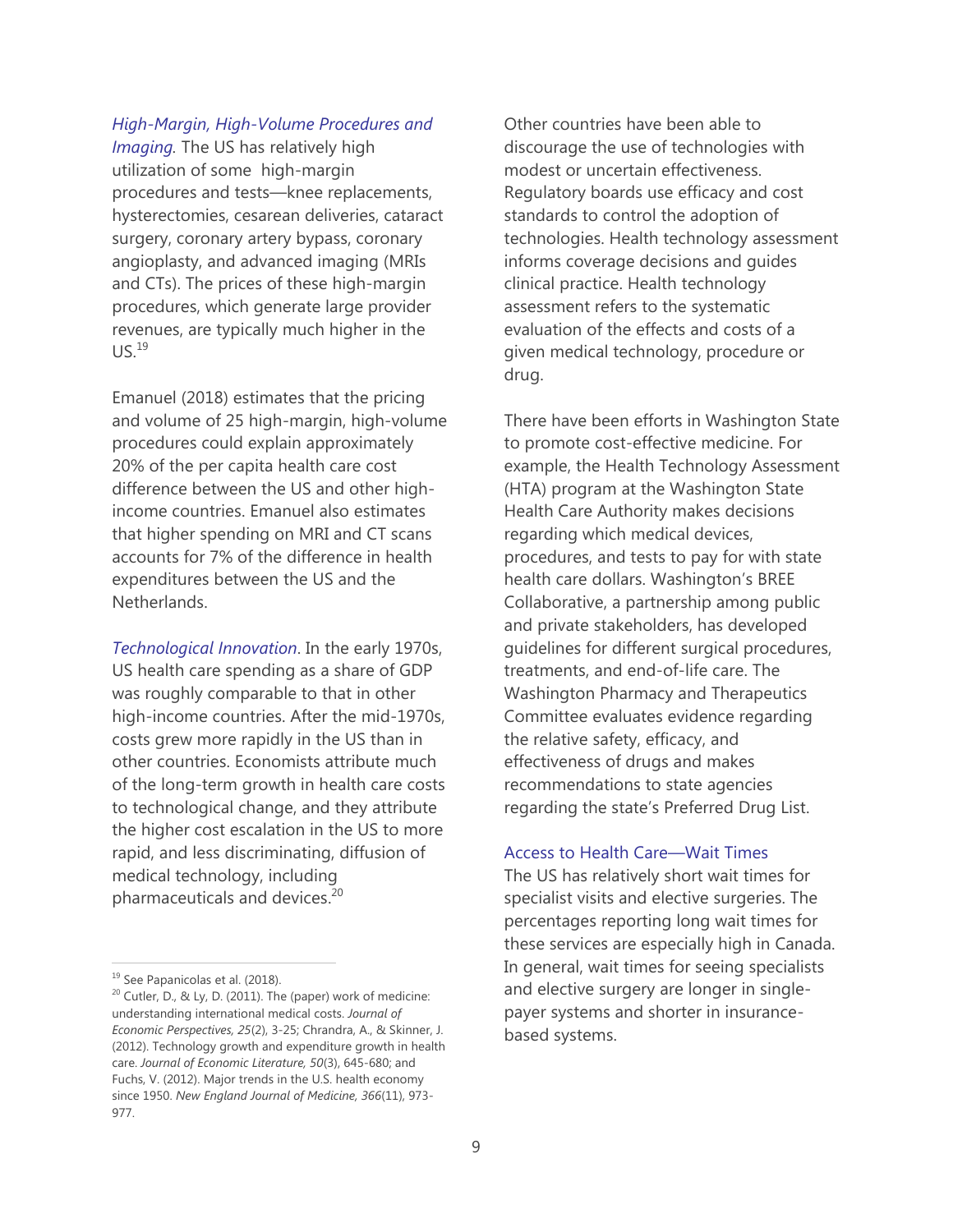#### Access to Health Care—Financial Barriers

Health care costs can cause people to not fill a prescription, visit a doctor for a medical problem, and/or obtain recommended treatments or tests. The percentage of people reporting these financial barriers to access is highest in the US (33%) followed by Switzerland (22%). The percentages reporting cost as a barrier were lowest in the UK (7%), followed by Germany (7%), Sweden (8%) and the Netherlands (8%). Higher perceived financial barriers in the US and Switzerland are due to relatively high out-of-pocket costs, and in the case of the US, to a sizable uninsured population. $21$ 

Other countries cap out-of-pocket payments at relatively low amounts and reduce cost-sharing requirements for lowincome persons, children, people with chronic diseases, and older adults.

#### Access to Health Care—Equity

In most countries, people with higher incomes are more likely to visit a doctor, go to the dentist, and be screened for breast or cervical cancer.<sup>22</sup> Income inequity in care is relatively high in the US, with more substantial differences in utilization of these services across income groups. In general, universal coverage systems provide more access to those with lower incomes than does the voluntary insurance system in the  $US<sup>23</sup>$ 

### Health Outcomes and Quality of Care

A key question is whether higher US health spending translates to better health outcomes for its population and/or a higher quality of care. The US performs poorly on measures of population health often cited in rankings, such as life expectancy at birth. $24$ However, the usefulness of these and other crude measures of health is questionable. This is because such measures are confounded by underlying issues, such as social determinants of health (e.g., education and income) and behavioral choices (e.g., exercise and diet).

The US does perform well on some measures of the quality of its care (e.g., mortality rates following a heart attack), but it performs poorly on others (e.g., child immunization rates and hospital admission rates). $25$  Mortality amenable to health care, or avoidable mortality, is a measure of mortality from certain conditions (like tuberculosis or appendicitis) that are not considered fatal in the presence of an effective health care system. On this measure, the US ranks below high-income countries with universal health care. This evidence suggests that higher US health expenditures do not translate to better health outcomes and quality of care for the entire population.

<sup>&</sup>lt;sup>21</sup> Rice, T., Quentin, W., Anell, A., Barnes, A., Rosenau, P., Unruh, L., & van Ginneken, E. (2018). Revisiting out-of-pocket requirements: trend in spending, financial access barriers, and policy in ten high-income countries. *BMC Health Services Research, 18, 371.*<br><sup>22</sup> Devaux, M. (2015). Income-related inequalities and

inequities in health care services utilization in 18 selected OECD countries. *European Journal of Health Economics, 16,* 21-33.

 $23$  Blewett, L. (2009). Persistent disparities in access to care across health care systems. *Journal of Health Politics and Law*, *34*(4), 635-647.

<sup>&</sup>lt;sup>24</sup> Papanicolas et al. (2018).

 $25$  Papanicolas et al. (2018) and Organisation for Economic Co-operation and Development (OECD).stat.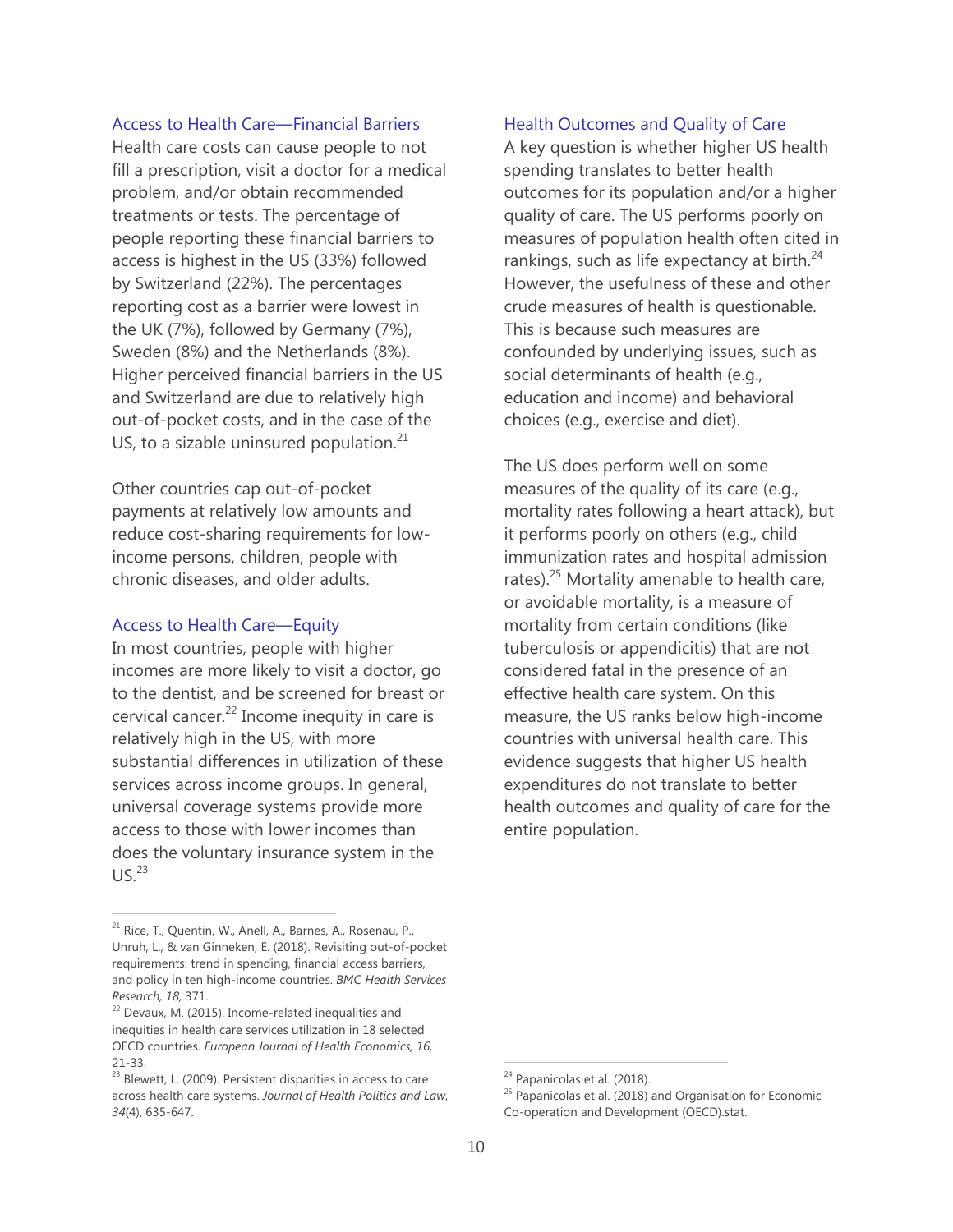# II. Health Care Systems in Selected Countries

The US has a hybrid health care system, with a mix of private and public insurance plans. It is unusual, among high-income countries, in that the main source of coverage is voluntary, employer-based insurance.

In this section, we describe systems in other high-income countries. These countries have all achieved universal coverage and have lower health care expenditures than the US; some have done so with singlepayer health care and others with regulated multi-payer systems. Exhibit 3 summarizes various categories for grouping health care systems and describes different variations of single-payer and multi-payer systems and identifies how each country is classified.

Some single-payer systems (e.g., the United Kingdom and many Scandinavian countries) have national health services where many hospitals and clinics are governmentowned, and many physicians are government employees. Other single-payer countries (e.g., Canada and Australia) have national health insurance systems in which providers are typically private and are reimbursed through a tax-financed government plan.

The multi-payer countries have statutory (or mandatory) health insurance systems (e.g., Germany, France, the Netherlands, and Switzerland). Enrollment in health insurance is compulsory. Coverage is administered through multiple, mostly nonprofit insurers. Germany has 113 "sickness funds" (insurance plans); France has three noncompeting insurance schemes; the

The Netherlands has 60 insurance plans, and Switzerland has 52.<sup>26</sup>

Governments play an active role in these multi-payer systems, subsidizing coverage for residents with low incomes, determining benefit packages, and establishing prices for procedures and drugs. The extent of government fee setting and reliance on competition among insurers varies across countries. In all these countries, however, governments have intervened to help control costs.

We selected four countries to profile: Canada, Germany, the Netherlands, and Switzerland. These countries provide a mix of single- and multi-payer systems, with varying degrees of reliance on market incentives and competition.

Detailed descriptions of their systems are provided in Appendix III—the profiles examine government and insurer roles in health care markets, covered benefits and cost sharing, supplemental health insurance, system financing, provider organization and payments, and cost containment strategies. We briefly summarize system characteristics in Exhibit 4.

<sup>&</sup>lt;sup>26</sup> Papanicolas et al. (2018).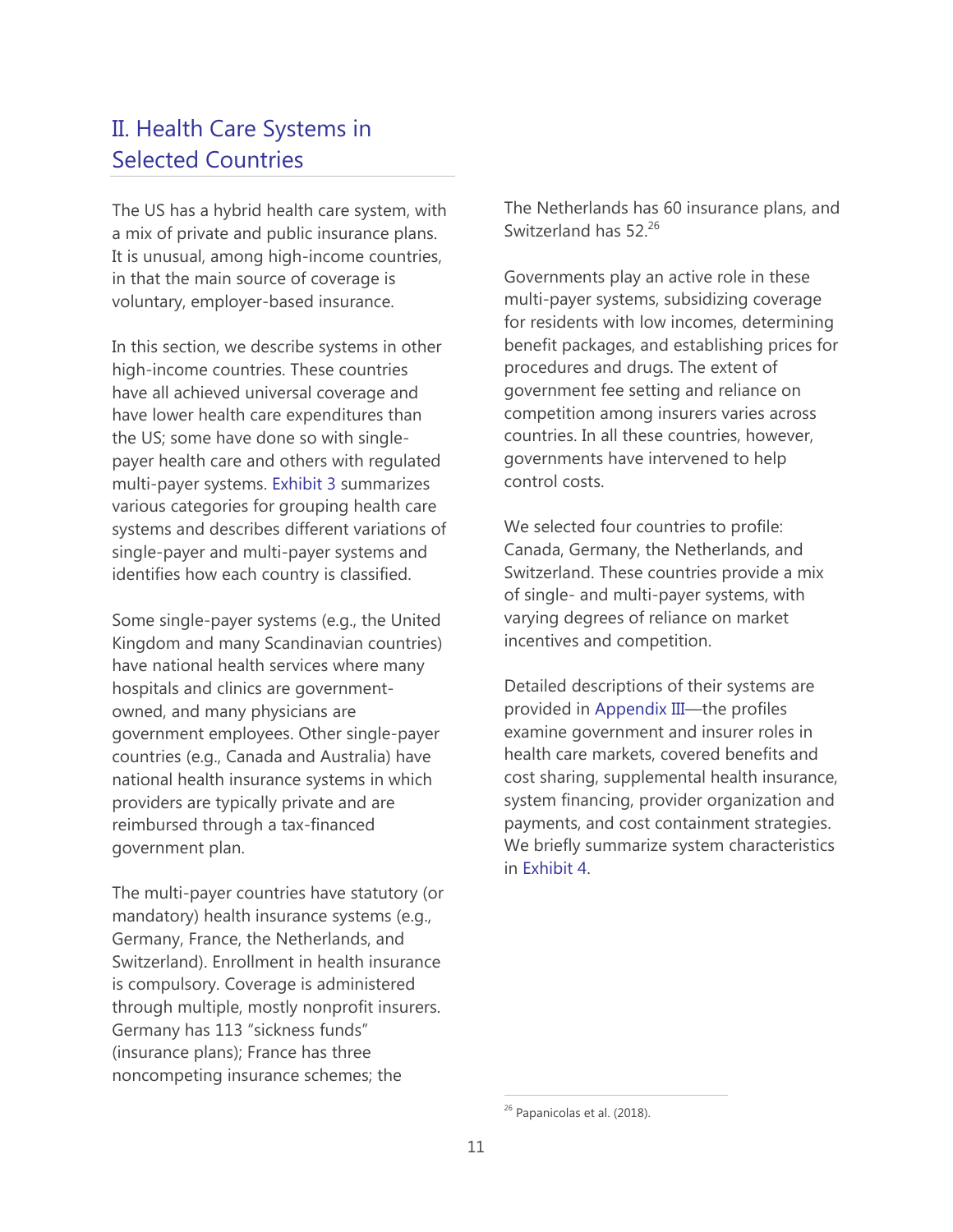| <b>Exhibit 3</b> |  |                                           |  |  |  |  |
|------------------|--|-------------------------------------------|--|--|--|--|
|                  |  | <b>Health Care System Characteristics</b> |  |  |  |  |

| <b>Model</b>                                                                            | <b>Characteristics</b>                                                                                                                                                                                                                                                                                                                                                                                                                                                                                                                                                   | <b>US Analogy</b>                                                                 | <b>Countries</b>                                                      |
|-----------------------------------------------------------------------------------------|--------------------------------------------------------------------------------------------------------------------------------------------------------------------------------------------------------------------------------------------------------------------------------------------------------------------------------------------------------------------------------------------------------------------------------------------------------------------------------------------------------------------------------------------------------------------------|-----------------------------------------------------------------------------------|-----------------------------------------------------------------------|
| Single-payer:<br>National health service<br>(Beveridge model)                           | Publicly financed health care;<br>$\bullet$<br>System funded with general taxes rather<br>$\bullet$<br>than premiums;<br>Mostly free care at point of service;<br>$\bullet$<br>Many hospitals and clinics government<br>$\bullet$<br>owned; and<br>Some doctors are government employees,<br>$\bullet$<br>some private.                                                                                                                                                                                                                                                  | Veteran's<br>Affairs system<br>or the public<br>education<br>system               | United<br>Kingdom,<br>New Zealand,<br>Norway,<br>Sweden, &<br>Denmark |
| Single-payer:<br>National health insurance                                              | Insurance-based models;<br>$\bullet$<br>Providers reimbursed through tax-financed<br>$\bullet$<br>government plan;<br>All citizens pay an earmarked tax, usually on<br>$\bullet$<br>earned income;<br>Little cost sharing for covered benefits;<br>$\bullet$<br>Government decides which benefits are<br>$\bullet$<br>covered;<br>Private insurance may "top up" the single-<br>$\bullet$<br>payer plan; and<br>Providers are typically private.<br>$\bullet$                                                                                                            | Medicare                                                                          | Canada,<br>Australia, &<br>Taiwan                                     |
| Multi-payer:<br>Statutory health<br>insurance, strong<br>regulation<br>(Bismarck model) | Utilizes an insurance system;<br>$\bullet$<br>Multiple nonprofit or private insurance plans<br>$\bullet$<br>(with compulsory coverage);<br>Largely financed with payroll taxes;<br>$\bullet$<br>Funds pooled and distributed to insurers;<br>$\bullet$<br>Providers and hospitals largely private;<br>$\bullet$<br>Strong government regulation;<br>$\bullet$<br>Subsidies for vulnerable populations;<br>$\bullet$<br>Government may establish price list for<br>$\bullet$<br>procedures, drugs, devices; and<br>Government sets standard benefit package.<br>$\bullet$ | Regulated<br>public utilities                                                     | Germany,<br>France,<br>Japan, &<br>Belgium                            |
| Multi-payer:<br>Statutory/mandatory<br>health insurance with<br>market incentives       | Very similar to Bismarck model, except:<br>Insurers can compete on price;<br>$\bullet$<br>Strong insurance mandate; and<br>$\bullet$<br>More reliance on premiums for financing<br>$\bullet$                                                                                                                                                                                                                                                                                                                                                                             | Expanded<br>version of the<br>Affordable<br>Care Act<br>insurance<br>marketplaces | <b>Netherlands &amp;</b><br><b>Switzerland</b>                        |

Notes:

Bolded countries are profiled in this report.

Sources: Fox, A., & Poirier, R. (2018). How single-payer stacks up: Evaluating different models of universal health coverage on cost, access, and quality. *International Journal of Health Services, 48*(3), 568-585; Weinberg & Chen (2017); Schneider, E., Sarnak, D., Squires, D, Shah, A., Doty, M. (2017). Mirror, mirror 2017. *The Commonwealth Fund.*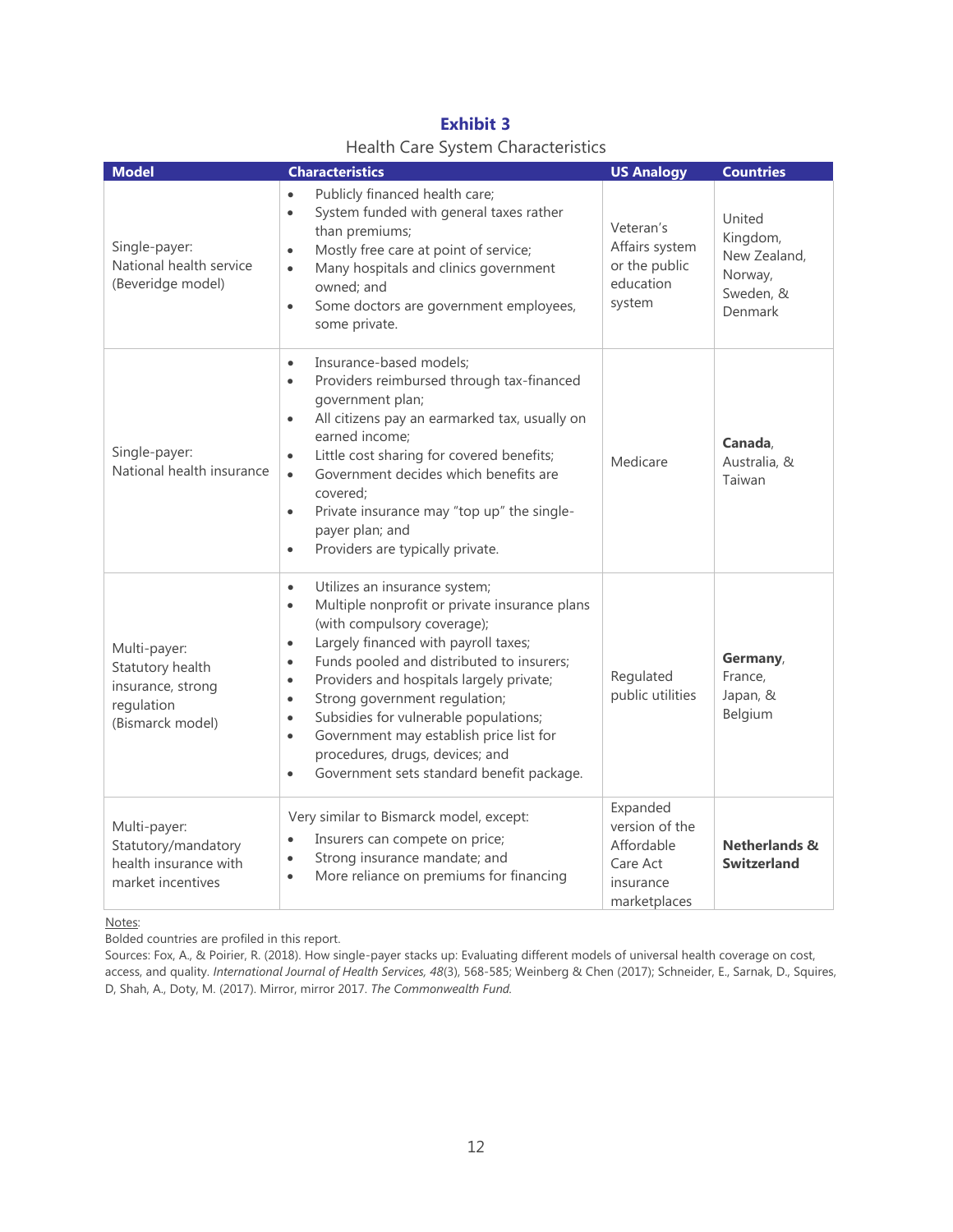|                                                               | <b>Canada</b>                                                                                                                                                                     | <b>Germany</b>                                                                                                                                                                          | <b>Switzerland</b>                                                                                                                                            | <b>Netherlands</b>                                                                                                                                                                                                                  |  |
|---------------------------------------------------------------|-----------------------------------------------------------------------------------------------------------------------------------------------------------------------------------|-----------------------------------------------------------------------------------------------------------------------------------------------------------------------------------------|---------------------------------------------------------------------------------------------------------------------------------------------------------------|-------------------------------------------------------------------------------------------------------------------------------------------------------------------------------------------------------------------------------------|--|
| System category                                               | Single payer; Regionally<br>administered plans with<br>benefits varying across<br>provinces.                                                                                      | Multi-payer;<br>Statutory health<br>insurance.                                                                                                                                          | Multi-payer;<br>Mandatory health<br>insurance.                                                                                                                | Multi-payer;<br>Statutory health insurance.                                                                                                                                                                                         |  |
| Universal<br>coverage                                         | All residents covered by<br>universal public insurance.                                                                                                                           | Mandatory health<br>insurance administered<br>by competing, private<br>non-profit insurers<br>("sickness funds");<br>Insurers cannot deny<br>coverage.                                  | All residents<br>required to purchase<br>health insurance;<br>Plans offered by<br>competing, non-<br>profit insurers;<br>Insurers cannot deny<br>coverage.    | All residents required to<br>purchase health insurance;<br>Plans offered by<br>competing, non-profit<br>insurers;<br>Insurers cannot deny<br>coverage.                                                                              |  |
| Financing                                                     | Public insurance financed<br>through provincial and<br>federal tax revenue.                                                                                                       | Financed through payroll<br>tax, split by employers<br>and employees.                                                                                                                   | Financed through<br>premiums, taxes,<br>and out-of-pocket<br>spending.                                                                                        | Financed through<br>premiums, payroll taxes,<br>and general tax revenues.                                                                                                                                                           |  |
| <b>Benefits</b>                                               | Medically necessary<br>hospital and physician<br>services are free at point of<br>service;<br>Plan does not include<br>prescription drug coverage.                                | Standardized benefit<br>package of covered<br>services; Caps on cost-<br>sharing; Protections for<br>unemployed and other<br>populations.                                               | Standardized benefit<br>package of covered<br>services;<br>Government<br>subsidizes premiums<br>for people with low<br>incomes.                               | Standardized benefit<br>package of covered<br>services;<br>Government subsidizes<br>premiums for people with<br>low incomes.                                                                                                        |  |
| Supplementary/<br>complementary/<br>substitutive<br>coverage* | Two-thirds also purchase<br>private supplemental<br>coverage.                                                                                                                     | High-income residents<br>may purchase<br>substitutive coverage;<br>Complementary and<br>supplementary insurance<br>also offered.                                                        | People can purchase<br>supplementary<br>health insurance for<br>uncovered benefits.                                                                           | People can purchase<br>supplementary health<br>insurance for uncovered<br>benefits.                                                                                                                                                 |  |
| Cost controls                                                 | Global budgeting for<br>hospitals;<br>Negotiated physician fee<br>schedules;<br>Health technology<br>assessment used to inform<br>benefit decisions;<br>Low administrative costs. | Fees set through regional<br>negotiations between<br>provider associations and<br>sickness funds;<br>Reference pricing for<br>pharmaceuticals;<br>Health technology<br>assessment used. | Prices negotiated by<br>associations of<br>insurers and<br>providers in each<br>canton; Government<br>sets fees if<br>associations cannot<br>reach agreement. | Government sets prices for<br>general practitioner care,<br>some hospital services, and<br>pharmaceuticals;<br>Government-brokered<br>agreements with insurers<br>and providers specifying<br>annual expenditure growth<br>targets. |  |
| Other<br>characteristics                                      | Relatively long wait times<br>for specialists and elective<br>surgeries.                                                                                                          | A federal price list<br>prevents insurers from<br>competing on premiums;<br>People may change plans                                                                                     | Insurers compete on<br>price;<br>People may change<br>plans each year.                                                                                        | Insurers compete on price;<br>People may change plans<br>each year.                                                                                                                                                                 |  |

**Exhibit 4** Health Care Systems in Profiled Countries

Notes:

\*Supplementary private insurance provides for health services not covered by the government plan, such as pharmaceuticals or dental care, or access to different providers (e.g., private hospitals) or levels of service (e.g., faster access to care). Complementary private insurance covers all or part of the residual costs not otherwise reimbursed by the public plan. Substitutive private insurance replaces public insurance for those able to opt out of public insurance entirely.

after a minimum period.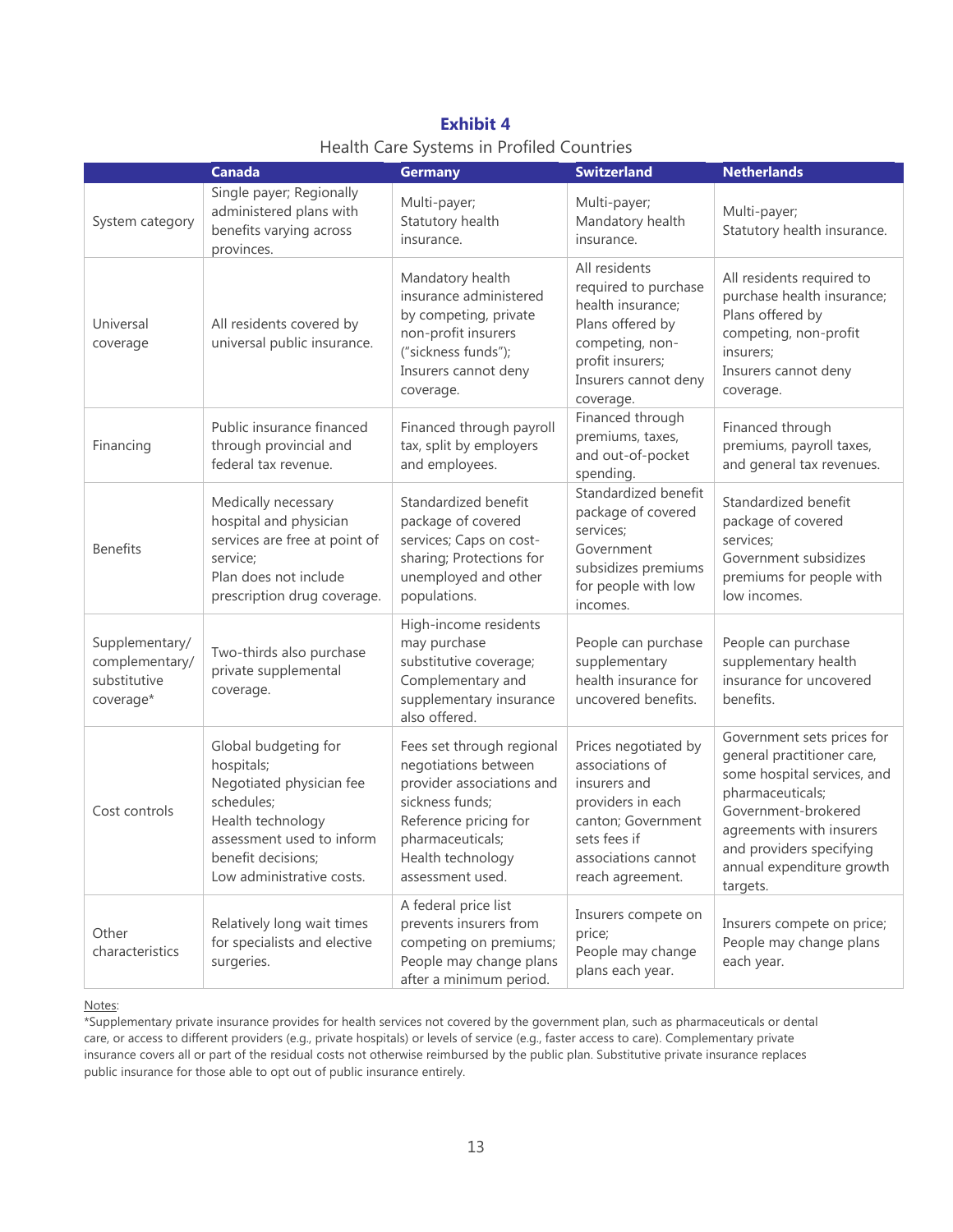# III. International Health Care Cost **Comparisons**

In this section, we examine health care expenditures across high-income countries and summarize studies which analyze the factors responsible for differences in costs.

We examine data reported for 11 high-income countries—the United States, Japan, Germany, the United Kingdom, France, Canada, Australia, the Netherlands, Sweden, Switzerland, and Denmark.<sup>27</sup> These countries represent a range of health care systems.

Scholars typically categorize Canada, the UK, Australia, Sweden, and Denmark as some variant of a single-payer system. Japan, France, and Germany have multi-payer systems with strong government regulation. The Netherlands and Switzerland are also multipayer and have strong government regulation, but they also rely more on market competition than do the other European multi-payer systems.

## Health Expenditures

 $\overline{a}$ 

## Spending as a Share of Gross Domestic Product (GDP)

The US spends almost 18% of Gross Domestic Product (GDP) on health care. The other countries spend 11% on average (Exhibit 5).<sup>28</sup> Moreover, among these countries, only the US did not have universal coverage. The US spends more without covering everyone.

Why is this higher spending of concern? According to Cutler (2018), there are three main concerns.<sup>29</sup> First, the higher spending is wasteful.<sup>30</sup> Rather than resulting in better health outcomes, the higher costs are largely driven by higher prices for services and pharmaceuticals, excessive administrative costs, and spending on care with questionable clinical value. $31$  Second, the higher costs result in fewer people being covered by private insurance and care being rationed in public programs. Third, higher spending on health care leaves fewer funds available for other social programs.

### Per Capita Spending

Average income varies across countries, and income is an important determinant of health care spending. So, it is useful to control for GDP per capita when examining health expenditures, even among high-income countries (Exhibit 6).

The US spent about \$9,400 per person on health care in 2016; average spending in the other countries was \$5,000. (Per capita spending in Washington State was roughly  $$8,000$ .)<sup>32</sup>

Spending among countries increases with GDP per capita (along the trend line in Exhibit 6). Expenditures in the US would have to decrease by 30% in order to be in line with the other three countries with per capita GDPs above \$50,000 (Switzerland, Sweden, and Denmark).

<sup>&</sup>lt;sup>29</sup> Cutler, D. (2018). What is the US health spending problem? *Health Affairs, 37*(3), 493-497.

<sup>&</sup>lt;sup>30</sup> See Berwick, D., & Hackbarth, A. (2012). Eliminating waste in US health care. *JAMA, 307*(14), 1513-1516.

<sup>&</sup>lt;sup>31</sup> Cutler (2018).

<sup>&</sup>lt;sup>32</sup> Estimate by Willis Towers Watson presented in Exhibit 2. This estimate does not include the costs of care incurred by uninsured individuals. Including these costs would increase spending to the \$8,200–\$8,500 range.

 $27$  Much of the data used in this section are taken from Papanicolas et al. (2018).

 $28$  Estimate based on data provided by Papanicolas et al. (2018).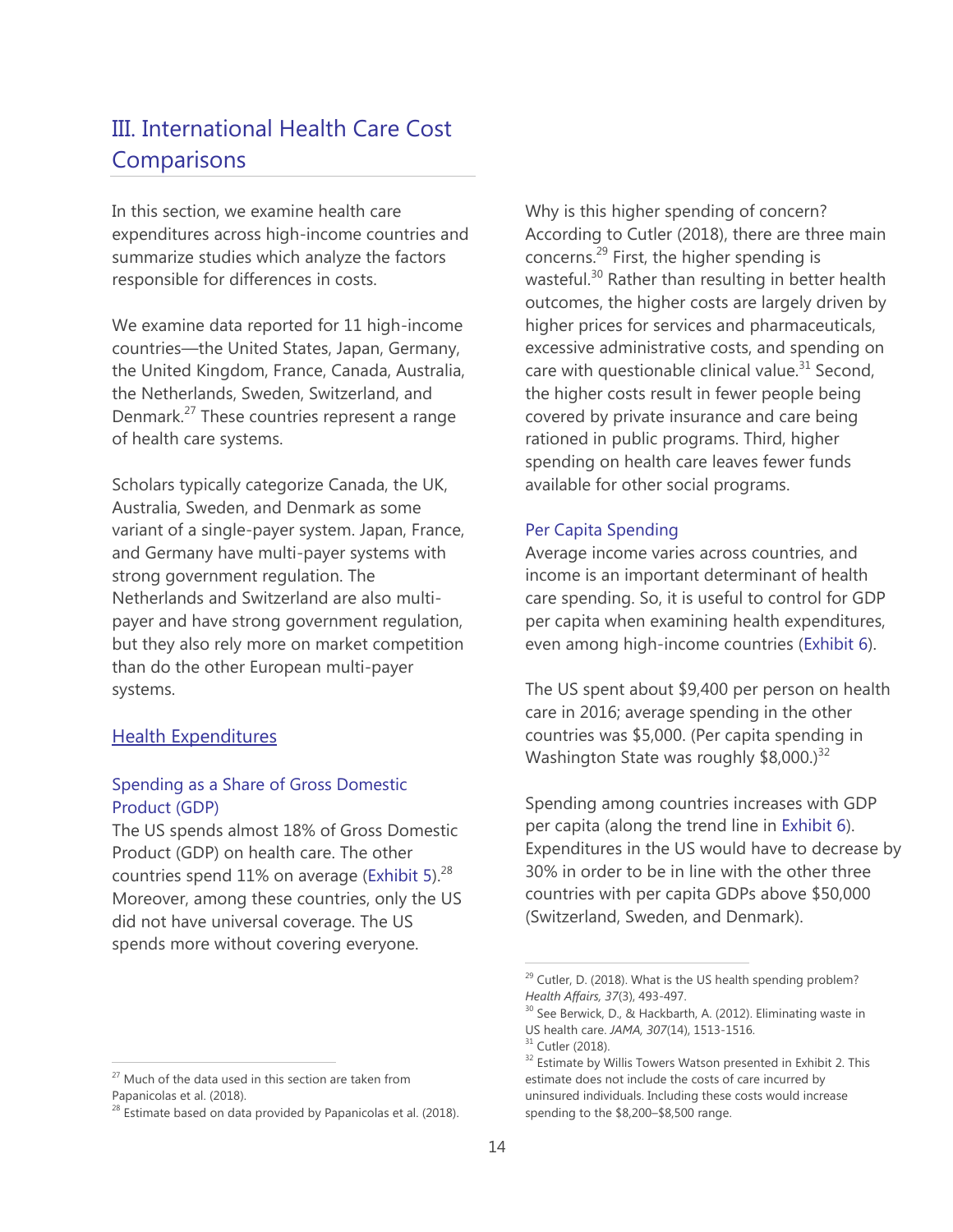**Netherlands** Denmark Japan France Germany Sweden Switzerland US



#### Notes:

Australia UK Canada

Exhibit constructed using data reported in Papanicolas et al. (2018).

Papanicolas et al. (2018) collected data from international organizations including the Organization for Economic Co-operation and Development (OECD). When more accurate country-level estimates were available from sources other the OECD, countryspecific data were used.

0.0% 2.0% 4.0% 6.0% 8.0% 10.0% 12.0% 14.0% 16.0% 18.0% 20.0%



## **Exhibit 6** Health Expenditures Per Capita (2016)

#### Notes:

CHE indicates Switzerland, CDN Canada, DE Germany, and NLD the Netherlands. These countries are profiled in depth in Appendix III.

Source: Exhibit constructed using data reported in Papanicolas et al. (2018).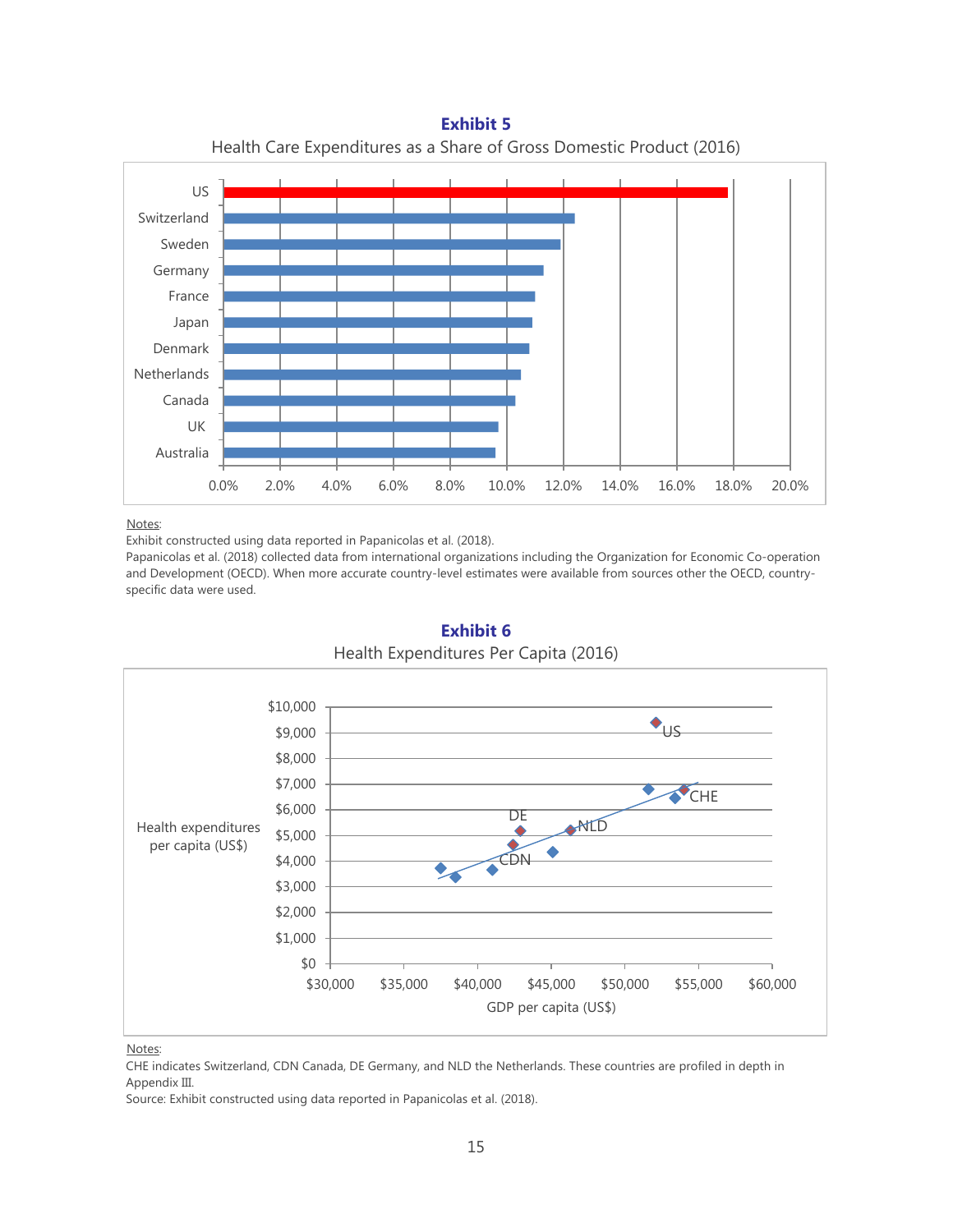## Factors Driving Higher US Spending

Why is spending higher in the US? Papanicolas and colleagues (2018) conclude that the "prices of labor and goods, including pharmaceuticals and devices, and administrative costs appeared to be the major drivers of the differences in overall costs between the US and other highincome countries."

Papanicolas et al. argue, for example, that utilization of health care services (e.g., physician visits, hospital admissions) is not generally higher in the US and provides evidence of substantially higher prices for pharmaceuticals, medical devices, and procedures in the US.<sup>33</sup>

Earlier studies have also emphasized the role played by higher prices in the US in explaining differences in spending levels across countries.<sup>34</sup> One reason for high prices in the US is market concentration among providers (see Exhibit 8 on the next page).

However, other factors also play important roles in higher US costs. Papanicolas and colleagues (2018) report that utilization of some high-margin services—advanced imaging (MRIs and CTs), knee replacements, hysterectomies, cesarean deliveries, cataract

surgery, coronary artery bypass, and coronary angioplasty—is higher in the United States than other countries.

Emanuel (2018) emphasizes the importance of these and other high-margin services.<sup>35</sup> Using data provided by Papanicolas and colleagues, Emanuel decomposes the differences in per capita health care spending across countries into spending components. He finds that four areas pharmaceutical costs, high-margin procedures, advanced imaging, and administration—may explain two-thirds of the overall difference in spending between the US and other high-income countries (see Exhibit 7).

Physician incomes are higher in the US, but Emanuel does not find them to be the major driver in costs.

We examine each of these factors below.

#### **Exhibit 7**

Factors Explaining Higher US Health Spending (Percentage of Spending Difference Due to Category)



Note:

Emanuel (2018) and WSIPP estimates.

 $33$  For example, the average cost in 2013 for a coronary artery bypass was \$75,345 in the US versus \$15,742 in the Netherlands and \$36,509 in Switzerland. A computed tomography (CT) scan in the US costs on average \$896 versus \$97 in Canada, \$279 in the Netherlands, and \$432 in Switzerland. An MRI in the United States cost \$1,145 compared with \$350 in Australia and \$461 in the Netherlands. Papanicolas et al. (2018).

<sup>&</sup>lt;sup>34</sup> Anderson, G., Reinhardt, U. Hussey P., & Petrosyan, V. (2003). It's the prices, stupid: Why the United States is so different from other countries. *Health Affairs, 22*(3), 89-105. For a discussion, see Bauchner, H., & Fontanarosa, P. (2018). Health care spending in the United States compared with 10 other high-income countries. *JAMA, 319*(10), 990-991.

<sup>&</sup>lt;sup>35</sup> Emanuel (2018).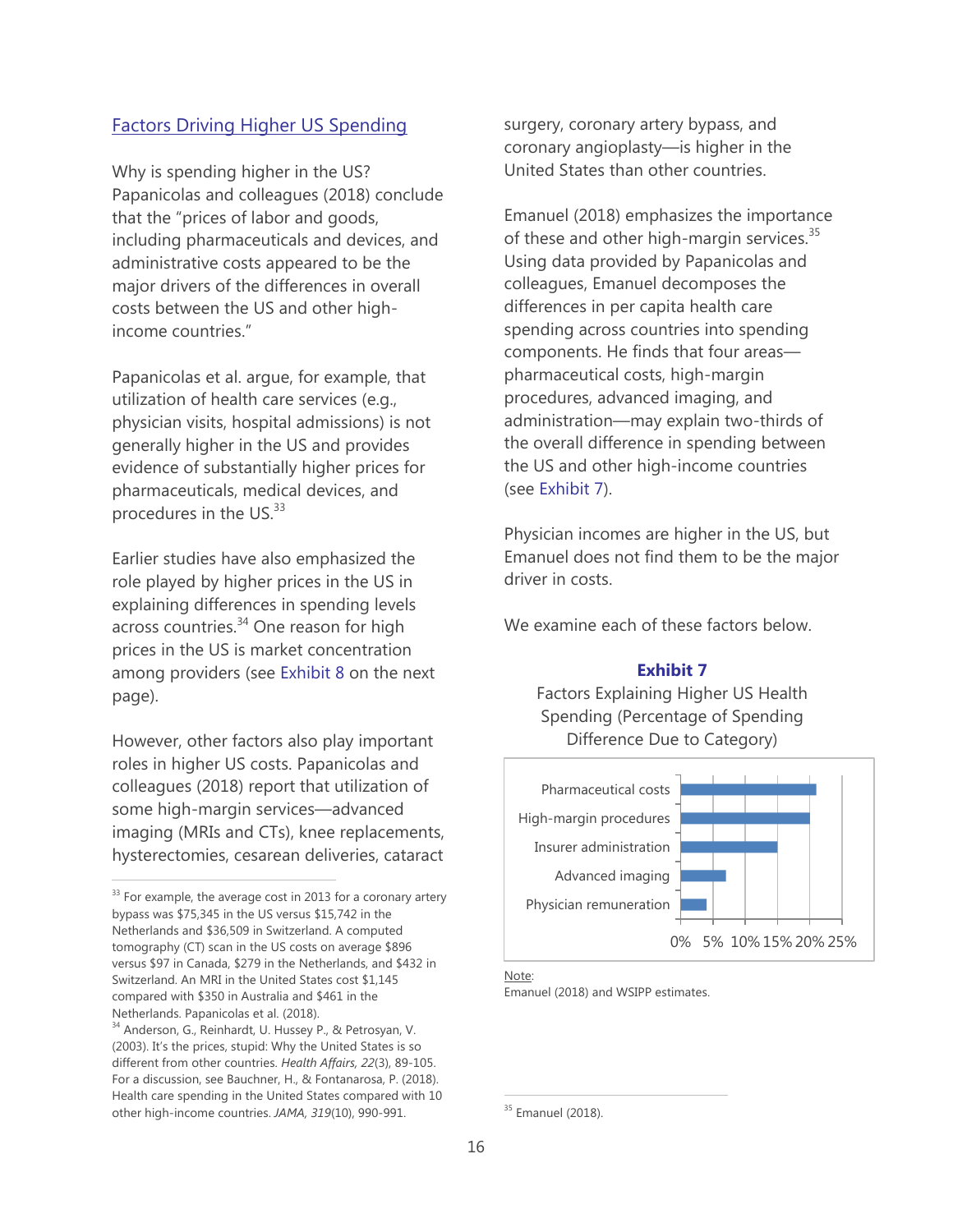## **Exhibit 8**  US Hospital Market Concentration

Dieleman and colleagues (2017) examined the growth in US health care costs between 1996 and 2013, estimating the effects of five factors—population size, aging, disease prevalence, service utilization, and service price and intensity.<sup>a</sup> Population growth accounted for 23% of the increase in costs and aging contributed 12%. Changes in utilization and disease prevalence played almost no role. The primary factor, accounting for 50% of cost growth, was an increase in service price and intensity (i.e., increased spending per visit, per-hospital-day, per-prescription filled). The increase in service intensity was especially strong for inpatient care.

Increasing hospital market concentration is one factor that contributed to higher hospital prices in the US. Higher concentration has taken three forms: hospital mergers within a geographic market, mergers across markets, and hospital acquisition of physician practices (vertical integration).

There is substantial evidence that within-market hospital mergers and acquisitions have increased inpatient and hospital-outpatient prices. Consolidation is believed to have increased hospital bargaining power vis-à-vis private insurers.<sup>b</sup> There is also evidence that hospital mergers across distinct geographic markets (cross-market mergers) also increase prices, possibly by reducing competition among the merging hospitals for inclusion in insurer networks.<sup>c</sup>

U.S. hospitals have also been acquiring a large number of physician practices. Studies have found that this vertical integration is associated with higher hospital prices and spending. It also appears to increase the prices for the services provided by acquired physicians.<sup>d</sup> These consolidated health systems may facilitate coordination of care. However, they also increase provider bargaining power with insurers.<sup>e</sup>

Antitrust actions have not been widely used to stop hospital mergers and acquisitions. Cutler and Morton (2013) suggest that local governments should consider additional policies to protect consumers, such as "insurance products that charge consumers more for high-priced clinicians and health care centers, bundling payments to clinicians and health care organizations to eliminate the incentives of big institutions to simply provide more care, and establishing area-specific price or spending targets."

Notes:

<sup>e</sup> Cutler, D., & Morton, F. (2013). Hospitals, Market Share, and Consolidation. *JAMA*, *310*(18), 1964-1970.

f Ibid

<sup>&</sup>lt;sup>a</sup> Dieleman, J., Squires, E., Bui, A., Campbell, M., Chapin, A., Hamavid, H . . . . Murray, C., (2017). Factors associated with increases in US health care spending, 1996-2013. *JAMA, 318*(17), 1668-1678.<br><sup>b</sup> Gowrisankaran, G., Nevo, A., & Town, R. (2015). Mergers when prices are negotiated: evidence from the hospital industry. *American* 

*Economic Review*, *105*(1), 172–203; Cooper, Z., Craig, S., Gaynor, M., & Van Reenen, J. (2019). The price ain't right? Hospital prices and health spending on the privately insured. *The Quarterly Journal of Economics, 134*(1), 51-107; Cooper, Z., Craig, S., Gaynor, M., Harish, N., Krumholz, M., & Van Reenen, J. (2019). Hospital prices grew substantially faster than physician prices for hospital-based care in 2007-14. *Health Affairs*, *38*(2), 184-189; Gaynor, M., Ho, K., & Town, R. (2015). The industrial organization of health-care markets. *Journal of Economic Literature, 53*(2), 235-284.

<sup>c</sup> Dafny, L., Ho, K., & Lee, R. (2016). The price effects of cross-market hospital mergers. *NBER Working Paper Series*, Working Paper 22106.

<sup>d</sup> Capps, C., Dranove, D., & Ody, C. (2018). The effect of hospital acquisitions of physician practices on prices and spending. *Journal of Health Economics*, *59*, 139-152; Baker, L., Bundorf, M., & Kessler, D. (2016). The effect of hospital/physician integration on hospital choice. *Journal of Health Economics*, 50, 1-8; Baker, L., Bundorf, M., & Kessler, D. (2014). Vertical Integration: Hospital Ownership of Physician Practices is Associated with Higher Prices and Spending *Health Affairs*, *33*(5), 756-63.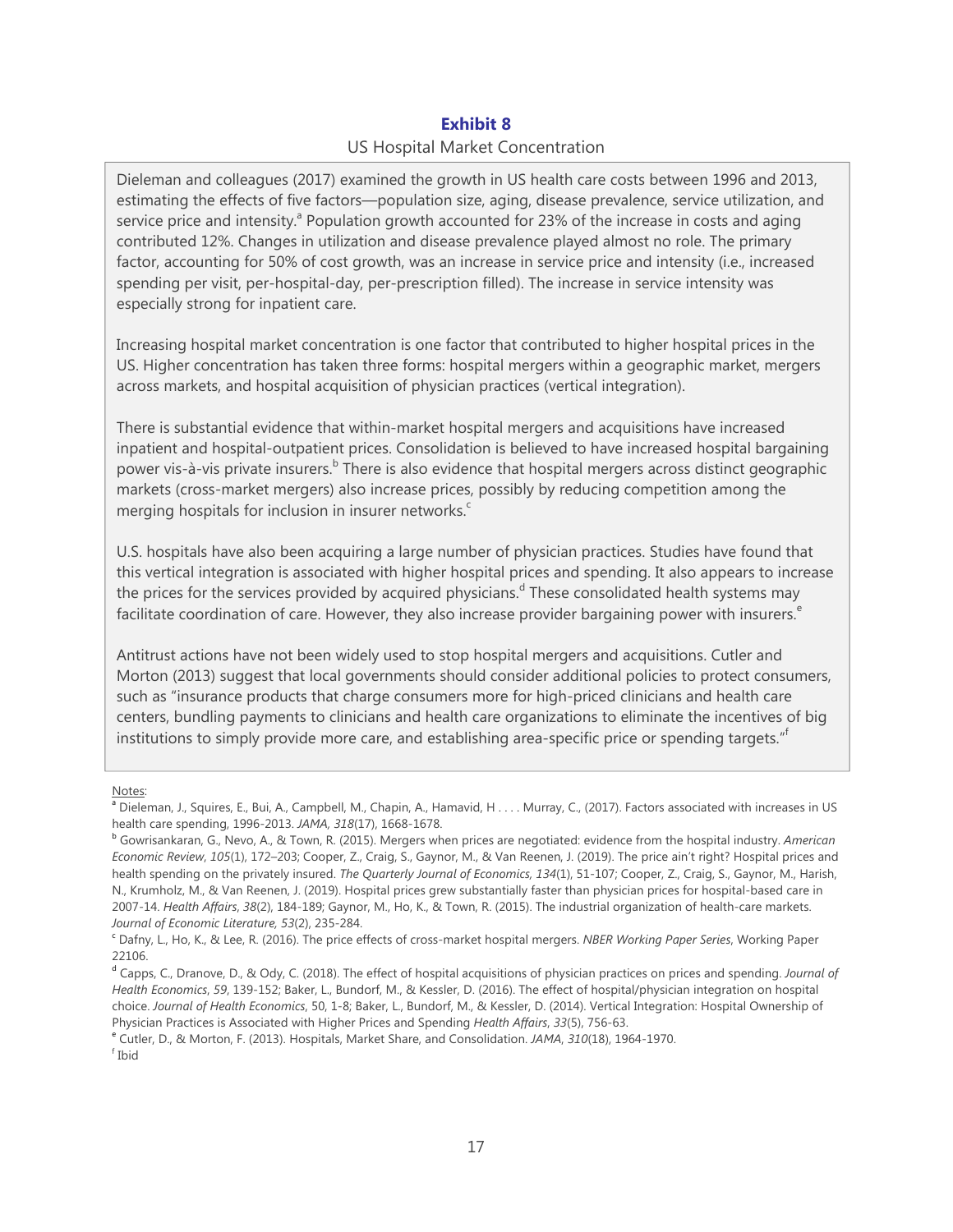#### Administrative Costs

The costs of administering health insurance systems vary across countries. Plan administration tasks include eligibility determination, enrollment, developing and maintaining health care provider networks, billing, claims payment, benefits management, and compliance with government regulations. Private insurer administration also includes sales and marketing, care management, and profits or surplus. $36$ 

Single-payer systems have lower administrative costs than multi-payer systems, where insurers duplicate many of the same activities. Multi-payer systems with free choice of insurers tend to have higher administrative costs than systems with an automatic assignment. Private insurance plans have higher costs than public ones.<sup>37</sup>

In single-payer countries (e.g., the UK, Canada, Sweden), about 2% to 3% of total health expenditures go to insurance administration. In multi-payer countries such as Germany, the Netherlands, and Switzerland, 4% to 5% of total spending is for administration. In the US, government and private insurer administration account for 8% of total health care costs.<sup>38</sup>

Applying a methodology proposed by Emanuel (2018), we estimate that differences in insurance administration costs could account for 15% of the overall

 $\overline{a}$ 

difference in per capita health expenditures between the US and these other countries.<sup>39</sup>

This estimate does not account for the additional administrative burden and cost placed on medical providers from interacting with multiple payers. Studies have found physician and hospital administrative costs to be higher in the US, due in part to the greater time required managing claims, billing, and other interactions with insurers, such as prior authorizations for services.<sup>40</sup>

American physicians report spending a lot of time on administrative issues related to insurance claims, disputes related to medical bills, and reporting clinical or quality data to the government (see Exhibit 9).

Physicians in countries with mandatory health insurance systems (e.g., Germany, the Netherlands, and Switzerland) also report spending a lot of time on issues related to insurance and quality reporting but somewhat less time on billing disputes.

Physicians in single-payer countries (e.g., the UK, Canada, Sweden) report less time on these administrative issues.

<sup>&</sup>lt;sup>36</sup> Please see [Bauer et al. \(2018\)](http://www.wsipp.wa.gov/ReportFile/1692/Wsipp_Single-Payer-and-Universal-Coverage-Health-Systems-Interim-Report_Report.pdf) for a discussion of payer administration costs in the US.

<sup>&</sup>lt;sup>37</sup> Organisation for Economic Co-operation and Development (OECD). (2017). *Tackling wasteful spending on health*. <sup>38</sup> Administration cost estimates taken from data in Papanicolas et al. (2018).

<sup>&</sup>lt;sup>39</sup> Emanuel (2018) estimated how much of the difference in per capita health expenditures could be explained by differences in administration and governance rates in the US versus Germany, the Netherlands, and Sweden. We used his method and also included Canada, the UK, and Switzerland to derive the estimate presented above. Here is a sample calculation for the US versus Canada. Per capita health expenditure is \$9,403 in the US and \$4,641 in Canada, a difference of \$4,762. The administration cost rates (8% in the US and 3% in Canada) imply per capita administration costs of \$752 and \$139, respectively. The difference in administration costs per capita (\$619) amounts to 13% of the overall difference in health expenditures between these two countries.

<sup>40</sup> OECD (2017).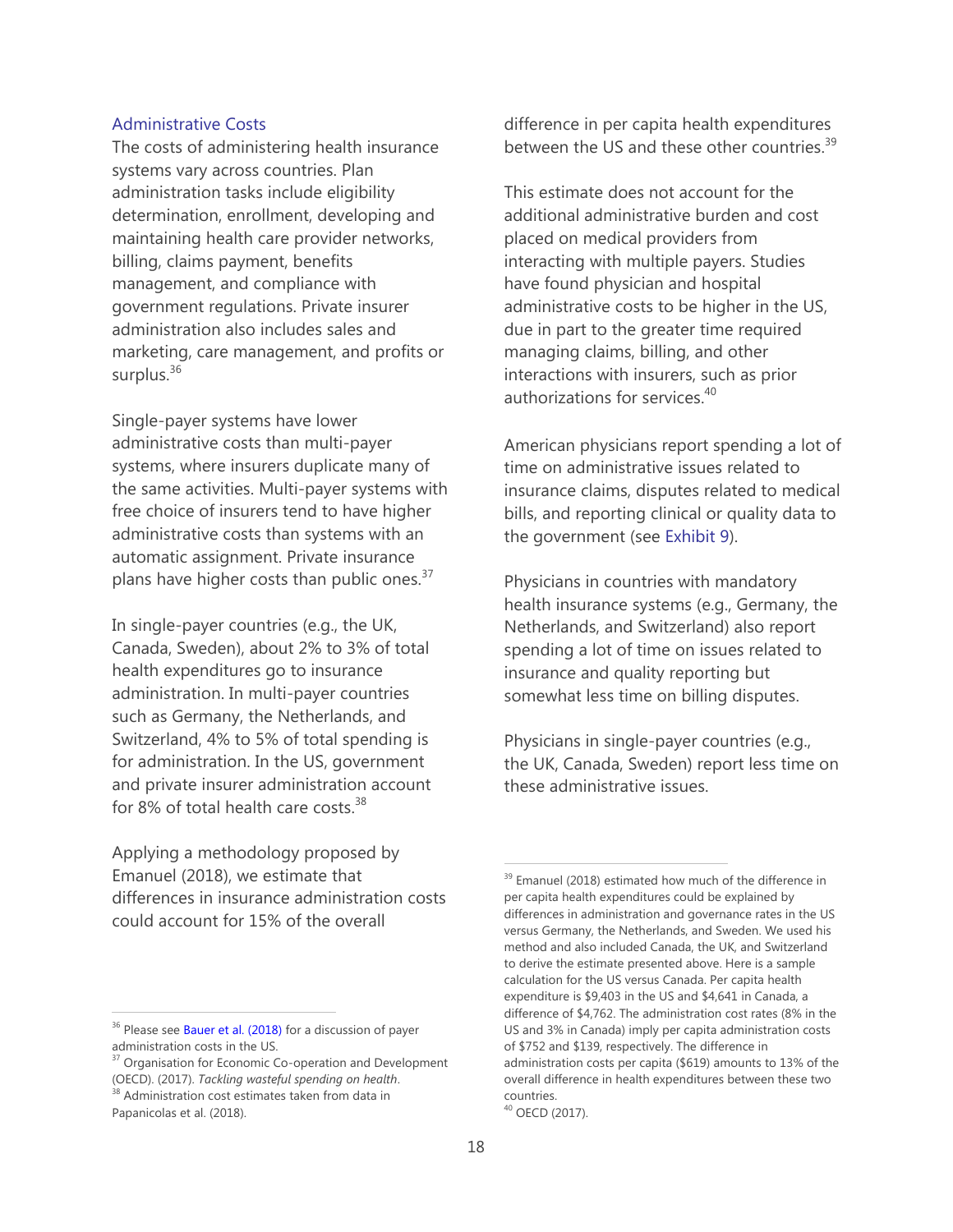**Exhibit 9** Administrative Burden Reported by Primary Care Physicians across Countries (2015)



#### Notes:

 $\overline{a}$ 

The figure for UK physicians reporting a lot of time spent on disputes related to bills is zero. Source: The Commonwealth Fund. International Health Policy Survey of Primary Care Physicians. (2015). Reported in Papanicolas et al. (2018).

Some studies have concluded that provider administrative costs related to billing and insurance-related activities (e.g., filing claims and obtaining prior authorizations) contribute substantially to the higher health care costs in the US relative to Canada.

Morra and colleagues (2011), for example, estimate that the cost per physician of interacting with payers is almost four times higher in the US than in Ontario.<sup>41</sup>

Himmelstein and colleagues (2014) find that hospital administrative costs in Canada are half that of the US.<sup>42</sup> Jiwani and colleagues (2014), based on provider survey data, attribute about three-quarters of the higher billing and insurance costs in the US to the multi-payer system.<sup>43</sup>

<sup>&</sup>lt;sup>41</sup> Morra, D., Nicholson, S., Levinson, W., Gans, D., Hammons, T., & Casalino, L. (2011). US physician practices versus Canadians: Spending nearly four times as much money interacting with payers. *Health Affairs, 30*(8), 1443-1450.

<sup>&</sup>lt;sup>42</sup> Himmelstein, D., Jun, M., Busse, R., Chevreul, K. Geissler, A., Jeurissen, P., . . . Woolhandler, S. (2014). A comparison of hospital administrative costs in eight nations: US costs exceed all others by far. *Health Affairs, 33*(9), 1586-1594. <sup>43</sup> Jiwani, A., Himmelstein, D., Woolhandler, S., & Kahn, J. (2014). Billing and insurance-related administrative costs in United States' health care: synthesis of micro-costing evidence. *BMC Health Services Research*, 14, 556.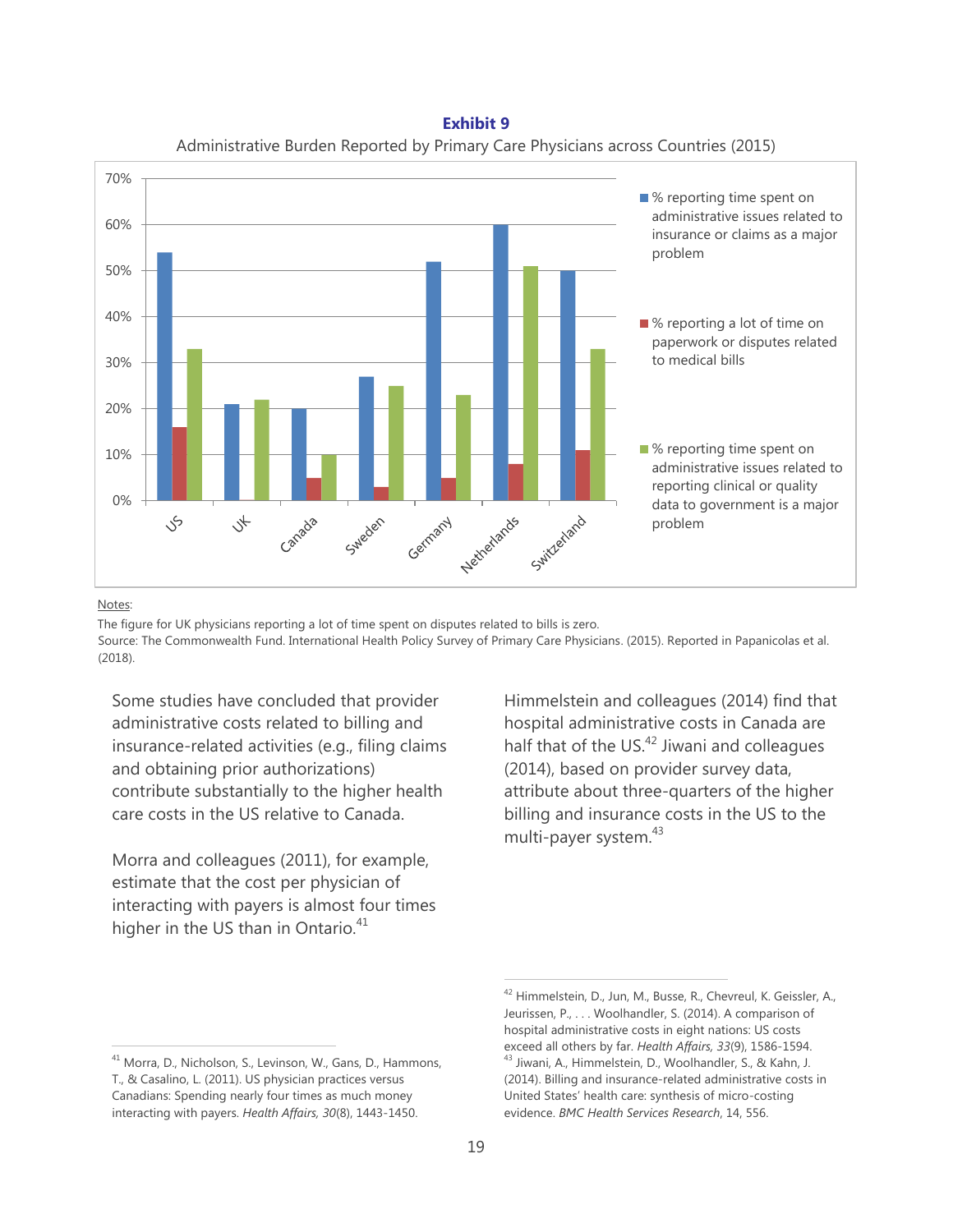The study by Himmelstein and colleagues (2014) extended the comparison beyond Canada, examining hospital administration costs in European countries.<sup>44</sup> Costs varied across countries; Canada had the lowest costs and the US had the highest. Hospital administrative costs vary not only by singleversus multi-payer status but also by payment methodology. Administrative costs are higher in countries with case-based  $(DRG<sup>45</sup>)$  payments (England, France, Germany, and the Netherlands) than those where hospitals receive global budgets (Canada, Scotland, and Wales).

In the single-payer studies we reviewed, assumptions varied regarding how much administrative savings would accrue from implementing a single-payer system in the  $US.<sup>46</sup>$ 

We believe these savings would be large, but some scholars have argued they may be moderate, for several reasons. First, it is difficult to compare administrative costs across countries. Isolating purely administrative costs is difficult because some functions have both administrative and clinical purposes.<sup>47</sup>

Second, other factors, in addition to singleversus multiple-payer status, cause administrative costs to vary across countries. These factors include hospital financing methods (discussed above), the scope of services covered, extent of cost sharing, degree of market competition, the extent of

44 France, Germany, Netherlands, England, Scotland, and Wales.

 $\overline{a}$ 

medical underwriting, and public regulation and compliance costs.<sup>48</sup>

Third, health care spending varies substantially across states in the US.<sup>49</sup> Some states have spending levels (as a percentage of income) similar to other comparison countries. Yet, all states operate within the same multi-payer system. Newhouse and Sinaiko (2008) argue that this suggests the main driver of higher health care spending in the US may not be due to administrative costs associated with multi-payer financing.<sup>50</sup>

Fourth, some components of higher administrative costs, such as those supporting pay-for-performance initiatives or care coordination, may not be wasteful.<sup>51</sup>

#### Pharmaceuticals

Pharmaceutical expenditures are substantially higher in the US than in other high-income countries (Exhibit 10). The US spends \$1,440 per person per year on pharmaceuticals versus an average of \$670 for the other countries listed in the exhibit.

When we include retail prescription drug spending and the cost of drugs administered in hospitals, physician offices, and other facilities, pharmaceutical spending in the US accounts for about 17% of total health care spending.<sup>52</sup> We estimate

<sup>&</sup>lt;sup>45</sup> In a diagnosis-related group (DRG) payment system, hospitals receive fixed payments for different categories of admissions (based on patient diagnosis and other factors). <sup>46</sup> [Bauer](http://www.wsipp.wa.gov/ReportFile/1692/Wsipp_Single-Payer-and-Universal-Coverage-Health-Systems-Interim-Report_Report.pdf) et al. (2018).

<sup>47</sup> OECD (2017).

<sup>&</sup>lt;sup>48</sup> Thorpe, K. (1992). Inside the black box of administrative costs. *Health Affairs. Summer* 1992.

<sup>&</sup>lt;sup>49</sup> Spending in Washington State, according to CMS data, is slightly below average. In 2014, the last year for which estimates are available, 29 states had higher per capita health care spending than Washington.

<sup>50</sup> Newhouse, J., & Sinaiko, A. (2008). Can multi-payer financing achieve single-payer spending levels? *Forum for Health Economics & Policy, 10*(1).

<sup>51</sup> OECD (2017) and Thorpe (1992).

<sup>52</sup> Kesselheim, A., Avorn, J., & Sarpatwari, A. (2016). The high cost of prescription drugs in the United States: Origins and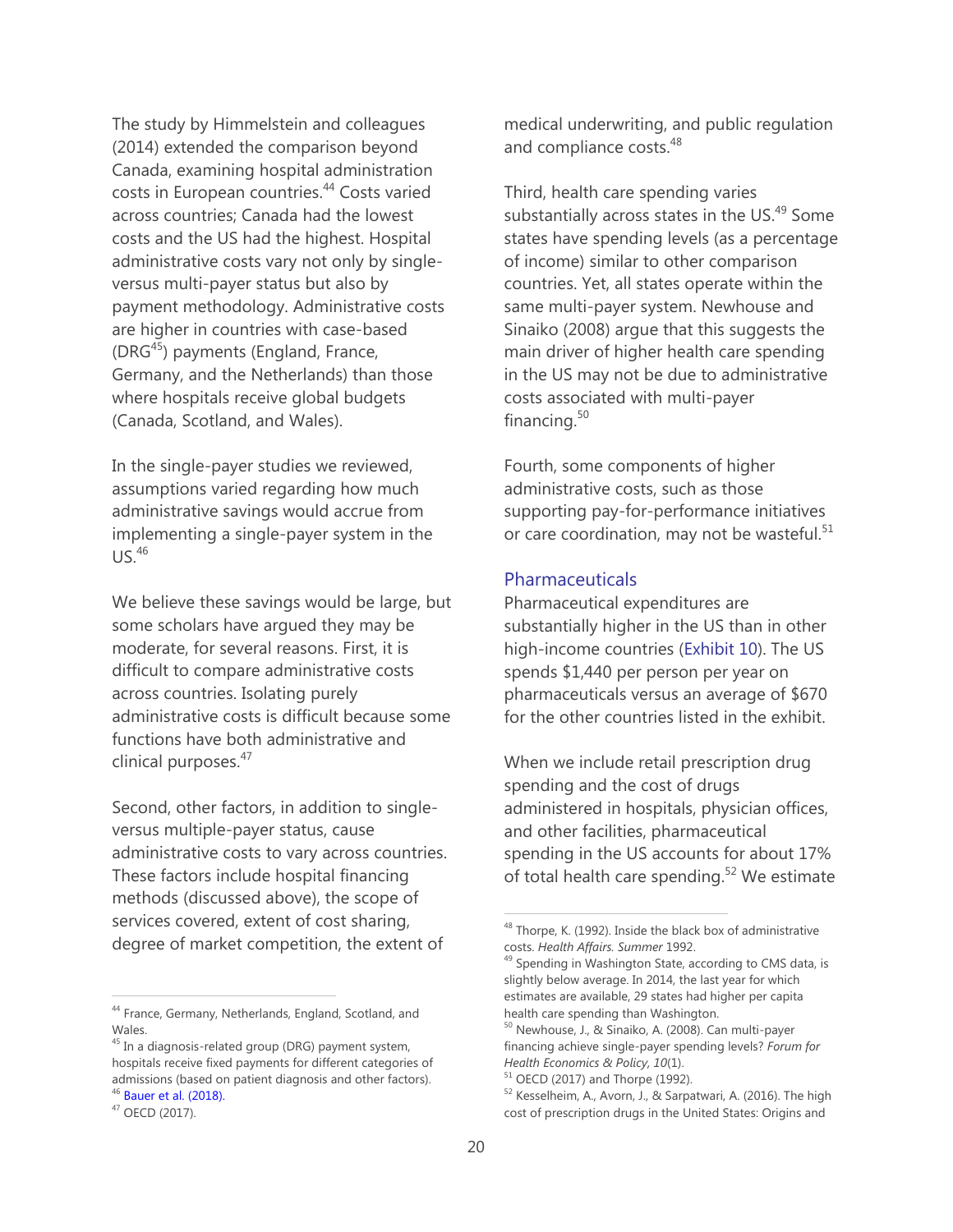that higher pharmaceutical spending accounts for 21% of the difference in health care spending between the US and these other seven countries<sup>53</sup>

The main drivers of larger pharmaceutical spending in the US are the much higher prices of brand-name drugs in this country and the greater use of newer, more expensive drugs.<sup>54</sup> We spend more despite having a very high generic share of total prescriptions. Over 80% of the pharmaceuticals used in the US are generics but they account for less than 30% of total pharmaceutical spending.<sup>55</sup>

Other countries have achieved lower spending through centralized price negotiations with pharmaceutical companies, establishing national drug formularies and using cost-effectiveness research to set price ceilings.<sup>56</sup> The use of reference pricing for pharmaceuticals has also been found to be effective in lowering drug prices in some countries.<sup>57</sup>

prospects for reform. *Journal of the American Medical Association, 316(8), 858-871.*

## **Exhibit 10** Pharmaceutical Spending Per Capita



Note: Based on data reported by Papanicolas et al. (2018).

There is debate over the extent to which higher drug prices in the US reflect pharmaceutical company research and development costs. Kesselheim and colleagues (2016) conclude that there is little evidence of an association between research and development costs and drug prices. In any case, it is not clear why patients in the US should bear more of any development costs (through higher drug prices) than do patients in other countries.

#### Physician Compensation

Physicians and nurses earn substantially more on average in the US than in other high-income countries (Exhibit 11). Average overall wage levels across occupations vary between countries. Exhibit 12 controls for this by presenting physician and nurse remuneration relative to the mean wages in various countries. Earnings of generalist and specialist physicians are also higher in the US according to this metric.<sup>58</sup>

 $53$  Emanuel (2018) estimates that per capita pharmaceutical expenditures accounts for 18% of the difference in overall health care spending between the US and Germany, 23% of the difference with the Netherlands, and 34% of the difference with Sweden. We applied his methodology to also estimate the effects for the other countries in Exhibit 10. <sup>54</sup> Sarnak, D., Squires, D., Kuzmak, G., & Bishop, S. (2017). *Paying for prescription drugs around the world: Why is the U.S. an outlier?* The Commonwealth Fund. Issue Brief. October 2017; Kesselheim et al. (2016); Morgan, S., Good, C., Leopold, C., Kaltenboeck, A., Bach, P., & Wagner, A. (2018). An analysis of expenditures of primary care prescription drugs in the United States versus ten comparable countries. *Health Policy, 122*, 1012-1017; Papanicolas et al. (2018). <sup>55</sup> Papanicolas et al. (2018).

<sup>&</sup>lt;sup>56</sup> Sarnak et al. (2017); Kesselheim et al. (2016); Stabile, M., Thomson, S., Allin, S., Boyle, S., Busse, R., Chevreul, K., . . . Mossialos, E. (2013). Health care cost containment strategies used in four other high-income countries hold lessons for the United States. *Health Affairs, 4*, 643-652.

<sup>&</sup>lt;sup>57</sup> Under reference pricing, a reimbursement level is set for a group of therapeutically equivalent drugs based on the lowest cost drug in the class. Patients may choose more

expensive drugs but they would be responsible for additional costs over the reference price. Lee, J., Fischer, M. Shrank, W., Polinski, J, & Choudhry, N. (2012). A systematic review of reference pricing: Implications for US prescription drug spending. *American Journal of Managed Care, 18*(11), e429 e437.

 $58$  Generalist refers to physicians registered as generalist, family medicine, pediatrics, geriatrics, or internal medicine.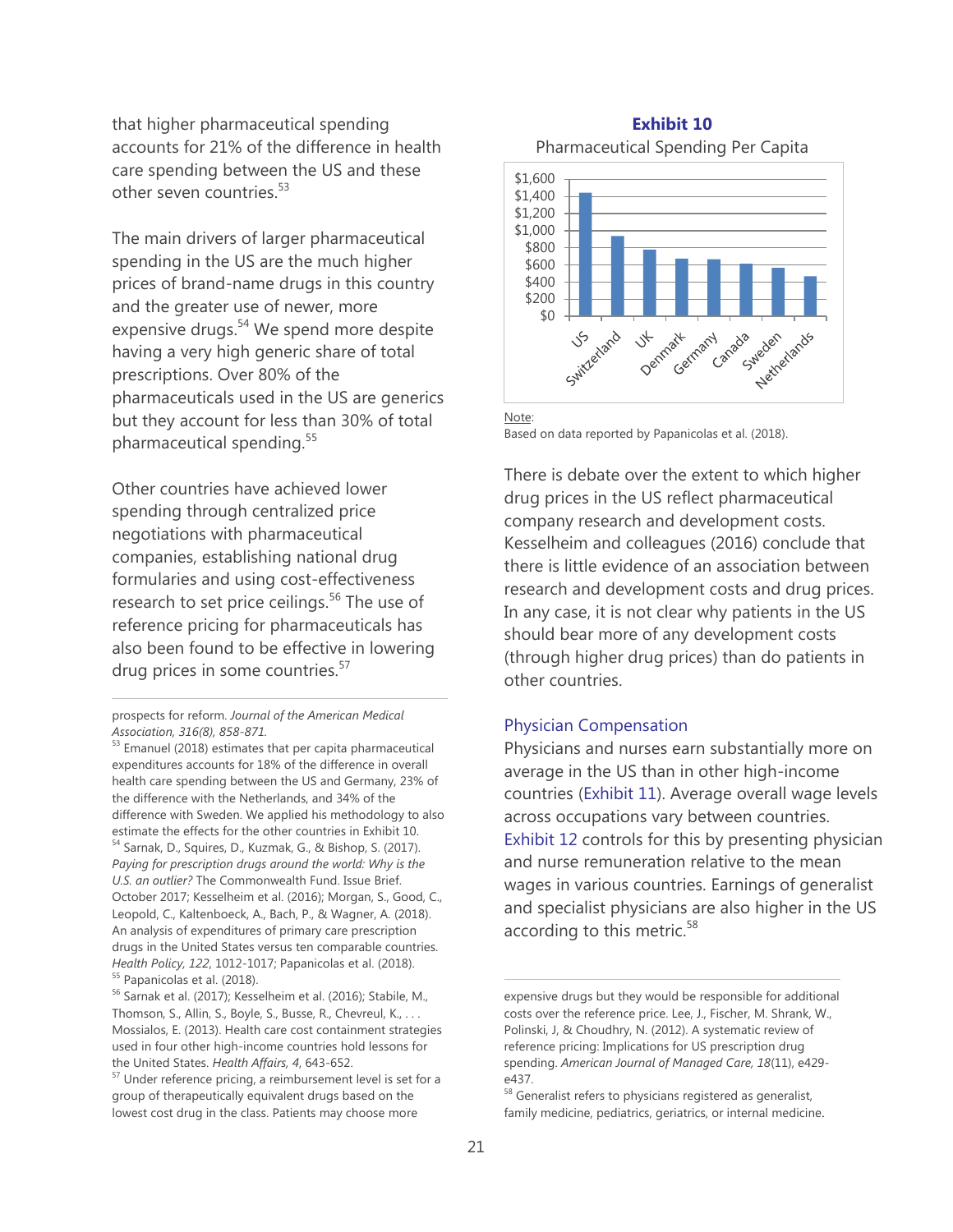Laugesen and Glied (2011) examined spending on primary care physicians and orthopedic surgeons in the US and other high-income countries. They concluded higher spending in the US is not explained by higher practice costs, a higher volume of services, or medical tuition expenses. The higher spending is due to higher physician fees. $^{59}$ 

Emanuel (2018) used data reported by Papanicolas to gauge the extent to which physician earnings account for the higher per capita health care expenditures in the US relative to other countries. Emanuel concludes that higher physician incomes are not the major cause of higher health care spending in the US. Other countries tend to have more doctors per 1,000 residents and this tends to moderate differences in per capita spending across countries.

We applied the decomposition method suggested by Emanuel to each of the countries in Exhibit 12. The importance of physician earnings to overall health costs varies across countries (Exhibit 13). On average, variation in physician remuneration accounts for 4% of the difference in overall health care spending between the US and these other countries.

# High-Margin, High-Volume Procedures and Imaging

The US has relatively high utilization of some high-margin procedures and tests knee replacements, hysterectomies, cesarean deliveries, cataract surgery, coronary artery bypass, coronary angioplasty, and advanced imaging (MRIs and CTs). The prices of these procedures are typically much higher in the US. $^{60}$ 

Emanuel (2018) estimates that the pricing and volume of 25 high-margin, high-volume procedures could explain approximately 20% of the per capita health care cost difference between the US and other highincome countries. He also estimates that higher spending on MRI and CT scans account for 7% of the difference in health expenditures between the US and the Netherlands.

In summary, the higher per capita health care expenditures in the US relative to other high-income countries are largely driven by higher prices, utilization of high-margin procedures and imaging, and administrative costs.

Next, we take a longer-term perspective and examine why health care costs in the US diverged from health care costs in other countries starting in the mid-1970s.

<sup>59</sup> Laugesen, M., & Glied, S. (2011). Higher fees paid to US physicians drive higher spending for physician services compared to other countries. *Health Affairs,* 30(9), 1647- 1656.

<sup>&</sup>lt;sup>60</sup> Papanicolas et al. (2018).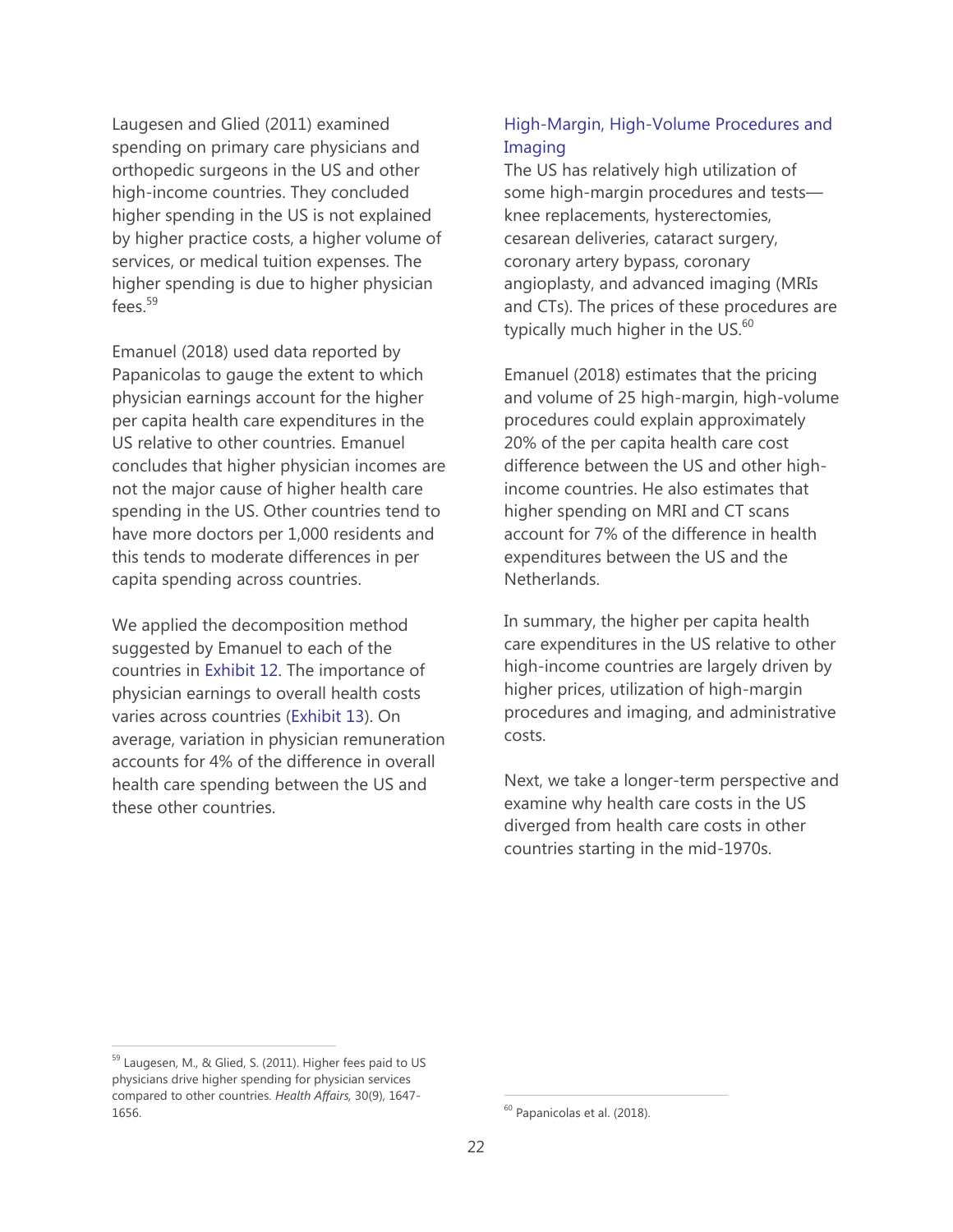#### **Exhibit 11**

Physician and Nurse Compensation in High-Income Countries (USD 2017)

|                       | US        | <b>Mean</b> |
|-----------------------|-----------|-------------|
| Generalist physicians | \$218,173 | \$133,726   |
| Specialist physicians | \$316,000 | \$182,657   |
| <b>Nurses</b>         | \$74.160  | \$51,795    |

Notes:

Estimates are based on data from nine high-income countries.

Source: Papanicolas et al. (2018). Papanicolas et al. notes that remuneration estimates in some of these countries (e.g., Canada) do not account for practice expense of self-employed physicians.



#### **Exhibit 12**

Physician and Nurse Compensation Relative to Mean Wage across Countries

#### Notes:

Nurse compensation is not reported for Sweden. The bars represent the ratio of physician or nurse compensation relative to non-health-specific mean annual wages in each country. Source: Papanicolas et al. (2018).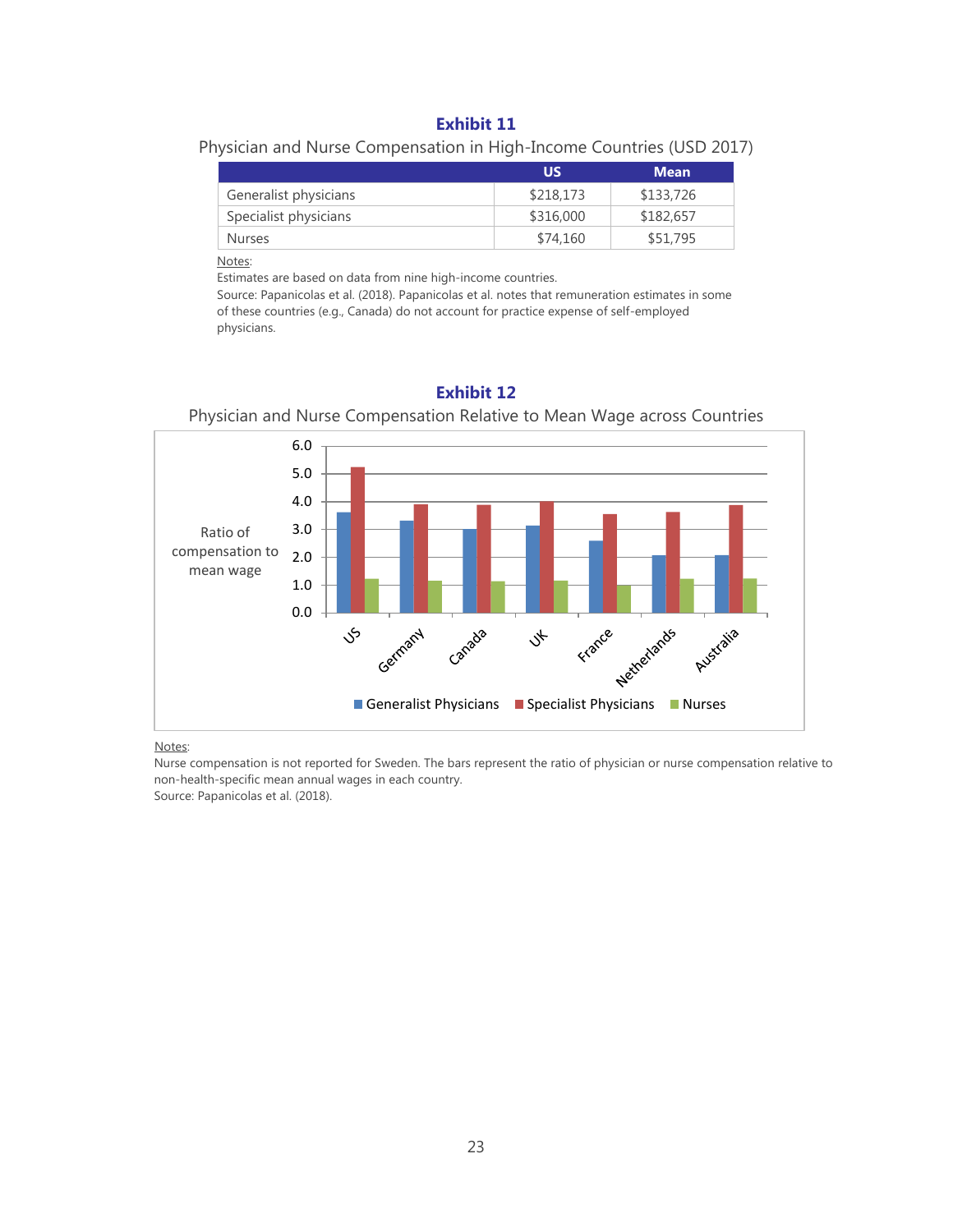#### **Exhibit 13**

### Physician Compensation and Health Care Spending Differences across Countries

|                                                                                            | <b>US</b> | Canada  | <b>Germany</b> | <b>Netherlands</b> | <b>UK</b> | <b>France</b> | <b>Australia</b> |
|--------------------------------------------------------------------------------------------|-----------|---------|----------------|--------------------|-----------|---------------|------------------|
| Per capita health care<br>expenditures (USD)                                               | 9,403     | 4,641   | 5,182          | 5,202              | 3,377     | 3,661         | 4,357            |
| Physicians per 1,000 population                                                            | 2.6       | 2.6     | 4.1            | 3.5                | 2.1       | 3.1           | 3.5              |
| Average physician remuneration<br>$(USD)^{a}$                                              | 273,934   | 168,112 | 169,040        | 153,263            | 155,195   | 130,818       | 160,114          |
| Per capita spending on physicians<br>(USD)                                                 | 712       | 437     | 693            | 536                | 326       | 406           | 560              |
| Percentage of overall spending<br>difference due to physician<br>compensation <sup>b</sup> |           | 5.8%    | 0.5%           | 4.2%               | 6.4%      | 5.3%          | 3.0%             |

Notes:

<sup>a</sup> Physician compensation is a weighted average for generalists and specialists in the country.

<sup>b</sup> For example, the estimate for Canada is calculated as the difference in per capita spending on physicians (\$275), divided by the difference in per capita health expenditures (\$4,762).

Source: Estimates based on data provided by Papanicolas et al. (2008) using methodology suggested by Emanuel (2018).



#### **Exhibit 14**

#### Health Care Expenditures as a Share of Gross Domestic Product (1972-2017)

Note:

Based on data from OECD.STAT.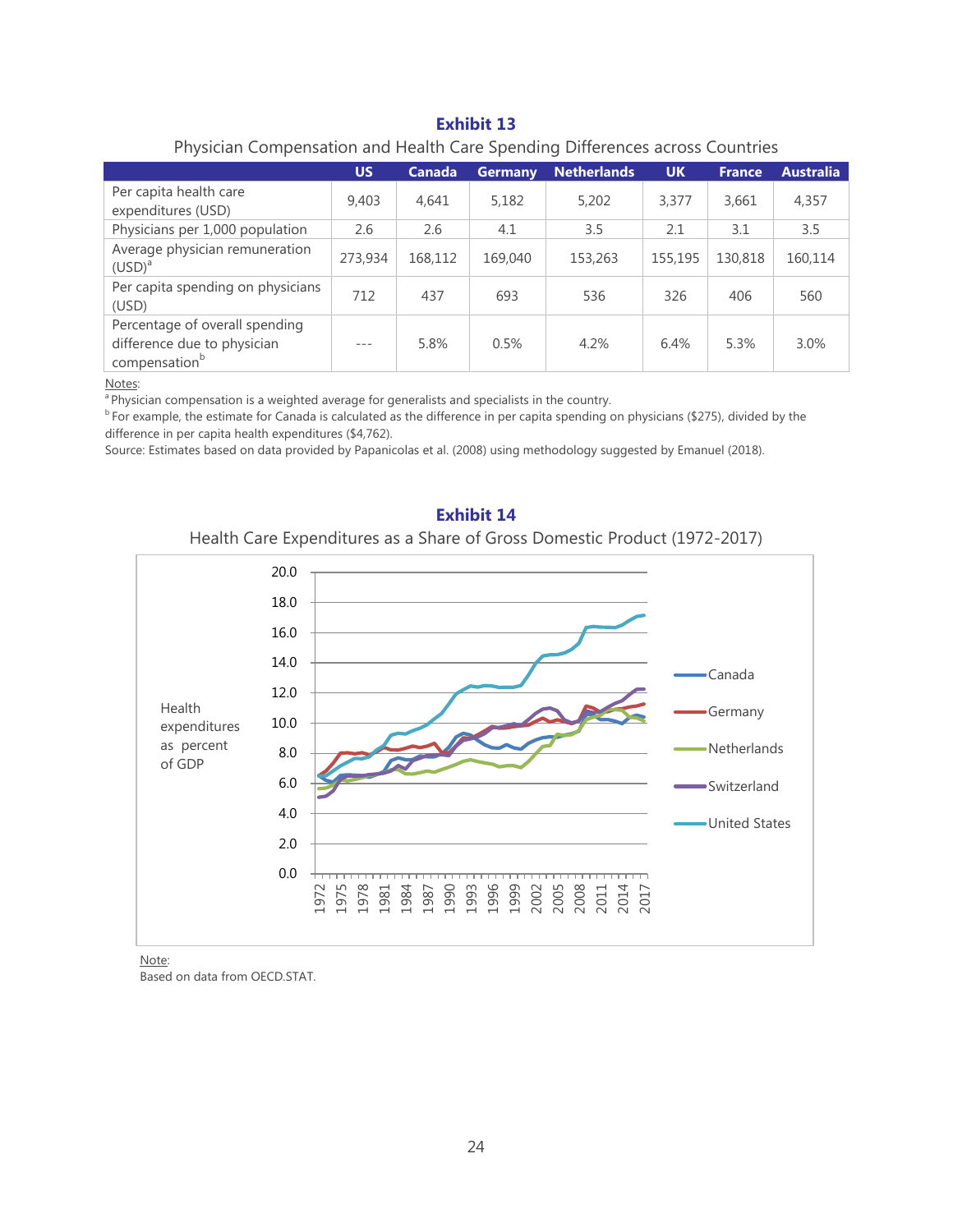#### Technological Innovation

In the early 1970s, US health care spending as a share of GDP was roughly comparable to that in other high-income countries (Exhibit 14). After the mid-1970s, cost escalation was more moderate in other countries.

Economists attribute much of the long-term growth in health care costs to technological change, and they attribute the higher cost escalation in the US to more rapid, and less discriminating, diffusion of medical technology, including pharmaceuticals and devices.<sup>61</sup>

The primary driver of health care costs in the long term is the availability of new medical technology.<sup>62</sup> Medical technological innovation accelerated in the 1970s. For example, the number of US patents for pharmaceuticals and surgical innovations increased by a factor of six between 1974 and  $2010^{63}$ 

Chandra and Skinner (2012) distinguish between three categories of medical technologies: 1) cost-effective technologies that are beneficial to all relevant patients (e.g., blood-thinning drugs, antihypertensives), 2) potentially cost-effective innovations that benefit some patients but not others (e.g., angioplasties), and 3) technologies with modest or uncertain effectiveness (e.g., arthroscopic surgery for osteoarthritis).

They argue that cost growth relative to GDP has been more moderate in other countries because they have been able to promote the first group of innovations and discourage the third: "It's not technology per se that causes growth in health care expenditures—it's the patients with full insurance coverage who demand the latest prosthetic hip. It's the urologist who installs the latest 64-slice CT scanner in his office.<sup>"64</sup>

Kyle and Williams (2017) examine the diffusion of drugs over time in the US relative to Australia, Switzerland, and the UK. They use a classification scheme that measures a drugs improvement over existing therapies, ranking new drugs from (I) major improvement to (V) no improvement. They find that lower quality drugs diffuse more quickly compared to high-quality drugs in the US versus the other countries.

Economists claim that fee-for-service reimbursement coupled with few supplyside constraints in the US promotes rapid adoption of medical technologies that have little or uncertain benefit.<sup>65</sup> Corporate and state laws in the US also make it difficult to constrain the diffusion of technologies.

 $\overline{a}$ 

<sup>61</sup> Cutler & Ly (2011) and Chrandra & Skinner (2012).

<sup>62</sup> Cutler & Ly (2011).

<sup>63</sup> Fuchs (2012).

<sup>64</sup> Chrandra & Skinner (2012).

<sup>65</sup> Garber, A., & Skinner, J. (2008). Is American health care uniquely inefficient? *Journal of Economic Perspectives*, *22*(4), 27-50 and Chandra & Skinner (2012).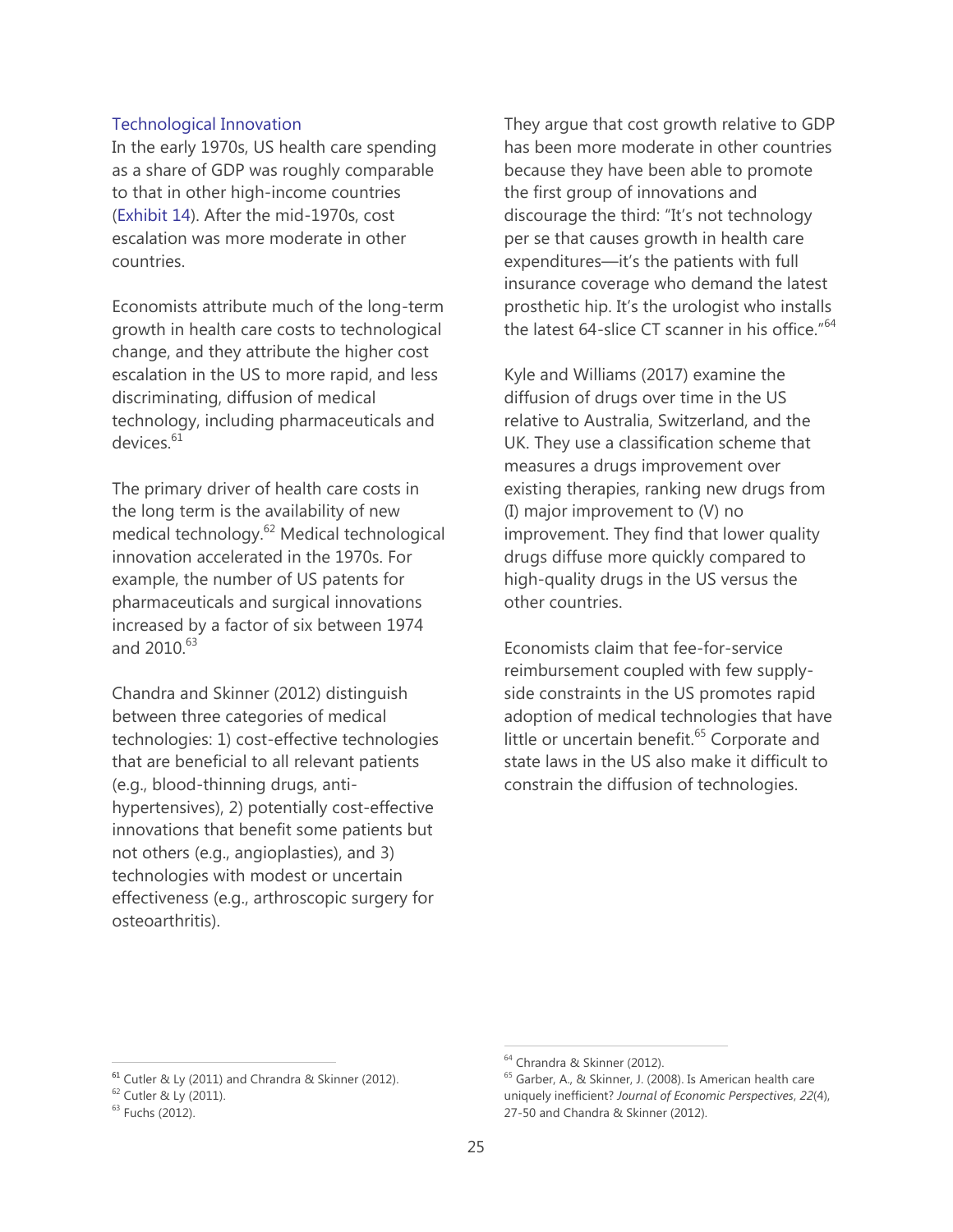Baicker and Chandra (2008) note that a single-payer system does not automatically provide high-quality care, citing the provision of low-value care in the US Medicare system.<sup>66</sup> In the other highincome countries, regulatory boards use efficacy and cost standards to control the adoption of technologies.<sup>67</sup> There is a greater use of health technology assessment to inform coverage decisions and quide clinical practice.<sup>68</sup>

Cutler (2011) argues that significant technology regulation seems unlikely in the US but that payment reforms that promote it are possible. $69$  For example, moving away from fee-for-service to bundled payments for episodes of care may provide better incentives for more efficient care.

# Cost Containment Policies in High-Income Countries

The comparison countries use a variety of strategies to control costs. In addition to pharmaceutical pricing policies and health technology assessment, they have adopted broader measures to control prices and budgets.

Stabile and colleagues (2013) examined policies in four single-payer (Canada and England) and multi-payer (Germany and France) health care systems. These countries use budget setting and price controls to contain health care costs. England and France have budget caps to control public health expenditures. Germany uses sectoral budgets for hospitals and ambulatory care. Canada has generally "soft" budget caps at the regional and hospital levels. $70$ In order to promote efficiency, increase service volumes, and reduce wait times, these four countries have moved toward activity-based hospital payments (DRGs). This will likely soften budget constraints since total payments cannot be known ahead of time. $71$ 

Stabile and colleagues (2013) note that all four countries have mechanisms to set prices for health care services. Fees are determined or agreed on through negotiation at the national or regional level, rather than through negotiations between individual purchasers and providers.

 $\overline{a}$ 

<sup>&</sup>lt;sup>66</sup> Baicker, K., & Chandra, A. (2008). Myths and misconceptions about US health insurance: Health care reform is hindered by confusion about how health insurance works. *Health Affairs, 27*(6), w533-v543.

<sup>67</sup> Chandra & Skinner (2012).

<sup>68</sup> Stabile et al. (2013).

<sup>69</sup> Cutler & Ly (2011).

 $70$  Stabile et al. (2013).

 $71$  Ibid.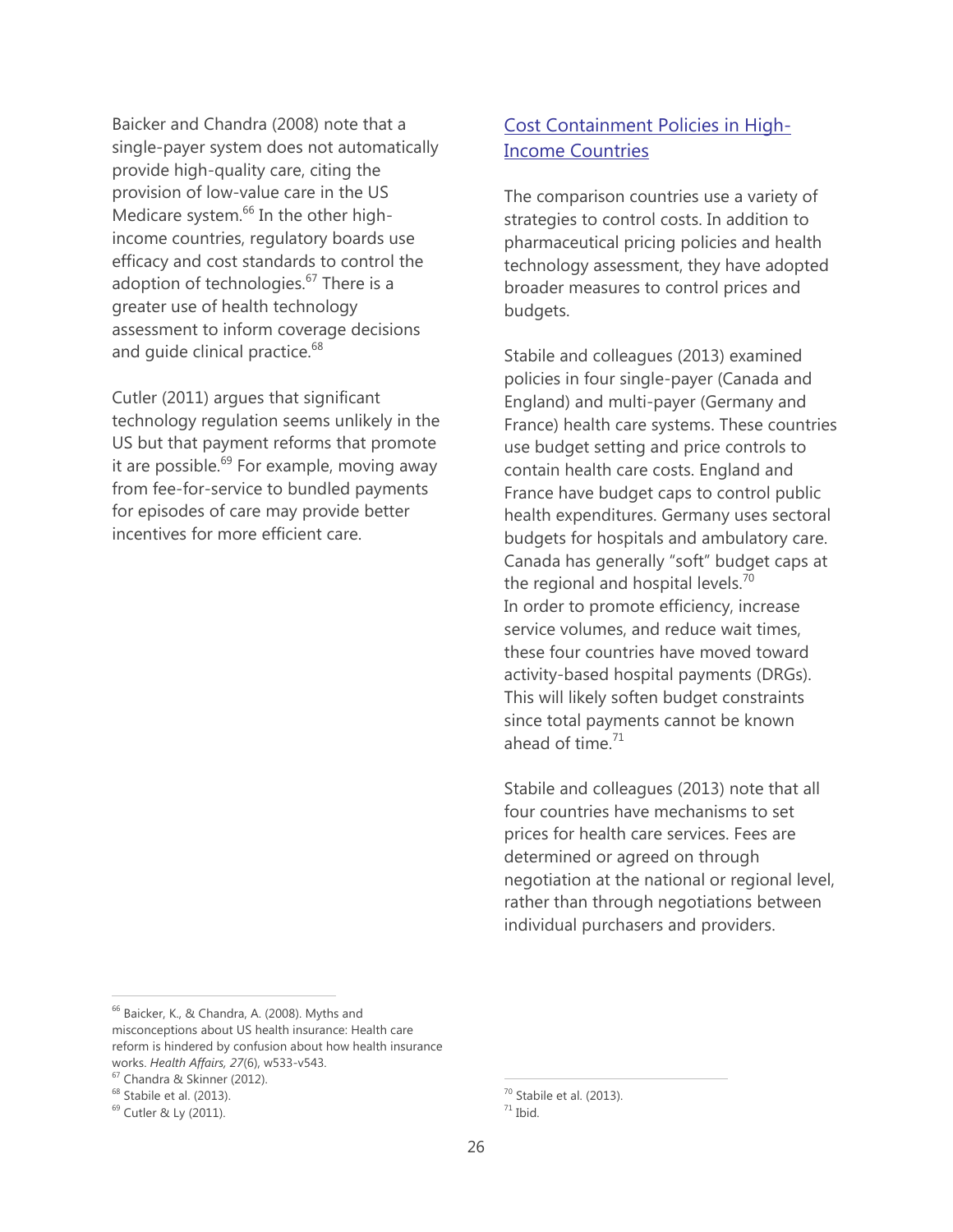# IV. Access, Financial Barriers, and **Equity**

## Access to Health Care—Wait Times

The Commonwealth Fund International Health Policy Survey provides information regarding access to primary and specialist care among residents in OECD countries. The reported percentages of patients being able to get same-day appointments when sick varies across the countries we examined (Exhibit 15). $72$  The US is just below average on this metric. Access to same-day appointments is highest in the Netherlands.

The US has relatively short wait times for specialist visits and elective surgeries (Exhibit 16). Wait times for these services are longest in Canada. In general, wait times for seeing specialists and elective surgery are longer in single-payer systems and shorter in insurance-based systems.

#### **Exhibit 15**

Able to Get Same-Day/Next-Day Appointments When Sick (%)



Note:

 $\overline{a}$ 

Source: Commonwealth Fund International Health Policy Survey.

**Exhibit 16** Wait Times for Specialist Care and Elective Surgery (%)



Note:

Source: Commonwealth Fund International Health Policy Survey.

## Access to Health Care—Financial Barriers

The Commonwealth Fund survey also examines three aspects of access related to cost: 1) failure to fill a prescription, 2) visit a doctor for a medical problem, 3) and obtain recommended treatments or tests.

Perceived financial barriers to access were highest in the US, followed by Switzerland (Exhibit 17). The percentages reporting cost as a barrier were lowest in the UK, Germany, Sweden, and the Netherlands.

 $72$  Reported in The Commonwealth Fund (2017).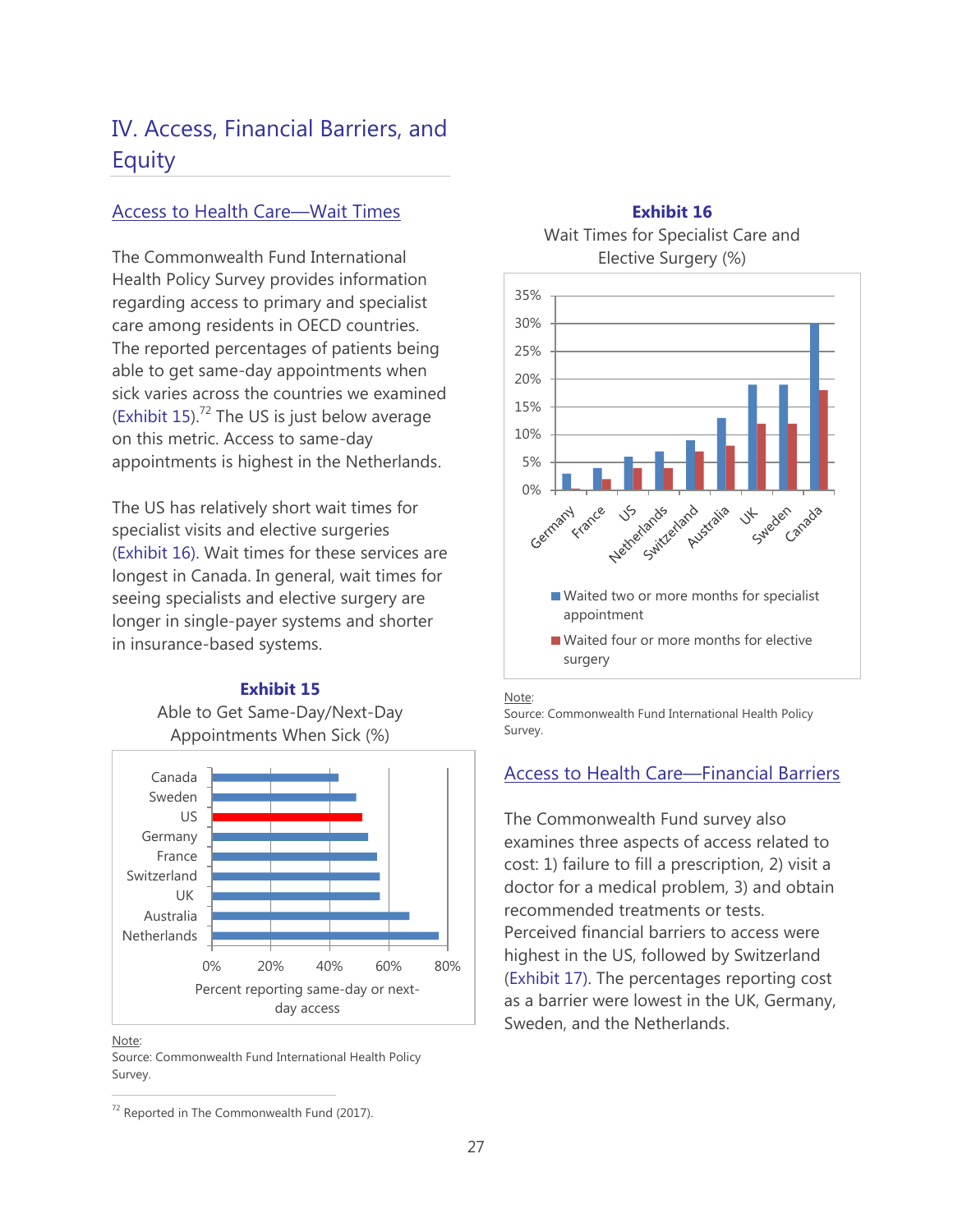# **Exhibit 17** Experienced Access Barriers Because of Cost in Past Year (%) 0% 10% 20% 30% 40% US Switzerland France Canada Australia **Netherlands** Sweden Germany UK

#### Notes:

Access barrier due to cost defined as at least one of the following: did not fill a prescription, did not visit a doctor with a medical problem, and/or did not get recommended care. Source: Commonwealth Fund International Health Policy Survey, Reported in The Commonwealth Fund. 2017.

Percent reporting access barrier

The high perceived financial barriers in the US and Switzerland are in part due to relatively high out-of-pocket costs.<sup>73</sup> Outof-pocket (OOP) costs include the costsharing (copays, deductibles, and coinsurance) for services covered by insurance, payments for services not covered by insurance (e.g., dental, vision), and payments to providers by the uninsured. In particular, both of these countries rely heavily on deductibles, which may cause people to avoid care (see Exhibit  $19)$ .<sup>74</sup>

<sup>73</sup> Rice et al. (2018).

OOP costs are relatively high in the US but they are even higher in Switzerland (Exhibit  $18$ ).<sup>75</sup> Despite this, US residents report higher perceived financial barriers. There are two potential reasons for this.<sup>76</sup> First, the US does not have universal coverage. Among the countries in the exhibit, only the US has a large percentage (10%) of residents without health care coverage. Second, the Swiss government has adopted measures to limit the effects of cost-sharing; health care for children and maternity services, for example, are not subject to cost-sharing.

# **Exhibit 18** Average Out-Of-Pocket Health Spending Per Capita (US\$, 2016)



#### Note:

Spending values in purchasing power parity equivalents. Source: Kaiser Family Foundation analysis of the WHO Global Health Expenditure Database.

Other countries cap out-of-pocket payments at relatively low amounts and reduce cost-sharing requirements for low-income persons, children, people with chronic diseases, and older adults. $^{77}$ 

 $74$  Ibid. The percentages reporting financial access barriers in Switzerland increased from 10% in 2010 to 22% in 2016. Rice and colleagues suspect that this is in part due to Swiss residents increasingly opting for higher deductible plans in exchange for lower premiums.

<sup>&</sup>lt;sup>75</sup> Out-of-pocket costs account for 11% of total expenditures in the US compared to an average of 13% for the OECD countries reported by Papanicolas et al. (2018). However, because of the very high per capita health care spending in the US, the absolute size of out-of-pocket costs is relatively high.

<sup>76</sup> Rice et al. (2018).

 $77$  Rice et al. (2018) and Stabile et al. (2013).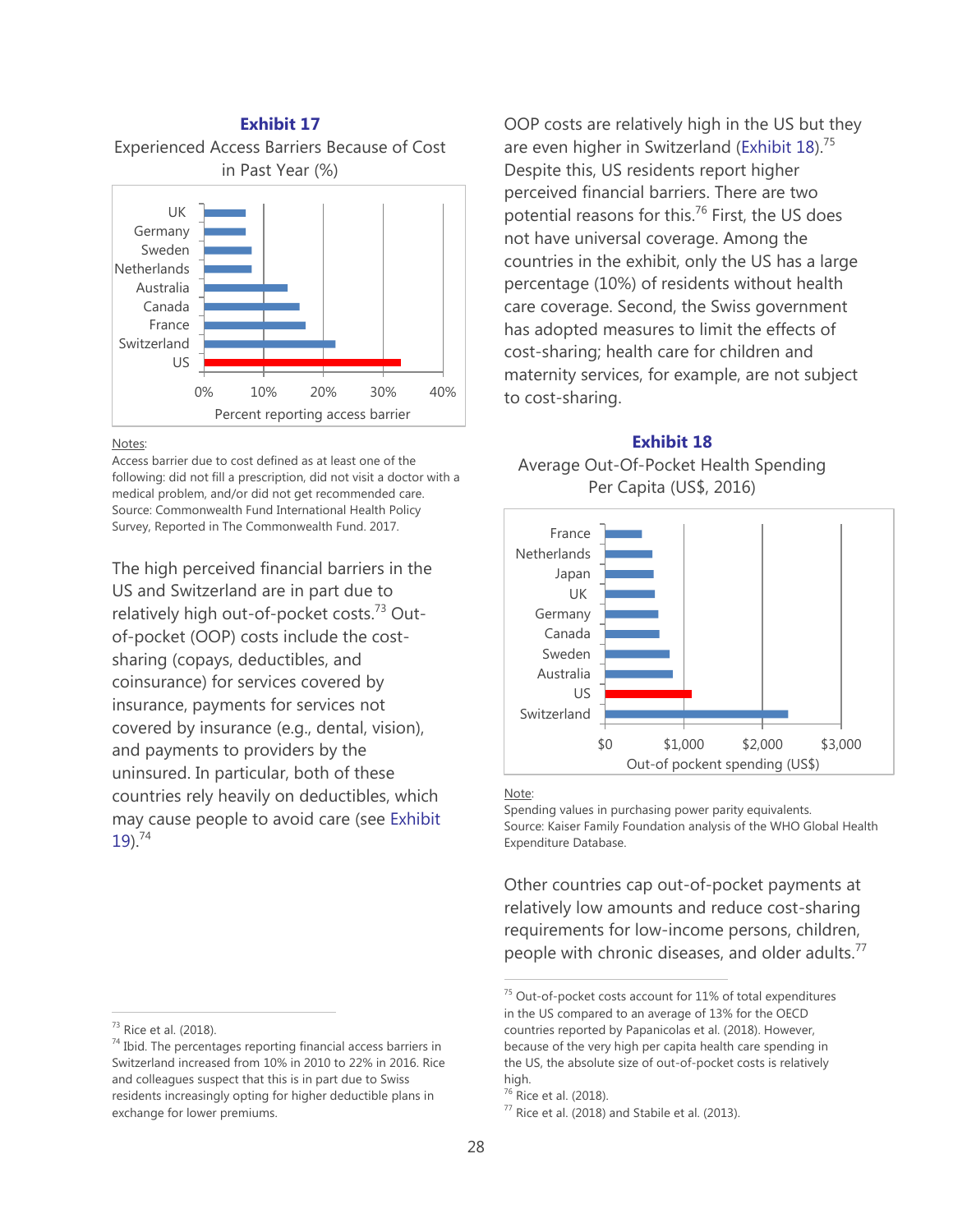### **Exhibit 19**

#### Out-of-Pocket Expenses and Access to Care

Out-of-pocket spending among the insured is determined by the extent of cost-sharing for covered services (copays, coinsurance, and deductibles) and required spending for uncovered services (e.g., dental and vision care). Premiums are not included in out-of-pocket costs.

Out-of-pocket spending is an important component of health care financing in all of the high-income countries in this report.<sup>a</sup> Moreover, other high-income OECD countries have at some point increased out-ofpocket requirements in order to contain health care system costs. Some have reduced coverage for selected services (e.g., dental). Some have refused to cover services for which there was no evidence of effectiveness. Some have increased user charges and increased cost-sharing levels for pharmaceuticals.<sup>b</sup>

Insurance coverage, by lowering the out-of-pocket price of care, increases health care utilization (economists refer to this as "moral hazard"). Requiring enrollees to pay for some of their medical expenses can help to reduce the moral hazard associated with insurance. Very low-cost-sharing encourages the use of care with lower marginal benefit. $\text{c}$ 

The problem is that high out-of-pocket costs can cause patients to forgo needed medical care, tests, and medications. These potentially adverse consequences are more common among people with low incomes, chronic illnesses, and older adults.<sup>d</sup> High deductibles may be especially problematic for those with low incomes. When people do not believe they will reach their deductible, they tend to act as if they were uninsured.<sup>e</sup>

Studies have found that higher coinsurance rates and high-deductible health plans reduce both "lowseverity" and "high-severity" emergency department visits. Prescription drug copays reduce adherence to medications used to treat high blood pressure and cholesterol. Enrollment in high-deductible health plans reduces cancer screening rates, preventive office visits, and tests.<sup>f</sup>

Notes:

<sup>&</sup>lt;sup>a</sup> Rice et al. (2018).

<sup>&</sup>lt;sup>b</sup> Stabile et al. (2013).

c Baird, K. (2016). High out-of-pocket medical spending among the poor and elderly in nine developed countries*. Health Services Research, 51(4), 1467-1488; Baicker & Chandra (2008).* 

 $d$  Baird (2016); Baicker & Chandra (2008).

<sup>&</sup>lt;sup>e</sup> Rice et al. (2018).

f For a review of these studies, see: Bauer, J., & Barch, M. (2015). *Interventions to promote health and increase health care efficiency: Technical appendix.* Olympia: Washington State Institute for Public Policy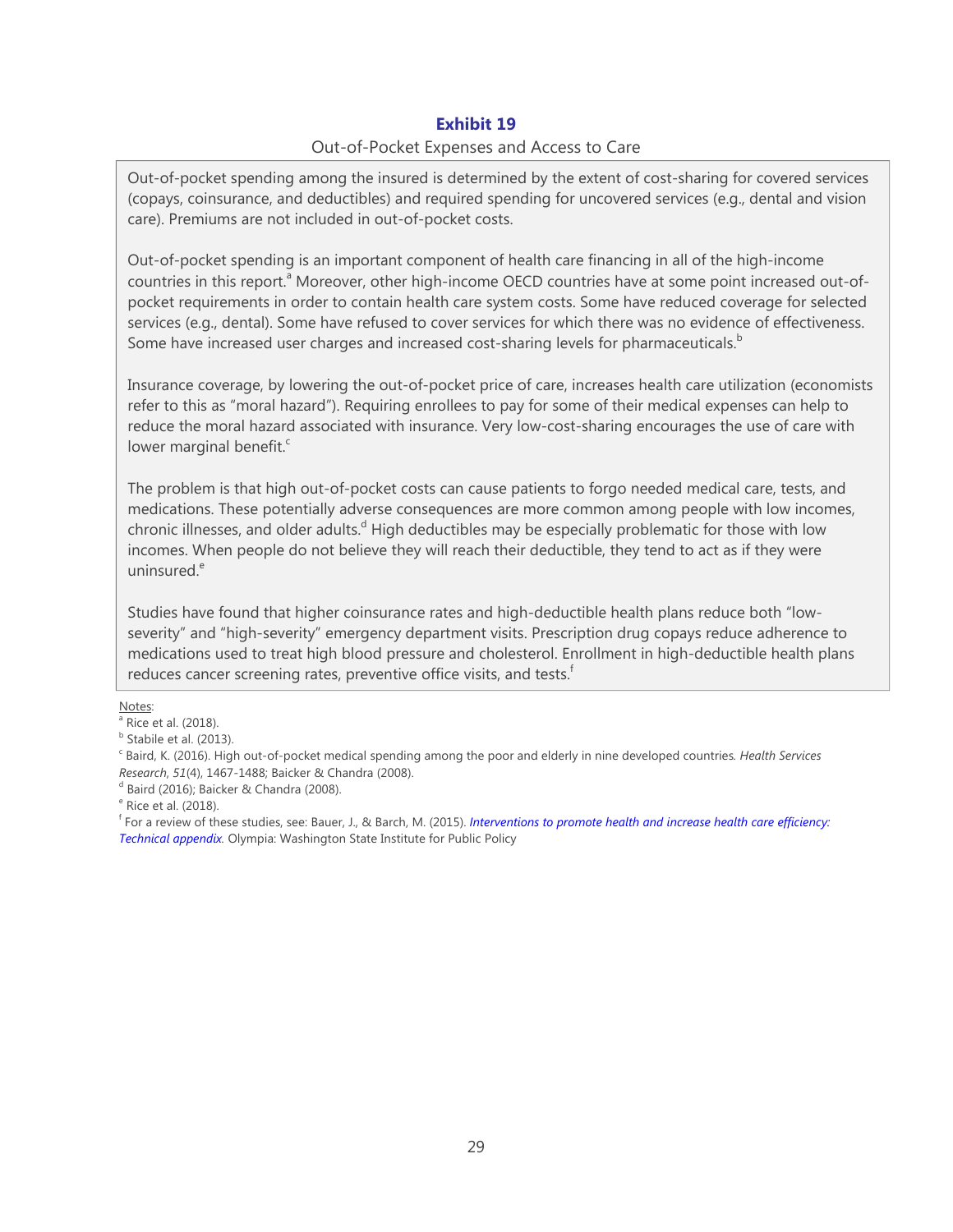# Access to Health Care—Equity

Blewett (2009) examined the evidence regarding income inequities and access to care and found the following:

- Universal coverage, in general, assures better access to those with lower incomes than does the voluntary US system;
- Results are mixed regarding equity in access across single-payer versus multi-payer systems in other countries;
- Many factors contribute to equitable access to care, such as type and availability of primary care providers, the level of cost-sharing, and the health status of different populations; and
- Income inequality continues to be a problem in all coverage systems.<sup>78</sup>

Studies have examined differences in health care service utilization across income groups, adjusting for differences in need (higher morbidity among low-income groups). For example, Devaux (2015) analyzed national health surveys in OECD countries to examine how rates of doctor visits, dental visits, and cancer screening vary by income.<sup>79</sup> In most countries, people with higher incomes are more likely to visit a doctor, go to the dentist, and be screened for breast or cervical cancer; people with lower incomes are less likely to access these services.<sup>80</sup> Thus, in most countries, there is some level of income inequality in the utilization of medical services.

Among the countries we examined, Devaux finds the following:

- Doctor visits—Income inequality in the probability of a doctor visit is significantly higher in the US than in other countries; inequality is lowest in the UK. Differences among the other countries tend not to be significant, though inequality was lower in Switzerland and Germany than in Canada and France.
- Dental visits—Inequality was significantly higher in the US and Canada than in other high-income countries included in the study. Switzerland had significantly lower inequality than other countries.
- Breast and cervical cancer screening—Inequality was higher in the US and France and lower in the UK and Switzerland. Note that cancer screening rates are high in the US but so too is the inequality index for these screens.

Devaux concludes that inequality in utilization is higher where coverage is not universal, health care financing relies heavily on private insurance and out-of-pocket payments, and primary care providers do not act as gatekeepers, guiding patients to the required care. This suggests that equality would be promoted through universal coverage, firm limits on out-ofpocket expenses, and a strong primary care system.

<sup>78</sup> Blewett (2009).

 $79$  Devaux (2015).

 $80$  Ihid.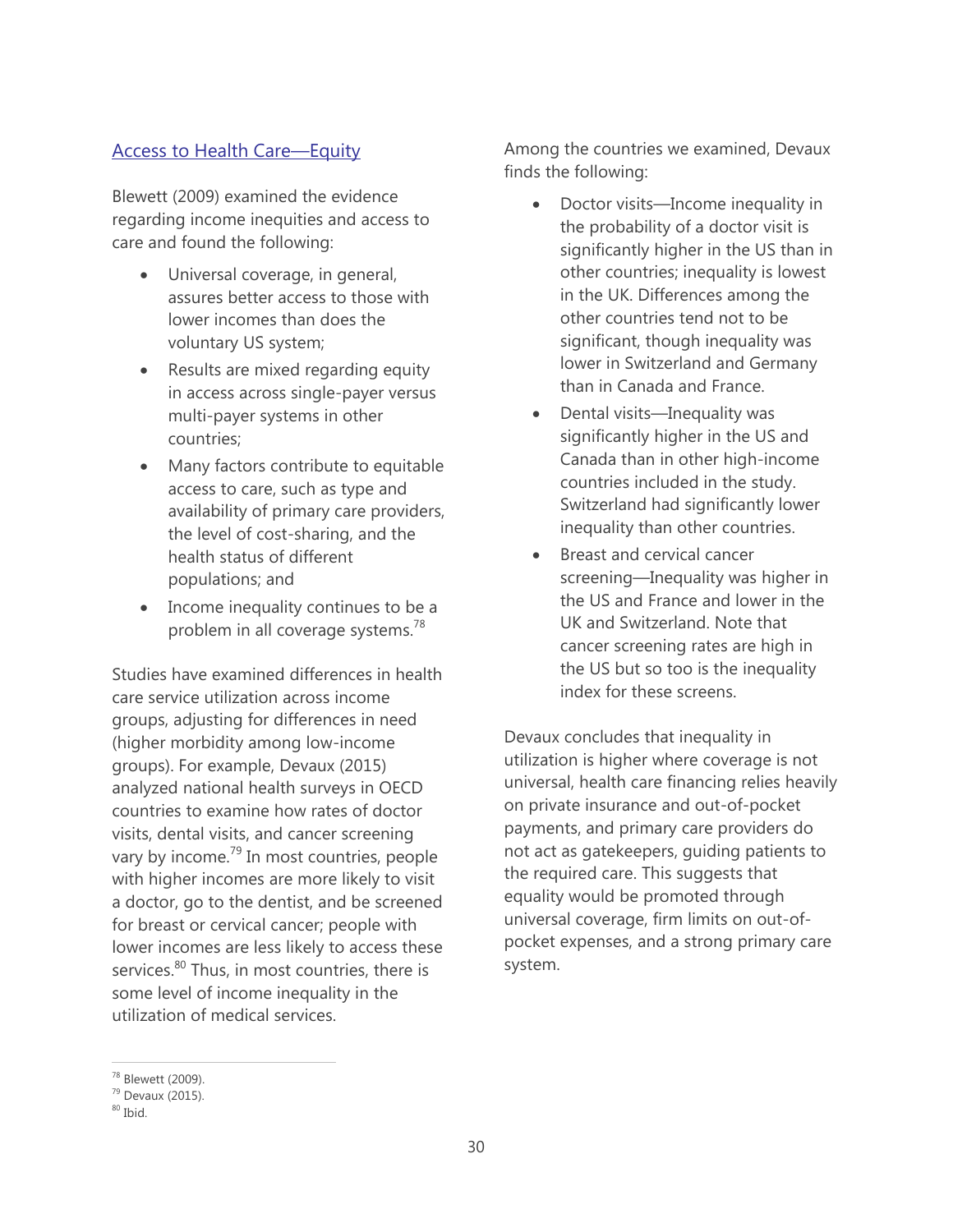# V. Health Outcomes and Quality of Care

In investigating differences between the US health care system and systems in other high-income countries, several questions emerge.

- Relative to similar countries, does greater US spending on health care translate to better health outcomes and a higher quality of care?
- Alternatively, do countries with single-payer or universal coverage systems experience worse health care outcomes relative to the United States?
- How might health outcomes change if the US were to adopt a universal coverage or single-payer health system?

To address these questions, we compare US health outcomes and quality of care indicators to those of comparable highincome countries with universal coverage systems.

However, international comparison of health outcomes is complicated not only by differences in data, measurement, and reporting but by differences in underlying population health, cultural trends and values, and broad societal trends like the state of the economy.<sup>81</sup> The usability of

health system performance indicators and the causal effects of health care systems is the subject of a large body of literature. A comprehensive review of this literature is beyond the scope of this report. We present some frequently used measures of health but urge caution when interpreting these results.

# **Health Care Quality**

Researchers attempt to assess the quality of care provided by a health system through analysis of performance or process indicators. These measures aim to evaluate the effectiveness of care delivered by health professionals and institutions.<sup>82</sup>

The US has mixed results in terms of health care quality, performing better than comparable countries on some measures but worse on others. In one recent comparison of international health system performance, the US ranked 5<sup>th</sup> best out of 11 countries in terms of the care process. $83$ 

In terms of preventive care, the US outperforms comparable countries on rates of mammography and influenza vaccination for older adults. However, the US tends to have lower rates of vaccinations among children, such as for measles (see Exhibit 20).<sup>84</sup>

 $^{81}$  National Research Council and Institute of Medicine. (2013). [U.S. health in international perspective: shorter lives,](https://www.ncbi.nlm.nih.gov/books/NBK115854/)  [poorer health.](https://www.ncbi.nlm.nih.gov/books/NBK115854/) Panel on understanding cross-national health differences among high-income countries. In: Woolf, Steven H., Aron, Laudan (Eds.), Committee on Population, Division of Behavioral and Social Sciences and Education, and Board on Population Health and Public Health Practice. The National Academies Press, Washington, DC and Papanicolas, I., & Jha, A.K. (2017). Challenges in international comparison of health care systems. *Jama, 318*(6), 515-516.

<sup>82</sup> Giuffrida, A., Gravelle, H., & Roland, M. (1999). Measuring quality of care with routine data: avoiding confusion between performance indicators and health outcomes. *BMJ, 319*(7202), 94-98 and [Types of Health Care Quality Measures.](https://www.ahrq.gov/talkingquality/measures/types.html)  (2011). Agency for Healthcare Research and Quality, Rockville, MD.

<sup>83</sup> Schneider et al. (2017).

<sup>84</sup> National Research Council and Institute of Medicine (2013).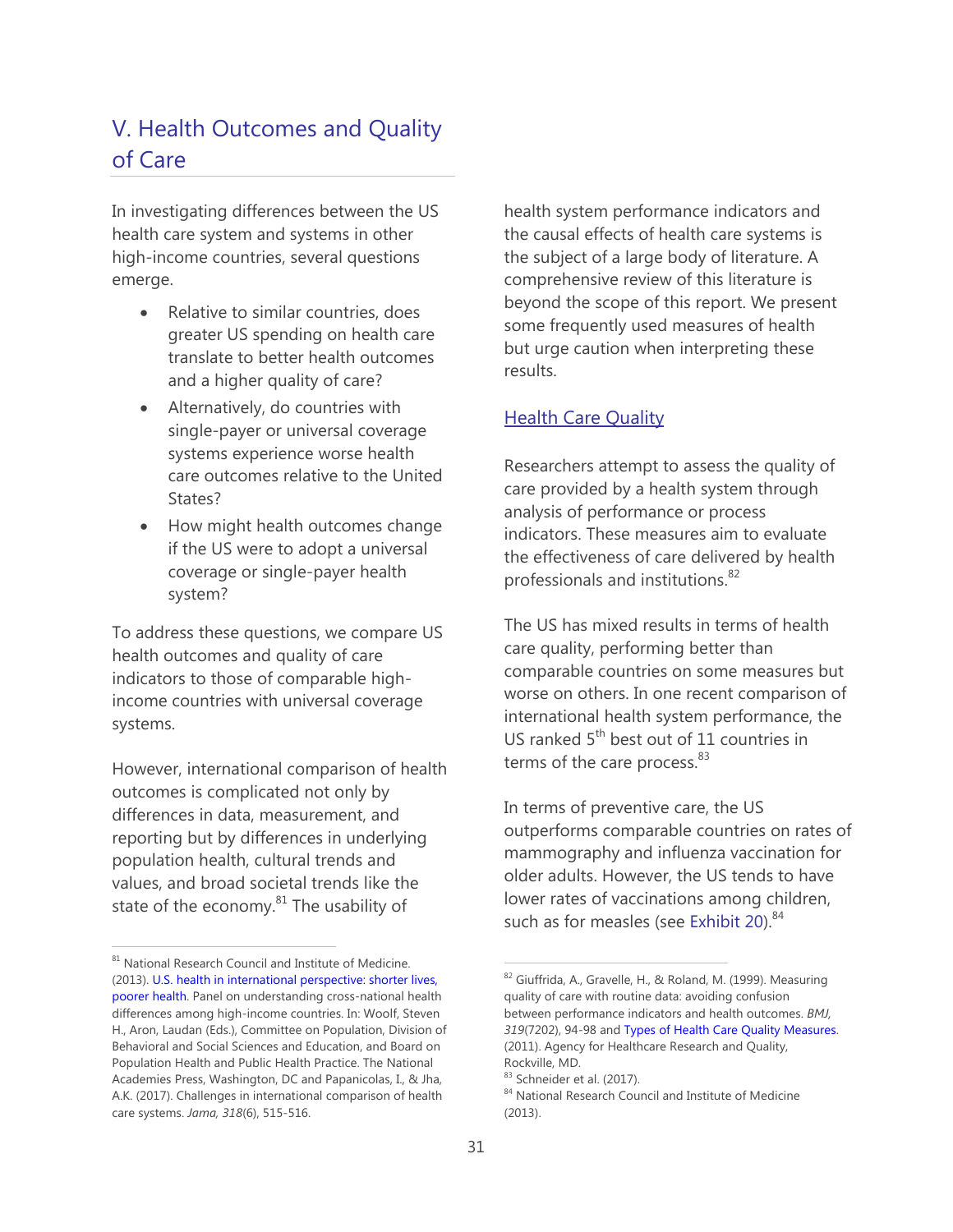0% 20% 40% 60% 80% 100% Measles immunizations (children) Influena vaccinations (age 65 and older) Breast cancer screening ■ United States ■ Comparison country average Percentage of population receiving service

**Exhibit 20** Performance on Preventative Care

Notes:

Comparison countries include Australia, Canada, Denmark, France, Germany, Japan, the Netherlands, Sweden, Switzerland, and the United Kingdom.

Sources: Papanicolas et al. (2018) an[d International Health Care System Profiles.](https://international.commonwealthfund.org/stats/) (n.d.) (influenza and measles).



**Exhibit 21**

Cancer Survival Rates

Notes:

Comparison countries include Australia, Canada, Germany, the Netherlands, New Zealand, Norway, Sweden, and the United Kingdom.

Source: OECD data via Schneider et al. (2017).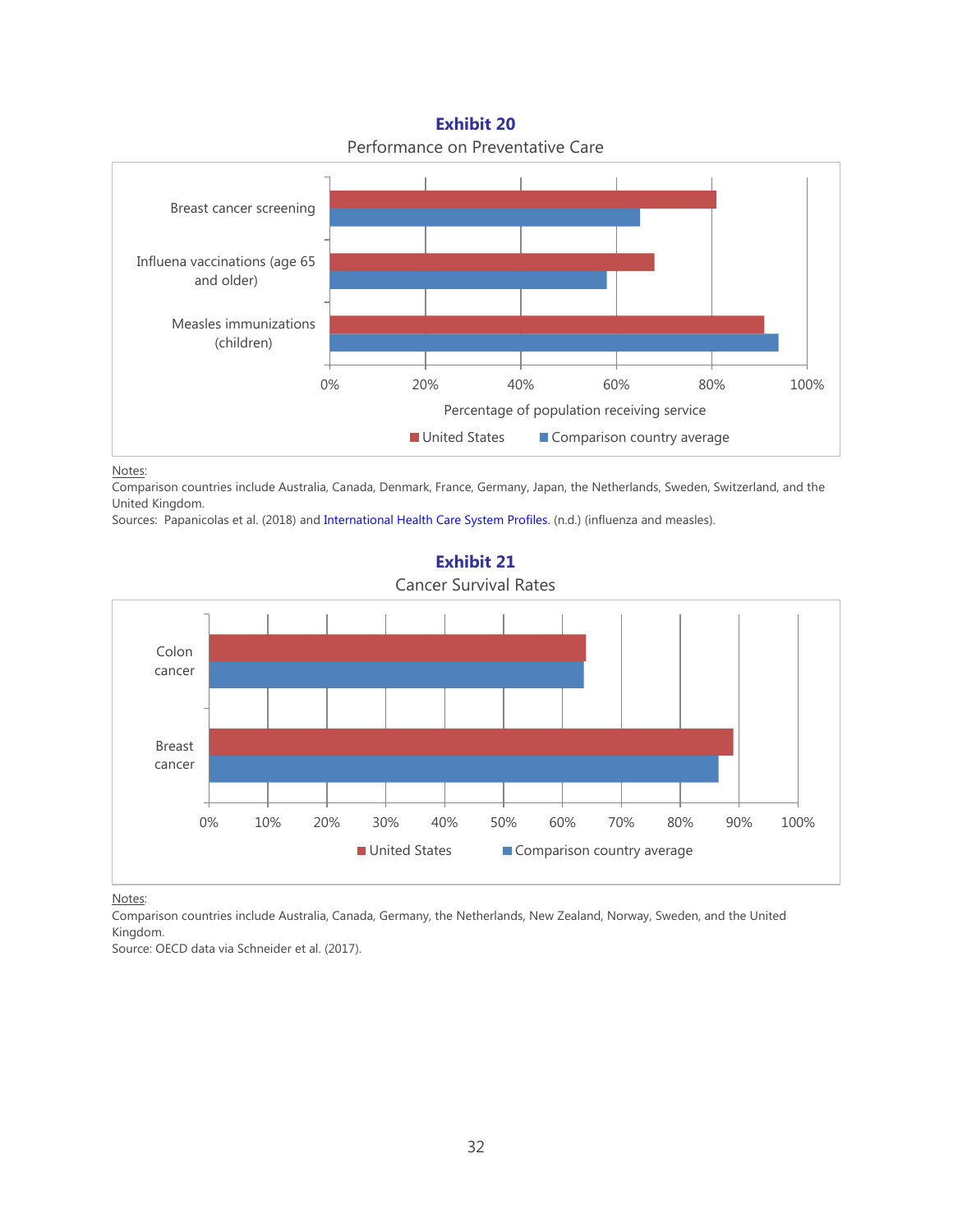# **Exhibit 22** Acute Care Mortality Rates



Notes:

A lower rate reflects better quality of care. Comparison countries include Australia, Canada, France, Germany, Sweden, Switzerland, and the United Kingdom.

Source: Papanicolas et al. (2018).



## **Exhibit 23** Rates of Avoidable Hospitalizations

#### Notes:

A lower rate reflects better quality of care. Data is from 2015 or nearest year. Where data was available, comparison countries include Australia, Canada, Denmark, France, Germany, Japan, the Netherlands, Sweden, Switzerland, and the United Kingdom. Germany was excluded from the hypertension measure due to it being an extreme outlier. Source: OECD (2017) and Papanicolas et al. (2018).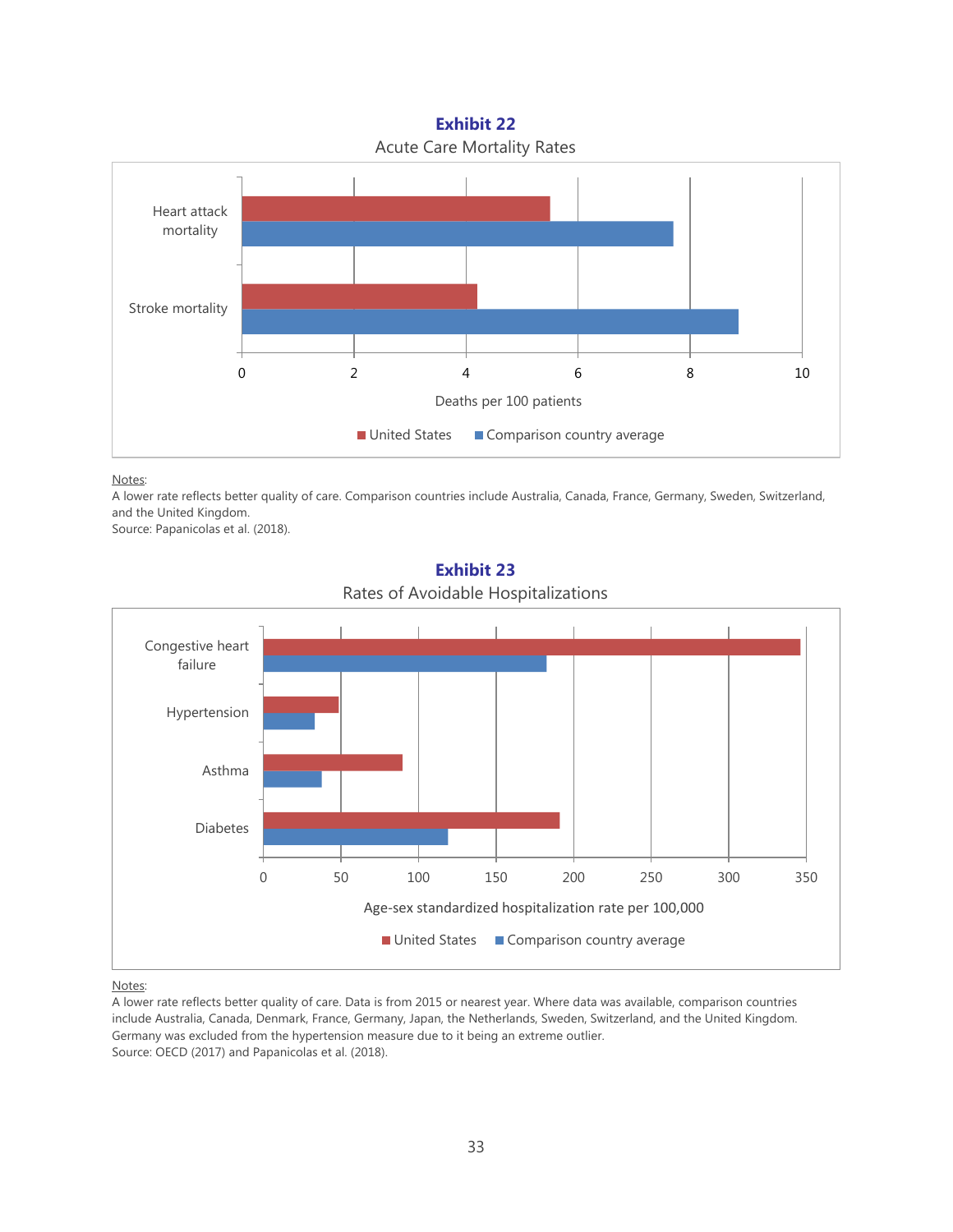Cancer survival rates are very similar to universal coverage countries (Exhibit 21). However, researchers suggest that American cancer survival rates are confounded by the high rates of screening, a phenomenon known as lead-time bias. By this logic, Americans may appear to live longer with cancer because the disease was detected earlier rather than because of more effective treatment resulting in prolonged life.<sup>85</sup>

Another measure of health care quality is case-fatality rates, which measure death rates following treatment.<sup>86</sup> The US has low rates of 30-day in-hospital mortality for ischemic stroke and acute myocardial infarction (heart attack) (Exhibit 22).

Hospital admission rates for certain chronic diseases considered manageable in outpatient care, such as diabetes and high blood pressure (hypertension), are used in health care research as a proxy for the quality of primary care. $87$  The US generally has higher rates of these preventable hospitalizations than comparable countries (Exhibit 23). However, studies suggest these results may be confounded by factors outside the scope of outpatient care, such as socioeconomic status, patient preference, or hospital admission policy.<sup>88</sup>

Health outcomes can be compared country to country by using mortality rates from conditions that are considered preventable within an effective health care system. Known as mortality amenable to health care,

 $\overline{a}$ 

or avoidable mortality, this measure includes conditions like tuberculosis, appendicitis, and certain cancers all of which are considered treatable by effective health care systems.<sup>89</sup> The Global Burden of Diseases (GBD), Injuries, and Risk Factors Study further improved upon this measure by adjusting for risk of mortality given factors like exposure, age, and gender. The resulting Healthcare Access and Quality (HAQ) index is a comparable summary measure of a country's avoidable mortality.<sup>90</sup> This measure is broadly used in health care research as a proxy for a country's quality of care.

Exhibit 24 compares HAQ scores with those of ten other high-income countries with universal coverage. $91$  In 2016, with a score of 88.7 out of 100, the US ranked  $29^{th}$ .

The US performed worst (index scores in 50s or 60s out of 100) on measures of lower respiratory infections, neonatal disorders, hypertensive heart disease, rheumatic heart disease, diabetes, and chronic kidney disease. It performed best (index scores of 90 to 100) on measures of communicable disease such as tuberculosis and tetanus; most measures of cancer, such as breast and Hodgkin's lymphoma; all measured digestive diseases, such as appendicitis; and epilepsy.

<sup>85</sup> National Research Council (2013).

 $86$  Ibid.

<sup>87</sup> Agency for Healthcare Research and Quality. (2018). *[Potentially avoidable hospitalizations.](http://www.ahrq.gov/research/findings/nhqrdr/chartbooks/carecoordination/measure3.html)* Rockville, MD.

<sup>88</sup> Institute of Medicine. (2009). State of the USA health indicators: Letter report. Committee on the State of the USA Health Indicators. Washington, DC: The National Academies Press, p. 46 and Giuffrida & Gravelle (1999).

<sup>89</sup> Nolte, E., & McKee, C.M. (2008). Measuring the health of nations: updating an earlier analysis. *Health affairs, 27*(1), 58- 71.

<sup>90</sup> Fullman, N., Yearwood, J., Abay, S.M., Abbafati, C., Abd-Allah, F., Abdela, J., . . . & Abraha, H.N. (2018). Measuring performance on the Healthcare Access and Quality Index for 195 countries and territories and selected subnational locations: A systematic analysis from the Global Burden of Disease Study 2016. *The Lancet, 391*(10136), 2236-2271.  $91$  These countries were profiled in an international comparison of health systems. They were selected on the basis of having high health care spending as well as similar demographics and burden of disease relative to the United States. See Papanicolas et al. (2018).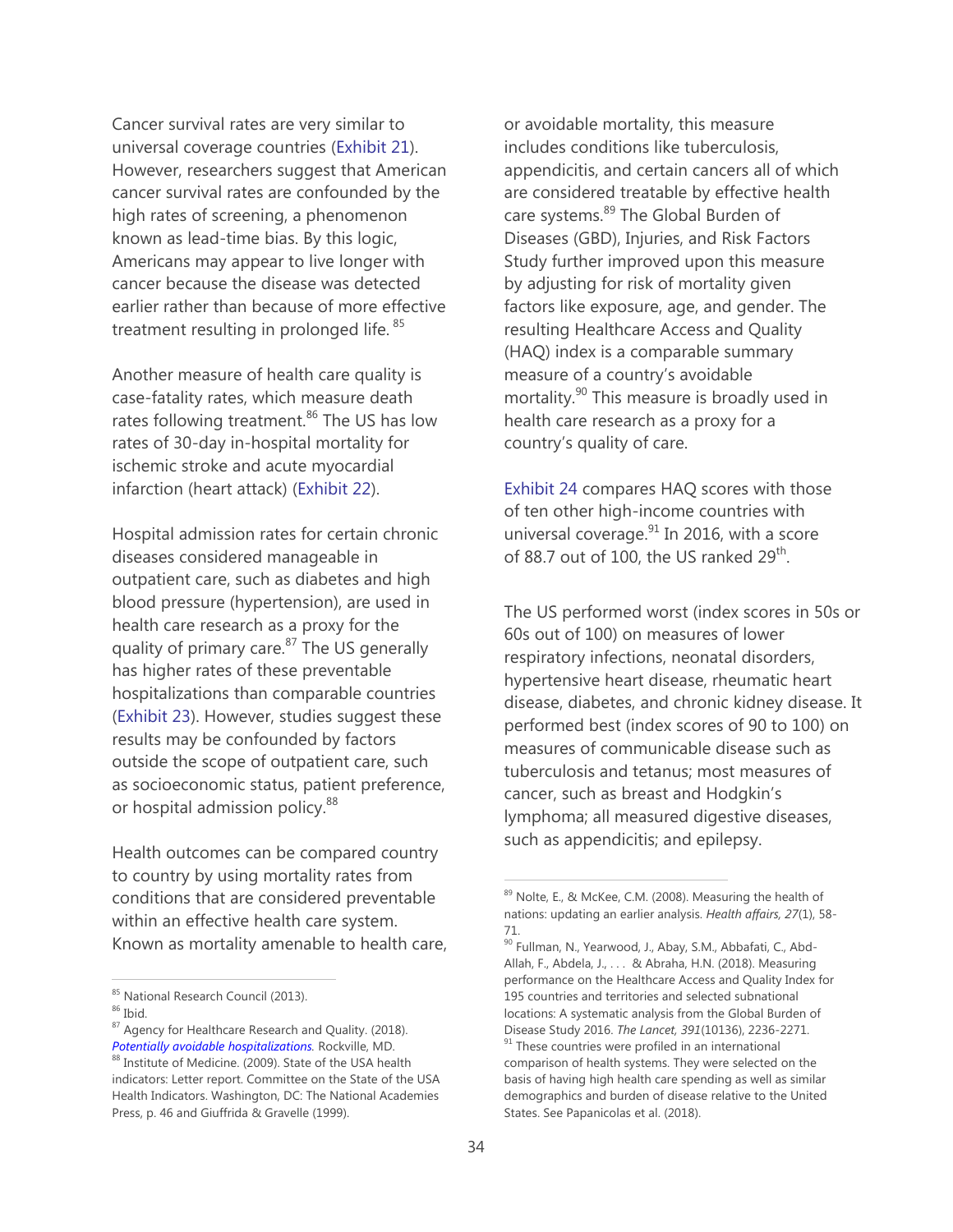**Exhibit 24** Health Access and Quality Index (Avoidable Mortality)



Notes:

 $\overline{a}$ 

A higher score reflects better quality of care. Data from 2016. "Comparison Avg" is the average of countries excluding the US. Source: Fullman et al. (2018).

The US also fares poorly on avoidable mortality when looking at historical trends. One international comparison finds that the US had the lowest 10-year decline in avoidable mortality, with a 16% reduction. Of the included countries, the Netherlands had the greatest decline with a 34% reduction.<sup>92</sup>

In summary, the US health care system appears to provide a similar quality of care relative to high-income countries with universal coverage systems. On some measures, notably avoidable mortality, it performs much worse. Greater US spending on health care does not appear to produce superior health care quality as a whole.

# Health Outcomes

The US can also be compared to similar high-income countries on crude measures of health outcomes, often referred to as population health. On many of these measures, such as life expectancy, adverse birth outcomes, and rates of chronic disease, the US appears to have exceptionally poor outcomes relative to high-income, universal coverage countries. $^{93}$ 

For example, among ten similar countries, the US had the lowest life expectancy (LE) (78.8 years, compared to a mean of 81.7 years.)<sup>94</sup> However, LE varies regionally. While Mississippi, the state with the lowest average LE of 75 years, is well below comparable countries, states with aboveaverage LEs like Hawaii at 81.3 years and

<sup>92</sup> Comparison countries included Australia, Canada, France, Germany, the Netherlands, New Zealand, Norway, Sweden, Switzerland, and the UK. Schneider et al. (2017).

<sup>93</sup> National Research Council and Institute of Medicine (2013).

<sup>&</sup>lt;sup>94</sup> Papanicolas et al. (2018). The US also performed worst on health-adjusted life expectancy (69.1 years compared to a mean of 72.0 years.)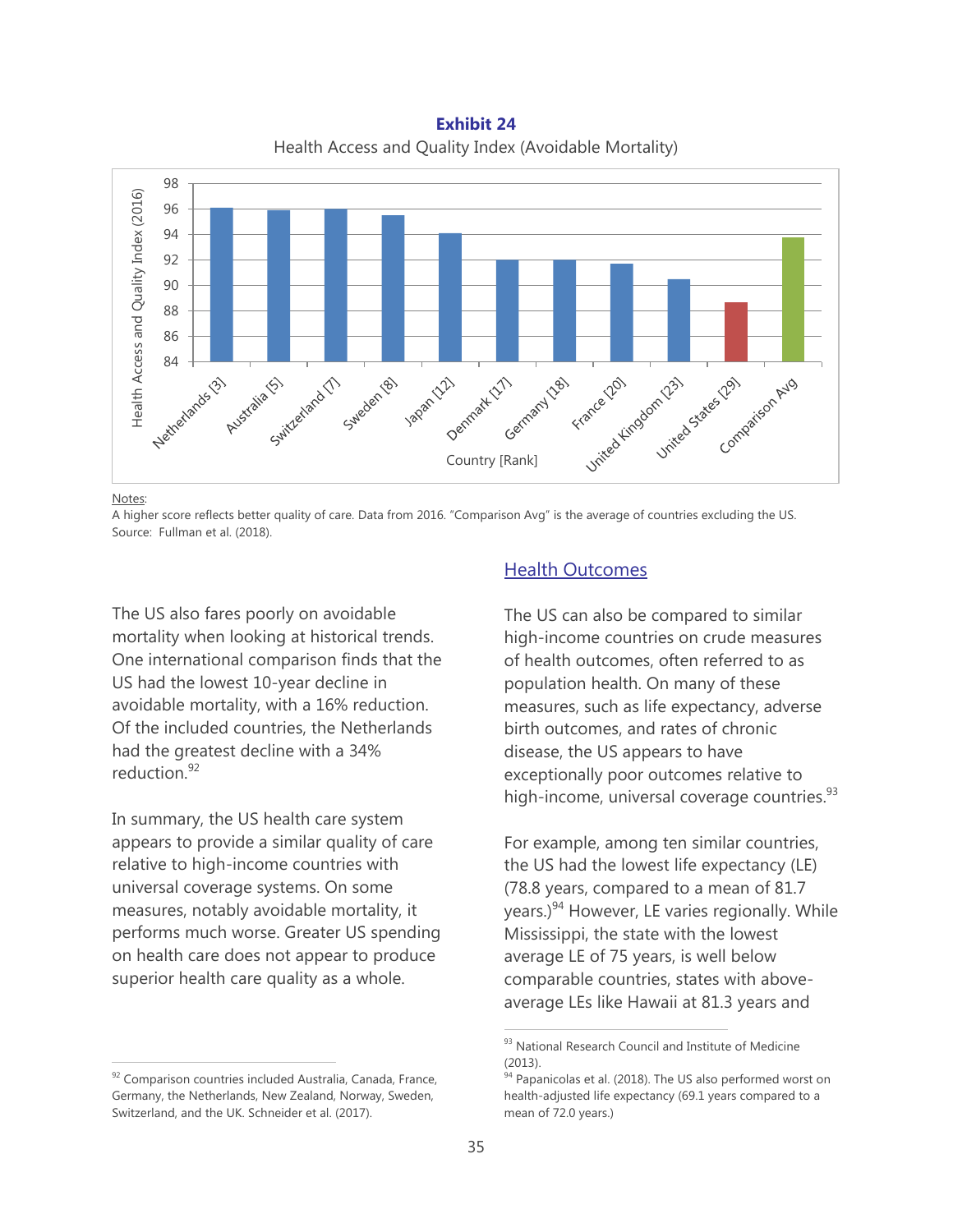Minnesota at 81.1 years are comparable to other high-income countries. In 2016, Washington State had an average life expectancy of 80.2, the 9<sup>th</sup> highest in the  $US.<sup>95</sup>$ 

The US has long had the highest rates of infant mortality (death before age one) among comparable countries. In 2014, this rate was 4.4 deaths per 1,000 live births.<sup>96</sup> The US also has one of the highest percentages of low birth weight (LBW) births (8.1% of total live births in 2015). $97$ Exhibit 25 shows infant and mortality rates for the US and comparable countries. Washington State has the  $8<sup>th</sup>$  lowest rates<sup>98</sup> of infant mortality in the country.<sup>99</sup>

The US has one of the highest maternal mortality rates (MMR) in the developed world (26.4 per 100,000 live births). This represents an increase of nearly ten deaths per 100,000 live births since 1990. All other comparison countries saw a decline in their MMR over the same time period.  $100$ 

 $\overline{a}$ 

Washington State has a lower MMR than the national average, and the rate has not increased over time.<sup>101</sup>

Obesity is another important measure of population health; it is a risk factor for cardiovascular disease, among other conditions, and is a leading cause of death and disability throughout the world.<sup>102</sup> The US has the highest prevalence of adult obesity in the OECD (38% compared to an average of 19.4%) $103$  and has a higher than average disease burden due to cardiovascular disease. $104$  The US is also an outlier on childhood obesity. In 2015, the US had the highest rate of age-adjusted childhood obesity (12.7%) among the 20 most populous  $countries$ <sup>105</sup>

The US does perform comparably well on measures of alcohol consumption and smoking rates. Yet, paradoxically, the US has a higher than average disease burden<sup>106</sup> from alcohol use disorders and lung cancer.<sup>107</sup>

In summary, the US generally has worse performance on health outcomes compared to high-income countries.

<sup>95</sup> Mokdad, A. H., Ballestros, K., Echko, M., Glenn, S., Olsen, H. E., Mullany, E. . . . & Kasaeian, A. (2018). The state of US health, 1990-2016: Burden of diseases, injuries, and risk factors among US states. *Jama, 319*(14), 1444-1472. <sup>96</sup> [OECD.stat.](https://stats.oecd.org/) Accessed March 26, 2019. International comparisons of infant mortality may be subject to reporting issues because countries have their own thresholds of viability (i.e., the US is more likely to report deaths that occur around 22 weeks as live births, while other countries may count this as a still birth). To diminish the impact of reporting differences, we report infant mortality with a minimum threshold of 22 weeks gestation period or 500 grams birthweight. Without this restriction, the US appears to perform even more poorly (5.8 deaths per 1,000 live births). <sup>97</sup> [OECD.stat.](https://stats.oecd.org/) Accessed March 26, 2019.

<sup>98</sup> Washington State Department of Health. (2017). Infant [mortality reduction report.](https://www.doh.wa.gov/Portals/1/Documents/Pubs/140-157-InfantMortalityReductionReport.pdf)

<sup>&</sup>lt;sup>99</sup> In 2015, this rate was 4.8 per 1,000 live births. However, this figure does not have the minimum gestation period and birth weight threshold that the national figure (4.4 per 1,000 live births) has. Washington State's rate can be compared to the national rate without these reporting restrictions (5.8 per 1,000 live births).

<sup>100</sup> Kassebaum, N.J., Barber, R.M., Bhutta, Z.A., Dandona, L., Gething, P.W., Hay, S.I., . . . Lopez, A.D. (2016). Global,

regional, and national levels of maternal mortality, 1990– 2015: a systematic analysis for the Global Burden of Disease Study 2015. *The Lancet, 388*(10053), 1775-1812.

<sup>&</sup>lt;sup>101</sup> In 2014-15, the state pregnancy-related MMR was 9.0 per 100,000 births. Washington State Department of Health. (2017). [Maternal mortality review: A report on maternal](https://www.doh.wa.gov/Portals/1/Documents/Pubs/140-154-MMRReport.pdf)  [deaths in Washington 2014](https://www.doh.wa.gov/Portals/1/Documents/Pubs/140-154-MMRReport.pdf)–2015.

<sup>102</sup> GBD 2015 Obesity Collaborators. (2017). Health effects of overweight and obesity in 195 countries over 25 years. *New England Journal of Medicine, 377*(1), 13-27.

<sup>&</sup>lt;sup>103</sup> [Health at a glance 2017: OECD indicators.](http://www.oecd.org/health/health-at-a-glance.htm) (2017). <sup>104</sup> Kamal, R., Cox, C., & Blumenkranz, E. (2017). [What do we](https://www.healthsystemtracker.org/chart-collection/know-social-determinants-health-u-s-comparable-countries/#item-start)  [know about social determinants of health in the U.S. and](https://www.healthsystemtracker.org/chart-collection/know-social-determinants-health-u-s-comparable-countries/#item-start)  [comparable countries?](https://www.healthsystemtracker.org/chart-collection/know-social-determinants-health-u-s-comparable-countries/#item-start) Kaiser Family Foundation. <sup>105</sup> GBD 2015 Obesity Collaborators (2017).

<sup>106</sup> Per the World Health Organization, disease burden measures the amount of productive life lost due to disease. It is the sum of years of life lost due to premature death and years of life lived with a disability.  $107$  Kamal et al. (2017).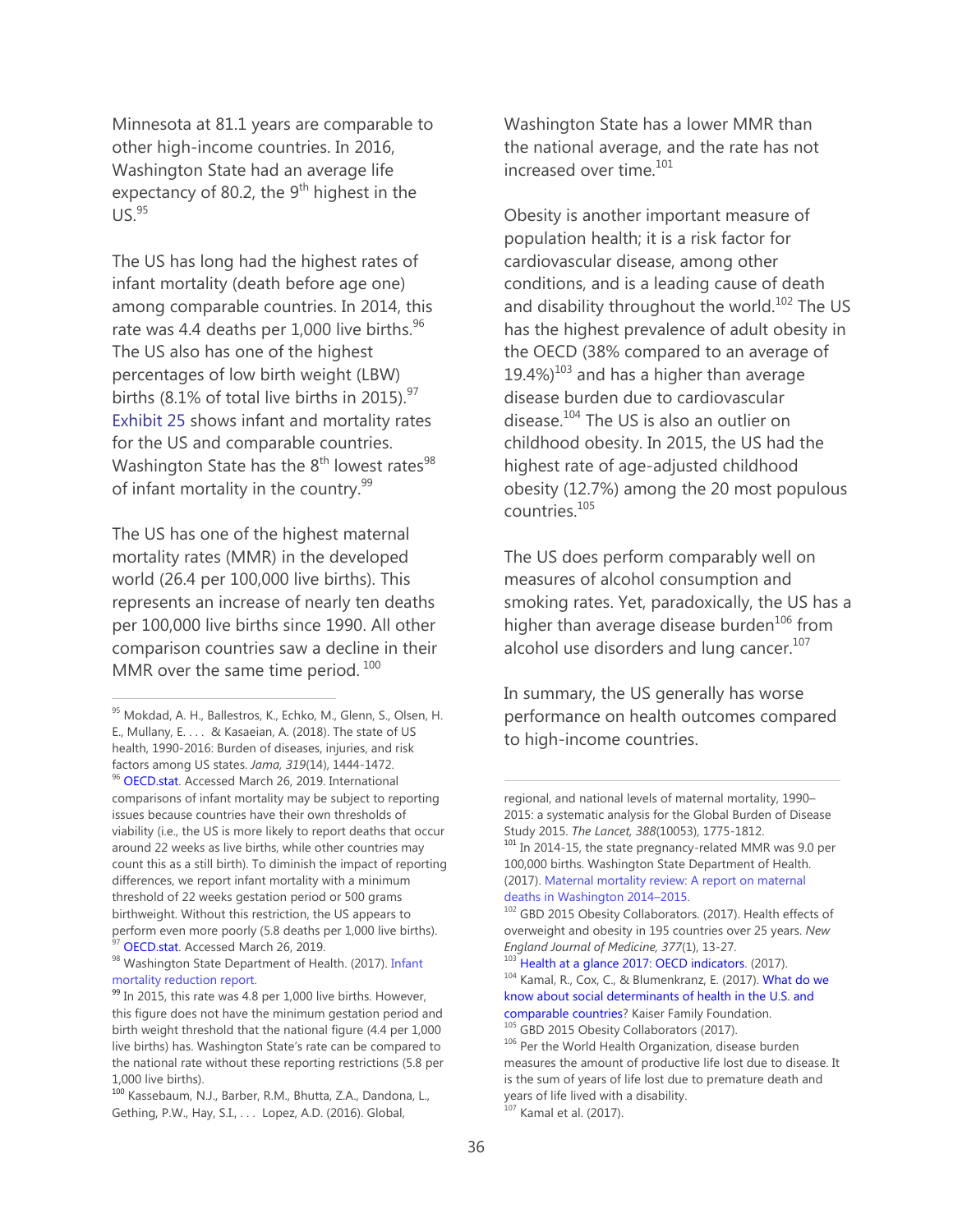**Exhibit 25** Infant and Maternal Health



Notes:

Data from 2016 or nearest year (up to 2014). Germany was excluded from the infant mortality comparison group because the most recent data was from 2012. The infant mortality measure uses a minimum threshold of 22 weeks (or 500 grams birthweight). Sources: OECD.stat and Papanicolas et al. (2018).

# Determinants of Health

Research suggests that a country's health status is the product of many interacting factors, not simply the quality of its health care system.<sup>108</sup> There are many nonclinical considerations that affect observable health outcomes. These include genetics and individual behaviors, such as physical activity, drug use, and diet. Also important are broader economic and social trends like poverty, employment status, education so-called social determinants of health.<sup>109</sup>

Not only do these determinants impact health outcomes directly, but they also affect other determinants, acting on observable health outcomes through multiple causal pathways.<sup>110</sup> It is important to consider the effect of these determinants for two reasons:

- 1) Their variation across countries makes it difficult to find meaning in international comparisons of health outcomes, and
- 2) A country's health care system is not the only driver of health outcomes. Research suggests there are many, interacting health determinants at play. Consequently, health outcomes may not be responsive to a health system change alone.

<sup>108</sup> Papanicolas, I., & Jha, A.K. (2017). Challenges in international comparison of health care systems. *Jama, 318*(6), 515-516 and McGovern, L., Miller, G., & Hughes-Cromwick, P. (2014). Health policy brief: The relative contribution of multiple determinants to health outcomes.<br>Health Affairs.

<sup>&</sup>lt;sup>109</sup> McGovern et al. (2014); National Research Council (2013); McGinnis, J.M., Williams-Russo, P., Knickman, J.R., 2002. The case for more active policy attention to health promotion. *Health Aff. 21*, 78–93; and Frequently Asked Questions. (2014). Centers for Disease Control and Prevention.

 $110$  McGovern et al. (2014).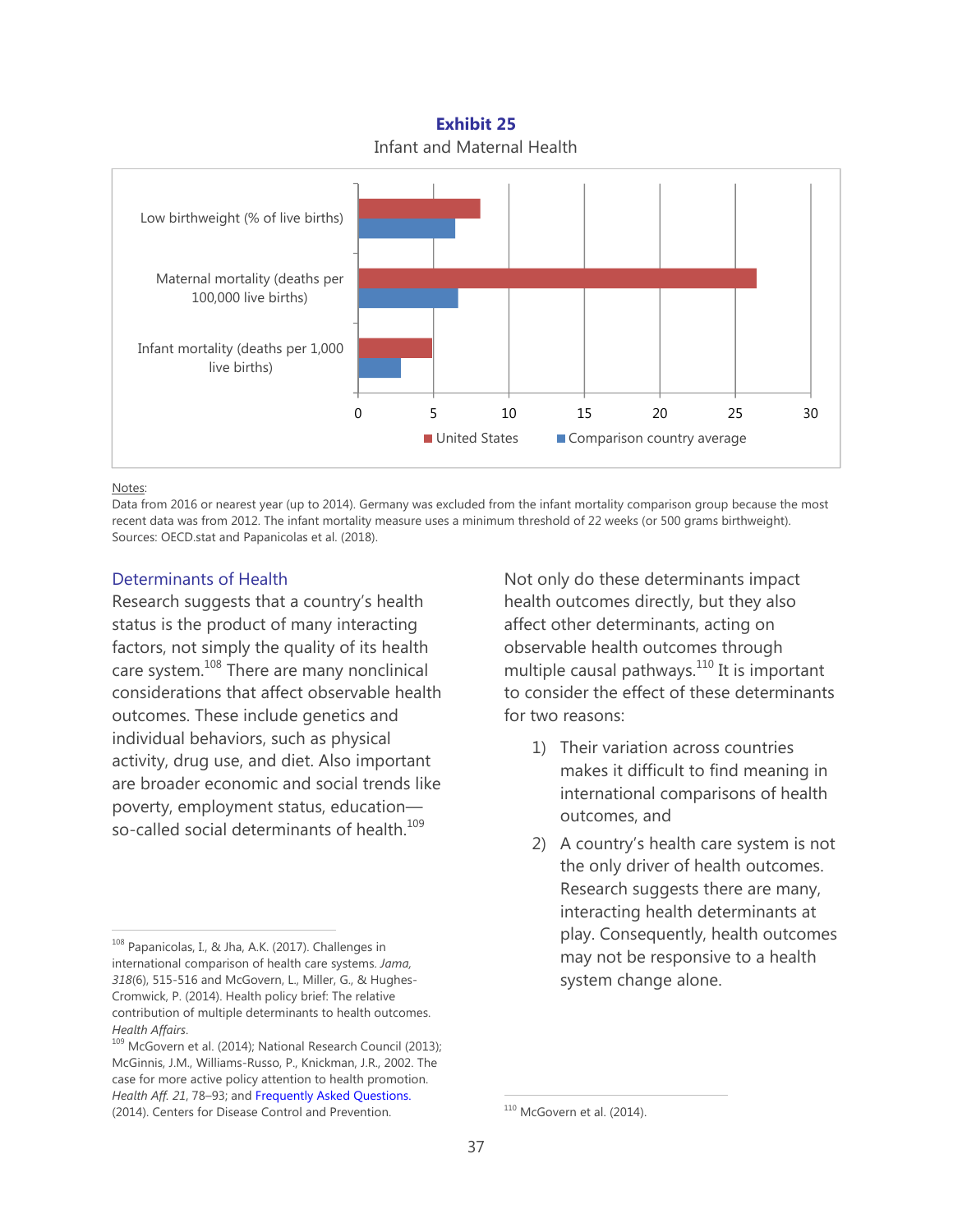For example, both race and income are known determinants of life expectancy in the US. African Americans consistently have lower life expectancy than Caucasian, Latino, and Asian Americans.<sup>111</sup> One study found that individuals in the top 1% of the income distribution lived, on average, almost 15 years longer than those in the lowest 1%.<sup>112</sup> Additional non-medical conditions, like the US's higher rates of homicide and death due to traffic accidents, also influence average life expectancy. $113$ 

Similarly, studies suggest that the US infant mortality is driven by social determinants, including educational disparities and levels of disposable income.<sup>114</sup> The high rate of teenage pregnancy in the US may be at least partially responsible for the high rates of LBW births, which may, in turn, contribute to the high infant mortality rate. $115$ 

A large body of research finds that countries with greater economic inequality experience worse overall health outcomes.<sup>116</sup> The US has a higher relative poverty rate and scores higher on measures of income inequality compared to the OECD average.<sup>117</sup> The impact of low socioeconomic status has been observed across many health outcomes in the US. For example, while the US has lower overall rates of smoking relative to other high-income countries (11.4% of the population compared to a mean of  $16.6\%$ ), $^{118}$  research shows that American smoking rates are higher among adults with lower incomes and lower educational attainment.<sup>119</sup> Similarly, obesity is more prevalent among lower-income<sup>120</sup> and low-educational attainment groups.<sup>121</sup>

In summary, it is not clear to what extent a country's health outcomes are products of medical care, non-medical determinants, or a combination of both. Adopting a singlepayer or universal coverage system of health care without addressing underlying risk factors may not allow the US to achieve the health outcomes attained in other highincome countries.

<sup>112</sup> Chetty, R., Stepner, M., Abraham, S., Lin, S., Scuderi, B., Turner, N., . . . Cutler, D. (2016). The association between income and life expectancy in the United States, 2001-2014.

 $\overline{a}$ 

<sup>&</sup>lt;sup>111</sup> See eTables 3 and 4 in supplementary content for Papanicolas et al. (2018).

*JAMA, 315*(16), 1750-1766.<br><sup>113</sup> O'Neill, J.E., & O'Neill, D.M. (2007). Health status, health care and inequality: Canada vs. the US. *Forum for Health* 

*Economics & Policy De Gruyter, 10*(1). 114 Muennig, P., Reynolds, M.M., Jiao, B., & Pabayo, R. (2018). Why Is Infant Mortality in the United States So Comparatively High? Some Possible Answers. *Journal of Health Politics, Policy and Law, 43*(5), 877-895.<br><sup>115</sup> O'Neill & O'Neill (2007).

<sup>116</sup> Dorling, D. (2015). The mother of underlying causeseconomic ranking and health inequality. *Social Science &* 

*Medicine, 128, 327-330.*<br><sup>117</sup> Organization for Economic Development (2019). *Society at a glance.* See Figure 6.1

<sup>&</sup>lt;sup>118</sup> Papanicolas et al. (2018).<br><sup>119</sup> Case, A., & Deaton, A. (2017). Mortality and morbidity in the 21st century. *Brookings papers on economic activity*, 2017, 397 and Dorling (2015).<br><sup>120</sup> Kamal et al. (2017).

 $121$  Health at a glance 2017: OECD indicators (2017).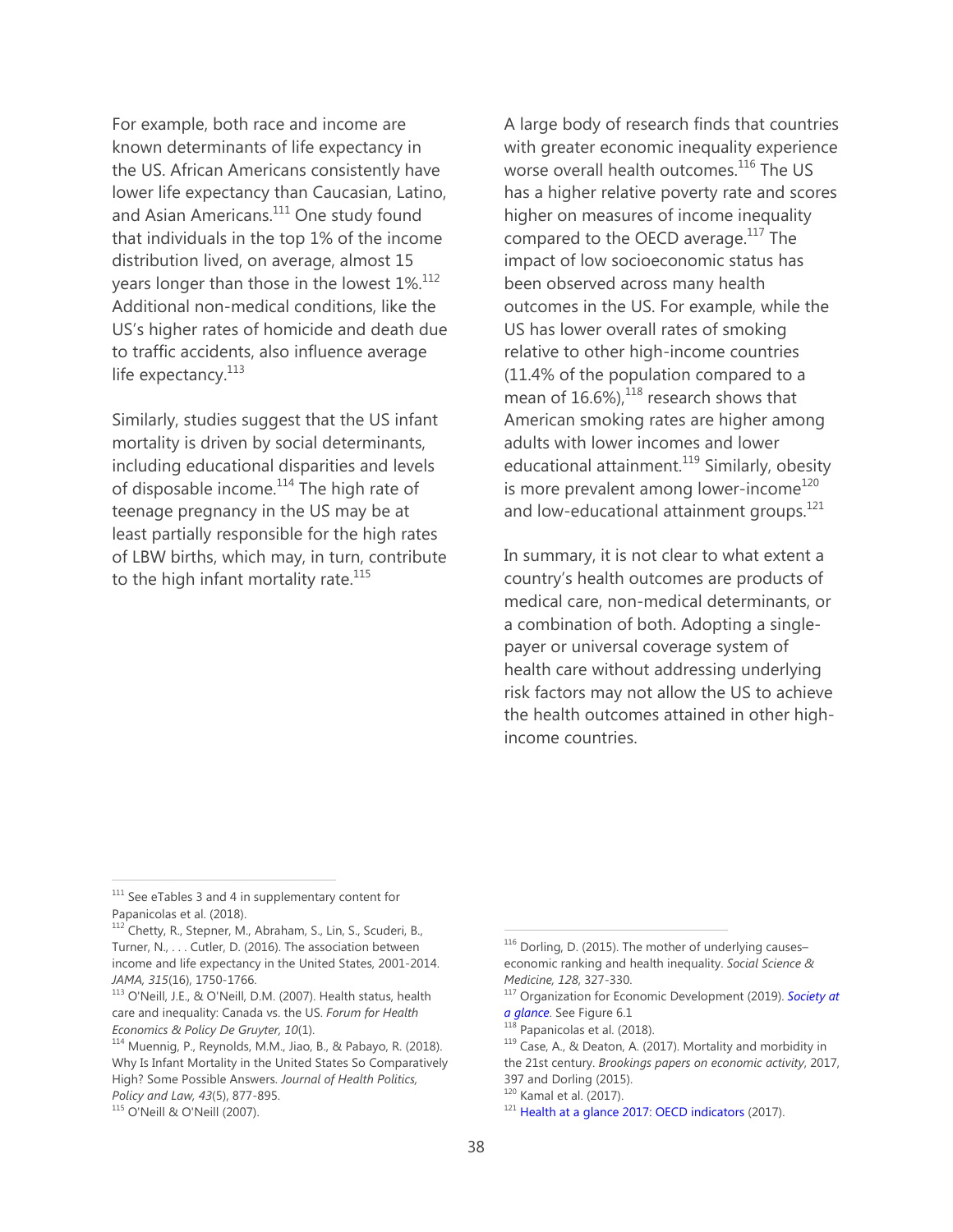# Report Conclusions

Other countries, both single- and multipayer, have achieved universal coverage and have substantially lower health care spending than the US. These countries have lower administrative costs and mechanisms to control the prices of medical services and pharmaceuticals. They have to varying degrees limited utilization of some highmargin procedures and advanced imaging, and they have been better able to discourage the diffusion of medical technologies and drugs that have modest or uncertain effectiveness.

These countries have also been more successful than the US in limiting financial barriers to care and promoting more equitable access across income groups.

Finally, the higher US health expenditures do not translate to better health outcomes and quality of care for the entire population.

It is clear that these countries provide potentially valuable lessons for health care reform in the US. However, it is less clear to what extent their single-payer systems and universal coverage policies, governmental controls, taxation systems, and benefit designs are translatable to the US.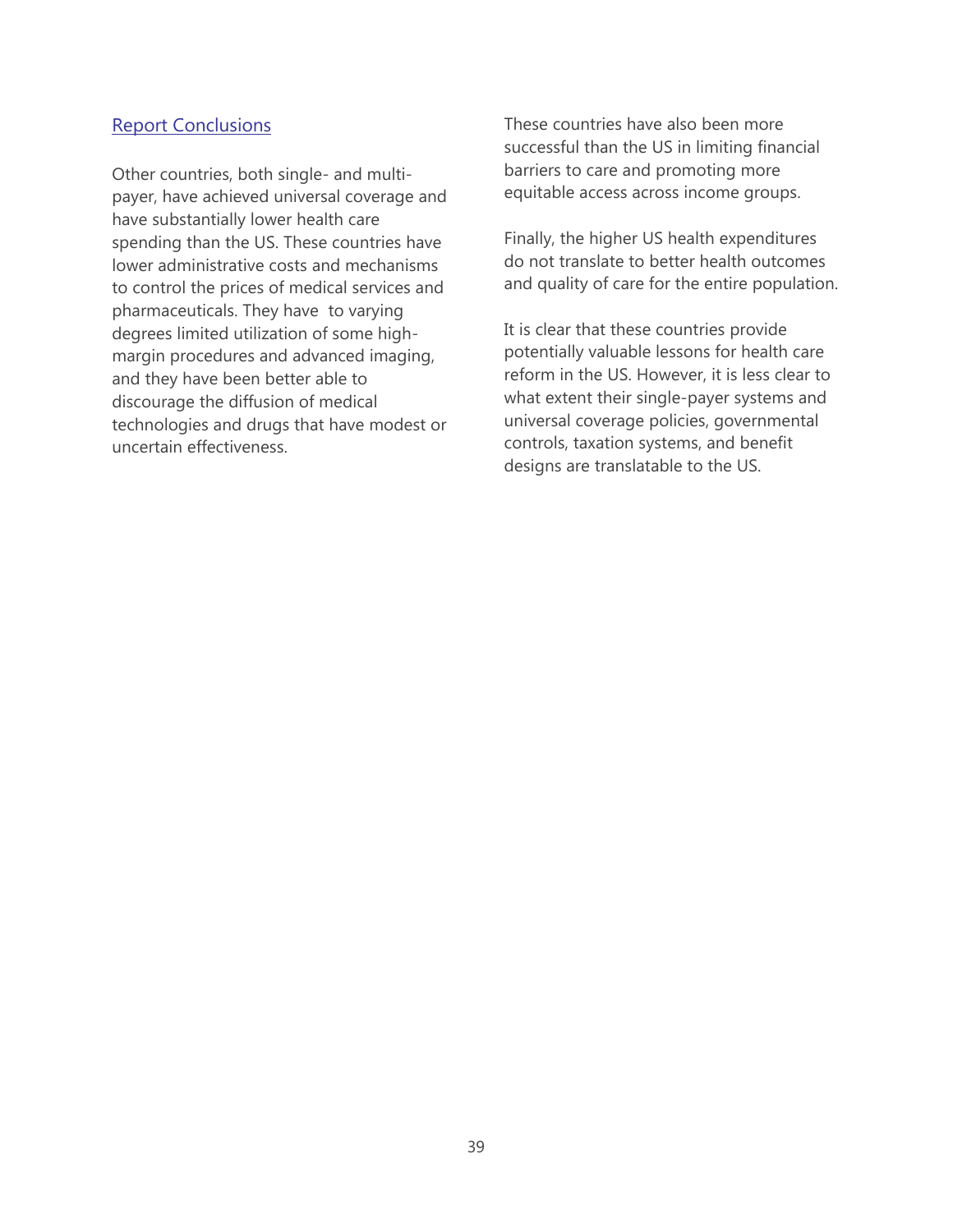# Appendices

Single-Payer and Universal Coverage Health Systems: *Final Report*

| Appendices            |  |
|-----------------------|--|
|                       |  |
|                       |  |
| III. Country Profiles |  |
|                       |  |
|                       |  |
|                       |  |
|                       |  |

# I. References for Single-Payer Effects on Health Care Costs

# See Exhibit 1 of Main Report

- Blahous, C. (2018). *The costs of a national single-payer health care system*. Mercatus Working Paper, Mercatus Center at George Mason University, Arlington, VA.
- Blumberg, L., Holahan, J., Clemans-Cope, L., & Buettgens, M. (2016). *Response to criticisms of our analysis of the Sanders Health Care Reform Report*. Urban Institute.
- Friedman, G. (2018). *Economic analysis of single payer health care in Washington State: Context, savings, costs, financing*. Report prepared for Whole Washington.
- Friedman, G. (January 17, 2016). *United States Can Afford Single Payer Health Care Program*. Memorandum to Warren Gunnels, policy director to Senator Bernie Sanders.
- Friedman, G. (2015). *Economic analysis of the New York Health Act*. University of Massachusetts at Amherst.
- Friedman, G. (2013). *Funding HR 676: The expanded and improved Medicare for All Act: How we can afford a national single-payer health plan*. University of Massachusetts at Amherst.
- Holahan, J., Blumberg, L., Buettgens, M., Clemans-Cope, L. Favreault, M., & Ndwandwe, S. (2016). *The Sanders Single-Payer Health Care Plan: The effect on national health expenditures and federal and private spending*. Urban Institute.
- Hsiao, W., Kappel, S., & Gruber, J. (2011). *Act 128 Heath System Reform Design: achieving affordable universal health care in Vermont*. Report prepared for State of Vermont.
- Hsiao, W., Knight, A., Kappel, S., & Done, N. (2011). What other states can learn from Vermont's bold experiment: Embracing a single-payer health care financing system. *Health Affairs*, *30*(7), 1232-1241.
- Legislative Analyst's Office. (2018). Financing considerations for potential state healthcare policy changes.
- Liu, J., White, C., Nowak, S., Wilks, A., Ryan, J., & Eibner, C. (2018). *An assessment of the New York Health Act: A single-payer option for New York State*. Santa Monica, Calif: RAND Corporation, RR-2424-NYSHF.
- Liu, J. (2016). *Exploring single-payer alternatives for health care reform*. Pardee RAND Graduate School.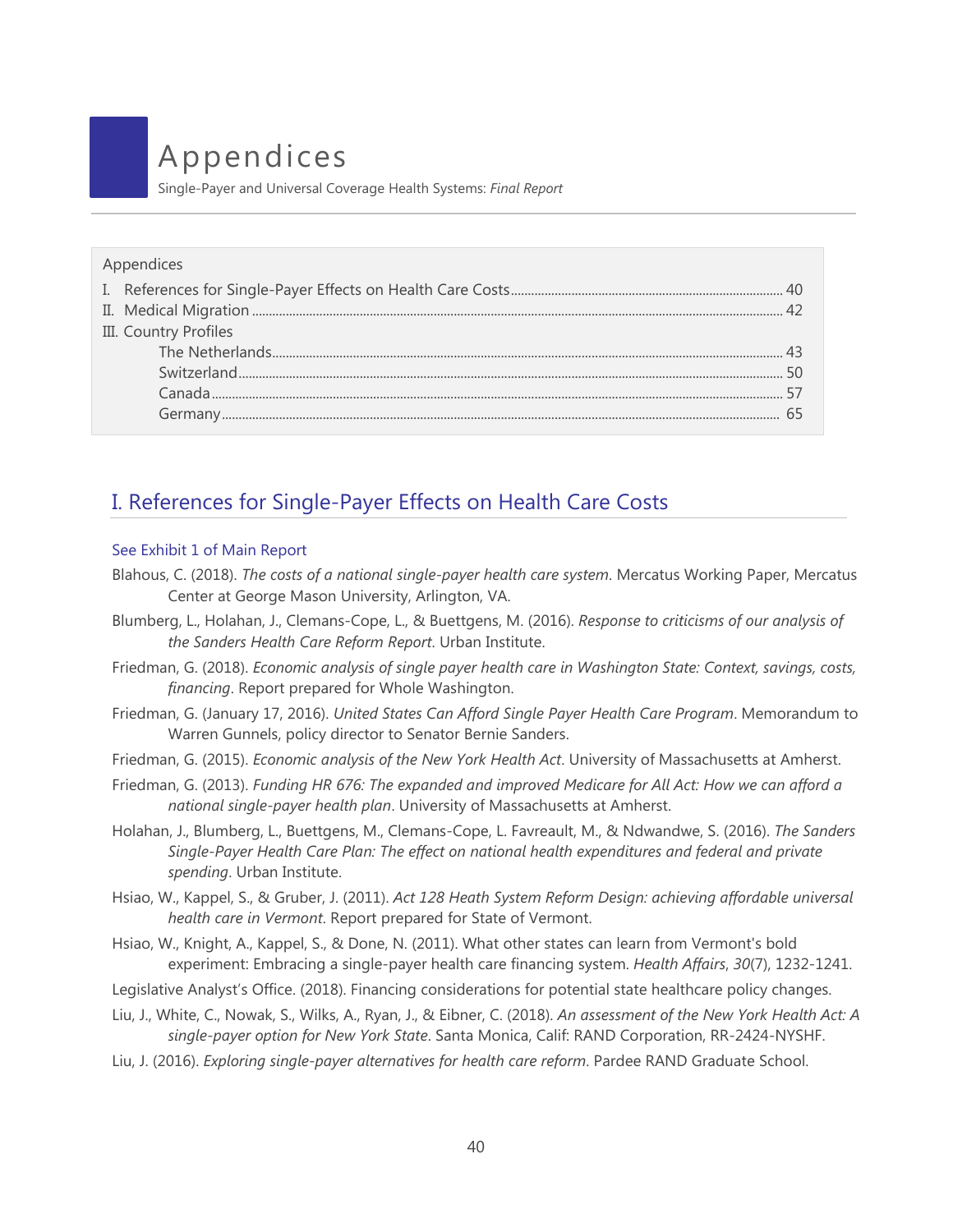- Pollin, R., Heintz, J., Arno, P., & Wicks-Lim, J. (2017). *Economic analysis of the Healthy California Single-Payer Health Care Proposal (SB-562)*. Political Economy Research Institute, University of Massachusetts Amherst.
- Senate Committee on Appropriations. (2017). *Analysis of Senate Bill 562 – The Healthy California Act*.
- Sheils, J., & Cole, M. (2012). *Cost and economic impact analysis of a single-payer plan in Minnesota*. Report prepared for Growth & Justice. Lewin Group.
- Thorpe, K. (2016). *An analysis of Senator Sanders single payer plan*. Emory University.
- University of Massachusetts Medical School Center for Health Law and Economics and Wakely Consulting Group. (2013). *State of Vermont health care financing plan beginning calendar year 2017*. Prepared for the Vermont Agency of Administration.
- White, C., Eibner, C., Liu, J., Price, C., Leibowitz, N., Morley, G., & Meyer, J. (2017). *A Comprehensive assessment of four options for financing health care delivery in Oregon* RR-1662-OHA.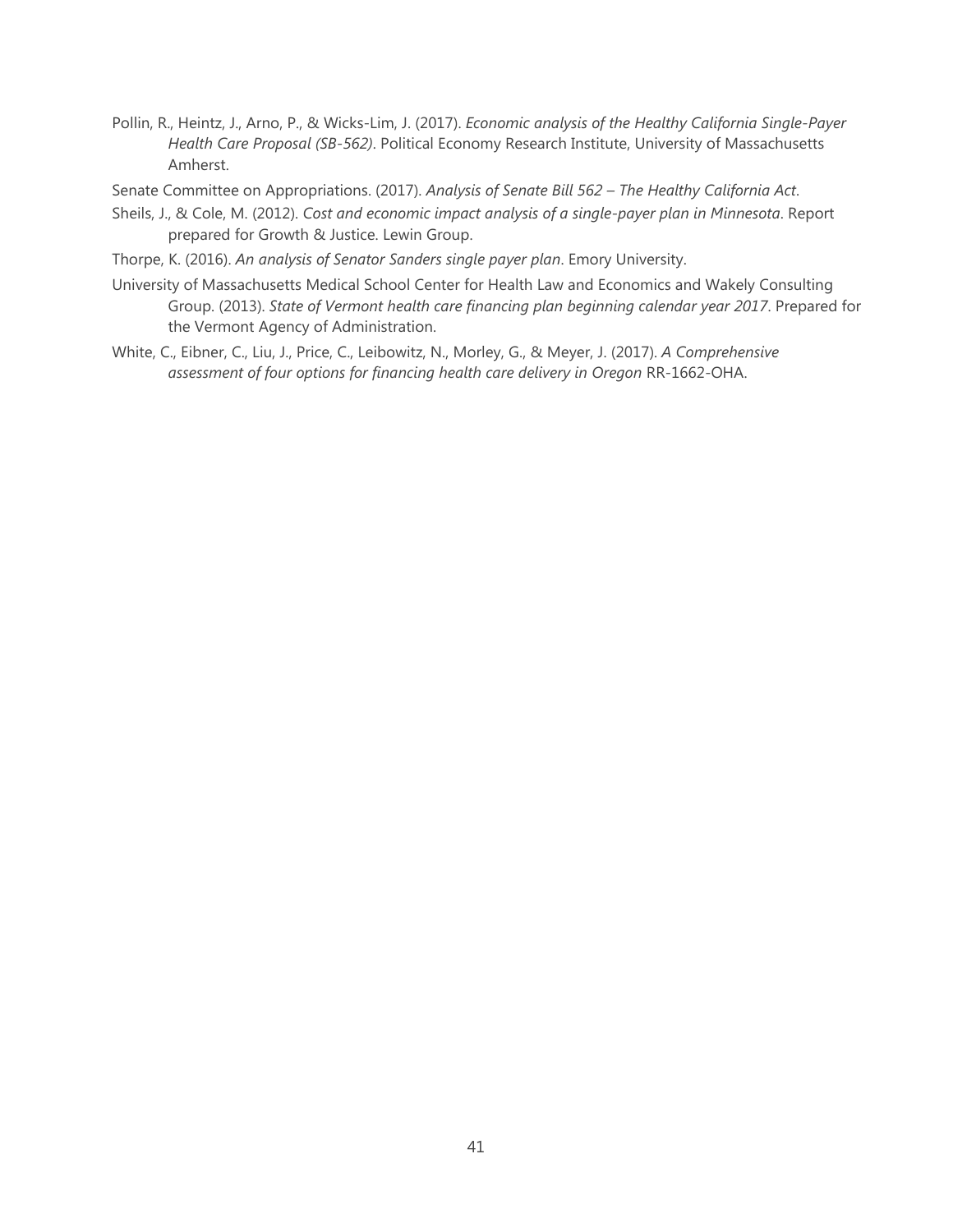# <span id="page-41-0"></span>II. Medical Migration

To what extent might migration of high-cost individuals into a state in response to single payer adoption affect health care costs?

(1) There is little evidence suggesting this would occur, but we have not seen such a dramatic health care system change.

Three analyses of state single-payer proposals considered the issue of medical in-migration. A study conducted for the Vermont single-payer initiative, by well-known economists at Harvard and MIT, concluded that there would be "virtually no in-migration as a result of the changes in the health insurance market implemented under this option."<sup>122</sup> Researchers at RAND considered migration in their analyses of single-payer proposals in New York and Oregon.<sup>123</sup> Although public coverage could induce some to move into a state, these studies argued that "there is slim evidence to suggest that such in-migration would be common." However, this conclusion is based largely on evidence for how low-income populations responded to state Medicaid/CHIP expansions. The researchers note that these results may not generalize to the more comprehensive coverage changes that would occur under single payer.

(2) Some state single-payer proposals have attempted to mitigate potential exposure to medical migration.

For example, proposed legislation in Washington State, SB 5701 $^{124}$  (2018) and SB 5747 $^{125}$  (2017) mandated monitoring population migration related to the availability of universal health care and defined residency to exclude those who "enter the state for the primary purpose of obtaining health services." These two bills were not passed by the Legislature. Proposals in New Mexico and Arizona also mandated studying single-payer migration effects.

The Lewin Group recommended implementing three-month residency requirements for eligibility in their studies for California and Minnesota in order to discourage medical migration. However, durational residency requirements may be unconstitutional. Vermont considered, but did not adopt, durational residency requirements due to legal issues. $126$ 

<sup>122</sup> Hsiao, W., Kappel, S., & Gruber, J. (2011). *ACT 128: Health system reform design. Achieving affordable universal health care in Vermont.*

<sup>123</sup> Liu et al. (2018).

<sup>124</sup> [Senate Bill 5701.](https://app.leg.wa.gov/billsummary?BillNumber=5701&Year=2017&Initiative=false)

<sup>125</sup> [Senate Bill 5747.](https://app.leg.wa.gov/billsummary?BillNumber=5747&Initiative=false&Year=2017)

<sup>126</sup> State of Vermont. (2014). *Green Mountain Care: A comprehensive model for building Vermont's universal health care system*.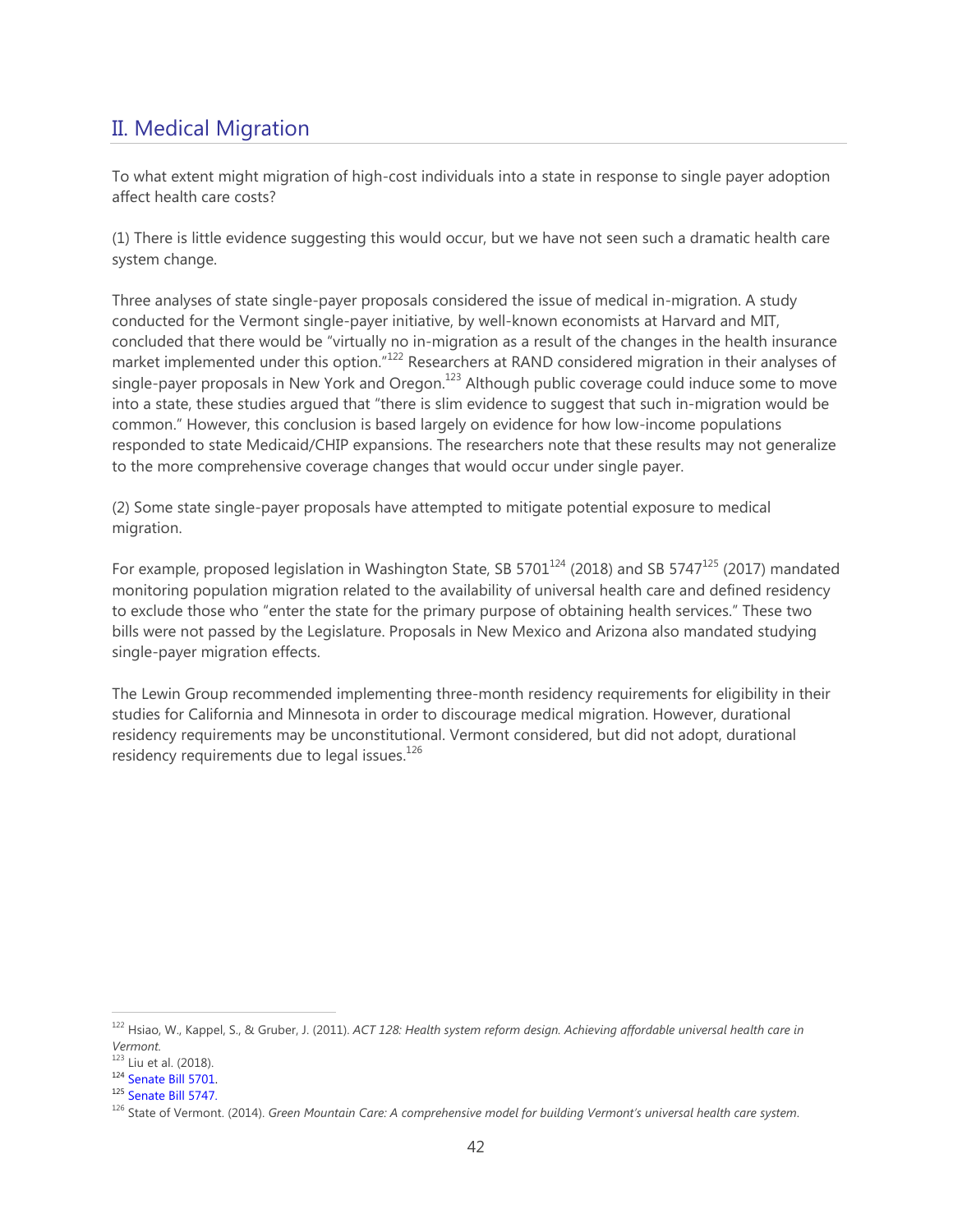# <span id="page-42-0"></span>III. Selected Health Care System Profiles

# The Netherlands: Health Care System Profile

# **Highlights**

 $\overline{a}$ 

The Netherlands does not have single-payer health care. The Dutch achieved universal coverage through a mandatory health insurance system. Their health care expenditures, although high relative to most other European countries are considerably lower than in the US (Exhibit A1). On a per capita basis, they spend roughly half as much as the US.

The Dutch report high levels of satisfaction with their system and good access to care.<sup>127</sup> They enjoy a high quality of care. The Netherlands ranks  $3<sup>rd</sup>$  in the world in terms of low amenable mortality (an index based on mortality rates from causes that should not be fatal in the presence of effective medical care).<sup>128</sup> The Dutch also have a low number of avoidable hospitalizations, indicating that primary care is effective.<sup>129</sup>

Key elements of the Netherlands' health system include the following: $^{130}$ 

- All residents are required to purchase health insurance that covers a standardized benefit package.
- People can purchase supplementary health insurance for uncovered benefits (e.g., dental and vision).
- Insurers are required to accept all applicants for coverage.
- Premiums for mandatory coverage are community rated (i.e., insurers cannot charge different premiums based on health status).
- The government subsidizes coverage for individuals with lower incomes.
- People may change health plans each year.
- A risk-adjustment scheme compensates insurers for enrolling higher-cost individuals.
- The Dutch government sets prices for general practitioner care, some hospital services, and pharmaceuticals. It also has brokered national agreements with insurers and providers specifying annual expenditure growth targets.

<sup>127</sup> The Commonwealth Fund. (2017). *International profiles of health care systems.* Edited by Mossialos, E., Djordjevic, A., Osborn, R., & Sarnak, D.; OECD/European Observatory on Health Systems and Policies (2017). *Netherlands: Country health profile 2017*. OECD Publishing, Paris/European Observatory on Health Systems and Policies, Brussels.

<sup>128</sup> *GBD 2016 Healthcare Access and Quality Collaborators*. (2018). Measuring performance on the Healthcare Access and Quality Index for 195 countries and territories and selected subnational locations: a systematic analysis from the Global Burden of Disease Study 2016. *Lancet, 391*, 2236–71. The US ranked 29<sup>th</sup> on this index.

<sup>&</sup>lt;sup>129</sup> OECD/European Observatory on Health Systems and Policies (2017).

<sup>130</sup> Commonwealth Fund (2017); OECD/European Observatory on Health Systems and Policies (2017); van Ginneken, E., Swartz, K., & Van der Wees, P. (2013). Health insurance exchanges in Switzerland and The Netherlands offer five key lessons for the operations of US exchanges. *Health Affairs, 32*(4), 744-752; Schut, F. & Varkevisser, M. (2017). Competition policy for health care provision in the Netherlands. *Health Policy, 121*, 126-133; Maarse, H., Jeurissen, P., & Ruwarrd, D. (2015). Results of the market-oriented reform in the Netherlands: a review. *Health Economics, Policy and Law, (11)2,* 1-18; Kroneman, M., Boerma, W., van den Berg, M., Groenewegen, P., de Jong, J., & van Ginneken, E. (2016). The Netherlands: Health system review. *Health Systems in Transition, 18*(2), 1-239.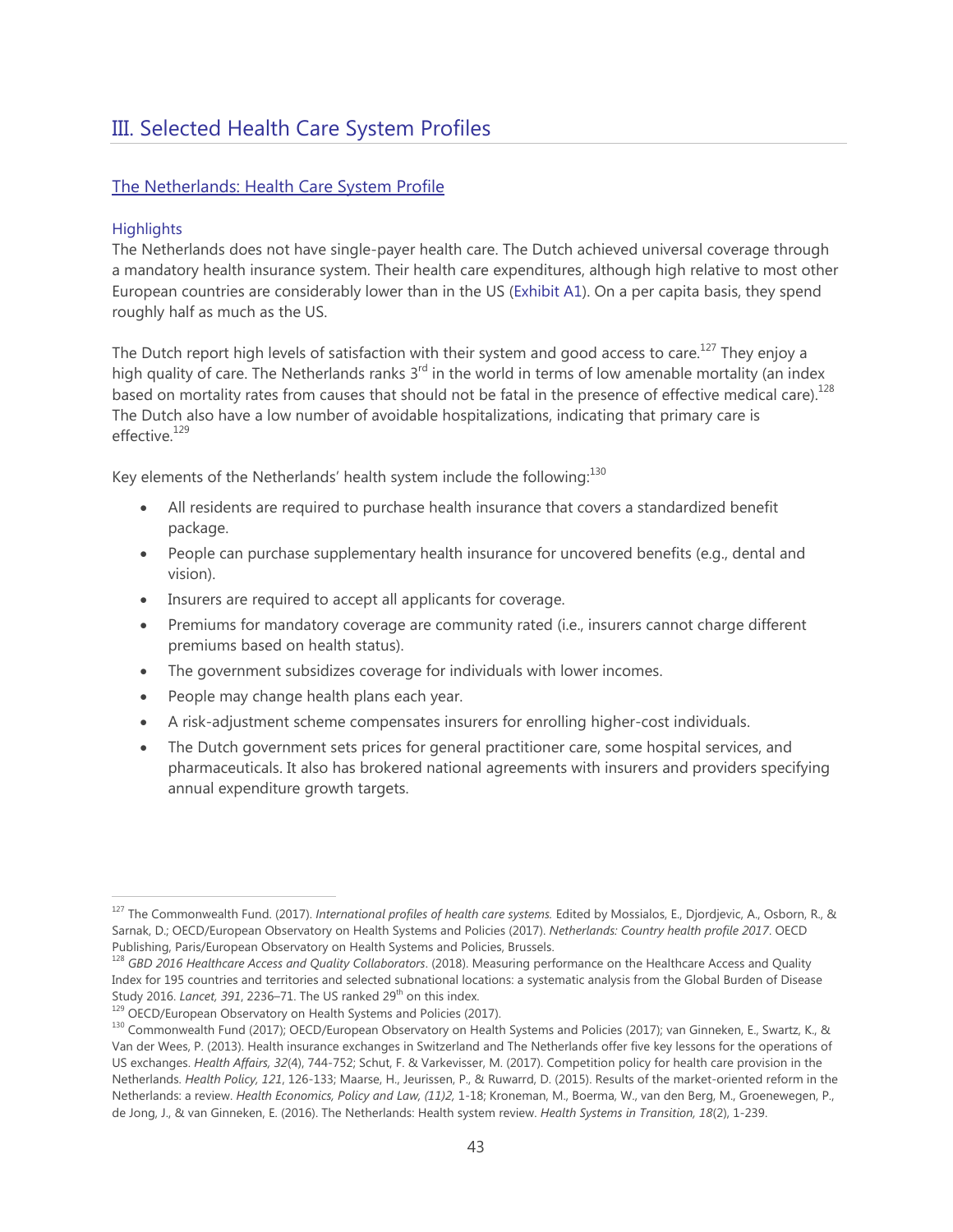# **Exhibit A1**

| Selected Comparisons between the Dutch and US Health Care Systems |  |  |  |  |  |
|-------------------------------------------------------------------|--|--|--|--|--|

|                                                                          | <b>The Netherlands</b> | <b>United States</b> |  |
|--------------------------------------------------------------------------|------------------------|----------------------|--|
| Health care coverage (2016) <sup>a</sup>                                 |                        |                      |  |
| Percentage of the population insured                                     | 99.9%                  | 91%                  |  |
| Health expenditures (2016) <sup>b</sup>                                  |                        |                      |  |
| Percentage of GDP spent on health care                                   | 10.5%                  | 17.8%                |  |
| Health spending per capita (US\$)                                        | \$5,202                | \$9,403              |  |
| Overall satisfaction (2016) <sup>c</sup>                                 |                        |                      |  |
| Percentage responding that system "works well, minor                     | 43%                    | 19%                  |  |
| changes needed"                                                          |                        |                      |  |
| Health care access (2016) <sup>c</sup>                                   |                        |                      |  |
| Percentage responding that they experienced access                       | 8%                     | 33%                  |  |
| barriers because of cost in the last 12 months                           |                        |                      |  |
| Percentage reporting they are able to get same-day/next-day appointments | 77%                    | 51%                  |  |
| Waited two months or more for a specialist appointment                   | 7%                     | 6%                   |  |
| Waited four months or more for elective surgery                          | 4%                     | 4%                   |  |

Notes:

<sup>a</sup> [Organisation for Economic Co-Operation and Development.](https://stats.oecd.org/) Retrieved from OECD.Stat on February 26, 2019.

<sup>b</sup> Papanicolas et al. (2018).

c The Commonwealth Fund. (2017). *International profiles of health care systems.* Edited by Mossialos, E., Djordjevic, A., Osborn, R., & Sarnak, D.

# Government's Role

Prior to 2006, the Netherlands had a social health insurance scheme that covered two-thirds of the population with lower incomes and private insurance those with higher incomes.<sup>131</sup> Health reforms adopted that year created a single private insurance market that covers everyone. These reforms emphasized the role of competition among health insurers in promoting system efficiency. However, the government continues to play a critical role. It manages competition among insurers; sets health care priorities; and monitors access, quality, and cost.<sup>132</sup>

Critical government functions, discussed in more detail below, include the following:

- Defining the basic benefit package that insurers are required to cover;
- Subsidizing coverage for low-income residents and children;
- Setting the prices for general practitioner care, some hospital services, and pharmaceuticals;
- Influencing contract negotiations between insurers and providers to achieve overall cost targets; and
- Administering the risk-adjustment mechanism which compensates insurers for enrolling highercost individuals.

<sup>132</sup> The Commonwealth Fund (2017).

 $131$  Kroneman et al. (2016). The social health insurance scheme was similar to that for Germany. The German system is discussed above.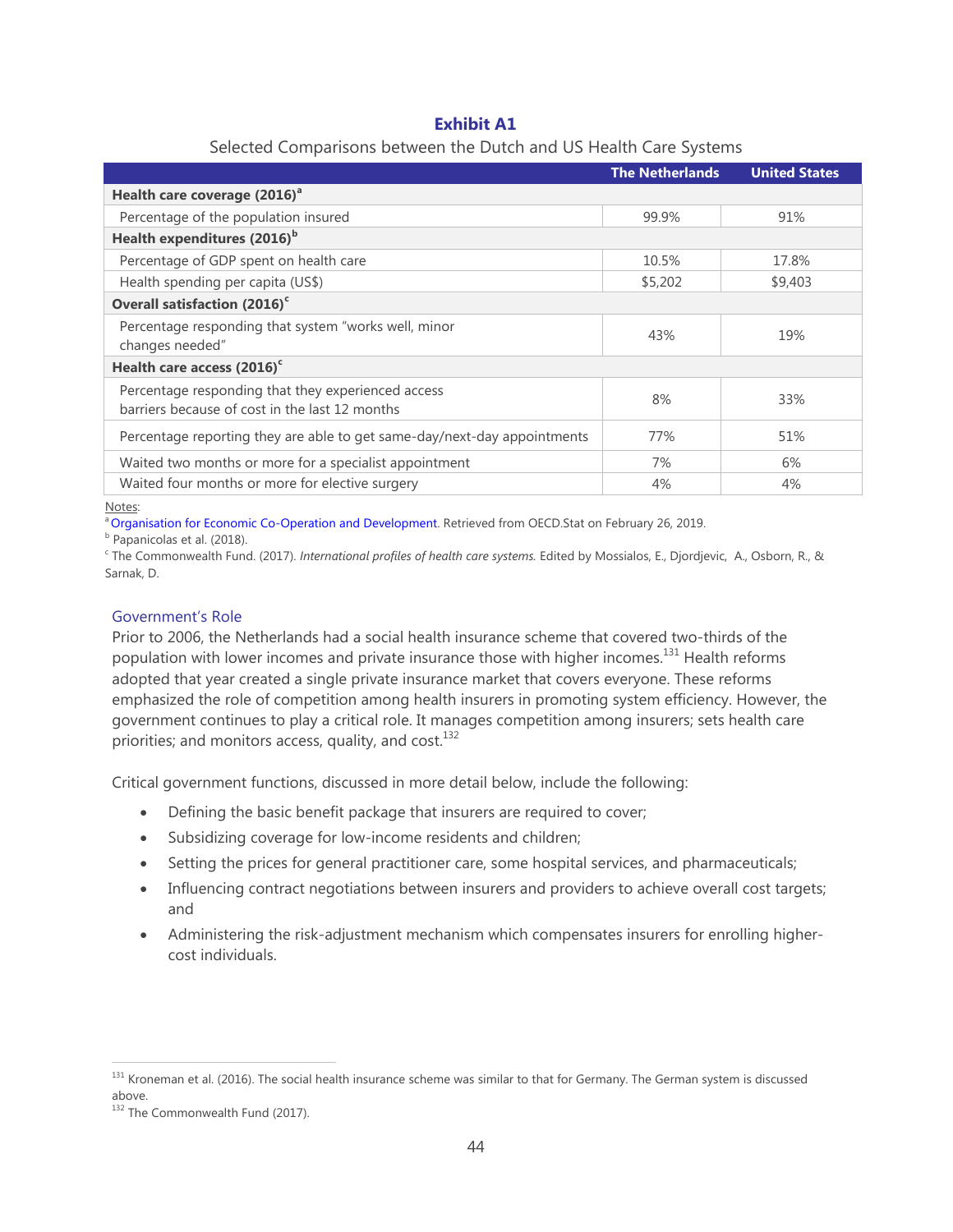#### The Market for Mandatory Insurance

All residents are required to purchase health coverage from private insurers. People may buy coverage individually or as part of "collectives."<sup>133</sup> There is a choice of plans from different companies that are offered on a national exchange. People may change insurers every year and roughly 4% to 6% do so.<sup>134</sup>

The government pays for coverage of children (under age 18) and provides subsidies for premiums of low-income adults. About 40% receive a tax subsidy to purchase insurance.<sup>135</sup>

The government also determines a uniform set of services that the mandatory insurance must cover including care provided by general practitioners, hospitals, and specialists and mental health, prescription drugs, and dental care for children. Some elective procedures, dental care for adults, and vision are not covered.136

Insurers cannot deny mandatory coverage to anyone. Individual insurers are allowed to set their own premiums, but they have to charge the same rate to everyone for a given plan, regardless of health status (community rating). Insurers typically offer a range of plans with different levels of deductible; higher deductible plans have lower premiums. Competition among insurers appears to be robust, and premiums tend to be uniform for the same type of plan. $137$ 

A risk-adjustment scheme was implemented by the government to encourage insurers to compete on premium costs, rather than by recruiting lower-risk enrollees. Funds collected from payroll taxes are allocated to insurers based on the expected health care costs of their enrollees. Insurers receive more funds with they serve proportionately more elderly, patients with chronic diseases, or individuals with low socioeconomic status.<sup>138</sup>

The insurance market has become highly concentrated with the four largest carriers covering 90% of the population. Most insurers are not-for-profit. Only one large carrier is for profit, and the government has imposed a ban on the distribution of profits to shareholders.<sup>139</sup>

#### Supplementary Insurance

About 85% of the population purchases supplementary insurance to cover services not included in the mandatory benefit package, such as dental, vision, and physical therapy. Insurers are not required to accept all applicants for supplemental coverage and risk-rated premiums are allowed.<sup>140</sup>

<sup>&</sup>lt;sup>133</sup> Collectives are small groups that may receive up to a 10% discount on premiums. Maarse et al. (2015).<br><sup>134</sup> van Ginneken et al. (2013).<br><sup>135</sup> OECD/European Observatory on Health Systems and Policies (2017).<br><sup>136</sup> The prior year, employment status, region, and socioeconomic status. Kroneman et al. (2016), van Ginneken et al. (2013).<br><sup>139</sup> van Ginneken et al. (2013) and The Commonwealth Fund (2017).<br><sup>140</sup> Maarse et al. (2015) and van Gin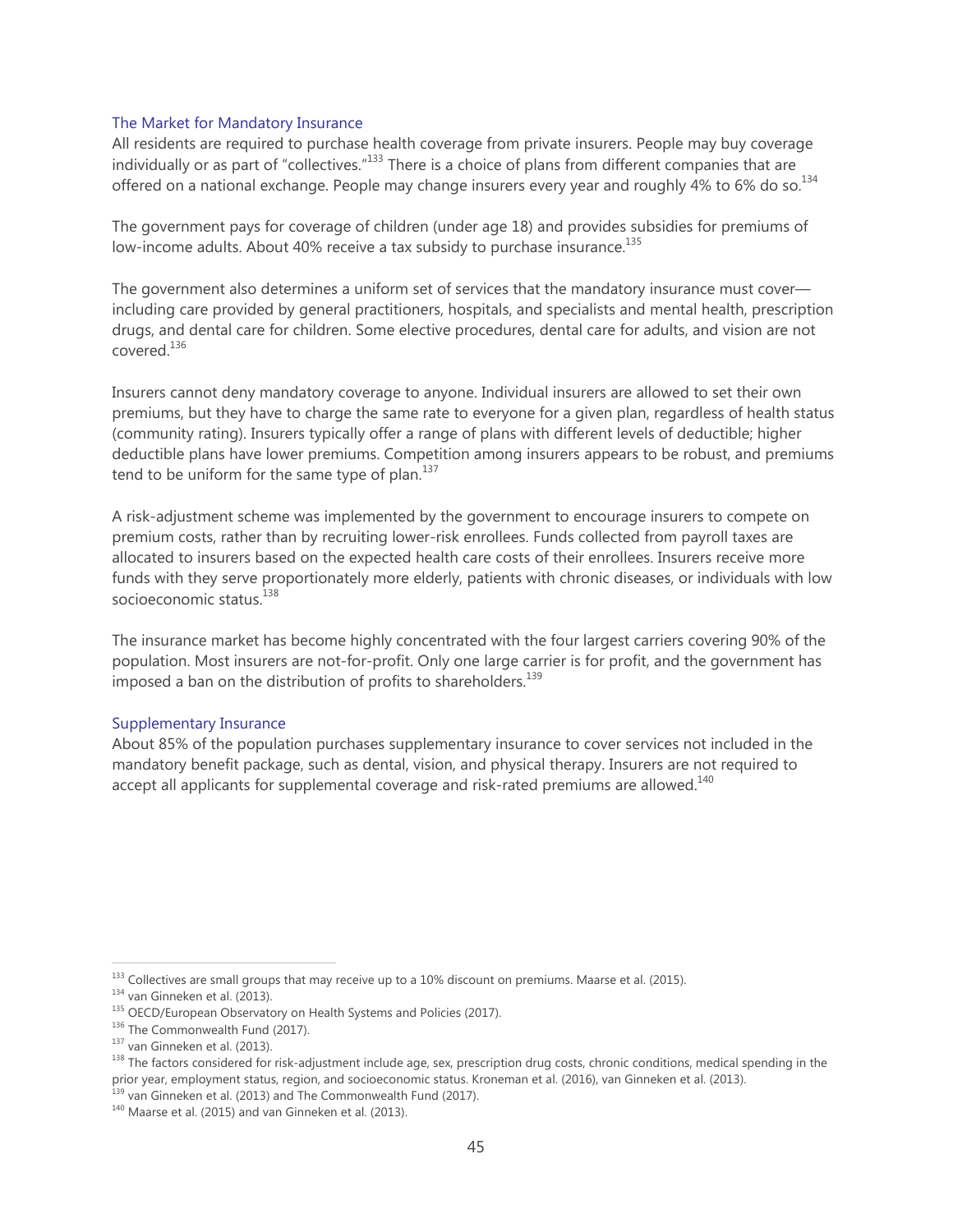#### Financing

The health care system is funded through insurance premiums, payroll taxes, and general tax revenues. Premiums for mandatory insurance cover about half of the costs for care. Income-related contributions (an earmarked payroll tax) pay for 45% of health expenditures. The remaining costs, including the care for children, are covered through general tax revenues. The income-related contributions and government contributions are channeled into the fund used for risk-adjustment payments to insurers.<sup>141</sup>

#### General Practitioners

General practitioners (GPs) play an especially important role in the Dutch health care system. Most people register with a general practitioner who acts as a gatekeeper for secondary care. Access to specialist and hospital care and specialist care requires a GP referral.<sup>142</sup>

Most GPs are in private or group practice. Their remuneration is based on three components—base payments to cover the care of their registered patients, bundled payments for the care of chronic conditions, and pay-for-performance incentives.<sup>143</sup> The base payments, which account for 80% of GP earnings, include capitation (fixed payment per registered patient) and fee-for-service payments for each visit. The Dutch Health Care Authority sets the capitation and fee-for-service rates. So, the bulk of GP remuneration is determined directly by the government, rather than the result of negotiation between insurers and providers.

The second component, which accounts for 15% of GP earnings, are comprised of bundled payments for coordinated care of chronic diseases, including diabetes, cardiovascular conditions, and chronic obstructive pulmonary disease (COPD). The rates for these bundled payments are negotiated between groups of physicians ("care groups") and insurers. The formation of care groups has strengthened the bargaining position of physicians, and negotiated rates vary across groups.<sup>144</sup> The third component, pay-for-performance incentives, accounts for 5% of GP remuneration. The incentive payments are also negotiated between insurers and physicians.

#### **Specialists**

The majority of specialists (60%) work in partnerships that contract with hospitals to provide inpatient and outpatient services. Of the specialists, 40% are salaried hospital employees.<sup>145</sup> Specialist fees are determined through negotiations with hospitals (as discussed below).

<sup>&</sup>lt;sup>141</sup> van Ginneken et al. (2013). The payroll tax rate is 7.1% of wages up to a maximum of \$4,600 per year.<br><sup>142</sup> The Commonwealth Fund (2017) and Schut & Varkevisser (2017).<br><sup>143</sup> The Commonwealth Fund (2017); Schut & Va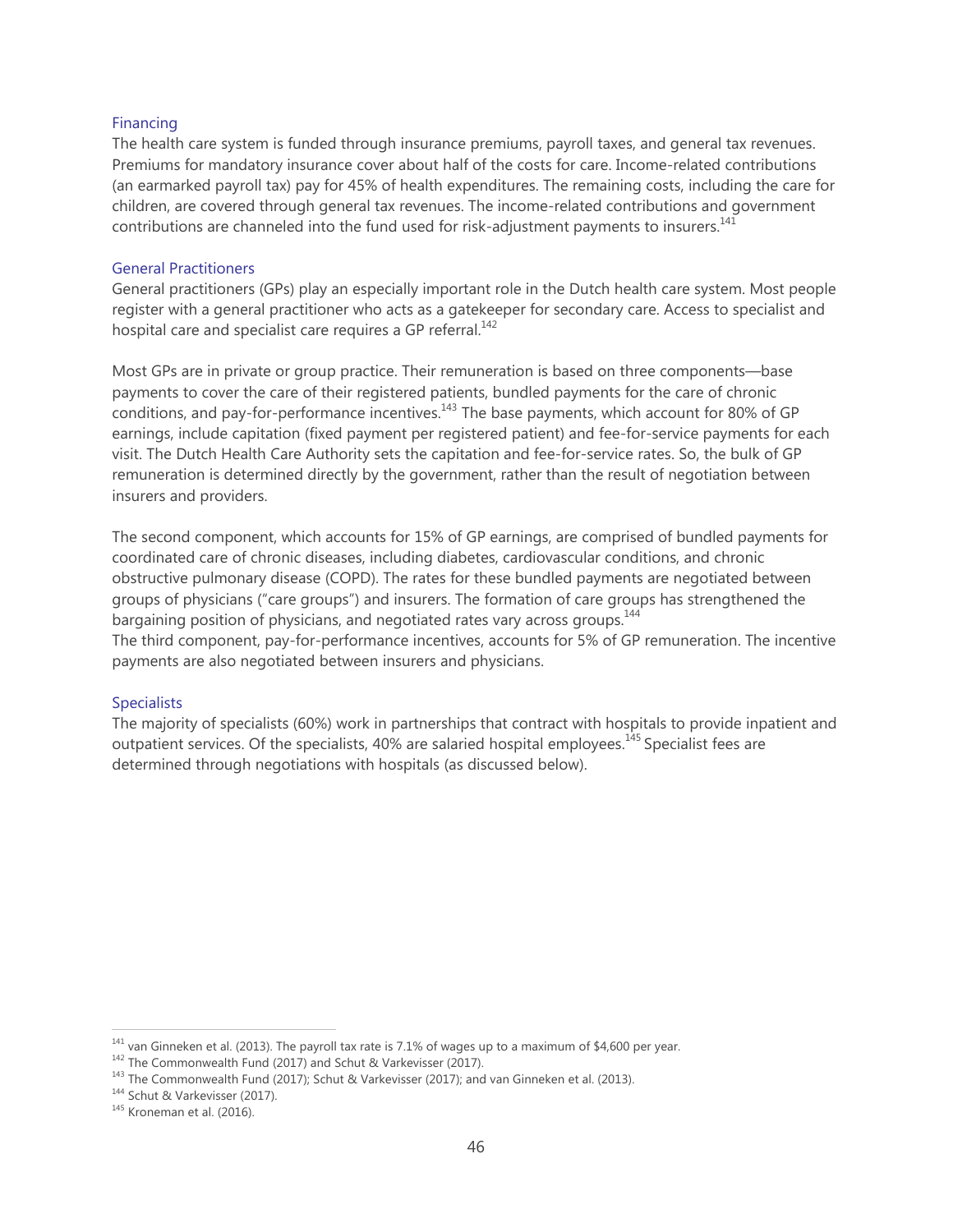# **Hospitals**

Hospitals are private and nonprofit.146 Hospital payments are determined through a system of "Diagnosis Treatment Combinations" (DTCs), which specify bundled payment rates for the services included in different types of cases.<sup>147</sup> All inpatient and outpatient services are rolled into DTCs. The Dutch Health Care Authority designates the DTCs.<sup>148</sup> The Authority also determines the payment rates for 30% of the combinations, including emergency department services and care which delivered by too few providers to have meaningful competition (such as organ transplants).<sup>149</sup>

The payment rates for the majority (70%) of DTCs are determined by negotiations between individual insurers and hospitals. DTCs include care provided by specialists. Specialists negotiate their fees with hospitals.<sup>150</sup>

# Cost Sharing

Patient cost sharing is determined largely by the deductible. The standard annual deductible is \$465, though people may opt for higher-deductible plans with lower premiums. The deductible does not apply to GP visits and maternity care. All care for children is covered by the government.

In addition to the deductible, copays or coinsurance are required for some services (e.g., medical transportation), medical devices, and selected prescription drugs.<sup>151</sup>

#### Cost Containment

What explains the lower per capita health expenditures in the Netherlands vis-à-vis the US? Some of the difference appears to be due to medical service utilization rates (Exhibit A2). On a per capita basis, the Dutch have about the same number of hospital stays and more physician visits. However, they have lower utilization rates for some expensive surgical procedures and for advanced imaging (CTs and MRIs).

The prices of medical services also play a role. In 2013, the average cost for a coronary artery bypass surgery was \$75,345 in the US versus \$15,742 in the Netherlands. The average cost of a CT scan was \$896 in the US versus \$279 in the Netherlands. An MRI in the United States was \$1,145 compared with \$461 in the Netherlands.<sup>152</sup>

# Managed Competition and Government Intervention

Why are the prices of medical services lower in The Netherlands? Health care reforms in 2006 emphasized the role of managed competition among insurers to contain costs.<sup>153</sup> However, government intervention has continued to play a critical role. The government sets most of the fees for general practitioners, determines payment rates for 30% of hospital services, and influences negotiations between insurers and hospitals.

<sup>&</sup>lt;sup>146</sup> The Commonwealth Fund (2017).<br><sup>147</sup> These are combinations are similar to which is similar to the Diagnostic-Related Groups (DRGs) used in the US but are extended to include outpatient specialist care.<br><sup>148</sup> Schut & Varkevisser (2017) and OECD/European Observatory on Health Systems and Policies (2017).

<sup>&</sup>lt;sup>149</sup> Schut & Varkevisser (2017) and OECD/European Observatory on Health Systems and Policies (2017).<br><sup>150</sup> Kroneman et al. (2016).<br><sup>151</sup> The Commonwealth Fund (2017); van Ginnekin et al. (2013), and Schut & Varkevisser (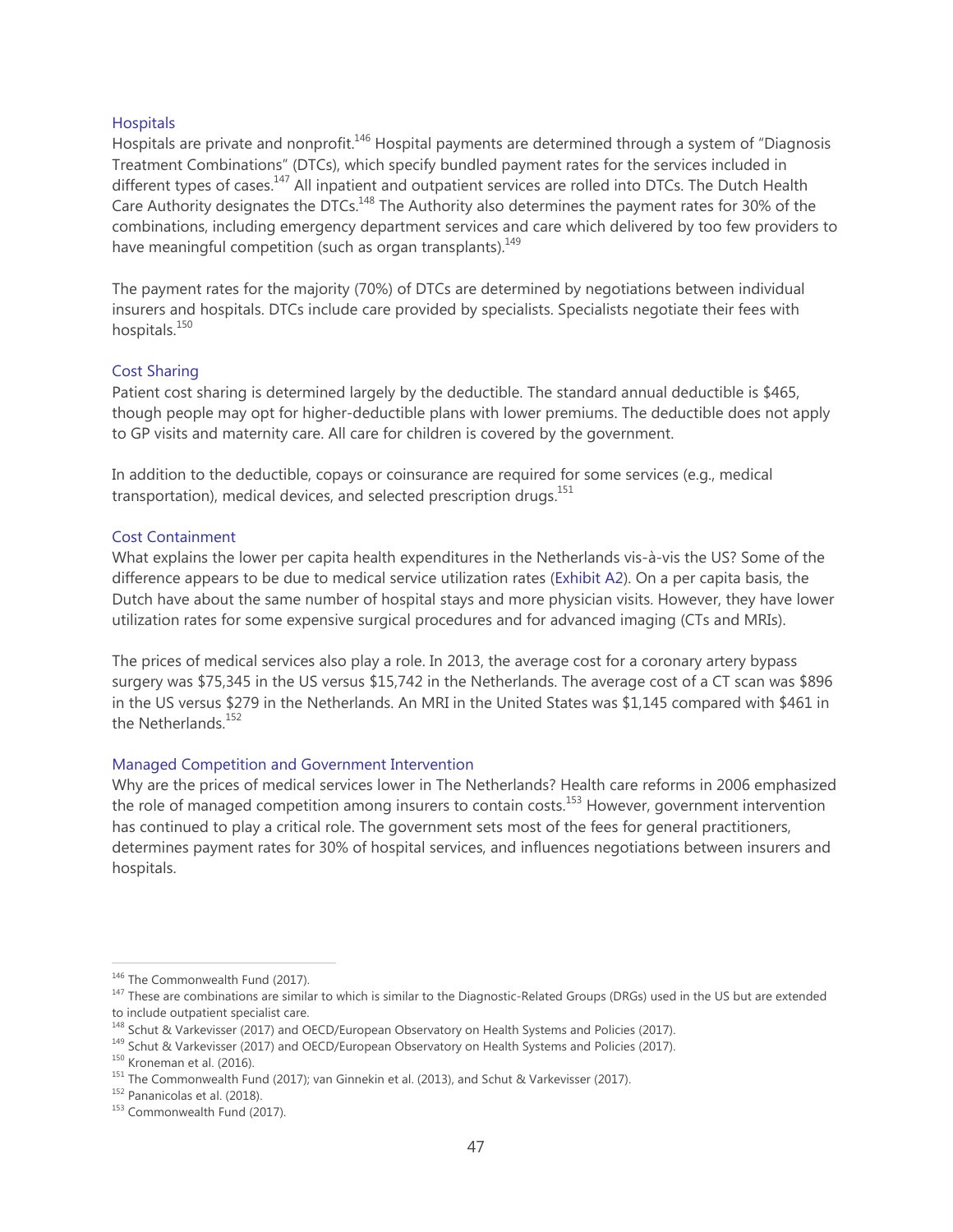Managed competition among insurers is believed to have played only a limited role in containing costs. The bargaining positions of health insurers vis-à-vis GPs and hospitals appear to be relatively weak. GPs have formed powerful national interest groups and have been successful in mobilizing public support in support of their positions. Hospitals have been consolidating, enhancing their negotiating power.<sup>154</sup>

In order to promote control over costs, the government sets a global budget to ensure that the annual expenditure on hospital services does not exceed a certain amount. If costs exceed the budget, the government can require hospitals to repay excess revenues. The government has not yet had to rely on this mechanism. Instead, it has brokered national voluntary agreements between insurers, providers, and the government specifying annual expenditure growth targets.

For example, the Health Minister signed a collective agreement with the associations of insurers and hospitals to limit annual net growth of hospital expenditures to a targeted rate (2.5% during 2012-15 and 1% during 2015-17).<sup>155</sup>

# Pharmaceuticals Costs

Per capita spending on pharmaceuticals in The Netherlands is only a third of US spending.<sup>156</sup>

The government and health insurers have adopted policies to contain prescription drug costs. The government passed the Medicine Prices Act, which mandates that Dutch pharmaceutical prices cannot exceed prices in neighboring countries.<sup>157</sup>

Health insurers have preferred medicine policies, where they select a specific brand of pharmaceutical in a class. The policy favors generics, and generic penetration is relatively high in The Netherlands (72% compared to 48% for European Union Countries).

Another strategy adopted by insurers incentivizes pharmacists to control costs. Insurers set maximum prices for a drug class and let pharmacists choose the brand. If a pharmacist buys a drug above the maximum price, they cannot charge patients for the difference. If they are able to purchase the drug below that price, they may keep the difference.<sup>158</sup>

#### Administrative Costs

System-wide administrative costs in 2016 were 3.9% of health expenditures in the Netherlands versus 8.3% in the US.<sup>159</sup> Despite having multiple insurance companies, total administrative costs for mandatory health insurance was only 3.5%. It was higher for voluntary supplemental insurance  $(12.4\%)$ .<sup>160</sup>

# **Efficiency**

Government agencies advise the government on evidence-based medicine and decisions regarding benefits to be covered in the mandatory insurance plan. Health technology assessment is gaining importance and is used for decisions concerning the benefits package and appropriate use of medical devices.<sup>161</sup>

<sup>&</sup>lt;sup>154</sup> Schut & Varkevisser (2017).<br>
<sup>155</sup> Schut & Varkevisser (2017); The Commonwealth Fund (2017); and Maarse et al. (2015).<br>
<sup>156</sup> The Dutch spend \$466 per capita versus \$1,443 in the US. Papanicolas et al. (2018).<br>
<sup>157</sup>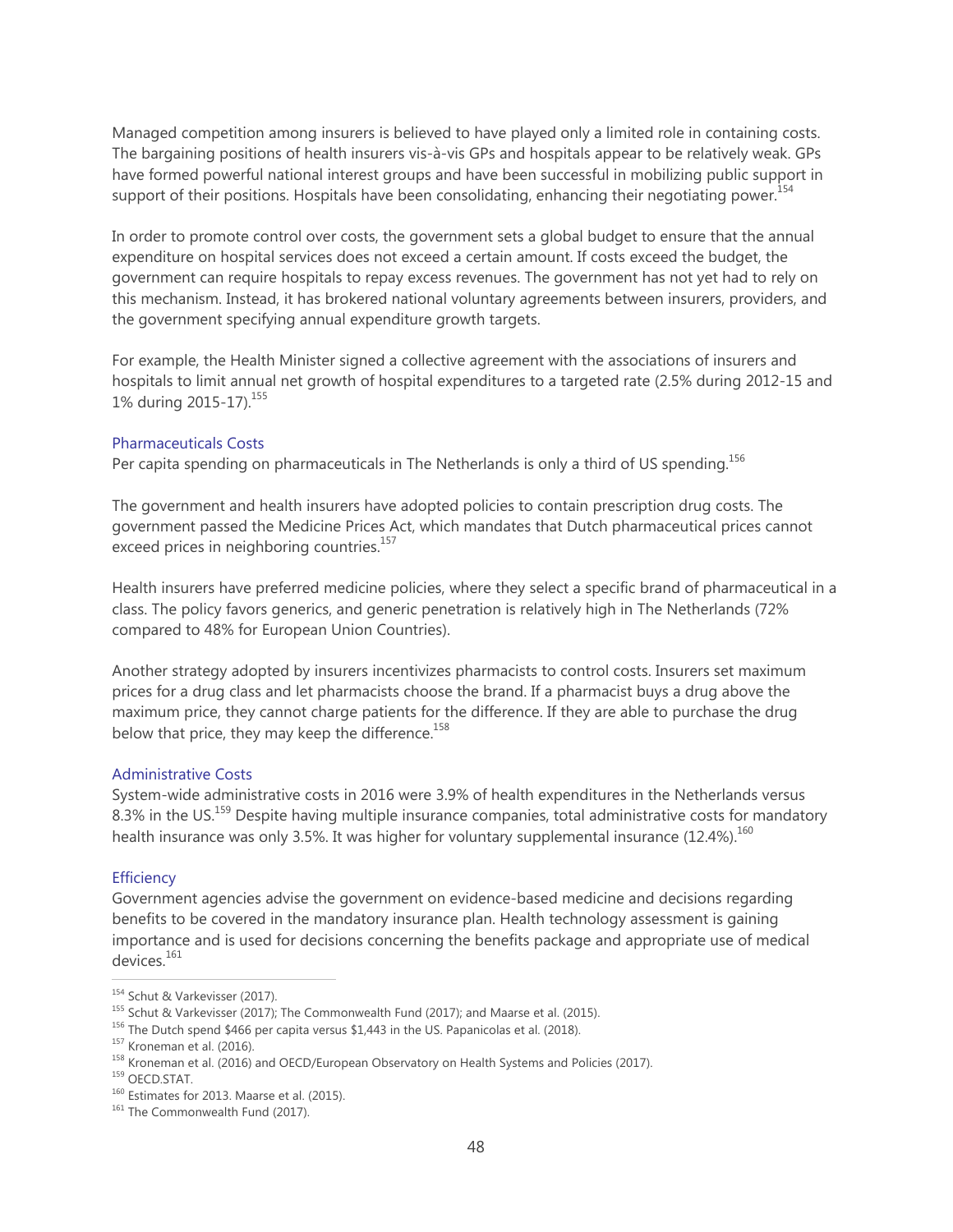# **Exhibit A2**

|                                                 | <b>The Netherlands</b> | <b>United States</b> |  |
|-------------------------------------------------|------------------------|----------------------|--|
| <b>Hospital discharges and physician visits</b> |                        |                      |  |
| Total hospital discharges per 1,000 population  | 120                    | 125                  |  |
| Physician visits per capita                     | 8                      | 4                    |  |
| <b>Selected surgeries</b>                       |                        |                      |  |
| Total hip replacements per 100,000 population   | 216                    | 204                  |  |
| Total knee replacements per 100,000 population  | 118                    | 226                  |  |
| Hysterectomies per 100,000 women                | 167                    | 266                  |  |
| Cesarean delivery per 100 births                | 16                     | 33                   |  |
| Coronary bypass per 100,000 population          | 69                     | 79                   |  |
| Coronary angioplasty per 100,000 population     | 248                    | 248                  |  |
| <b>Advanced imaging</b>                         |                        |                      |  |
| MRI scans per 1,000 population                  | 52                     | 118                  |  |
| CT scans per 1,000 population                   | 81                     | 245                  |  |

# Selected Utilization Rates between the Dutch and US Health Care Systems

Notes:

Source: OECD data reported in Papanicolas et al. (2018).

CT refers to computed tomography; MRI refers to magnetic resonance imaging.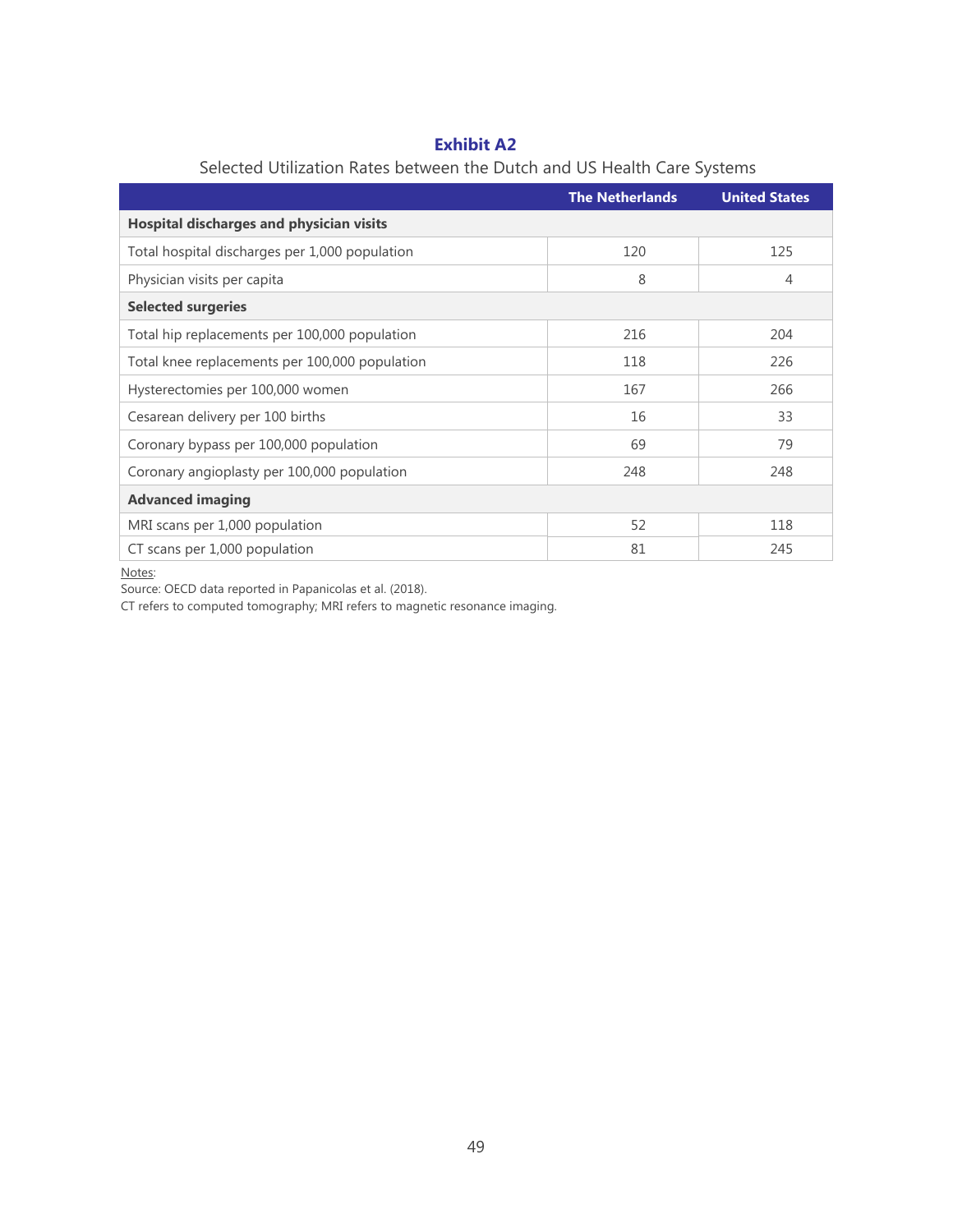# <span id="page-49-0"></span>Switzerland: Health Care System Profile

# **Highlights**

Switzerland also does not have single-payer health care. The Swiss achieved universal coverage through a mandatory health insurance system. Their health care expenditures, although high relative to most other European countries are considerably lower than in the US (Exhibit A3). The country spends 12% of total Gross Domestic Product (GDP) on health care versus 18% in the US.

The Swiss report high levels of satisfaction with their system and good access to care.<sup>162</sup> Their system provides a high quality of care. For example, the country ranks  $7<sup>th</sup>$  in the world in terms of low amenable mortality (an index based on mortality rates from causes that should not be fatal in the presence of effective medical care).<sup>163</sup>

Key elements of the Swiss health system include the following.

- All individuals are required to purchase private insurance.
- There is a standardized benefit package of covered services.
- People can choose between plans offered by competing, nonprofit insurers.
- Insurers cannot deny anyone coverage.
- Policies are community rated (i.e., insurers cannot charge different premiums based on health status).
- The government subsidizes premiums for people with low incomes.
- People can purchase supplementary health insurance for uncovered benefits.
- Individual insurers do not typically negotiate fees with individual physicians, clinics, or hospitals. Prices are negotiated by associations of insurers and providers in each canton. If these associations cannot reach an agreement, canton governments set the fees.

# Government's Role

 $\overline{a}$ 

The federal government defines a standardized benefit package for mandatory health insurance and regulates the nonprofit insurers. It also oversees health care system financing and the quality and cost of pharmaceuticals and medical devices.

Cantonal (state) governments license providers, coordinate hospital services, and subsidize hospitals. The federal government and cantons provide income-based subsidies for insurance premiums to over a quarter of the population.

# The Market for Mandatory Insurance

Individuals purchase mandatory insurance in one of the 26 regional (canton) insurance exchanges. Employers do not play a role in the system and coverage is not linked to employment. Everyone may choose between the plans offered in their region. There are not separate public programs for the poor or the elderly.<sup>164</sup>

<sup>&</sup>lt;sup>162</sup> The Commonwealth Fund (2017); De Petro, C., Camenzind, P., Sturny, I., Crivelli, L., Edwards-Garavoglia, S., Spranger, A., . . . Quentin, W. (2015) Switzerland: Health system review. *Health Systems in Transition, 17*(4), 1-288.

<sup>&</sup>lt;sup>163</sup> GBD 2016 Healthcare Access and Quality Collaborators. (2018). Measuring performance on the Healthcare Access and Quality Index for 195 countries and territories and selected subnational locations: a systematic analysis from the Global Burden of Disease Study 2016. *Lancet*, 391, 2236–71. The US ranked 29<sup>th</sup> on this index.

<sup>164</sup> Cheng, T. (2010). Understanding the 'Swiss Watch' function of Switzerland's health system. (Interview with Thomas Zeltner), *Health Affairs, 29*(8), 1442-1451; Reinhardt, U. (2004). The Swiss health system: Regulated competition without managed care. *JAMA, 292*(10), 1227-1231.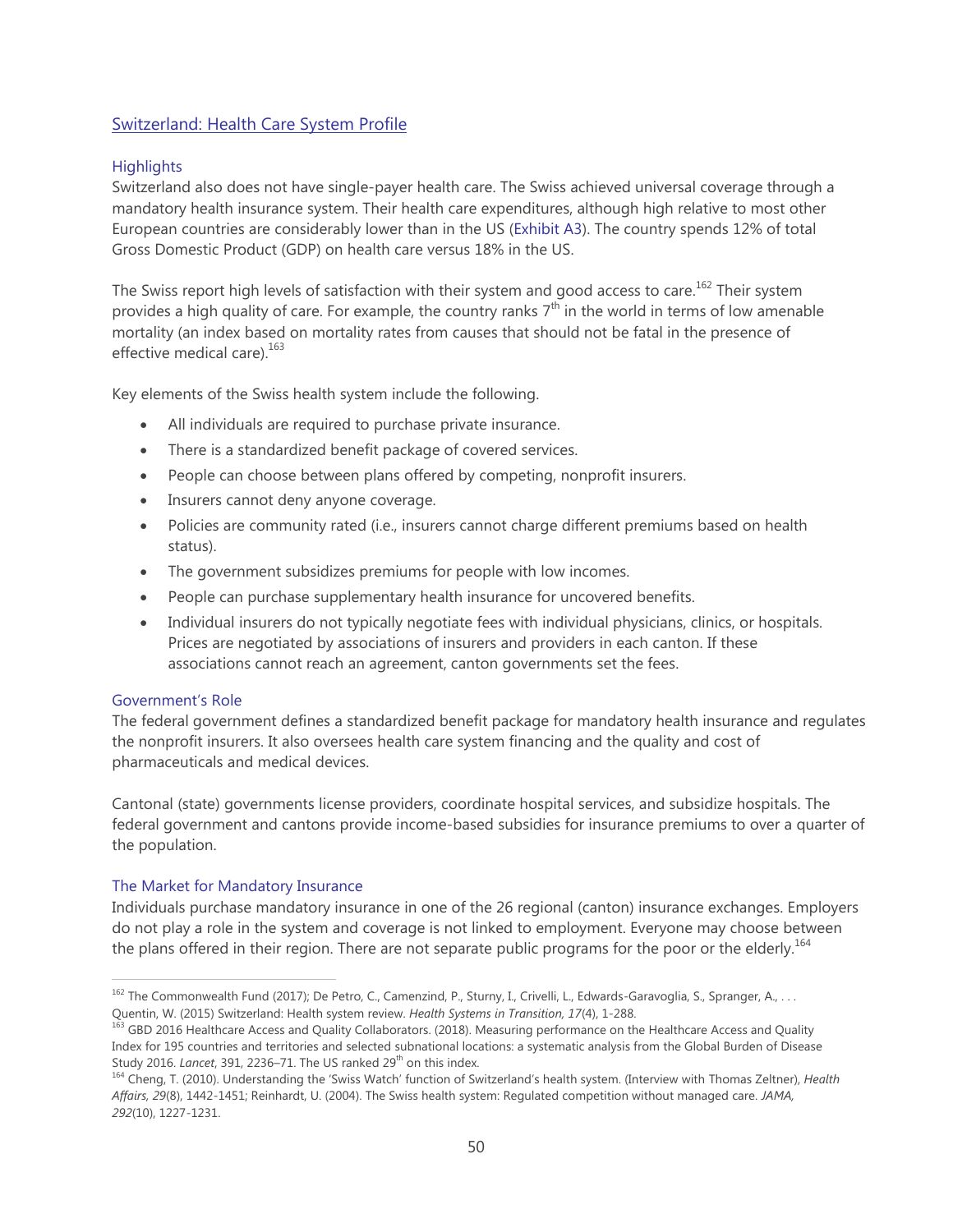# **Exhibit A3**

|                                                                                                      | <b>Switzerland</b> | <b>United States</b> |
|------------------------------------------------------------------------------------------------------|--------------------|----------------------|
| Health care coverage (2016) <sup>a</sup>                                                             |                    |                      |
| Percentage of the population insured                                                                 | 100%               | 91%                  |
| Health expenditures (2016) <sup>b</sup>                                                              |                    |                      |
| Percentage of GDP spent on health care                                                               | 12.4%              | 17.8%                |
| Health spending per capita (US\$)                                                                    | \$6,787            | \$9,403              |
| Overall satisfaction (2016) <sup>c</sup>                                                             |                    |                      |
| Percentage responding that system "works well, minor<br>changes needed"                              | 58%                | 19%                  |
|                                                                                                      |                    |                      |
| Health care access (2016) <sup>c</sup>                                                               |                    |                      |
| Percentage responding that they experienced access<br>barriers because of cost in the last 12 months | 22%                | 33%                  |
| Percentage reporting they are able to get same-day/next-day appointments                             | 57%                | 51%                  |
| Waited two months or more for a specialist appointment                                               | 9%                 | 6%                   |
| Waited four months or more for elective surgery                                                      | 7%                 | 4%                   |

#### Selected Comparisons between the Swiss and US Health Care Systems

Notes:

<sup>a</sup> [Organisation for Economic Co-Operation and Development.](https://stats.oecd.org/) Retrieved from OECD.Stat on February 26, 2019.

**b** Papanicolas et al. (2018).

<sup>c</sup>The Commonwealth Fund. (2017).

Insurers can set the premium levels for their plans, though their rates are subject to audit and approval by the federal government.<sup>165</sup> Premiums are allowed to vary by age,<sup>166</sup> the level of the deductible,<sup>167</sup> and restrictions on choice of providers. However, an insurer must sell a particular policy for the same price to everyone in a given age group and canton, regardless of health status (i.e., community-rating).<sup>168</sup>

People may opt to purchase plans with higher deductibles that have lower premiums. They can also choose between plans with free choice of providers and less expensive plans that restrict the choice of physicians and hospitals. As of 2014, 60% of Swiss residents opted plans with some restriction on the choice of provider or "gatekeeping" requirements. $169$ 

Insurers also must participate in a risk-adjustment mechanism. Some of the premiums, which are collected by insurance companies, are reallocated to insurers with higher proportions of enrollees who are expected to have higher costs, based on their age, gender, prior hospitalization, and pharmaceutical expenditures. The aim of risk-adjustment is to remove incentives for insurers to compete by enrolling lowcost enrollees.<sup>170</sup>

<sup>167</sup> The deductible determines how much a person has to spend out-of-pocket before insurance begins to pay for a share of the costs of care.

<sup>165</sup> Reinhardt (2004).

<sup>&</sup>lt;sup>166</sup> The allowed age classifications for premium setting are 0-18, 19-26, and 27 and older. De Petro et al. (2015).

<sup>&</sup>lt;sup>168</sup> The Commonwealth Fund (2017); van Ginneken et al. (2013); and De Petro et al. (2015).

<sup>&</sup>lt;sup>169</sup> In some of these "alternative" plans, patients must register with a general practitioner (GP), who provides referrals for specialist or hospital care. In other plans, people must contact a call center prior to seeking care. In other plans, physician care is limited to certain physician groups or networks. The Commonwealth Fund (2017) and De Petro et al. (2015).

<sup>&</sup>lt;sup>170</sup> The Commonwealth Fund (2017); De Petro et al. (2015); and van Ginneken et al. (2013).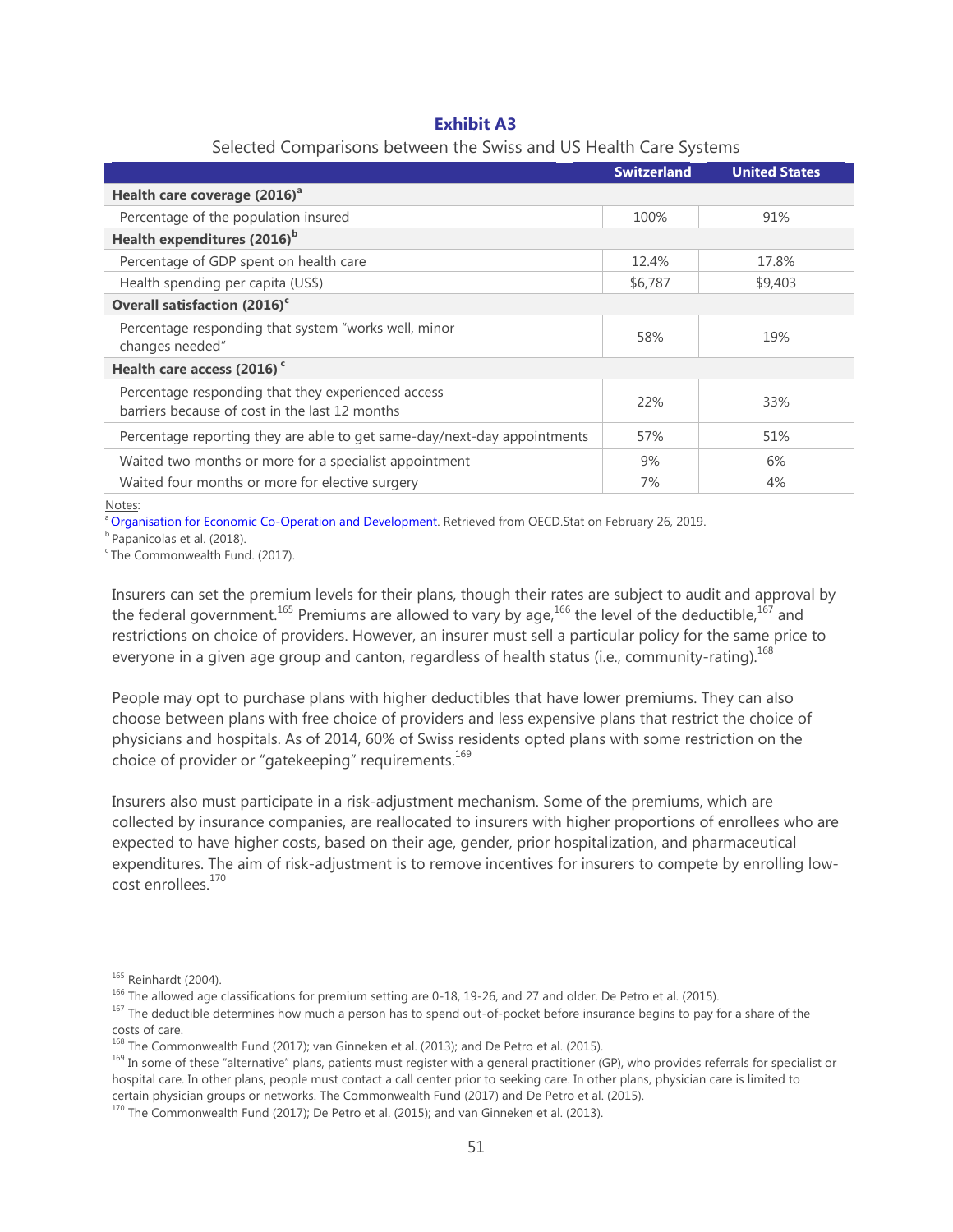#### Supplementary Insurance

In addition to mandatory health coverage, Swiss residents may also purchase voluntary, supplemental insurance to pay for services not covered by mandatory insurance (e.g., dental and vision) and for free choice of hospital or a higher level of hospital accommodation. Roughly 90% of Swiss purchase voluntary insurance. Insurers are permitted to make a profit on voluntary insurance, charge risk-based premiums, and reject applicants.<sup>171</sup>

#### Financing

Mandatory health insurance premiums account for roughly a third of total costs, taxes cover another third, and the remainder is covered by private expenditures (out-of-pocket spending for services not covered by mandatory insurance, cost sharing for covered services, and supplemental health insurance premiums).<sup>172</sup>

### Provider Organization and Payment

Most Swiss physicians in ambulatory care<sup>173</sup> are self-employed, though growing shares are in group practices and health maintenance organizations.<sup>174</sup>

Physicians are paid mostly on a fee-for-service basis.<sup>175</sup> Fees are determined by a national fee-for-service scale (TARMED), which determines relative cost weights for all services. These weights reflect the estimated physician time required for providing a given service and annual reference incomes for physicians.

The actual remuneration for service is then determined by multiplying the weight by a monetary conversion factor. Conversion factors are negotiated at the canton level between health insurer associations and provider associations. If insurers and providers cannot reach an agreement, a cantonal government may set the rate.

So, fee-for-service rates may vary across cantons. However, within a canton, physicians all receive the same fees for a given service and each insurer pays the same rates. $176$ 

Hospitals are mostly public (65%), with some private for-profit (25%) and private not-for-profit (10%).<sup>177</sup> Hospital payment rates are based on a national diagnosis-related group (DRG) payment system, where there are fixed payments for different categories of admissions (based on patient diagnoses and other factors). Hospitals and insurer associations negotiate DRG base rates, which are then approved by canton governments.

A noteworthy element of the Swiss system is that cantons heavily subsidize hospital care. Hospitals receive about half of their funding from insurers and a half from cantons.<sup>178</sup>

<sup>&</sup>lt;sup>171</sup> The Commonwealth Fund (2017) and van Ginneken et al. (2013).

 $172$  The Commonwealth Fund (2017); De Pietro et al. (2015); and Cheng (2010).

<sup>&</sup>lt;sup>173</sup> Ambulatory care refers to medical services not provided in an inpatient hospital setting.

 $174$  Cheng (2010) and De Petro et al. (2015).

<sup>175</sup> About 10% of physicians, in managed care plans, receive capitation payments (i.e., a fixed amount per patient per year). De Petro et al. (2015).

<sup>&</sup>lt;sup>176</sup> De Petro et al. (2015); The Commonwealth Fund (2017); and Cheng (2010).

<sup>&</sup>lt;sup>177</sup> The Commonwealth Fund (2017).

 $178$  De Petro et al. (2015) and Commonwealth Fund (2017).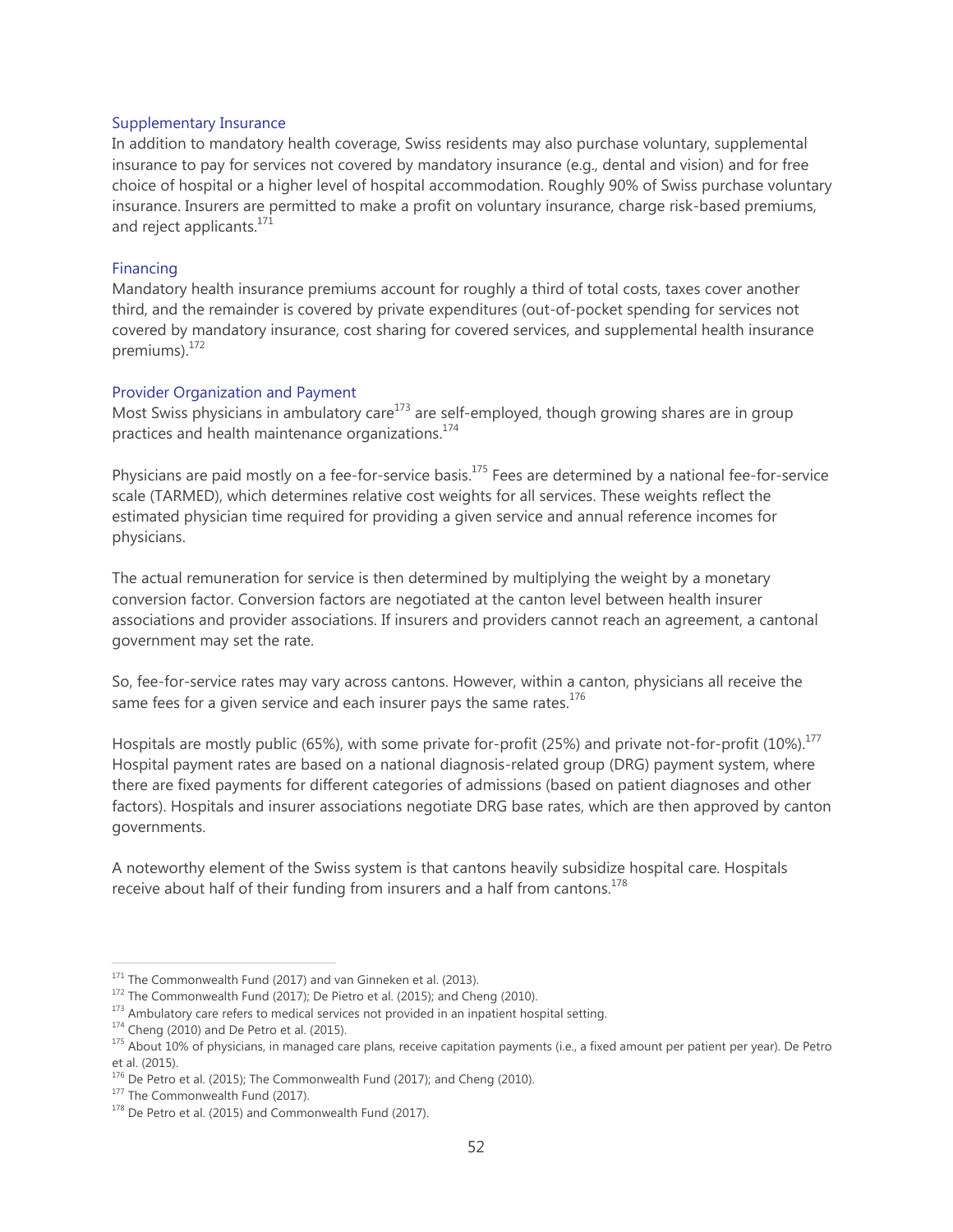#### Mandatory Health Insurance Benefit Design

All policies issued by insurers have the same basic benefits package of covered services. Mandatory health insurance covers most physician services, hospital care, pharmaceuticals, and preventive care.

The basic policies do not, however, cover dental, vision, and services of non-physician professionals (unless prescribed by a medical doctor). As a result, out-of-pocket spending is relatively high in Switzerland, accounting for almost 20% of total health expenditures.<sup>179</sup>

In addition to out-of-pocket spending for uncovered services, mandatory insurance plans also impose cost sharing for covered services, determined by deductible levels and coinsurance. The standard deductible, available to everyone, is 300 Swiss francs (US\$255).<sup>180</sup> This is the amount that someone pays before insurance will begin to cover the costs of services. People can also choose higher deductible plans with lower premiums.

After deductibles are met, insured persons pay 10% coinsurance for services and drugs (i.e., insurers pay for 90% of the cost of services). If a person uses a brand-name drug that has a generic alternative, the coinsurance rate is 20%. Coinsurance payments are capped at 700 Swiss francs (US\$600) for adults and 350 Swiss francs (US\$300) for children. Moreover, preventive services and maternity care are exempt from any cost-sharing.<sup>181</sup>

Total out-of-pocket spending, including spending on services and cost-sharing for covered services, account for about 27% of total health expenditures in Switzerland; these account for about only 11% in the US.<sup>182</sup> Relative to many other European countries, the Swiss system provides more limited financial protection.<sup>183</sup>

#### Cost Containment

Health care costs are determined by the degree to which a population utilizes health care services and the price of these services. Overall utilization does not appear to be lower in Switzerland (Exhibit A4). On a per capita basis, the Swiss have more hospital stays and about the same number of physician visits. In terms of surgical procedures, their rates of total hip replacements are higher, knee replacements are lower, and Hysterectomy and Cesarean rates are roughly comparable. The Swiss do, however, have substantially lower utilization of advanced imaging (CTs and MRIs).

Studies suggest that lower prices for medical services and pharmaceuticals are the major reason for lower health costs in Switzerland versus the US.<sup>184</sup> Physician fees, hospital costs, and pharmaceutical prices are lower. For example, the average cost per hospital stay was \$14,624 in Switzerland versus \$21,063 in the US.<sup>185</sup> The average cost for a coronary artery bypass graft in the US was \$75,345 versus \$36,509 in Switzerland. A CT scan costs \$896 in the US and \$432 in Switzerland.<sup>186</sup>

<sup>&</sup>lt;sup>179</sup> De Petro et al. (2015) and Commonwealth Fund (2017).

<sup>180</sup> Conversion to US dollars used the 2018 purchasing power parity (PPP) exchange rate, which takes into account cost of living and inflation differences between countries.

 $181$  De Petro et al. (2015) and Commonwealth Fund (2017).

<sup>182</sup> Papanicolas et al. (2018).

<sup>183</sup> De Petro et al. (2015).

 $184$  Reinhardt (2004); van Ginneken et al. (2013); and Papanicolas et al. (2018).

<sup>185</sup> The Commonwealth Fund (2018). Estimate for 2014.

<sup>186</sup> Papanicolas et al. (2018).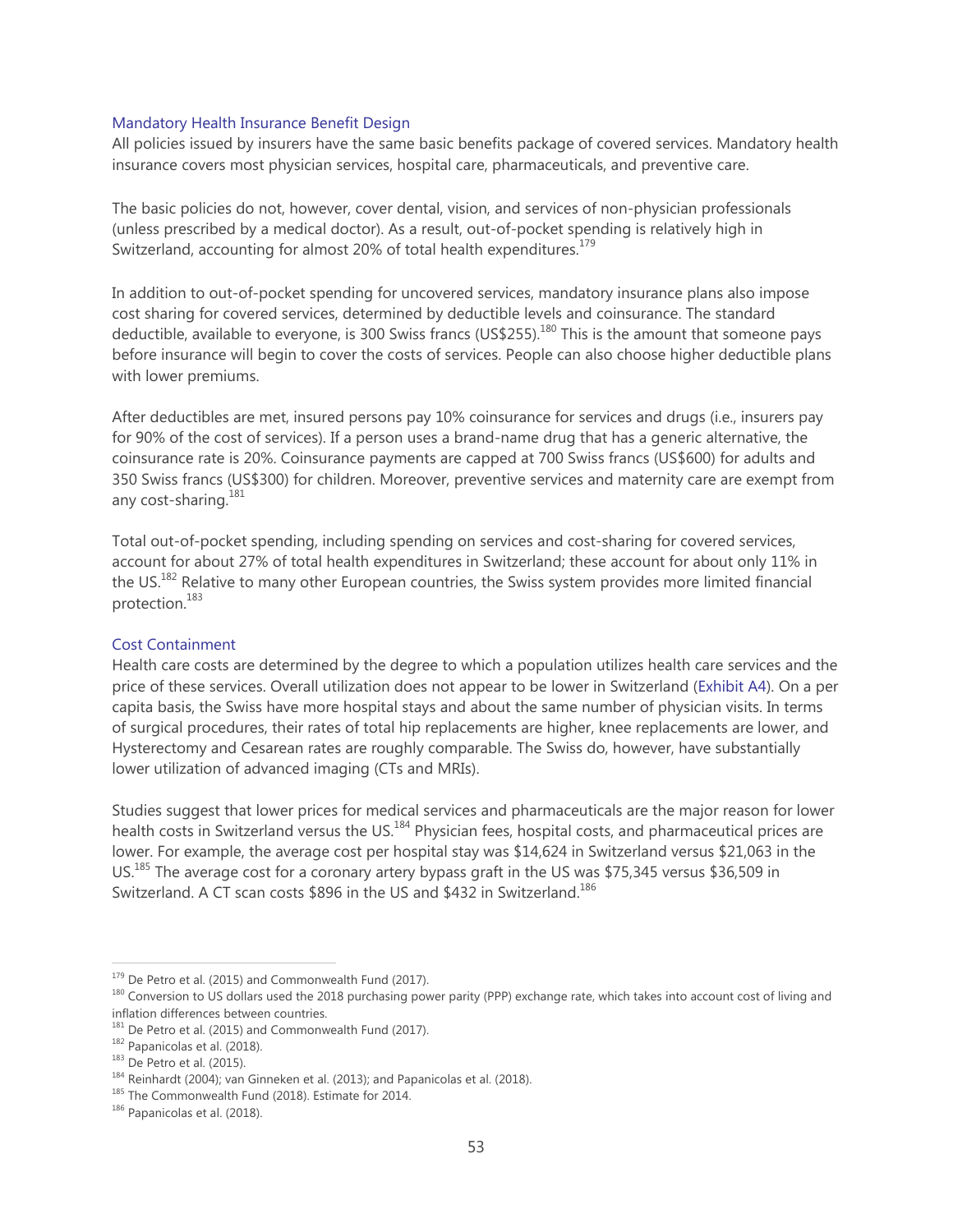# Managed Competition

How do the Swiss, with a multi-payer system operated by private insurance companies, achieve lower health care prices than the US? Competition among insurers and insurance providers is a possible reason, but the role of market pressures on costs has been called into question.<sup>187</sup>

Swiss residents are free to change insurers twice a year, and this should put pressure on insurers to negotiate low fees with providers and compete by offering low premiums.

In fact, premiums for the similar policies vary substantially across insurers in a given canton.<sup>188</sup> Relatively few people switch plans.<sup>189</sup> The premium differences appear to reflect variation in enrollee risk profiles across insurers. Some plans attract more elderly or sick people, and the risk-adjustment scheme does not compensate completely for costs.<sup>190</sup>

|                                                | <b>Switzerland</b> | <b>United States</b> |  |
|------------------------------------------------|--------------------|----------------------|--|
| Hospital discharges and physician visits       |                    |                      |  |
| Total hospital discharges per 1,000 population | 170                | 125                  |  |
| Physician visits per capita                    | $\overline{4}$     | 4                    |  |
| <b>Selected surgeries</b>                      |                    |                      |  |
| Total hip replacements per 100,000 population  | 292                | 204                  |  |
| Total knee replacements per 100,000 population | 176                | 226                  |  |
| Hysterectomies per 100,000 women               | 291                | 266                  |  |
| Cesarean delivery per 100 births               | 33                 | 33                   |  |
| <b>Advanced imaging</b>                        |                    |                      |  |
| MRI scans per 1,000 population                 | 70                 | 118                  |  |
| CT scans per 1,000 population                  | 100                | 245                  |  |

# **Exhibit A4**

# Selected Utilization Rates between the Swiss and US Health Care Systems

Notes:

 $\overline{a}$ 

Source: OECD data reported in Papanicolas et al. (2018).

CT refers to computed tomography; MRI refers to magnetic resonance imaging.

<sup>&</sup>lt;sup>187</sup> van Ginneken et al. (2013) and The Commonwealth Fund (2017).

<sup>&</sup>lt;sup>188</sup> Premiums for policies with the same deductible may vary by 20% to 30%. Cheng (2010).

<sup>&</sup>lt;sup>189</sup> Switching rates are estimated to be between 5% to 10%. De Petro et al. (2015).

<sup>190</sup> OECD/WHO. (2011). *OECD reviews of health systems: Switzerland 2011*. OECD Publishing; Cheng (2010).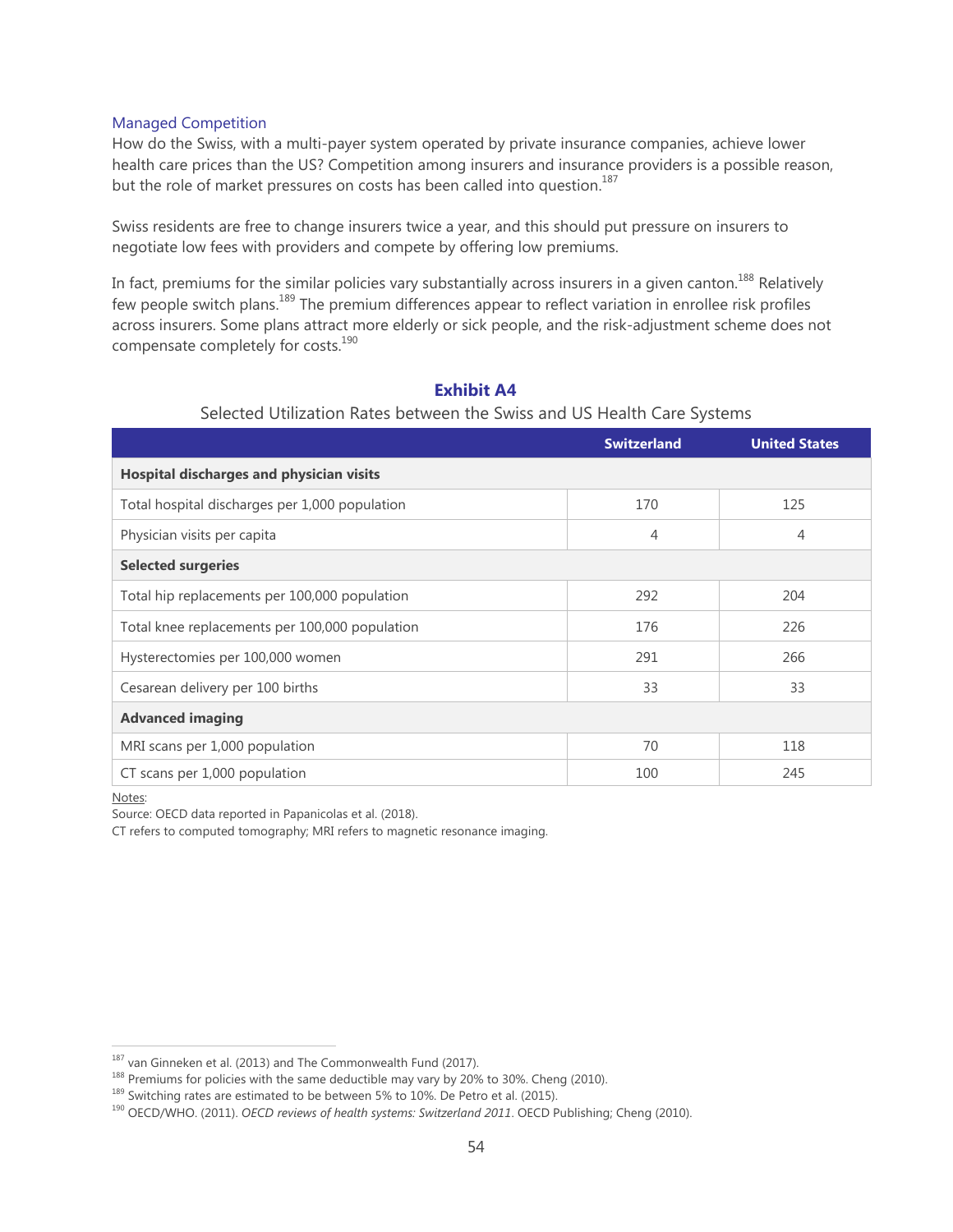#### Contract Negotiations and Government Regulation

Lower prices for medical services and pharmaceuticals are the major reason for lower health costs in Switzerland versus the US. Prices are lower due to government regulation and the nature of contract negotiations between insurers and providers.<sup>191</sup> According to a former Swiss health minister, Thomas Zeltner, "lower spending is due mainly to lower prices that are negotiated between providers and insurers, with strict government oversight." $192$ 

It is believed that competition among insurers alone will not contain costs. The insurers need to have bargaining power similar to that of providers.<sup>193</sup> The nature of contract negotiations in Switzerland promotes this. Individual insurers do not typically negotiate fees with individual physicians, clinics or hospitals. Rather, prices are negotiated by associations of insurers and providers in each canton. If these associations cannot reach an agreement, canton governments set the fees.<sup>194</sup>

### Pharmaceuticals Spending

On a per capita basis, Switzerland spends about a third less on pharmaceuticals than does the US,<sup>195</sup> and they do so despite having a lower share of generics as a percentage of total pharmaceutical spending.<sup>196</sup>

The lower costs are due to government regulation. The government decides which drugs to cover based on effectiveness and sets their maximum prices. The Federal Office of Public Health (FOPH) sets the pharmaceutical prices based on comparisons with the costs of therapeutically-equivalent drugs and manufacturers' selling prices in other countries.<sup>197</sup>

#### **Efficiency**

The Federal Office of Public Health makes coverage decisions based in part on health technology assessment (HTA). Studies suggest, however, that the use of HTA to inform coverage decisions has been limited<sup>198</sup>

#### Administrative Costs

Administrative costs in Switzerland, though higher than in single-payer countries such as Canada and the UK, are lower than the US. System-wide administrative costs as a percentage of total health expenditures are about 3.8% in Switzerland, 8.3% in the US, and 2.7% in Canada.<sup>199</sup>

 $\overline{a}$ 

<sup>197</sup> The Commonwealth Fund (2017); C. De Pietro et al. 2015; and OECD/WHO (2011).

<sup>191</sup> Reinhardt (2004).

<sup>&</sup>lt;sup>192</sup> Cheng (2010).

<sup>&</sup>lt;sup>193</sup> van Ginneken et al. (2013).

 $194$  van Ginneken et al. (2013); Cheng (2010); and Reinhardt (2004).

<sup>&</sup>lt;sup>195</sup> The Commonwealth Fund (2017).

<sup>&</sup>lt;sup>196</sup> Generics account for only 14% of pharmaceutical expenditures in Switzerland versus 28% in the US. Papanicolas et al. (2018).

<sup>&</sup>lt;sup>198</sup> De Pietro et al. (2015) and OECD/WHO (2011).

<sup>&</sup>lt;sup>199</sup> OECD.STAT. Estimate for 2016.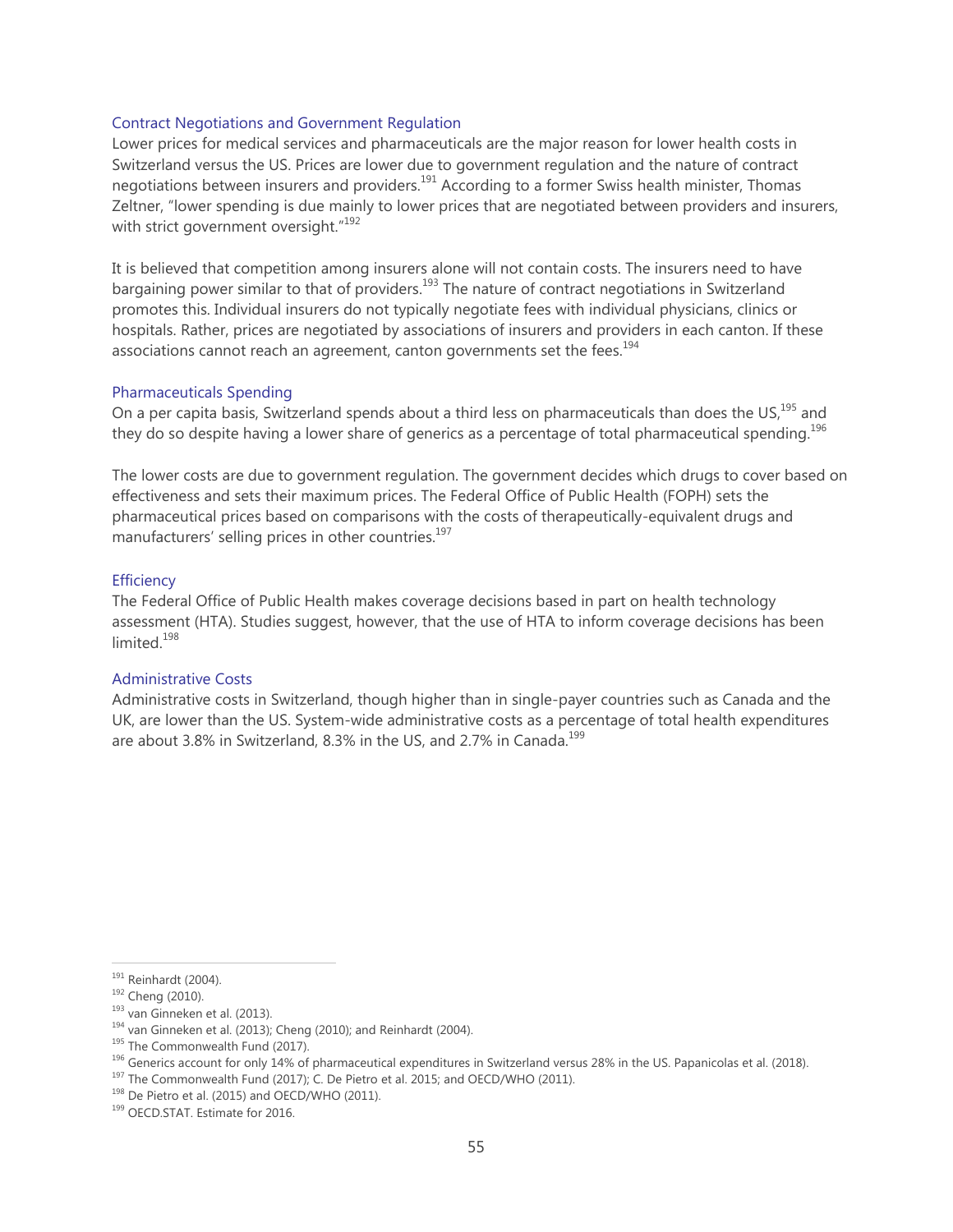The Swiss Office of Public Health reviews financial records of health insurance companies, and it can require insurers to reduce administrative costs if they are deemed excessive.<sup>200</sup> The following factors are likely to contribute to lower insurer administrative costs in Switzerland than the US.

- The benefits package is standardized and set by the government.
- Insurers are not allowed to make a profit on mandatory insurance.
- Insurers must accept all applicants for mandatory insurance.
- Insurers are not allowed to selectively contract with individual providers (except for managed care programs).<sup>201</sup>

Note that these regulations do not apply to the provision of voluntary supplemental insurance, where administrative costs are much higher.<sup>202</sup>

<sup>&</sup>lt;sup>200</sup> OECD (2017).

 $201$  van Ginneken et al. (2013).

<sup>&</sup>lt;sup>202</sup> De Petro et al. (2015) cite an estimate for the mandatory health insurance sector of 4.9% in 2012. The administration for voluntary insurance was much higher (18%).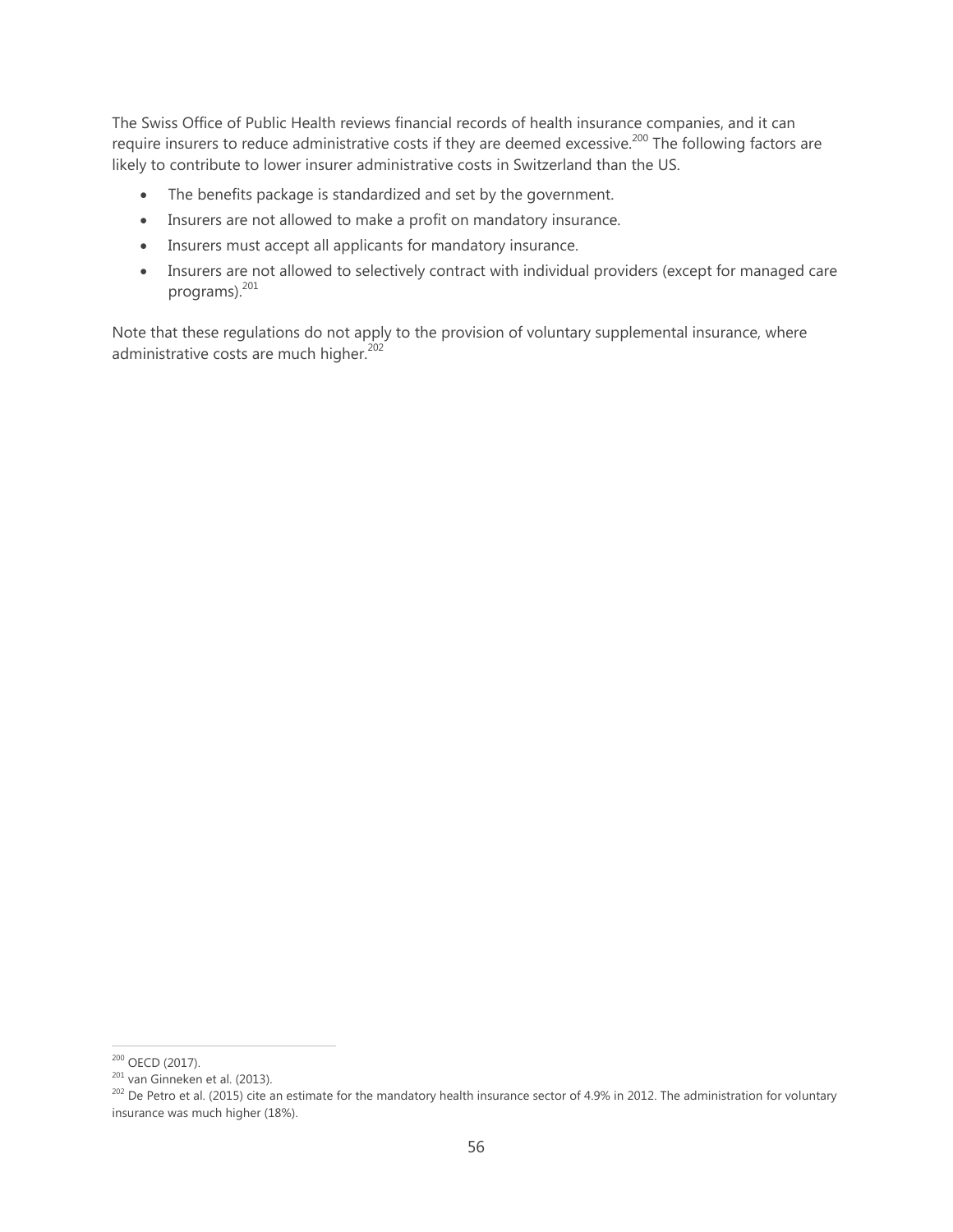# <span id="page-56-0"></span>Canada: Health Care System Profile

# **Highlights**

Canada has a single-payer health care system that is regionally administered. It achieves universal coverage despite spending a smaller share of GDP on health care compared to the US ( $\sim$ 10% vs.  $\sim$ 18%). Their system provides a high quality of care. For example, the country ranks  $14<sup>th</sup>$  in the world in terms of low amenable mortality (an index based on mortality rates from causes that should not be fatal in the presence of effective medical care).<sup>203</sup> Apart from pharmaceuticals, the cost does not appear to be a barrier to access. Wait times in Canada are longer than in other high-income countries. While few Canadians (9%) believe their health care system should be completely rebuilt, over half (55%) believe fundamental changes are needed. $204$ 

Key elements of the Canadian health system include the following:

- All residents are covered by universal public insurance, referred to as Medicare.
- Medicare is free at the point of service.
- Medicare is regionally administered, resulting in variation in benefits across provinces and territories.
- Medicare is financed through provincial/territorial and federal tax revenue.
- Medicare does not include outpatient prescription drug coverage, among other benefits.
- Two-thirds of Canadians also purchase private insurance for uncovered universal benefits like vision, dental, and prescription drugs.
- Compared to similar countries, Canadians wait longer for some services.
- Canada has low administrative costs due to its single-payer organization.

# System Structure

In Canada's single-payer system, providers remain in private practice but are reimbursed by a publicly funded insurance plan. Benefit packages are established by government authority. Countries with similar models include Australia, Taiwan, South Korea, and Israel.<sup>205</sup> However, unlike those countries, Canada's insurance—referred to as Medicare—is regionally administered and partially funded by Canada's ten provinces and three territories. There is thus not a single payer per se but a collection of regional singlepayer plans that are regulated by broad national standards.

# Government's Role

 $\overline{a}$ 

The Canadian federal government has a number of "steering" responsibilities.<sup>206</sup> To access federal funding, provincial and territorial plans must adhere to the five principles laid out in the Canada Health Act. These principles ensure that residents are covered by their provincial plan throughout all regions of Canada (portability); all residents have equivalent access to covered treatment (universality); there is no cost-sharing for publicly insured services (accessibility); plans cover all "medically necessary" hospital and physician services (comprehensiveness); and plans are administered publicly on a non-profit basis (public administration).<sup>207</sup>

<sup>203</sup> *GBD 2016 Healthcare Access and Quality Collaborators* (2018).

<sup>&</sup>lt;sup>204</sup> The Commonwealth Fund (2017).

<sup>205</sup> Fox & Poirier (2018) and Weinberg & Chen (2017).

<sup>206</sup> Marchildon, G.P. (2013). Canada: Health system review. Health Systems in Transition, *15*(1), 1 – 179

<sup>207</sup> Martin, D., Miller, A.P., Quesnel-Vallée, A., Caron, N.R., Vissandjée, B., & Marchildon, G.P. (2018). Canada's universal health-care system: achieving its potential. *The Lancet* and Reid, T.R. (2010). *The healing of America: A global quest for better, cheaper, and fairer health care*. Penguin.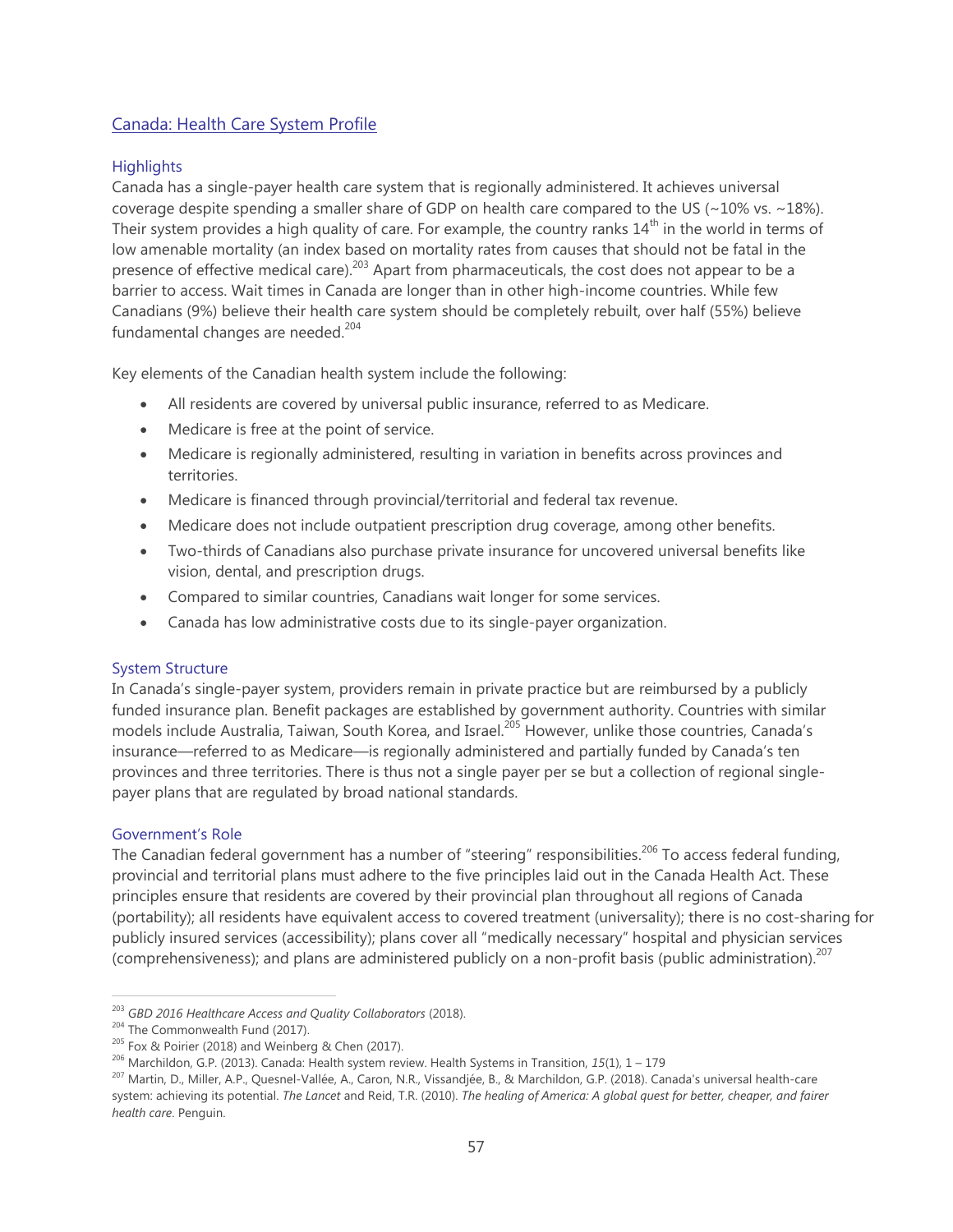# **Exhibit A5**

| <b>Canada</b> | <b>United States</b> |
|---------------|----------------------|
|               |                      |
|               |                      |
| 100%          | 91%                  |
|               |                      |
| 10.3%         | 17.8%                |
| \$4,641       | \$9,832              |
| \$644         | \$1,034              |
|               |                      |
| 35%           | 19%                  |
| 55%           | 53%                  |
|               |                      |
| 16%           | 33%                  |
| 43%           | 51%                  |
| 30%           | 6%                   |
| 18%           | 4%                   |
|               |                      |

### Selected Comparisons between the Canadian and US Health Care Systems

Notes:

[Organisation for Economic Co-Operation and Development.](https://stats.oecd.org/) Retrieved from OECD.Stat on February 26, 2019.

<sup>b</sup> Papanicolas et al. (2018).

 $c$ Commonwealth Fund International Health Policy Survey, Reported in The Commonwealth Fund (2017).

<sup>c</sup> Organization for Economic Development (2017). *State of health in the EU: Germany: Country health profile 2017.* 

The federal government co-finances regional single-payer plans so long as provinces and territories meet these criteria.

In addition to setting terms and conditions of provincial plans, the federal government oversees the regulation and safety of prescription drugs, funds health research and data collection, regulates public health, and administers health benefits to certain populations, including First Nations people and Inuit, the Canadian armed forces, veterans, and federal inmates, among others.<sup>208</sup>

Regional governments bear primary responsibility for the funding and delivery of hospital care, as well as long-term and mental health care. Most provinces are divided into geographically defined regional health associations (RHAs). These RHAs allocate the funding they receive from the ministries of health. They may do so either by contracting with health care providers (like hospitals) or through direct provision of services.<sup>209</sup> In this sense, RHAs act both as purchasers and providers of health care.<sup>210</sup>

<sup>208</sup> Marchildon (2013).

<sup>&</sup>lt;sup>209</sup> In Ontario, RHAs are called local health integration networks (LHINs) and do not directly provide services.

<sup>210</sup> Marchildon (2013).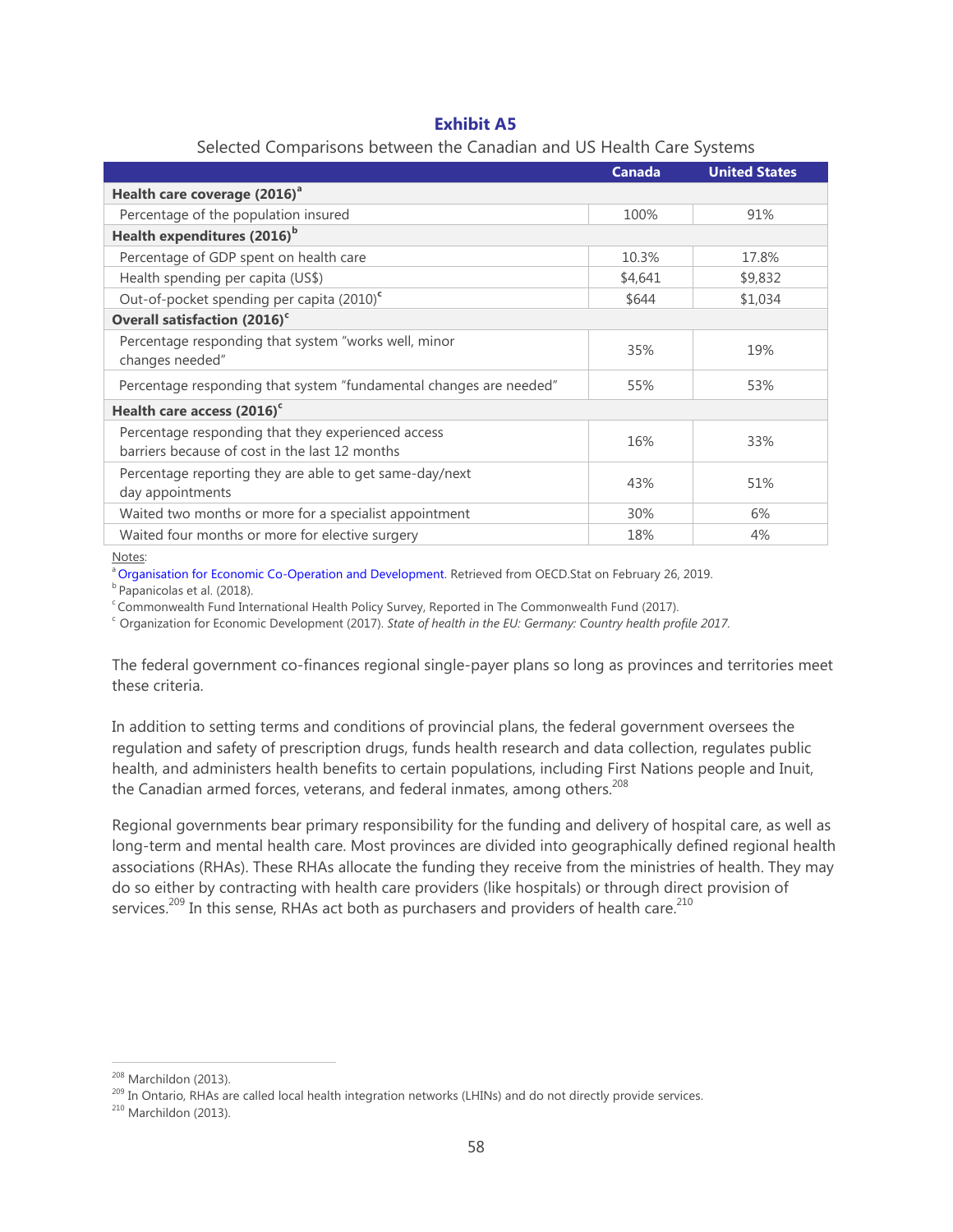#### Benefit Design

The public insurance structure in Canada has been described as "narrow but deep."<sup>211</sup> The Canada Health Act requires that all provinces and territories universally provide "medically necessary" hospital, diagnostic, and physician-provided health care. These public services are commonly referred to as Medicare, which is free at the point of service. $^{212}$ 

Across regions Medicare typically includes any service provided in a hospital. Nearly all outpatient physician services are also included, though specifics are negotiated at the provincial/territorial level between regional government and physician associations. $^{213}$ 

Patients are free to choose their own primary care provider. Undocumented immigrants and temporary legal visitors are not eligible for coverage. $214$ 

*Non-Medicare Benefits* There are many medical services not covered by public Medicare, including outpatient prescription drugs, dental, and vision care.<sup>215</sup> To "top up" their Medicare coverage, Canadians either buy private coverage (or receive it through their employer) or receive provincial/territorial insurance if they meet eligibility criteria.

The provincial/territorial coverage is usually limited to certain vulnerable populations only, such as lowincome and elderly individuals. These benefits generally include outpatient prescription drugs, long-term care, and home care. Unlike Medicare services, these additional benefits may involve co-payments or other charges at the point of service.<sup>216</sup>

Two-thirds of Canadians are enrolled in a private plan. Private coverage may include prescription drugs (for the non-elderly), medical devices, dental and eye care, as well as outpatient services provided by physiotherapists and psychologists.<sup>217</sup> Most Canadians with private insurance obtain it from their employer. $218$ 

All provinces either prohibit or discourage the purchase of private health insurance (PHI) for services that are already publicly insured.<sup>219</sup>

*Prescription Drug Coverage.*<sup>220</sup> Canada differs from other universal coverage countries in that it does not offer broad public insurance for outpatient prescription drugs.<sup>221</sup> Rather, there are four possible payers: 1) Medicare, 2) public regional/territorial plans, 3) private plans, or 4) patients paying out-of-pocket. The first two are public payers and the latter two are private payers. These four payers are discussed in more detail below.

<sup>211</sup> Health Canada. (2015). *[Unleashing innovation: Excellent healthcare for Canada: Report of the Advisory Panel on Healthcare](http://healthycanadians.gc.ca/publications/health-system-systeme-sante/report-healthcare-innovation-rapport-soins/alt/report-healthcare-innovation-rapport-soins-eng.pdf)  [Innovation](http://healthycanadians.gc.ca/publications/health-system-systeme-sante/report-healthcare-innovation-rapport-soins/alt/report-healthcare-innovation-rapport-soins-eng.pdf)*.

 $212$  Ibid.

 $213$  Marchildon (2013).

<sup>&</sup>lt;sup>214</sup> The Commonwealth Fund (2017).

<sup>&</sup>lt;sup>215</sup> Rice et al. (2018).

<sup>&</sup>lt;sup>216</sup> Health Canada (2015).

 $217$  Ibid.

<sup>218</sup> Martin et al. (2018).

<sup>219</sup> Naylor, C.D. (2018). Canada as single-payer exemplar for universal health care in the United States: A borderline option. *JAMA*, *319*(1), 17-18.

<sup>220</sup> Office of the Parliamentary Budget Officer (2017). *[Federal cost of a national pharmacare program](https://www.pbo-dpb.gc.ca/web/default/files/Documents/Reports/2017/Pharmacare/Pharmacare_EN_2017_11_07.pdf)*.

<sup>221</sup> Ivers, N., Brown, A.D., & Detsky, A.S. (2018). Lessons from the Canadian experience with single-payer health insurance: just comfortable enough with the status quo. *JAMA internal medicine*, *178*(9), 1250-1255.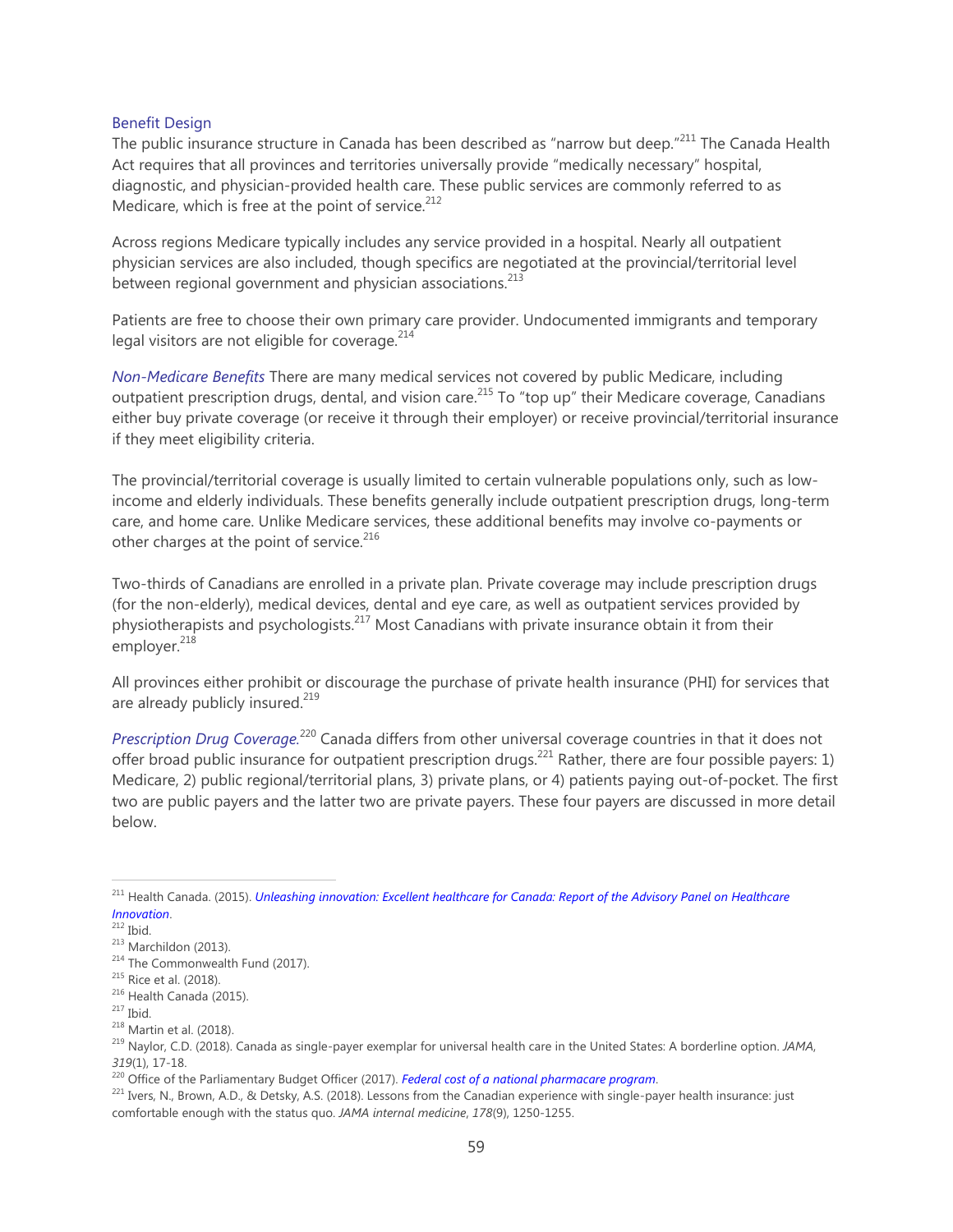Medicare*.* Drugs provided to patients within hospitals are covered by Medicare. Hospital formularies are set either by RHAs or hospital committees, and prices are negotiated independently from provincial and territorial plans. Thus, the cost and availability of a certain drug provided within a hospital may differ from a patient's public or private plan.

Public Regional Plans. All provinces and territories administer their own pharmaceutical plans to certain vulnerable populations. Most plans cover adults over an age threshold (typically either 60 or 65) and lowincome individuals and families. Just under a quarter (22.7%) of Canadians belong to a public drug program, which reflects an older share of the population. While about 80% of Canadians aged 65 and older have public drug coverage, just  $11\%$  of non-seniors do.<sup>222</sup>

Provinces and territories have their own cost-sharing mechanisms, which may include co-payments, coinsurance, premiums and/or deductibles.<sup>223</sup> Although provinces/territories determine their own formularies, there is the consistency of drug coverage across jurisdictions. Regional and provincial governments often follow the recommendations of the Canadian Agency for Drugs and Technologies in Health (CADTH),<sup>224</sup> which evaluates new drugs for cost-effectiveness via the Common Drug Review (CDR) process.

Private Plans. Many Canadians and their dependents—about 70% of the population—obtain private drug insurance through their employer, which generally have broader formularies than public plans (nearly all have an open formulary, covering any drug that requires a prescription). Private plans can also be purchased outside of an employer. Like public plans, private plans have their own forms of cost-sharing.

Paying Out-of-Pocket. Patients incur out-of-pocket (OOP) costs when either they or the prescribed drug are uninsured, or through cost-sharing expenses.<sup>225</sup> The absence of broad public prescription drug coverage means that OOP costs vary across provinces and territories. Canada's Office of the Parliamentary Budget Officer indicated that average annual out-of-pocket drug spending in 2015 ranged from a low of \$314 per household in Ontario to a high of \$526 in Quebec.<sup>226</sup>

Overall, just under 60% of prescription drug coverage is financed privately.<sup>227</sup> Of that share, private drug plans make up about 36% of expenditures and out-of-pocket costs make up around 22% of expenditures.<sup>228</sup>

<sup>222</sup> Canadian Institute for Health Information. (2018). *[Prescribed drug spending in Canada, 2018: A focus on public drug programs](https://www.cihi.ca/sites/default/files/document/pdex-report-2018-en-web.pdf)*.

<sup>&</sup>lt;sup>223</sup> For an overview of provincial drug plans and their associated cost-sharing, see Appendix H in Office of the Parliamentary Budget Officer (2017). *[Federal cost of a national pharmacare program](https://www.pbo-dpb.gc.ca/en/blog/news/Pharmacare)*.

<sup>&</sup>lt;sup>224</sup> In Quebec, a different organization, the Quebecois Institute national d'excellence en santé et en services sociaux (INESS), performs this role.

<sup>&</sup>lt;sup>225</sup> Cost-sharing generally includes co-payments, co-insurance, and deductibles but excludes premiums.

<sup>&</sup>lt;sup>226</sup> Office of the Parliamentary Budget Officer (2017).

<sup>227</sup> Martin et al. (2018).

<sup>228</sup> Morgan, S.G., Martin, D., Gagnon, M.A., Mintzes, B., Daw, J.R., & Lexchin, J. (2015). *Pharmacare 2020: The future of drug coverage in Canada.* Vancouver, Pharmaceutical Policy Research Collaboration, University of British Columbia.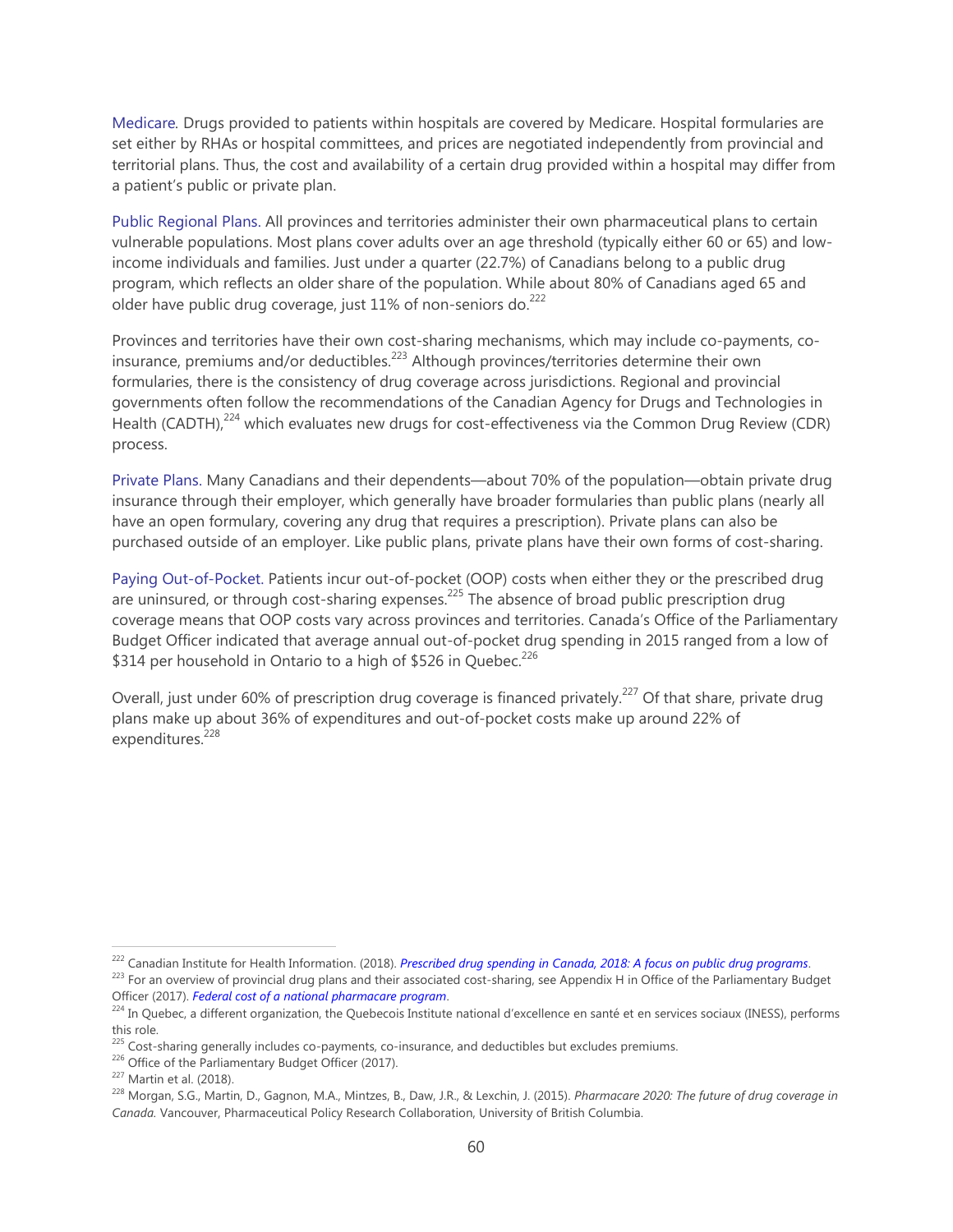#### Access

Relative to other high-income countries, Canadians wait longer for some services, such as elective surgery or specialist appointments.<sup>229</sup> On average, patients wait just over 21 weeks to see a specialist after receiving a referral from a general practitioner, over four weeks for a computed tomography (CT) scan, and nearly 11 weeks for a magnetic resonance imaging scan (MRI).<sup>230</sup> These estimates vary substantially between provinces and territories.

While long wait times are a known issue, research suggests the main barrier to access in Canada is not wait times but the cost of prescription drugs.<sup>231</sup> One international comparison finds that retail spending on pharmaceuticals is the third highest in Canada (\$587), following the US (\$1,026) and Switzerland  $(5776)^{232}$ 

Studies find that the cost of drugs prevents patients from adhering to a treatment regime. In 2016, 10% of Canadians indicated they skipped a dose because of cost. While this is lower than the US rate (14% for insured and 33% for uninsured), it is higher than comparable high-income countries with universal coverage (just 3% of Germans and 4% of the Dutch skipped doses).<sup>233</sup>

A national plan for pharmaceuticals (pharmacare) would lower the cost of prescription drugs.<sup>234</sup> The federal government recently announced funding in the upcoming federal budget for expanding Medicare to include some prescription drug coverage. The scope of the expanded coverage is not yet clear.

Despite these issues, Canada still performs better on broad measures of access (i.e., both timeliness and affordability) than the US.  $235$ 

#### Financing

As discussed, coverage for medically necessary hospital, diagnostic, and physician services are referred to as Medicare and is funded entirely by public taxation, mainly at the provincial or territorial level.<sup>236</sup>

Overall, approximately 70% of total health spending comes from public sources.<sup>237</sup> This includes federal as well as provincial, territorial, and municipal levels of government. In alignment with the Canada Health Act, the federal government funds provincial and territorial governments on a per capita basis through the Canada Health Transfer. It was estimated in 2016-17 that these federal funds represented about a quarter of provincial and territorial health budgets.<sup>238</sup>

<sup>&</sup>lt;sup>229</sup> Today's long wait times are generally blamed on measures taken in response to the economic recession of the 1990s. Specifically, physician salaries were capped, causing many to emigrate to the US, and caps were placed on medical school class sizes. This resulted in a short supply of providers. Ivers et al. (2018).

<sup>230</sup> Barua, B. (2017). *[Waiting your turn: Wait times for health care in Canada, 2017 report.](https://www.fraserinstitute.org/studies/waiting-your-turn-wait-times-for-health-care-in-canada-2017)* Fraser Institute.

<sup>231</sup> Office of the Parliamentary Budget Officer. (2017). *[Federal cost of a national pharmacare program](https://www.pbo-dpb.gc.ca/en/blog/news/Pharmacare)*.

<sup>232</sup> Papanicolas et al. (2018).

<sup>233</sup> Sarnak et al. (2017).

 $^{234}$  In 2016, the Parliamentary Budget Officer (PBO) was directed by the House of Commons Standing Committee on Health to conduct an evaluation of into the cost of implementing national pharmacare. See Office of the Parliamentary Budget Officer (2017). <sup>235</sup> Schneider et al. (2017).

<sup>236</sup> Marchildon (2013).

<sup>237</sup> Canadian Institute for Health Information (2018). *[National Health Expenditure Trends](https://www.cihi.ca/sites/default/files/document/nhex-trends-narrative-report-2018-en-web.pdf) (*see Figure 5) and The Commonwealth Fund (2017).

 $238$  The Commonwealth Fund (2017).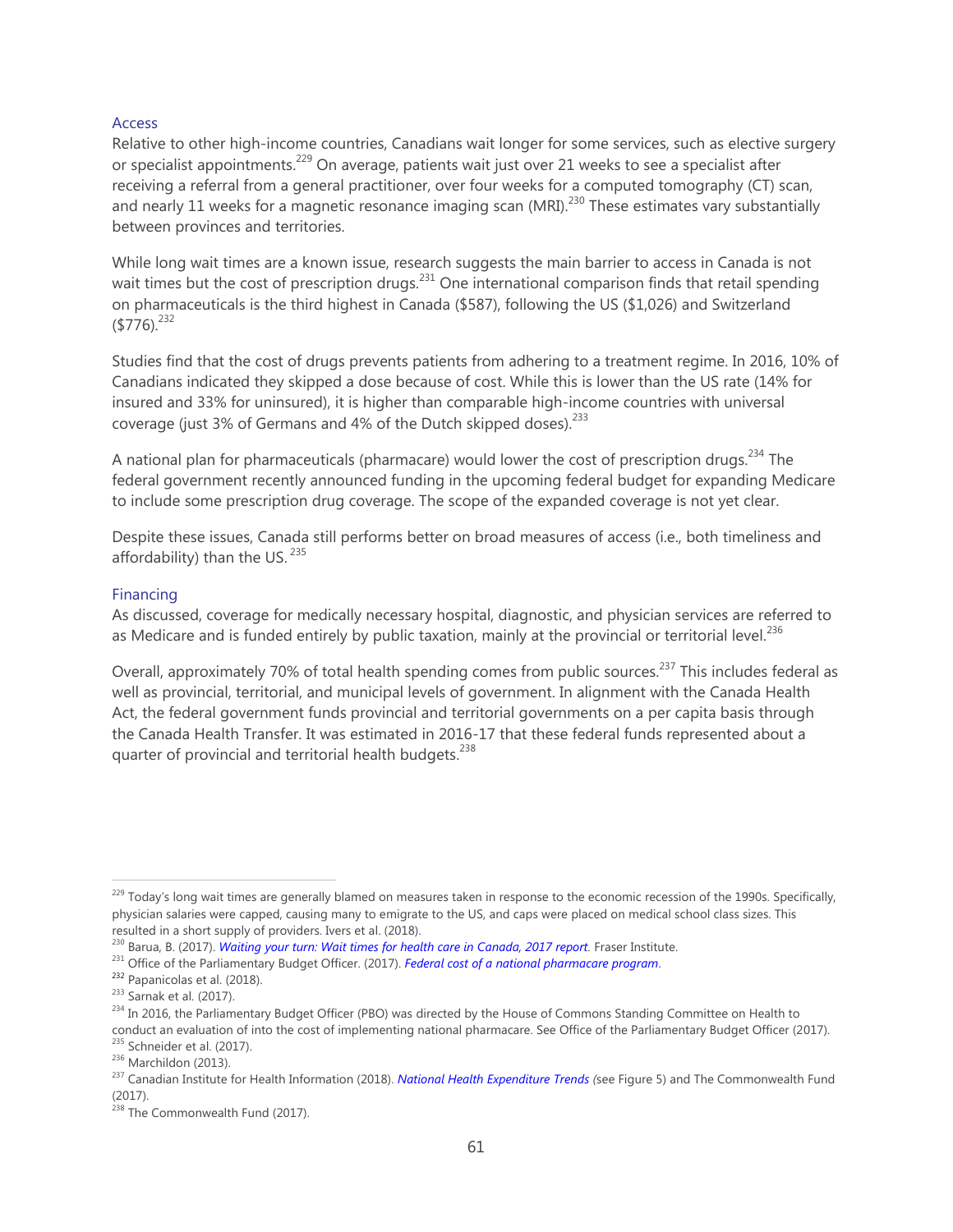Provincial and territorial revenues are collected through income, consumption, and corporation taxes as well as royalties on resources in some regions.<sup>239</sup> Two provinces, Ontario and British Columbia, also collect premiums. In B.C., residents are sent a monthly income-based invoice, while in Ontario premiums are deducted from payroll or pensions.<sup>240</sup>

# Provider Organization and Payment

*Provider Payment.* Most physicians are in private practice and paid on a fee-for-service basis, though this varies among provinces and territories. Hospital-based physicians and specialists are also paid fee-forservice.<sup>241</sup> Fee schedules are determined regionally, through negotiations between medical associations and provincial/territorial ministries of health.<sup>242</sup> More recently, provinces and territories have been shifting away from this funding model towards alternative methods of payment, such as capitation and group practice.

*Hospital Ownership*. Hospitals are a mixture of public and private ownership, with most being either public sector organizations or non-profit corporations.<sup>243</sup> Historically, hospitals have operated under global budgets negotiated with the regional ministry of health or regional health authority (RHA).<sup>244</sup> In this scenario, hospitals receive a fixed sum for a specified duration, typically a year. However, in recent years there has been a shift away from global budgeting towards activity-based and performance-based funding. $245$ 

#### Cost Containment

Canada spends just over 10% of its GDP on health care, compared to nearly 18% in the US (see Exhibit A5). Health care costs are determined by the degree to which a population utilizes health care services and the price of these services. Canadians appear to use services at lower rates than Americans, with the exception that Canadians see their doctor almost twice as often as Americans do (Exhibit A6).

Lower utilization rates for costly services may account for some of the difference in health care spending. In general, services in Canada may also cost less than in the US. For example, the average cost per hospital stay was \$14,624 in Canada versus \$21,063 in the US. $^{246}$ 

Canada utilizes various cost containment methods to control costs. At the provincial/territorial level, many provinces incentivize primary care physicians to act as gatekeepers by reimbursing non-referred specialist visits at lower rates than referred visits.<sup>247</sup> Ontario has linked payment for general practitioners to performance.<sup>248</sup>

Other cost control measures include global budgeting for RHAs and hospitals as well as negotiated physician fee schedules.<sup>249</sup>

<sup>&</sup>lt;sup>239</sup> Marchildon (2013).

<sup>&</sup>lt;sup>240</sup> [Health premiums: 4 things to know.](https://www.cbc.ca/news/canada/manitoba/health-premiums-4-things-to-know-1.4288467) (2017, September 13). CBC News.

<sup>&</sup>lt;sup>241</sup> The fee-for-service structure is a product of concern on the part of doctors that government insurance would jeopardize their autonomy. Doctors went on strike following the initial 1962 introduction of Medicare in Saskatchewan. The strike ended with the fee-for-service arrangement, allowing physicians to be independent contractors rather than employees of provinces. Marchildon (2013).

 $242$  Ivers et al. (2018).

<sup>&</sup>lt;sup>243</sup> Health Canada (2015).

<sup>&</sup>lt;sup>244</sup> The Commonwealth Fund (2017).

<sup>&</sup>lt;sup>245</sup> Health Canada (2015).

<sup>&</sup>lt;sup>246</sup> The Commonwealth Fund (2017). Table 2. Estimate for 2016.

<sup>&</sup>lt;sup>247</sup> The Commonwealth Fund (2017).

<sup>248</sup> Stabile et al. (2013).

<sup>249</sup> Mossialos et al. (2017).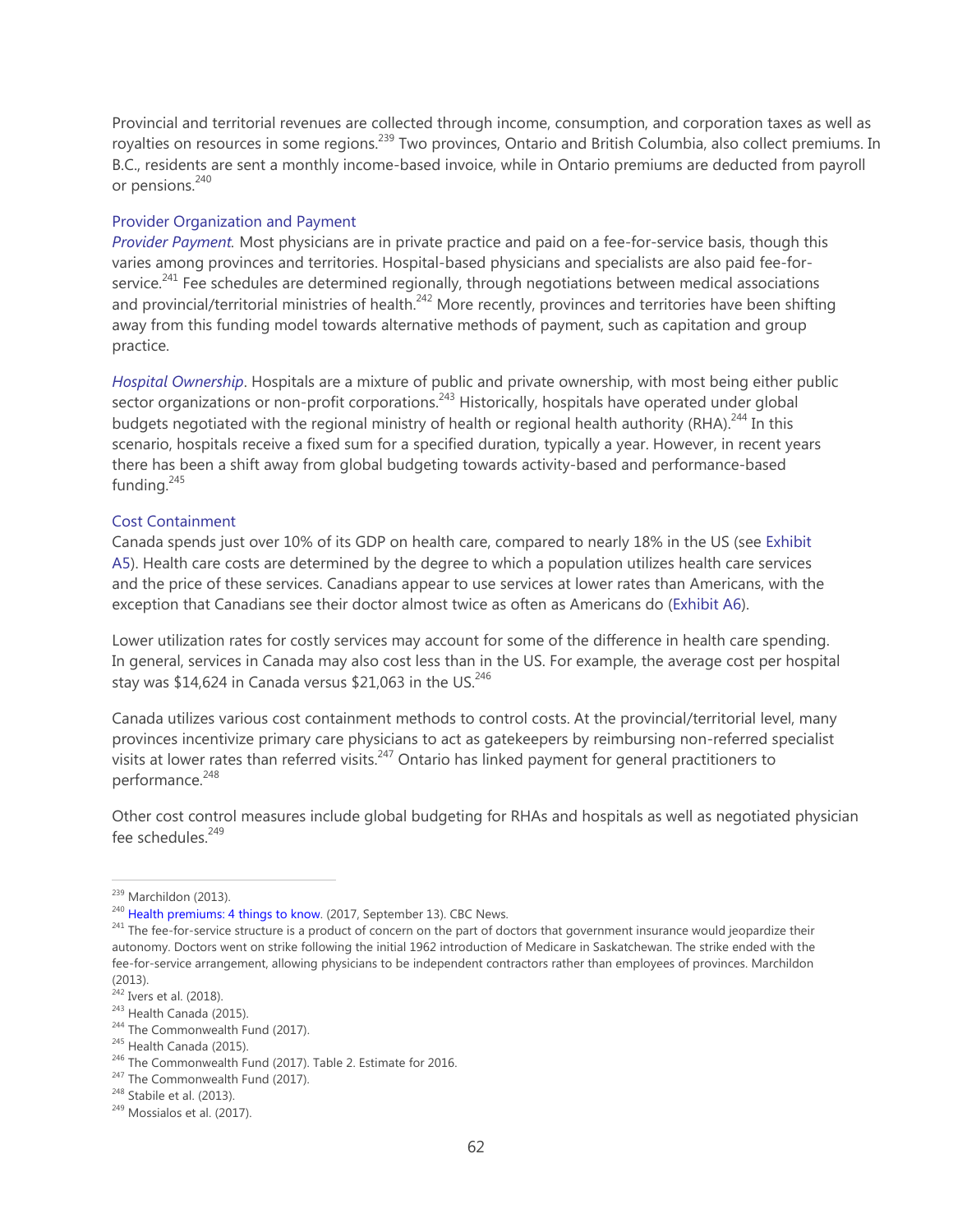Canada makes use of health technology assessment (HTA) to make decisions about benefit inclusion and technology usage. The Canadian Agency for Drugs and Technologies in Health (CADTH) provides this service at the national level. CADTH evaluates health technologies, such as prescription drugs and surgical devices, and provides information about clinical effectiveness, cost-effectiveness, and other considerations.<sup>250</sup> The final decision to implement a given technology is usually left to individual RHAs or hospitals.<sup>251</sup>

The single-payer organization of public insurance keeps administrative overhead low, at just 2.7% of total health expenditures.<sup>252</sup> This is not only lower than the US (8.3%) but lower than high-income countries that have universal coverage but do not have a single-payer system, such as Switzerland (3.8%), Germany (4.8%) and the Netherlands  $(3.9\%)^{253}$ 

*Pharmaceutical Prices.* Canada spends about 30% less on pharmaceuticals per capita than the United States.<sup>254</sup> However, relative to other universal health care OECD countries, Canada has high costs for both generic and patented (brand-name) drugs.<sup>255</sup> Whereas other countries comprehensively negotiate drug pricing at the national level, Canada has historically had a more fragmented process.<sup>256</sup>

<sup>&</sup>lt;sup>250</sup> [About the Health Technology Assessment Service.](https://www.cadth.ca/about-cadth/what-we-do/products-services/hta) (2015, November 19).

<sup>&</sup>lt;sup>251</sup> Health Canada (2015).

<sup>252</sup> Martin et al. (2018) and Canadian Institute for Health Information. (2018). *[National Health Expenditure Trends](https://www.cihi.ca/sites/default/files/document/nhex-trends-narrative-report-2018-en-web.pdf)* (see Figure 10).

 $253$  OECD stat. Governance and health system and financing administration. Data for 2016.

<sup>&</sup>lt;sup>254</sup> The Commonwealth Fund (2017).

 $^{255}$  Morgan, S.G., Leopold, C., & Wagner, A.K. (2017). Drivers of expenditure on primary care prescription drugs in 10 high-income countries with universal health coverage. *CMAJ, 189*(23), E794-E799.

<sup>&</sup>lt;sup>256</sup> Zhang, R., Martin, D., & Naylor, C.D. (2017). Regulator or regulatory shield? The case for reforming Canada's Patented Medicine Prices Review Board. *CMAJ: Canadian Medical Association Journal, 189*(14), E515.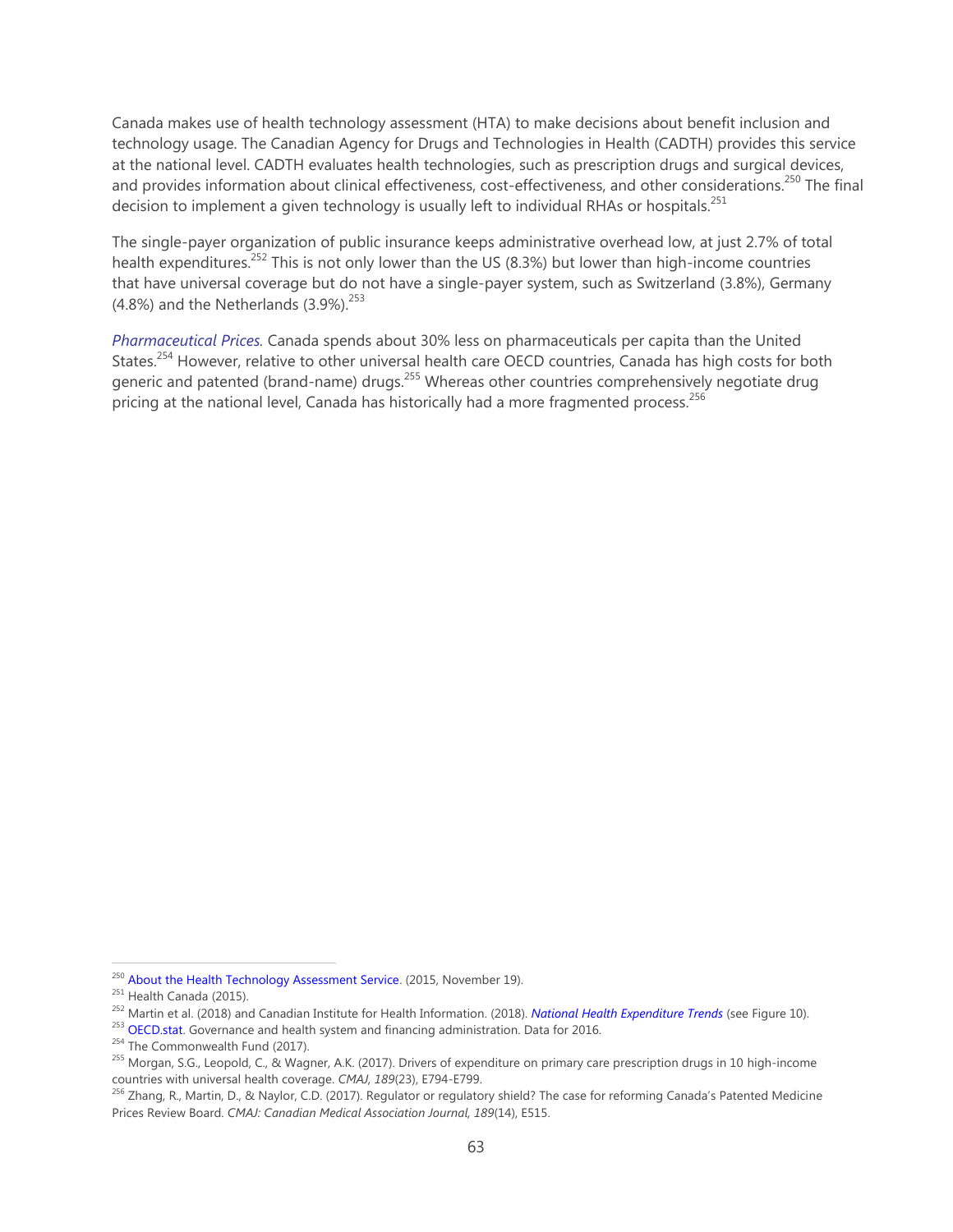# **Exhibit A6**

|                                                 | <b>Canada</b> | <b>United States</b> |  |  |
|-------------------------------------------------|---------------|----------------------|--|--|
| <b>Hospital discharges and physician visits</b> |               |                      |  |  |
| Total hospital discharges per 1,000 population  | ~100          | 125                  |  |  |
| Physician visits per capita                     | ~27.5         | $\overline{4}$       |  |  |
| <b>Selected surgeries</b>                       |               |                      |  |  |
| Total hip replacements per 100,000 population   | 136           | 204                  |  |  |
| Total knee replacements per 100,000 population  | 166           | 226                  |  |  |
| Hysterectomies per 100,000 women                | 232           | 266                  |  |  |
| Cesarean delivery per 100 births                | 26            | 33                   |  |  |
| <b>Advanced imaging</b>                         |               |                      |  |  |
| MRI scans per 1,000 population                  | 56            | 118                  |  |  |
| CT scans per 1,000 population                   | 153           | 245                  |  |  |

### Selected Utilization Rates between the Canadian and US Health Care System

Notes:

 $\overline{a}$ 

Source: OECD data reported in Papanicolas et al. (2018).

CT refers to computed tomography; MRI refers to magnetic resonance imaging.

Canada has made efforts to combat this fragmentation. As discussed, a national pharmacare plan has been under consideration. In 2010, public plans at the federal, provincial, and territorial levels formed the pan-Canadian Pharmaceutical Alliance (pCPA) to collectively negotiate prices for new brand name and generic drugs. Jurisdictions participate on a voluntary basis. By pooling the market shares of the various government jurisdictions, the pCPA achieves greater bargaining power to lower prices.<sup>257</sup>

While the pCPA has had success in negotiating lower prices for public plans, individuals with private plans and those paying out-of-pocket do not benefit from those reductions in  $cost.^{258}$ 

Provincial and territorial governments also have their own pharmaceutical cost control measures for public plans. The policy of reference pricing pegs the reimbursement rate of a given drug to the lowestcost drug within a class. Relative to private plans, regional governments have greater bargaining power over prices due to their greater market share.<sup>259</sup> Provincial/territorial public plans also utilize mandatory drug interchangeability, a policy that requires the substitution of brand-name drugs with generic ones whenever possible. Consequently, generic drugs represent a greater volume of sales in public as compared to private plans.

<sup>&</sup>lt;sup>257</sup> [The pan-Canadian Pharmaceutical Alliance.](http://www.canadaspremiers.ca/pan-canadian-pharmaceutical-alliance/) (2019). Council of the Federation Secretariat

<sup>&</sup>lt;sup>258</sup> Norris, S., & Phillips, K. (2016)[. Patented drug pricing in Canada.](https://hillnotes.ca/2016/02/10/patented-drug-pricing-in-canada/) Library of Parliament.

<sup>&</sup>lt;sup>259</sup> Office of the Parliamentary Budget Officer (2017).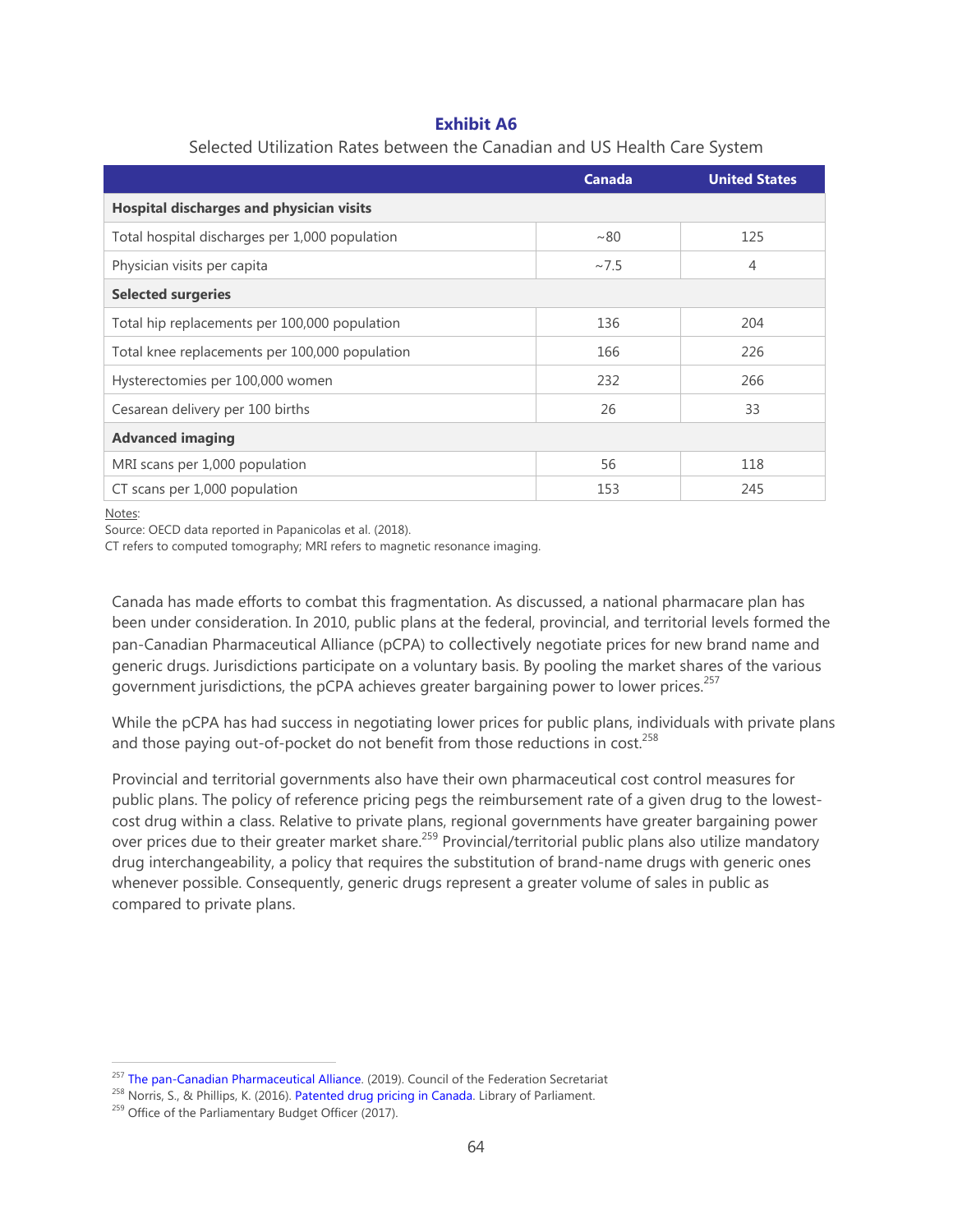# <span id="page-64-0"></span>Germany: Health Care System Profile

# **Highlights**

 $\overline{a}$ 

Germany does not have a single-payer health care system. Rather, it claims the world's oldest social health insurance system, created in 1883 by Prussian ruler Otto von Bismarck.<sup>260</sup> The basic structure and principles of this model remain in place today.<sup>261</sup>

Despite its early adoption of health insurance, Germany did not achieve (near)<sup>262</sup> universal coverage until relatively recently (2009).<sup>263</sup>

The country spends about 11% of GDP on health care, compared to nearly 18% in the US. Out-of-pocket costs make up about 13% of total health expenditures in Germany, which is lower than the EU average.<sup>264</sup> Germans are generally satisfied with their health care (see Exhibit A7). They have good access to care<sup>265</sup> and the care they receive is of high quality. The latter is based on rankings of mortality amenable to health care, an index that comprises mortality rates from causes that should not be fatal in the presence of effective medical care. Germany has the  $17<sup>th</sup>$  lowest rate of amenable mortality in the world (the US ranks 29<sup>th</sup> by comparison).<sup>266</sup>

Key elements of the German health system include the following:

- The health care system is highly decentralized.
- Public health insurance is mandatory (referred to as statutory health insurance, or SHI).
- SHI is financed through a payroll tax, split equally by employers and employees.
- SHI-insured Germans choose between competing, private nonprofit insurers. A federal price list prevents these insurers from competing on prices. There is a standardized benefit package of SHIcovered services. SHI insurers (sickness funds) cannot deny anyone coverage.
- Private health insurance (PHI) coexists with SHI and can be either substitutive (for high-income Germans or the self-employed), complementary, or supplementary.
- The government contributes insurance payments on behalf of the unemployed.

<sup>&</sup>lt;sup>260</sup> In 1883, Prussian ruler Otto von Bismarck passed through legislation creating mandatory health insurance for workers. This insurance was to be paid jointly by workers and their employers, with the worker share automatically withheld from pay—a format that became the model for contemporary employer-sponsored insurance. The insurance was later expanded, creating the first workers' compensation and social security systems. Reid, T.R. (2010).

<sup>261</sup> Busse, R., & Blümel, M. (2014). Germany: Health system review. *Health Systems in Transition, 16*(2), 1–296.

 $262$  Estimates of coverage vary between sources, with one finding that a small number of Germans (~0.1%) remain uninsured. These individuals are presumed self-employed or unemployed. Organization for Economic Development (2017). *State of health in the EU: Germany: Country health profile 2017.*

<sup>263</sup> Busse, R., Blümel, M., Knieps, F., & Bärnighausen, T. (2017). Statutory health insurance in Germany: A health system shaped by 135 years of solidarity, self-governance, and competition. *The Lancet, 390*(10097), 882-897.

<sup>264</sup> Organization for Economic Development. (2017). *State of health in the EU: Germany: Country health profile 2017.*

<sup>&</sup>lt;sup>265</sup> In a 2017 international comparison of eleven high-income, universal coverage countries, Germany was rated second-best on the criteria of access. Schneider et al. (2017).

<sup>&</sup>lt;sup>266</sup> GBD 2016 Healthcare Access and Quality Collaborators (2018).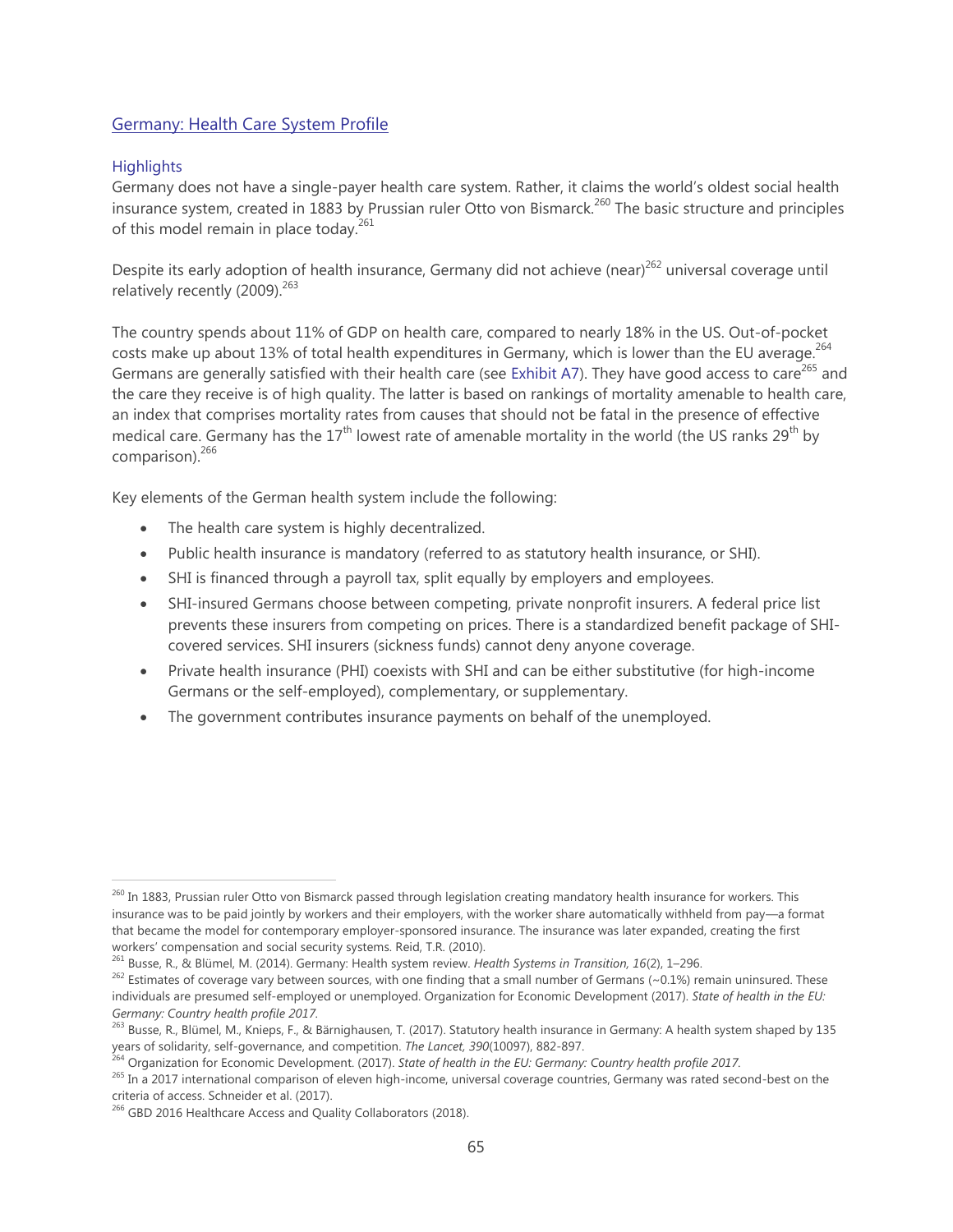#### System Structure

Germany has a multi-payer, statutory health system subject to strong government regulation. Multiple self-governing, non-profit insurers, called sickness funds, compete for members within a regulatory framework. This model has been characterized as structurally similar to the US multi-payer model but with a greater degree of government regulation.<sup>267</sup> This model has also been compared to the American system of regulated public utilities.<sup>268</sup>

# **Exhibit A7**

# Selected Comparisons between the German and US Health Care Systems

| <b>Germany</b> | <b>United States</b> |
|----------------|----------------------|
|                |                      |
| 100%           | 91%                  |
|                |                      |
| 11.3%          | 17.8%                |
| \$5,182        | \$9,832              |
| \$664          | \$1,034              |
| 14.3%          | 12.3%                |
| \$777          | \$1,208              |
|                |                      |
| 60%            | 19%                  |
|                |                      |
| 7%             | 33%                  |
| 53%            | 51%                  |
| 3%             | 6%                   |
| 0%             | 4%                   |
|                |                      |

Notes:

<sup>a</sup> [Organisation for Economic Co-Operation and Development.](https://stats.oecd.org/) Retrieved from OECD.Stat on February 26, 2019.

<sup>b</sup> Papanicolas et al. (2018).

<sup>c</sup> Commonwealth Fund International Health Policy Survey, Reported in The Commonwealth Fund (2017).

d-[Data.OECD](https://data.oecd.org/healthres/pharmaceutical-spending.htm#indicator-chart)

# Government's Role<sup>269</sup>

The health care system in Germany is highly decentralized. Within a broad legal framework, self-governing associations of payers and providers negotiate with each other to finance and deliver health care. Governance of the statutory health insurance system is shared between federal, state (*länder*) and "corporatist" powers.

*Federal Level.* Parliament's two chambers set a broad legislative framework for health policy. The federal Ministry of Health is also a major actor, managing long-term care and supervising key federal-level corporatist bodies, discussed below.

<sup>268</sup> Weinberg & Chen (2017).

<sup>&</sup>lt;sup>267</sup> Americans considered implementing a regulated multi-payer model similar to Germany's with the Clinton administration's Health Security Act. This legislation ultimately failed in 1994. Fox & Poirier (2018).

<sup>269</sup> Busse et al. (2017).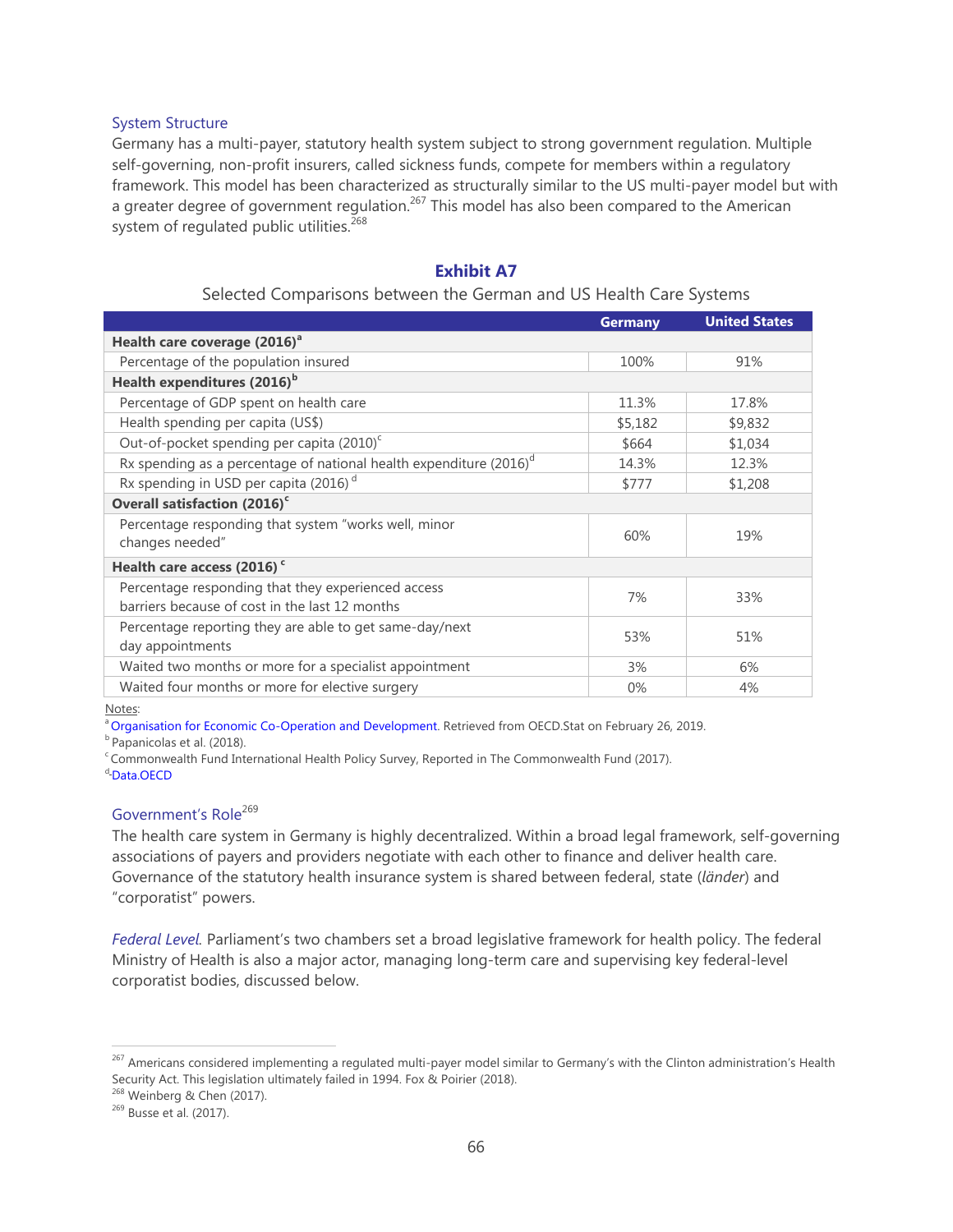*State Level.* There 16 *länder* governments. These state governments oversee hospital capital investments and capacity planning, public health services, and undergraduate medical education.

*Corporatist Level*. A distinctive feature of German health care governance is the organization of payers and providers into self-governing, quasi-public organizations. These "corporatist bodies" engage horizontally with each other in a number of activities. These include contractual negotiations for provision of services and developing price catalogs for outpatient and inpatient care, among others.

Membership in these bodies is mandatory. They have representation at both the federal and sub-national levels, such that decisions by federal-level corporatist bodies flow vertically to regional bodies.

On the provider side, all SHI-accredited physicians belong to one of 17 regional associations, which are represented in turn by the Federal Association of SHI Physicians. Hospitals and dentists are similarly organized. Physician associations are responsible for the provision of ambulatory medical care to all insured Germans. On the payer side, the 113 sickness funds are represented by the Federal Association of Sickness Funds.

The central organization in payer-provider self-governance is the Federal Joint Committee (FJC), which unites representation from the federal arms of the payer (physician, hospital, and dentist) and provider (sickness fund) associations. The FJC is the highest decision-making body at the corporatist level. Its major responsibility is to issue directives that give detail to broad federal legislation. These directives are treated as "soft" law that is mandatory for constituent bodies. Through directives, the FJC regulates SHI benefits, clarifies rules for access, coordinates care across sectors, and sets the quality of care standards.

# The Market for Mandatory Insurance<sup>270</sup>

Health insurance is mandatory for all German residents. There are two possible sources of coverage: statutory health insurance (SHI) and substitutive private health insurance (PHI). These sources cover approximately 86% and 11% of the population, respectively.<sup>271</sup> The remainder is covered through special government programs for certain sectors, including military members, police, individuals receiving social welfare, and immigrants seeking asylum.

Statutory health insurance covers employees (and their dependents) earning below an established income threshold, as well as students. In 2019, this income threshold was EUR 60,750. $^{272}$ 

Certain groups can choose to permanently opt out of SHI and purchase PHI. These include Germans who earn above the income threshold as well as the self-employed. Alternatively, PHI-eligible Germans can choose to keep their SHI coverage as "voluntary" members. PHI coverage is mandatory for some groups, including civil servants.

*Sickness Funds.* Germans are free to choose their non-profit insurer, called a sickness fund and can switch between funds after an initial membership period of 18 months.<sup>273</sup> Sickness funds cannot deny coverage to applicants. This freedom of choice creates competition between the funds. Sickness funds have followed a general trend of consolidation, and in 2017 there were  $113^{274}$  A risk-adjustment scheme equalizes the risk profile of each fund. This scheme takes into account the disease risk, age, and gender of members and effectively levels the playing field between funds. $275$ 

<sup>&</sup>lt;sup>270</sup> Busse & Blümel (2014).<br><sup>271</sup> The Commonwealth Fund (2017).<br><sup>272</sup> The German Social Security System. (n.d.). GTAI Germany Trade & Invest.<br><sup>273</sup> Esmail, N. (2014). Health care lessons from Germany. *Health care lessons* Institute.

<sup>&</sup>lt;sup>274</sup> Between 2000 and 2015, the overall number decreased by 70%. Busse et al. (2017).  $275$  The Commonwealth Fund (2017).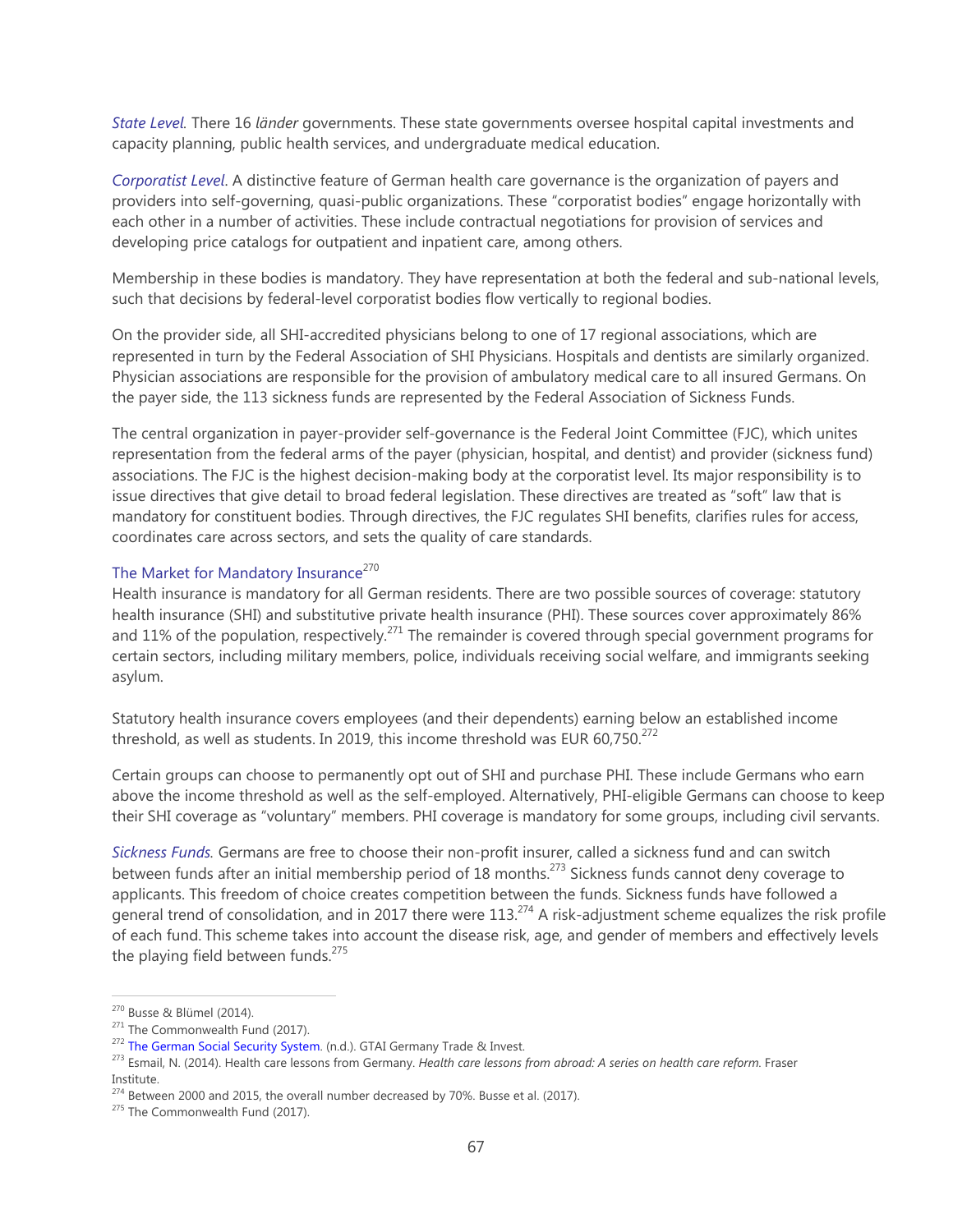To differentiate themselves, sickness funds may form selective contractual agreements with providers, often in the form of integrated care arrangements. The funds can also negotiate their own discounts with pharmaceutical companies. Since 2007, sickness funds can offer a choice of tariffs, or overall cost-sharing rates, to beneficiaries. This allows members to better customize their benefits package; for example, members with low service use can select a plan with low premiums and high cost-sharing. This feature of sickness funds can both give them a competitive edge against one another and deter those who are eligible from opting out of SHI into PHI.<sup>276</sup>

*Private Insurance.* Unlike SHI, PHI plans are profit-making and tend to attract younger, wealthier Germans seeking lower premiums and greater choice in coverage.<sup>277</sup> PHI enrollees pay a risk-rated premium with additional premiums charged for dependents. Risk rating takes place upon entry into the PHI system, and contracts are permanent. This means that premiums for PHI members do not increase with age or the onset of other health risk factors.<sup>278</sup>

#### Financing

SHI beneficiaries and their employers share a flat contribution (premium) of 14.6% of gross wages, up to a ceiling.<sup>279</sup> This uniform rate is set by the government. These funds are transferred to the Central Reallocation Pool ("Health Fund"), which receives an additional tax subsidy drawn from general revenue, equal to about 7% of the total pool.<sup>280</sup> The funds are then distributed to the sickness funds in accordance with the risk-adjustment scheme. This risk-adjustment process removes incentives for sickness funds to prioritize low-risk enrollees.<sup>281</sup> Apart from the flat wage contribution, each sickness fund charges members an additional fee. These fees vary among funds; in 2019, the average rate is 0.9% of wages. $^{282}$ 

Private health insurance is financed through tax subsidies (about 10%), out-of-pocket copayments for some services, employer payments for some services, as well as several other sources.<sup>283</sup>

In terms of the public-private division in spending, SHI accounts for about 58% of health spending, whereas PHI contributes just under 9%.<sup>284</sup> Hospitals are dually financed through both the state and the sickness funds.<sup>285</sup> Hospital capacity is determined by the state governments.<sup>286</sup>

# Benefit Design

Services covered by SHI include inpatient and outpatient hospital care, preventive services (e.g., checkups, immunizations, and screenings for cancer and chronic disease), psychiatric care, dental care, optometry (excluding vision products), physical therapy, and hospice and palliative care. With some exceptions, all prescription drugs are covered (though they require a copayment). $287$ 

<sup>&</sup>lt;sup>276</sup> The Commonwealth Fund (2017) and Busse et al. (2017).<br><sup>277</sup> The Commonwealth Fund (2017).<br><sup>278</sup> Esmail (2014).<br><sup>279</sup> The German Social Security System (n.d.).

<sup>&</sup>lt;sup>280</sup> Busse & Blümel (2014).<br><sup>281</sup> Busse et al. (2017).<br><sup>282</sup> The German Social Security System (n.d.).<br><sup>282</sup> The German Social Security System (n.d.).<br><sup>283</sup> McKinsey & Company (2009). How Germany is reining in health care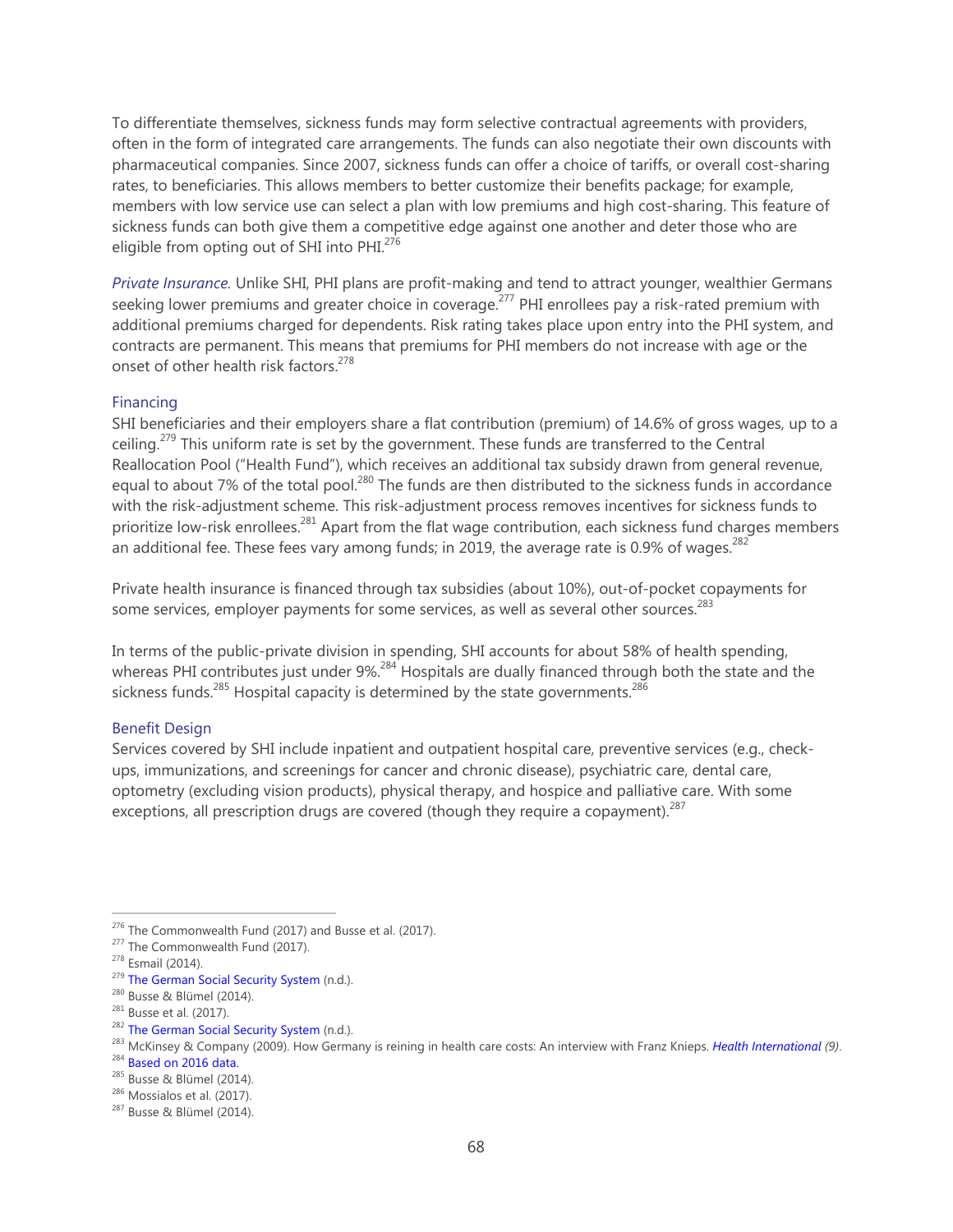These benefits are the same regardless of sickness fund. Patients have free choice of doctor or hospital. Dependents, defined as nonearning spouses and children under 18, also receive these benefits.<sup>288</sup> Prior authorization typically is not required, except for preventive spa treatments, rehabilitative services, and home-based, short-term nursing care.<sup>289</sup>

Although insurance is financed through payroll taxes, Germans do not lose coverage if they lose their job. This is because the unemployed, as well as students and retirees, are covered by SHI and are either exempt from contributions (long-term unemployed) or make reduced payments proportional to their unemployment entitlements.<sup>290</sup>

Long-term care insurance (LTCI) is mandatory. To access LTCI benefits, Germans must first apply through a gatekeeping agency, the Medical Review Board.

As discussed, certain groups can forgo their SHI and purchase PHI (substitutive PHI). PHI-insured Germans have a greater choice of benefits and levels of coverage, as well as access to different services. For example, PHI members may elect to be treated by senior physicians or receive private rather than shared hospital rooms.<sup>291</sup>

*Complementary and Supplementary Insurance.* SHI-insured Germans may also elect to purchase PHI in addition to their existing public insurance. This allows Germans access to services not covered by their public plans, such as access to the same superior benefits and services as PHI members, or a benefit not covered by public insurance. For example, because long-term care insurance only covers about half the cost of institutional care, many Germans take out private LTCI. $^{292}$ 

*Cost-Sharing.* SHI-insured Germans are charged copayments or coinsurance for some goods and services, including the first quarterly outpatient doctor visit, outpatient prescription drugs, inpatient hospital and rehabilitation stays (charged per day), and prescribed medical devices. Copayments do not exceed EUR10.00, and there are maximums and exemptions for most of these expenses.<sup>293</sup> For example, pregnant women do not have any cost-sharing. Annual cost-sharing is capped at 2% of household income annually for adults but is lower for the chronically ill.<sup>294</sup>

Physicians providing SHI are not allowed to charge above the fee schedule for those services. However, patients can elect to pay out-of-pocket for services outside the scope of SHI.

Whereas SHI premiums are deducted from payroll and flow to a central fund, PHI beneficiaries are exempt from these contributions, instead of paying premiums directly to insurers.<sup>295</sup> PHI members must pay providers for services up front and submit an insurance claim for reimbursement.<sup>296</sup> In 2014 there were 43 private insurance companies.<sup>297</sup>

<sup>288</sup> Mossialos et al. (2017) and Busse & Blümel (2014).

<sup>289</sup> Busse & Blümel (2014).

<sup>290</sup> Busse & Blümel (2014).

<sup>&</sup>lt;sup>291</sup> Esmail (2014).

<sup>292</sup> Busse et al. (2017).

<sup>&</sup>lt;sup>293</sup> The Commonwealth Fund (2017).

<sup>294</sup> Esmail (2014).

<sup>295</sup> Ibid.

<sup>296</sup> Busse & Blümel (2014) and The Commonwealth Fund (2017).

<sup>297</sup> Esmail (2014).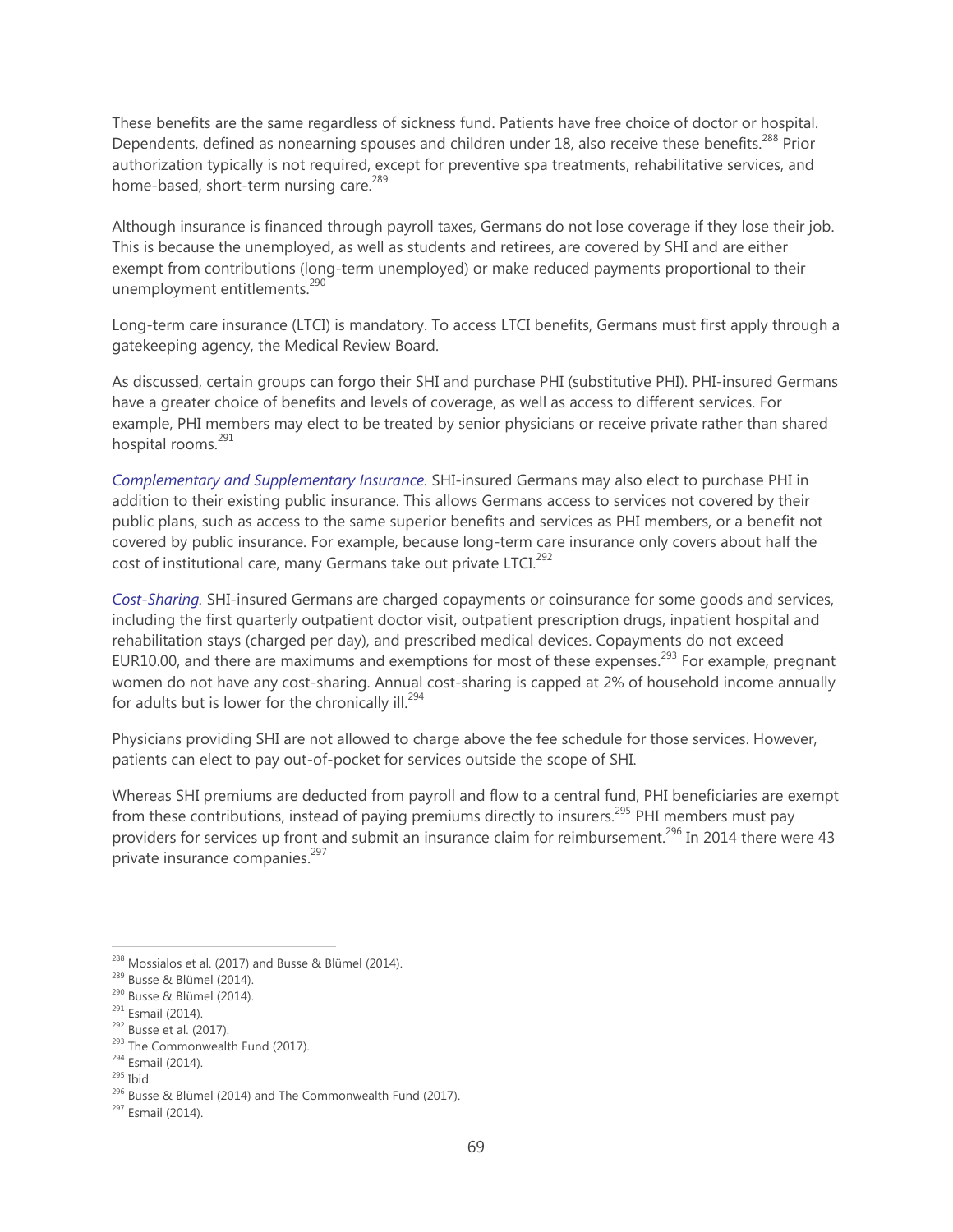#### Provider Organization

Ambulatory care<sup>298</sup> physicians tend to be private, for-profit, and in solo as opposed to group practice. As discussed, Germans are free to choose their providers. However, some PHI physicians do not participate in the SHI system and are thus inaccessible to SHI members. PHI members have access to both PHI and SHI physicians.<sup>299</sup>

Hospitals in Germany are a mixture of public and private ownership. About half of beds are public; a third are private non-profit, and the remainder ( $\sim$ 17%) are private for-profit.<sup>300</sup> However, there is a growing number of for-profit hospitals.<sup>301</sup> Both SHI and PHI members can choose their hospital, but SHI members are limited to hospitals participating in SHI. $^{302}$ 

*Ambulatory vs. Hospital Care.* One distinctive feature of provider organization is the historical separation between the ambulatory care and hospital sectors. Some view this division as a source of fragmentation, and there have been efforts to introduce integrated care to increase cooperation.<sup>303</sup> The two sectors are represented by different corporatist bodies, which separately negotiate contracts with sickness funds.<sup>304</sup> Hospitalists and ambulatory care physicians/specialists are paid through different pathways.

#### Provider Payment

*Ambulatory Care.* Regional associations of physicians and sickness funds negotiate a regional budget for ambulatory care. $305$  Rather than reimbursing doctors directly, sickness funds make global payments, mainly based on capitation, to the regional associations of SHI physicians for payment of all SHI doctors (with the exception of integrated care contracts). In turn, the regional associations distribute payment on a fee-for-service basis in accordance with the Uniform Value Scale. This scale lists all services eligible for reimbursement, functioning as a benefit catalog or fee schedule.<sup>306</sup> The Uniform Value Scale is negotiated at the federal level between physician and sickness fund associations. Physician remuneration is subject to ceilings on the overall number of patients served per practice and number of treatments per patient.<sup>307</sup>

*Hospitals.* Hospital services are reimbursed through a diagnosis-related group (DRG) payment system. In this scheme, compensation is delivered on a per-patient basis and aligns with the expected cost to treat each patient, given their diagnosis. The DRG schedule is negotiated between sickness funds and hospital and physician associations. Hospitals negotiate budget caps annually with sickness funds. If a hospital exceeds its budget, it must reimburse part of the difference to sickness funds. Hospitals that are under budget receive additional compensation.<sup>308</sup>

*Private Providers.* Like SHI services, physicians providing PHI services are reimbursed on a fee-for-service basis. There is a different fee schedule for SHI versus PHI, with reimbursement rates generally higher for private patients.<sup>309</sup>

<sup>&</sup>lt;sup>298</sup> Ambulatory care encompasses primary care and specialized outpatient services, like radiology. Busse et al. (2017).

<sup>&</sup>lt;sup>299</sup> Esmail (2014).

<sup>300</sup> Mossialos et al. (2017).

<sup>&</sup>lt;sup>301</sup> Reid (2010).

<sup>&</sup>lt;sup>302</sup> Esmail (2014).

<sup>303</sup> Busse & Blümel (2014).

<sup>304</sup> Mossialos et al. (2017).

<sup>305</sup> Esmail (2014).

<sup>306</sup> Busse & Blümel (2014).

<sup>&</sup>lt;sup>307</sup> The Commonwealth Fund (2017).

<sup>308</sup> Esmail (2014).

<sup>309</sup> Mossialos et al. (2017).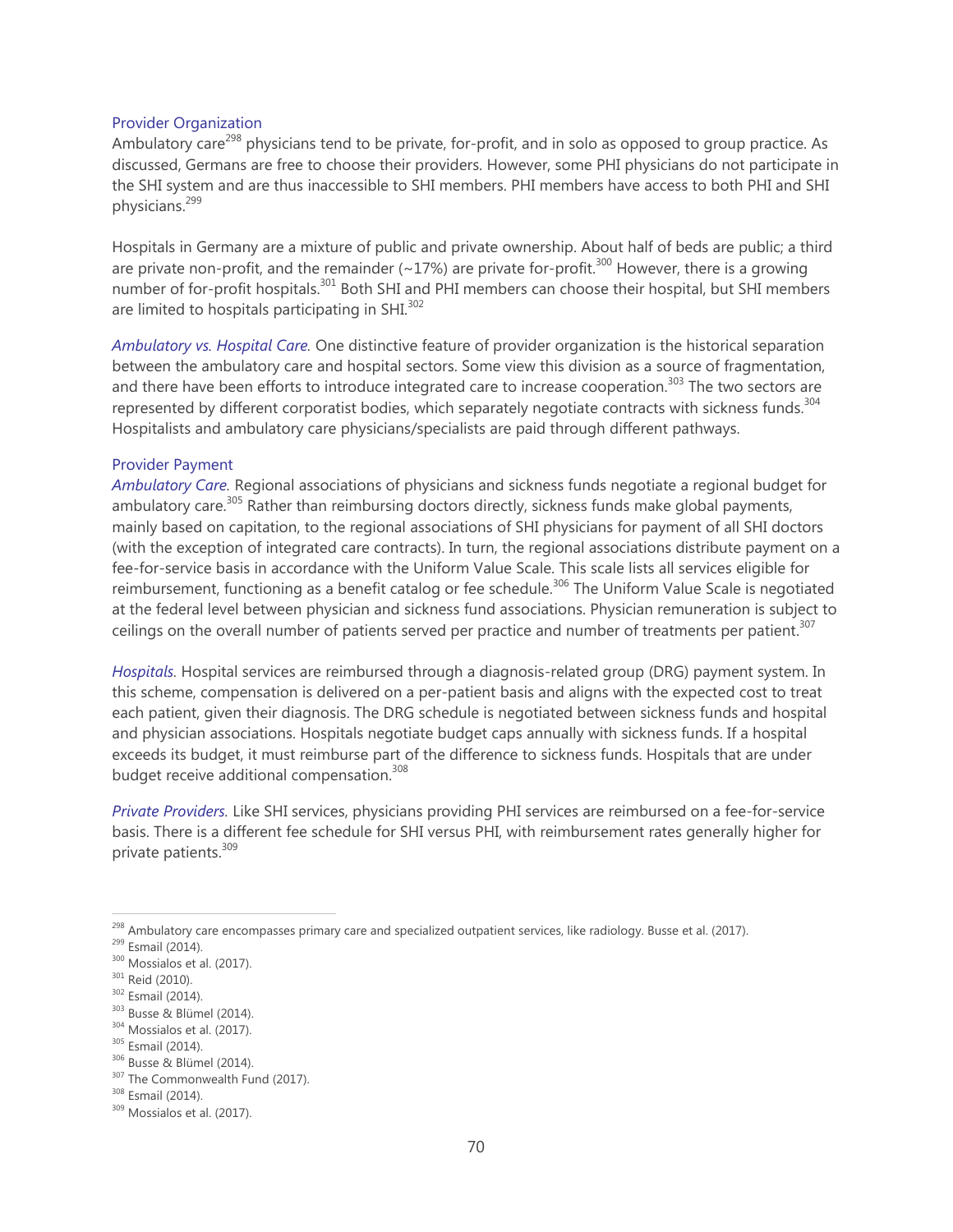#### Cost Containment

Both inpatient and outpatient sectors provide a high level of activities (Exhibit A8). Germany has a large inpatient hospital sector, with the highest ratio of hospital beds per 100,000 individuals in the EU.<sup>310</sup> On average, Germans see a physician ten times per year—more than most EU countries.<sup>311</sup> In one study of 11 countries, only the Japanese saw their doctor more frequently than the Germans.<sup>312</sup> Germany also has a higher rate of MRIs and hip replacements per capita than the other EU countries as well as the United States.<sup>313</sup>

Despite high rates of utilization, Germany spends less than the US on health care (about 11% of GDP compared to nearly 18% of US GDP). Administrative costs are also lower in Germany (about 4.8% of total health expenditures are spent on administration compared to 8.3% in the US).

In an effort to keep down costs, Germany has implemented various cost containment measures. In general, it has shifted away from budget setting methods, like spending caps for health care sectors, preferring instead policies that enhance efficiency and quality. For example, it has moved towards activitybased provider payment methods, such as the diagnostic-related groups (DRGs) for reimbursement of inpatient services. Germany is also beginning to experiment with pay-for-performance; the Hospital Structure Reform Act of 2016 introduced this method for some areas. 314

|                                                | <b>Germany</b> | <b>United States</b> |  |
|------------------------------------------------|----------------|----------------------|--|
| Hospital discharges and physician visits       |                |                      |  |
| Total hospital discharges per 1,000 population | ~255           | 125                  |  |
| Physician visits per capita                    | ~10            | 4                    |  |
| <b>Selected surgeries</b>                      |                |                      |  |
| Total hip replacements per 100,000 population  | 283            | 204                  |  |
| Total knee replacements per 100,000 population | 190            | 226                  |  |
| Hysterectomies per 100,000 women               | 301            | 266                  |  |
| Cesarean delivery per 100 births               | 31             | 33                   |  |
| <b>Advanced imaging</b>                        |                |                      |  |
| MRI scans per 1,000 population                 | 131            | 118                  |  |
| CT scans per 1,000 population                  | 144            | 245                  |  |

# **Exhibit A8**

# Selected Utilization Rates between the German and US Health Care Systems

Notes:

 $\overline{a}$ 

Source: OECD data reported in Papanicolas et al. (2018).

CT refers to computed tomography; MRI refers to magnetic resonance imaging.

<sup>&</sup>lt;sup>310</sup> Organization for Economic Development (2017). State of health in the EU: Germany: Country health profile 2017.

<sup>&</sup>lt;sup>311</sup> Organization for Economic Development (2017).

<sup>312</sup> Papanicolas et al. (2018).

<sup>&</sup>lt;sup>313</sup> Organization for Economic Development (2017).

<sup>&</sup>lt;sup>314</sup> Busse et al. (2017).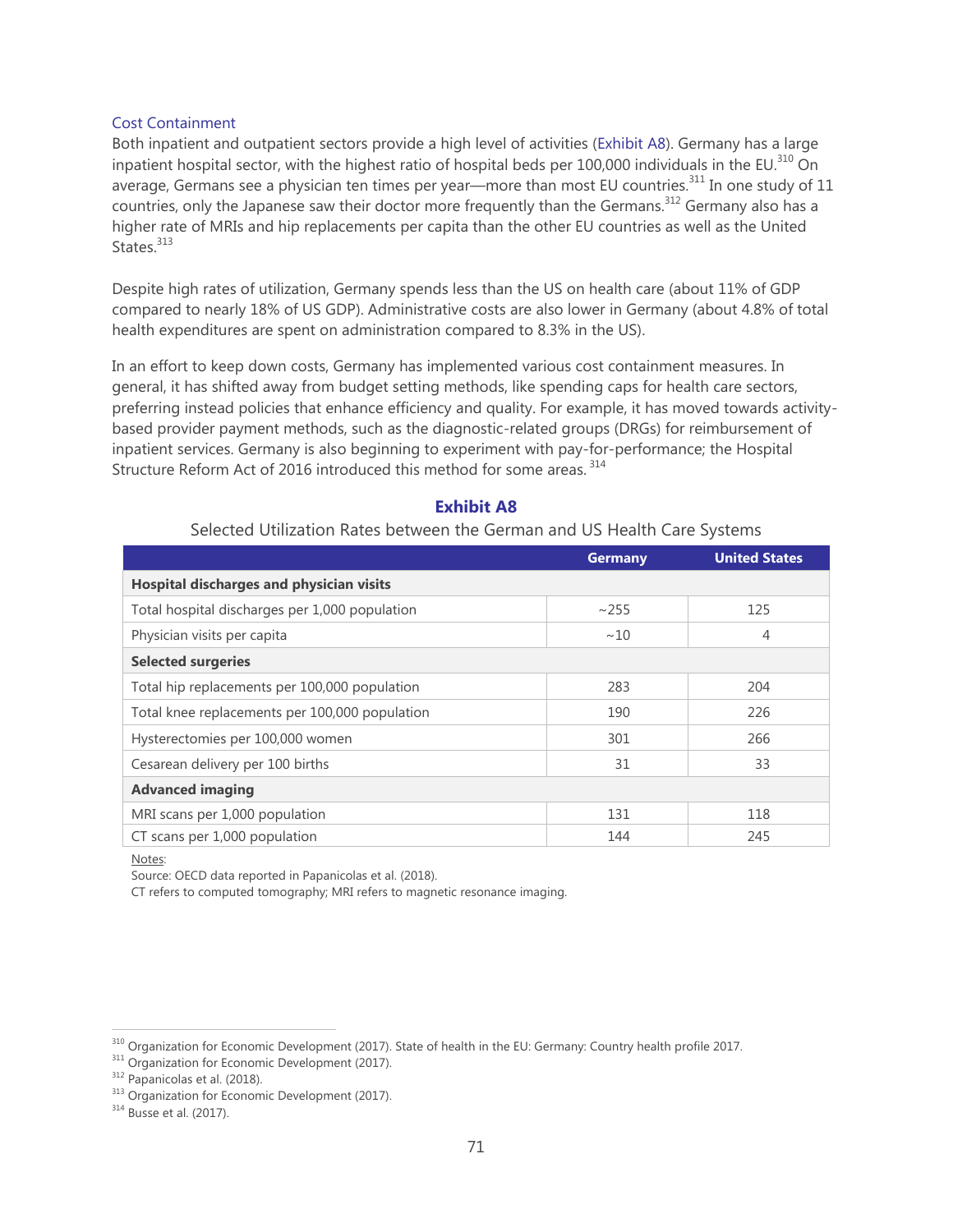Germany controls prices for health care by setting them centrally. Negotiated at the federal level between physician and sickness fund associations, the Uniform Value Scale dictates provider reimbursement rates. In general, prices are much lower in Germany than in the US. For example, the average cost per hospital stay was just \$5,900 in Germany versus \$21,063 in the US.

*Health Technology Assessment*. The Institute for Quality and Efficiency in Health Care (IQWiG) is an independent scientific institute analogous to the National Institute for Health and Care Excellence (NICE) in England. IQWiG has the responsibility of assessing the effectiveness of medical services and technologies, such as pharmaceuticals. The Federal Joint Committee uses this agency's reports to make decisions about benefit catalogs and reimbursement rates.

*Pharmaceuticals*. Several cost control measures exist to contain pharmaceutical costs. Reference pricing is used to set reimbursement rates for prescription drugs (both patented and generic) whereby drugs are grouped into classes and reimbursed at a single price. This reference price is set at the top of the bottom third of prices for drugs within a class. Pharmaceutical companies can charge at rates higher than the reference price, but the difference between the charged price and the reimbursed rate falls to patients to pay out-of-pocket. One study found that reference pricing in Germany decreased the price of analyzed drug classes between 7% and 18.7%.

Copayments charged for pharmaceuticals are designed to deter patients from overutilization. Because any drug priced at least 30% below the reference price is not charged a copay, they also discourage the use of expensive drugs. Sickness funds also negotiate rebates with pharmaceutical manufacturers.

Not surprisingly, generics make up a large percentage of pharmaceutical spending in Germany (37% compared to 28% in the US).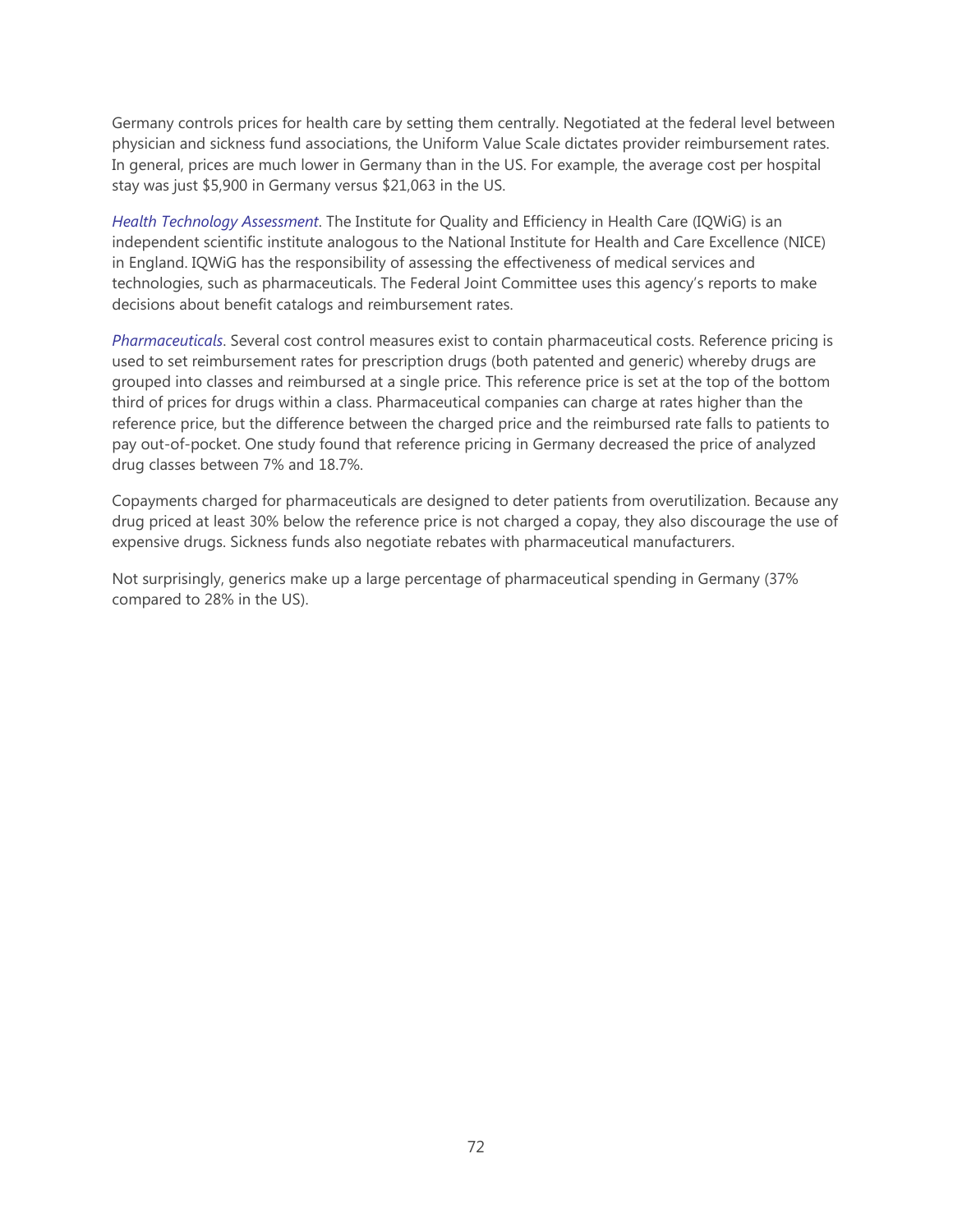## Acknowledgements

The authors would like to thank Steve Carlson and Allison Magnuson at Willis Towers Watson for providing health expenditure estimates and information on employer-sponsored coverage in Washington State. We also thank Dr. Jeff Thompson at Willis Towers Watson and Jane Beyer at the Washington State Office of the Insurance Commissioner for helpful comments on the interim and final reports.